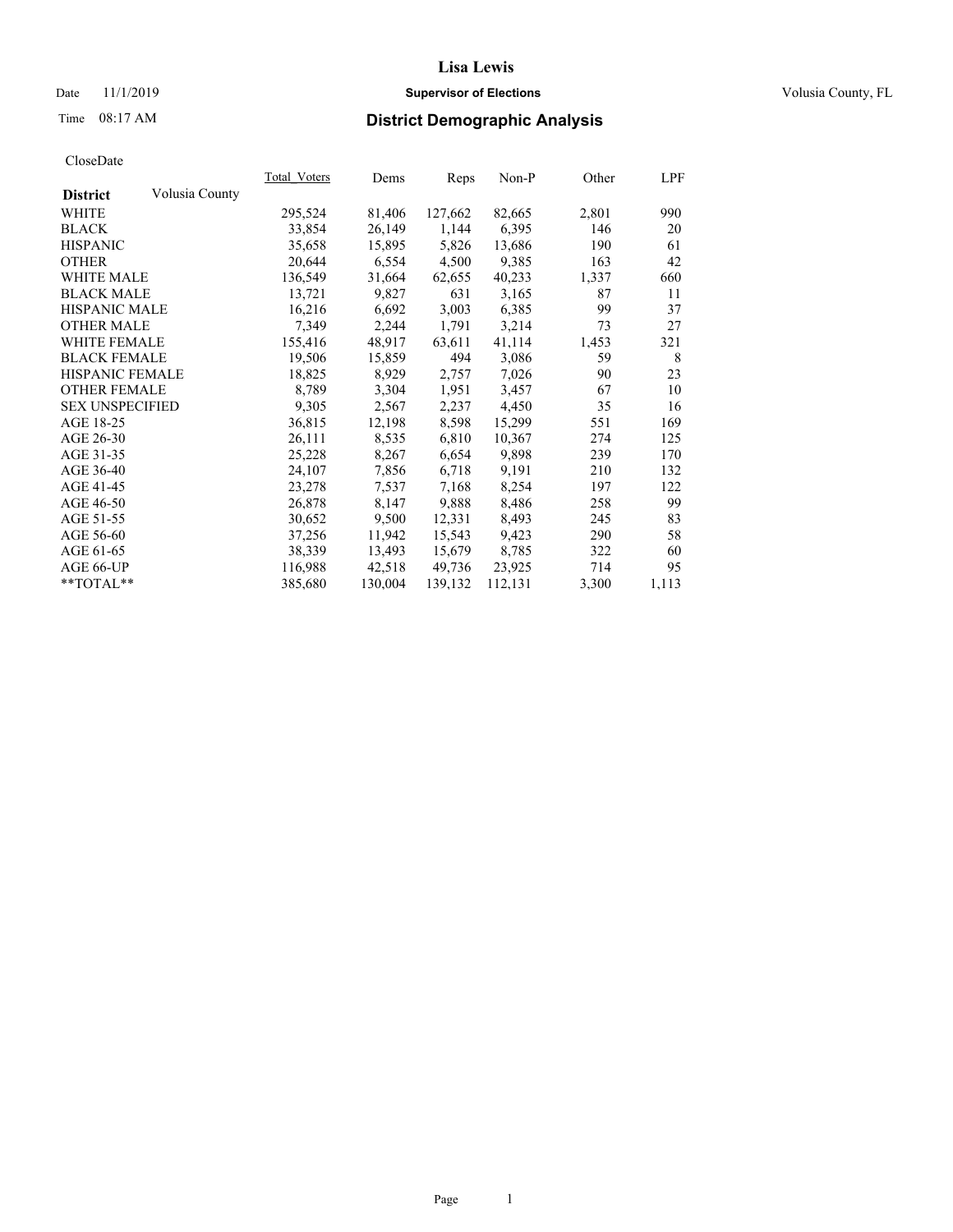## Date 11/1/2019 **Supervisor of Elections Supervisor of Elections** Volusia County, FL

|                                              | Total Voters | Dems   | Reps   | Non-P  | Other | LPF            |
|----------------------------------------------|--------------|--------|--------|--------|-------|----------------|
| County Council District 1<br><b>District</b> |              |        |        |        |       |                |
| WHITE                                        | 59,556       | 16,076 | 27,156 | 15,614 | 481   | 229            |
| <b>BLACK</b>                                 | 5,739        | 4,496  | 180    | 1,034  | 25    | 4              |
| <b>HISPANIC</b>                              | 7,558        | 3,242  | 1,291  | 2,963  | 47    | 15             |
| <b>OTHER</b>                                 | 4,089        | 1,296  | 940    | 1,817  | 27    | 9              |
| <b>WHITE MALE</b>                            | 27,114       | 6,088  | 13,119 | 7,528  | 223   | 156            |
| <b>BLACK MALE</b>                            | 2,315        | 1,699  | 93     | 506    | 14    | 3              |
| <b>HISPANIC MALE</b>                         | 3,265        | 1,294  | 644    | 1,296  | 20    | 11             |
| <b>OTHER MALE</b>                            | 1,463        | 465    | 366    | 615    | 11    | 6              |
| WHITE FEMALE                                 | 31,769       | 9,840  | 13,753 | 7,851  | 255   | 70             |
| <b>BLACK FEMALE</b>                          | 3,327        | 2,726  | 82     | 507    | 11    | 1              |
| HISPANIC FEMALE                              | 4,156        | 1,883  | 638    | 1,605  | 26    | 4              |
| <b>OTHER FEMALE</b>                          | 1,714        | 625    | 383    | 692    | 12    | $\overline{2}$ |
| <b>SEX UNSPECIFIED</b>                       | 1,818        | 490    | 488    | 828    | 8     | 4              |
| AGE 18-25                                    | 7,399        | 2,265  | 1,936  | 3,070  | 87    | 41             |
| AGE 26-30                                    | 5,278        | 1,632  | 1,495  | 2,081  | 40    | 30             |
| AGE 31-35                                    | 5,040        | 1,529  | 1,467  | 1,966  | 40    | 38             |
| AGE 36-40                                    | 5,017        | 1,531  | 1,583  | 1,831  | 41    | 31             |
| AGE 41-45                                    | 4,721        | 1,457  | 1,588  | 1,604  | 46    | 26             |
| AGE 46-50                                    | 5,387        | 1,585  | 2,090  | 1,648  | 46    | 18             |
| AGE 51-55                                    | 6,000        | 1,785  | 2,614  | 1,538  | 41    | 22             |
| AGE 56-60                                    | 7,070        | 2,206  | 3,139  | 1,659  | 53    | 13             |
| AGE 61-65                                    | 7,192        | 2,466  | 3,111  | 1,554  | 50    | 11             |
| AGE 66-UP                                    | 23,835       | 8,653  | 10,544 | 4,475  | 136   | 27             |
| **TOTAL**                                    | 76,942       | 25,110 | 29,567 | 21,428 | 580   | 257            |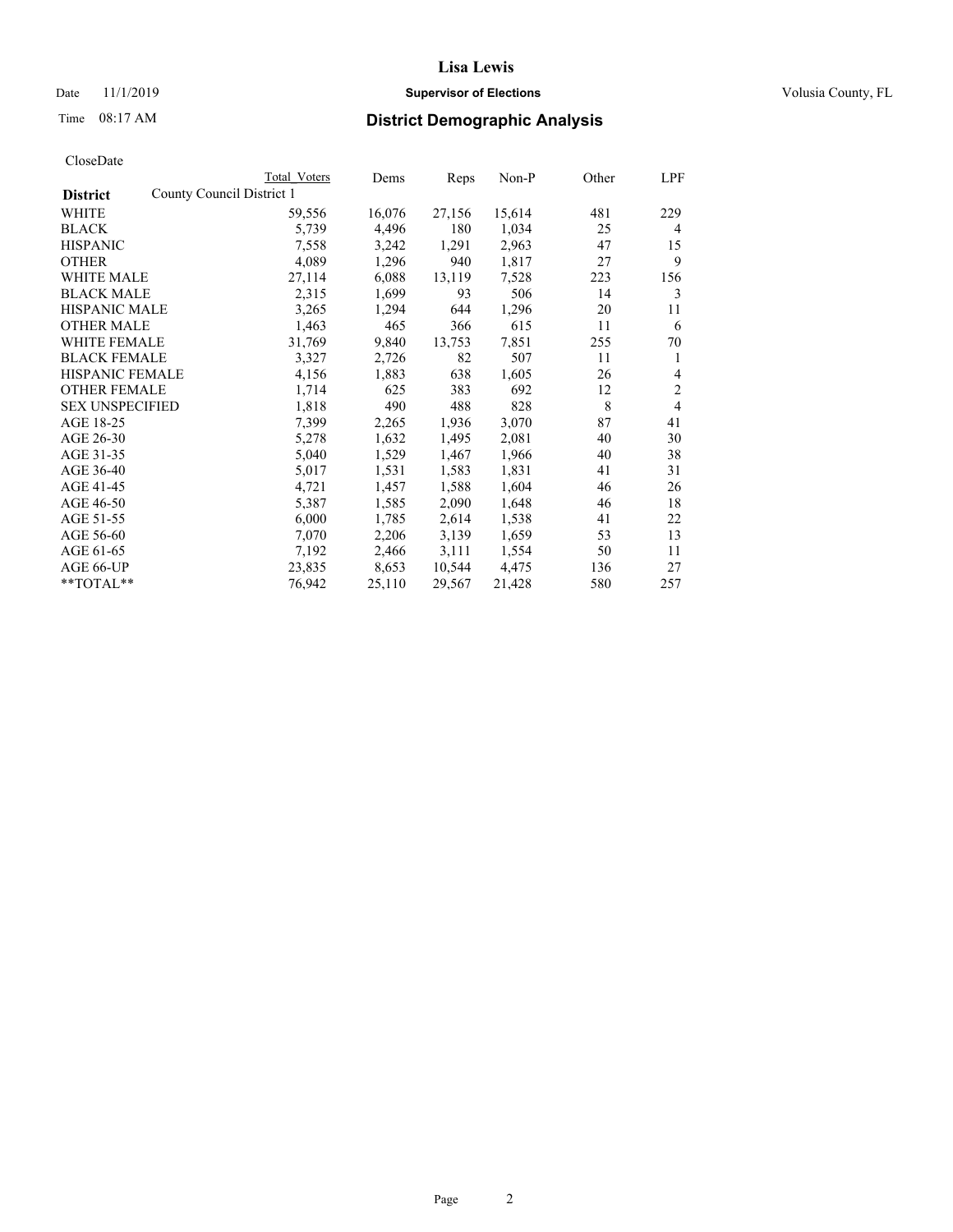## Date 11/1/2019 **Supervisor of Elections Supervisor of Elections** Volusia County, FL

|                                              | Total Voters | Dems   | Reps   | Non-P  | Other | LPF              |
|----------------------------------------------|--------------|--------|--------|--------|-------|------------------|
| County Council District 2<br><b>District</b> |              |        |        |        |       |                  |
| WHITE                                        | 56,621       | 16,389 | 23,107 | 16,286 | 651   | 188              |
| <b>BLACK</b>                                 | 11,816       | 9,312  | 332    | 2,124  | 44    | 4                |
| <b>HISPANIC</b>                              | 3,059        | 1,297  | 591    | 1,140  | 24    | 7                |
| <b>OTHER</b>                                 | 4,485        | 1,501  | 873    | 2,057  | 44    | 10               |
| WHITE MALE                                   | 26,416       | 6,456  | 11,475 | 8,034  | 325   | 126              |
| <b>BLACK MALE</b>                            | 4,547        | 3,362  | 177    | 983    | 25    | $\boldsymbol{0}$ |
| <b>HISPANIC MALE</b>                         | 1,397        | 529    | 315    | 535    | 15    | 3                |
| <b>OTHER MALE</b>                            | 1,578        | 510    | 368    | 680    | 15    | 5                |
| <b>WHITE FEMALE</b>                          | 29,528       | 9,751  | 11,385 | 8,008  | 324   | 60               |
| <b>BLACK FEMALE</b>                          | 6,997        | 5,749  | 151    | 1,075  | 19    | 3                |
| HISPANIC FEMALE                              | 1,596        | 737    | 273    | 573    | 9     | 4                |
| <b>OTHER FEMALE</b>                          | 1,905        | 730    | 378    | 770    | 23    | 4                |
| <b>SEX UNSPECIFIED</b>                       | 2,017        | 675    | 381    | 949    | 8     | 4                |
| AGE 18-25                                    | 8,450        | 3,662  | 1,435  | 3,173  | 150   | 30               |
| AGE 26-30                                    | 5,452        | 2,041  | 1,235  | 2,084  | 69    | 23               |
| AGE 31-35                                    | 4,805        | 1,825  | 1,104  | 1,787  | 51    | 38               |
| AGE 36-40                                    | 4,325        | 1,660  | 1,056  | 1,547  | 42    | 20               |
| AGE 41-45                                    | 3,905        | 1,452  | 1,061  | 1,331  | 36    | 25               |
| AGE 46-50                                    | 4,552        | 1,590  | 1,505  | 1,391  | 48    | 18               |
| AGE 51-55                                    | 5,631        | 1,951  | 1,988  | 1,619  | 58    | 15               |
| AGE 56-60                                    | 7,168        | 2,528  | 2,783  | 1,780  | 68    | 9                |
| AGE 61-65                                    | 7,568        | 2,840  | 2,910  | 1,741  | 69    | 8                |
| AGE 66-UP                                    | 24,121       | 8,949  | 9,826  | 5,151  | 172   | 23               |
| **TOTAL**                                    | 75,981       | 28,499 | 24,903 | 21,607 | 763   | 209              |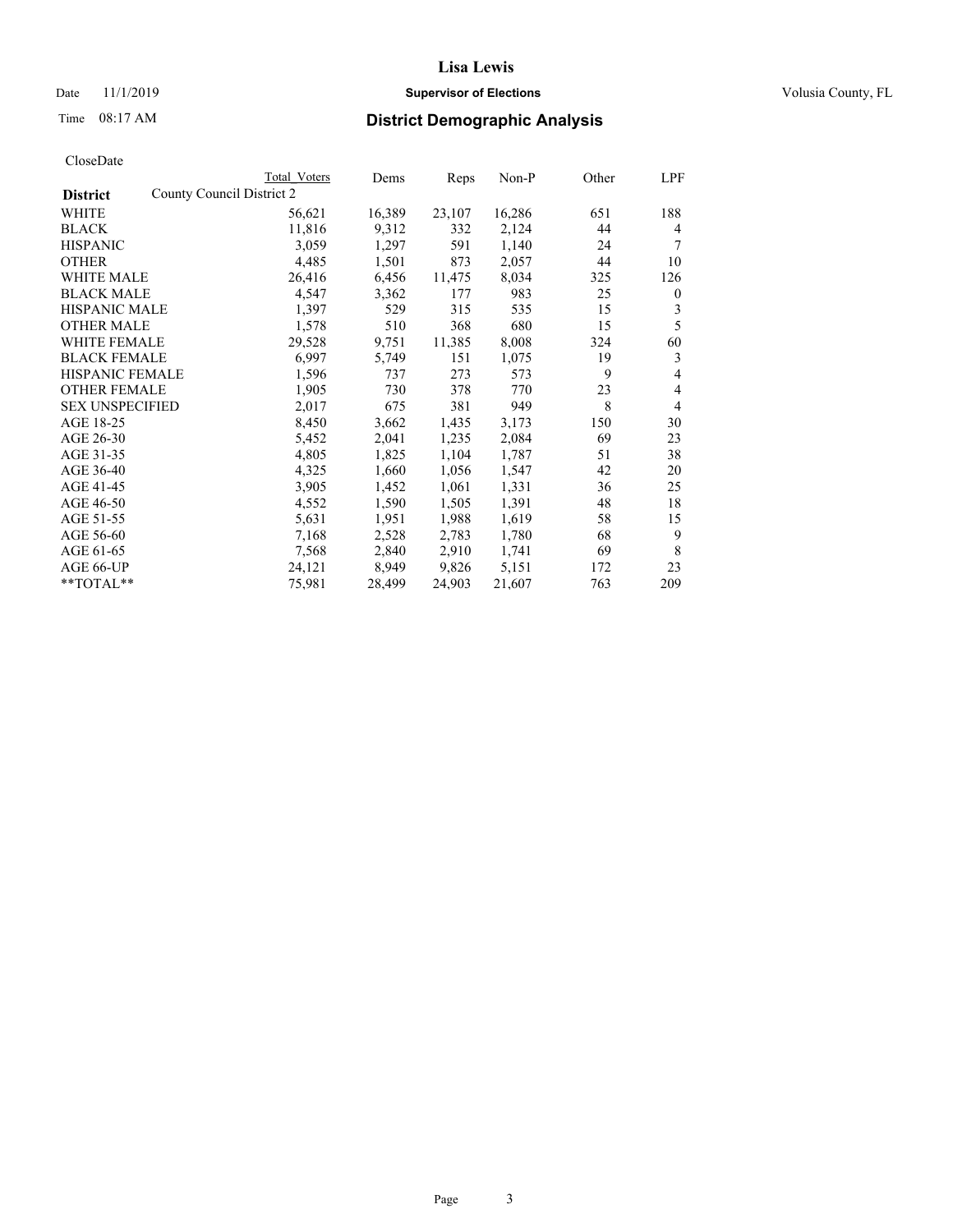## Date 11/1/2019 **Supervisor of Elections Supervisor of Elections** Volusia County, FL

# Time 08:17 AM **District Demographic Analysis**

|                        |                           | Total Voters | Dems   | Reps   | Non-P  | Other          | LPF            |
|------------------------|---------------------------|--------------|--------|--------|--------|----------------|----------------|
| <b>District</b>        | County Council District 3 |              |        |        |        |                |                |
| WHITE                  |                           | 74,179       | 19,977 | 32,691 | 20,533 | 761            | 217            |
| <b>BLACK</b>           |                           | 2,137        | 1,646  | 90     | 388    | 10             | 3              |
| <b>HISPANIC</b>        |                           | 2,022        | 704    | 521    | 775    | 20             | 2              |
| <b>OTHER</b>           |                           | 3,231        | 934    | 827    | 1,433  | 29             | 8              |
| WHITE MALE             |                           | 34,507       | 7,850  | 16,162 | 10,007 | 352            | 136            |
| <b>BLACK MALE</b>      |                           | 959          | 678    | 47     | 223    | 8              | 3              |
| <b>HISPANIC MALE</b>   |                           | 902          | 278    | 255    | 361    | 7              | 1              |
| <b>OTHER MALE</b>      |                           | 1,188        | 319    | 339    | 504    | 20             | 6              |
| WHITE FEMALE           |                           | 38,843       | 11,931 | 16,192 | 10,234 | 407            | 79             |
| <b>BLACK FEMALE</b>    |                           | 1,148        | 943    | 42     | 161    | 2              | $\mathbf{0}$   |
| <b>HISPANIC FEMALE</b> |                           | 1,078        | 410    | 256    | 398    | 13             | 1              |
| <b>OTHER FEMALE</b>    |                           | 1,365        | 489    | 368    | 497    | 9              | 2              |
| <b>SEX UNSPECIFIED</b> |                           | 1,578        | 363    | 468    | 743    | $\overline{2}$ | $\overline{2}$ |
| AGE 18-25              |                           | 6,167        | 1,562  | 1,914  | 2,521  | 140            | 30             |
| AGE 26-30              |                           | 4,344        | 1,127  | 1,392  | 1,738  | 61             | 26             |
| AGE 31-35              |                           | 4,507        | 1,239  | 1,389  | 1,792  | 55             | 32             |
| AGE 36-40              |                           | 4,463        | 1,165  | 1,485  | 1,743  | 45             | 25             |
| AGE 41-45              |                           | 4,660        | 1,139  | 1,763  | 1,686  | 48             | 24             |
| AGE 46-50              |                           | 5,689        | 1,404  | 2,410  | 1,792  | 61             | 22             |
| AGE 51-55              |                           | 6,423        | 1,584  | 2,982  | 1,774  | 64             | 19             |
| AGE 56-60              |                           | 8,417        | 2,256  | 3,933  | 2,140  | 71             | 17             |
| AGE 61-65              |                           | 8,861        | 2,759  | 3,923  | 2,081  | 82             | 16             |
| AGE 66-UP              |                           | 28,030       | 9,024  | 12,934 | 5,860  | 193            | 19             |
| $*$ $TOTAL**$          |                           | 81,569       | 23,261 | 34,129 | 23,129 | 820            | 230            |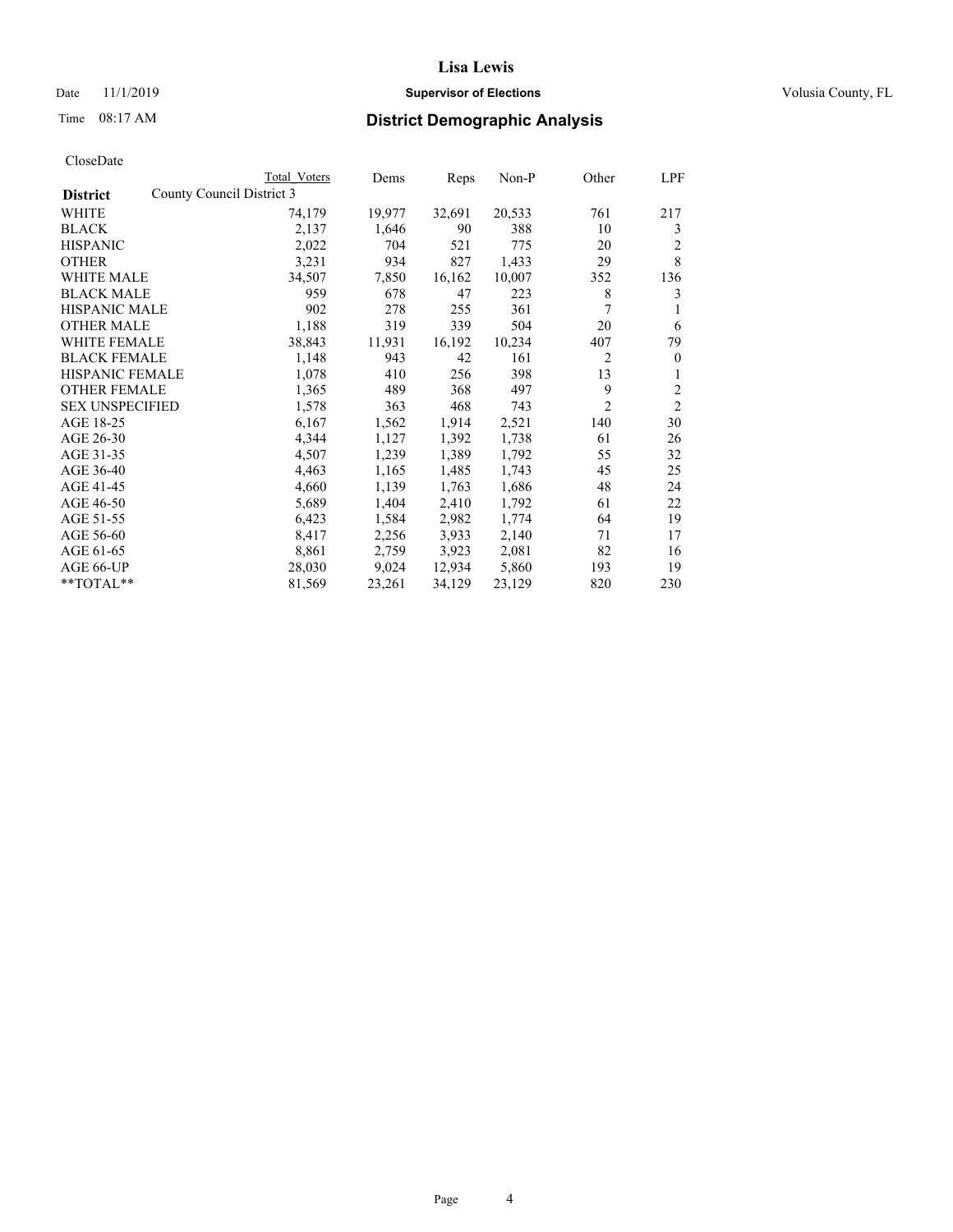## Date 11/1/2019 **Supervisor of Elections Supervisor of Elections** Volusia County, FL

|                                              | Total Voters | Dems   | Reps   | Non-P  | Other | LPF |
|----------------------------------------------|--------------|--------|--------|--------|-------|-----|
| County Council District 4<br><b>District</b> |              |        |        |        |       |     |
| WHITE                                        | 62,205       | 17,658 | 26,729 | 17,023 | 601   | 194 |
| <b>BLACK</b>                                 | 7,470        | 5,795  | 248    | 1,388  | 33    | 6   |
| <b>HISPANIC</b>                              | 2,646        | 1,060  | 571    | 977    | 28    | 10  |
| <b>OTHER</b>                                 | 4,253        | 1,320  | 966    | 1,925  | 35    | 7   |
| WHITE MALE                                   | 28,558       | 6,810  | 13,091 | 8,235  | 287   | 135 |
| <b>BLACK MALE</b>                            | 2,938        | 2,086  | 136    | 693    | 20    | 3   |
| <b>HISPANIC MALE</b>                         | 1,185        | 425    | 287    | 448    | 18    | 7   |
| <b>OTHER MALE</b>                            | 1,542        | 458    | 373    | 691    | 17    | 3   |
| <b>WHITE FEMALE</b>                          | 32,892       | 10,695 | 13,345 | 8,480  | 313   | 59  |
| <b>BLACK FEMALE</b>                          | 4,395        | 3,606  | 107    | 666    | 13    | 3   |
| HISPANIC FEMALE                              | 1,400        | 614    | 270    | 503    | 10    | 3   |
| <b>OTHER FEMALE</b>                          | 1,762        | 660    | 420    | 667    | 14    | 1   |
| <b>SEX UNSPECIFIED</b>                       | 1,901        | 479    | 484    | 930    | 5     | 3   |
| AGE 18-25                                    | 6,971        | 2,227  | 1,835  | 2,779  | 93    | 37  |
| AGE 26-30                                    | 4,950        | 1,679  | 1,319  | 1,872  | 65    | 15  |
| AGE 31-35                                    | 4,643        | 1,630  | 1,241  | 1,690  | 50    | 32  |
| AGE 36-40                                    | 4,233        | 1,436  | 1,174  | 1,561  | 35    | 27  |
| AGE 41-45                                    | 4,140        | 1,355  | 1,292  | 1,428  | 36    | 29  |
| AGE 46-50                                    | 5,003        | 1,454  | 1,928  | 1,551  | 50    | 20  |
| AGE 51-55                                    | 6,087        | 1,886  | 2,498  | 1,637  | 54    | 12  |
| AGE 56-60                                    | 7,461        | 2,382  | 3,085  | 1,910  | 73    | 11  |
| AGE 61-65                                    | 8,037        | 2,819  | 3,350  | 1,766  | 87    | 15  |
| AGE 66-UP                                    | 25,041       | 8,961  | 10,791 | 5,116  | 154   | 19  |
| $*$ $TOTAL**$                                | 76,574       | 25,833 | 28,514 | 21,313 | 697   | 217 |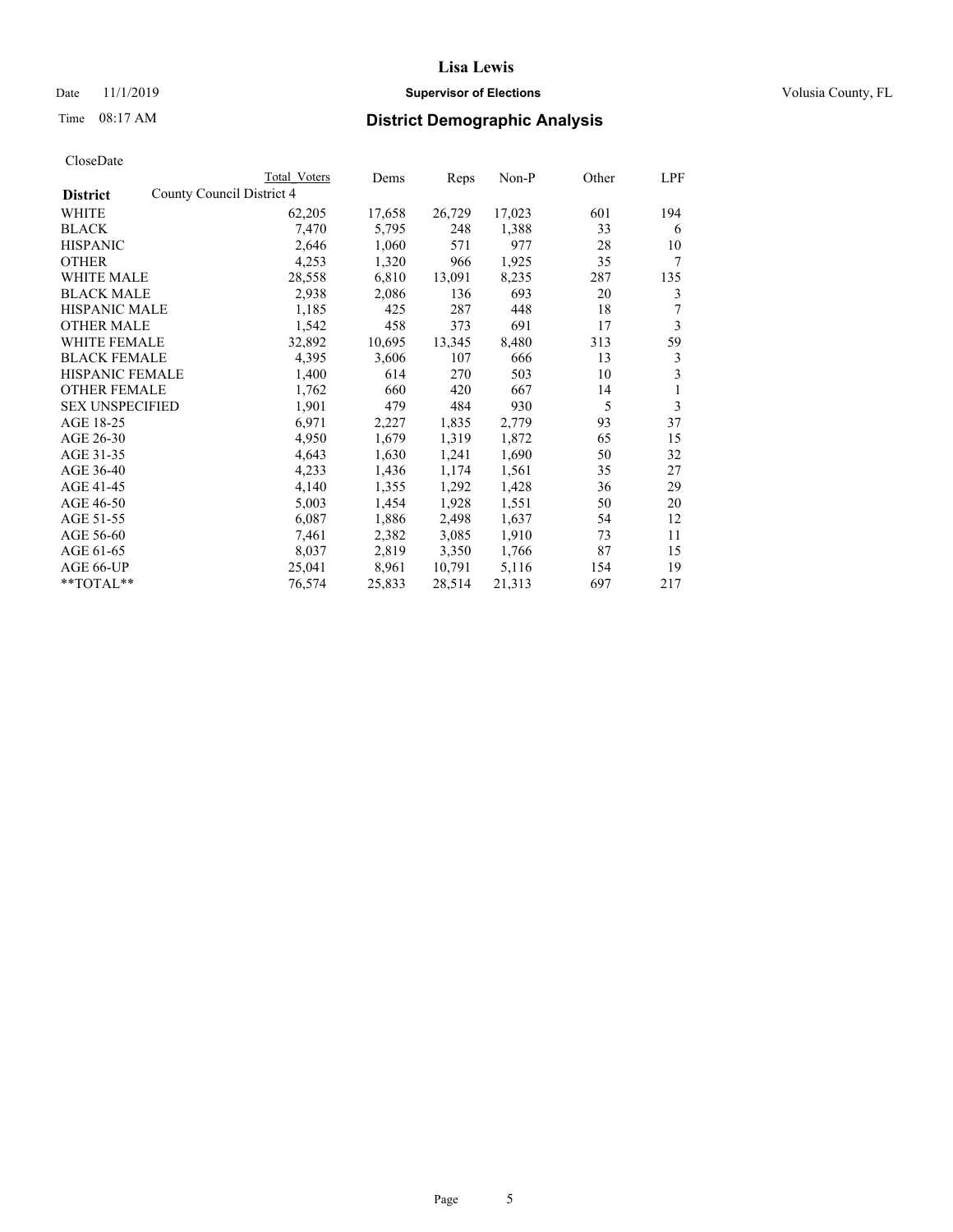## Date 11/1/2019 **Supervisor of Elections Supervisor of Elections** Volusia County, FL

|                                              | Total Voters | Dems   | Reps   | Non-P  | Other | LPF |
|----------------------------------------------|--------------|--------|--------|--------|-------|-----|
| County Council District 5<br><b>District</b> |              |        |        |        |       |     |
| WHITE                                        | 42,963       | 11,306 | 17,979 | 13,209 | 307   | 162 |
| <b>BLACK</b>                                 | 6,692        | 4,900  | 294    | 1,461  | 34    | 3   |
| <b>HISPANIC</b>                              | 20,373       | 9,592  | 2,852  | 7,831  | 71    | 27  |
| <b>OTHER</b>                                 | 4,586        | 1,503  | 894    | 2,153  | 28    | 8   |
| WHITE MALE                                   | 19,954       | 4,460  | 8,808  | 6,429  | 150   | 107 |
| <b>BLACK MALE</b>                            | 2,962        | 2,002  | 178    | 760    | 20    | 2   |
| <b>HISPANIC MALE</b>                         | 9,467        | 4,166  | 1,502  | 3,745  | 39    | 15  |
| <b>OTHER MALE</b>                            | 1,578        | 492    | 345    | 724    | 10    | 7   |
| <b>WHITE FEMALE</b>                          | 22,384       | 6,700  | 8,936  | 6,541  | 154   | 53  |
| <b>BLACK FEMALE</b>                          | 3,639        | 2,835  | 112    | 677    | 14    | 1   |
| HISPANIC FEMALE                              | 10,595       | 5,285  | 1,320  | 3,947  | 32    | 11  |
| <b>OTHER FEMALE</b>                          | 2,043        | 800    | 402    | 831    | 9     | 1   |
| <b>SEX UNSPECIFIED</b>                       | 1,991        | 560    | 416    | 1,000  | 12    | 3   |
| AGE 18-25                                    | 7,828        | 2,482  | 1,478  | 3,756  | 81    | 31  |
| AGE 26-30                                    | 6,087        | 2,056  | 1,369  | 2,592  | 39    | 31  |
| AGE 31-35                                    | 6,233        | 2,044  | 1,453  | 2,663  | 43    | 30  |
| AGE 36-40                                    | 6,069        | 2,064  | 1,420  | 2,509  | 47    | 29  |
| AGE 41-45                                    | 5,852        | 2,134  | 1,464  | 2,205  | 31    | 18  |
| AGE 46-50                                    | 6,247        | 2,114  | 1,955  | 2,104  | 53    | 21  |
| AGE 51-55                                    | 6,511        | 2,294  | 2,249  | 1,925  | 28    | 15  |
| AGE 56-60                                    | 7,140        | 2,570  | 2,603  | 1,934  | 25    | 8   |
| AGE 61-65                                    | 6,681        | 2,609  | 2,385  | 1,643  | 34    | 10  |
| AGE 66-UP                                    | 15,961       | 6,931  | 5,641  | 3,323  | 59    | 7   |
| **TOTAL**                                    | 74,614       | 27,301 | 22,019 | 24,654 | 440   | 200 |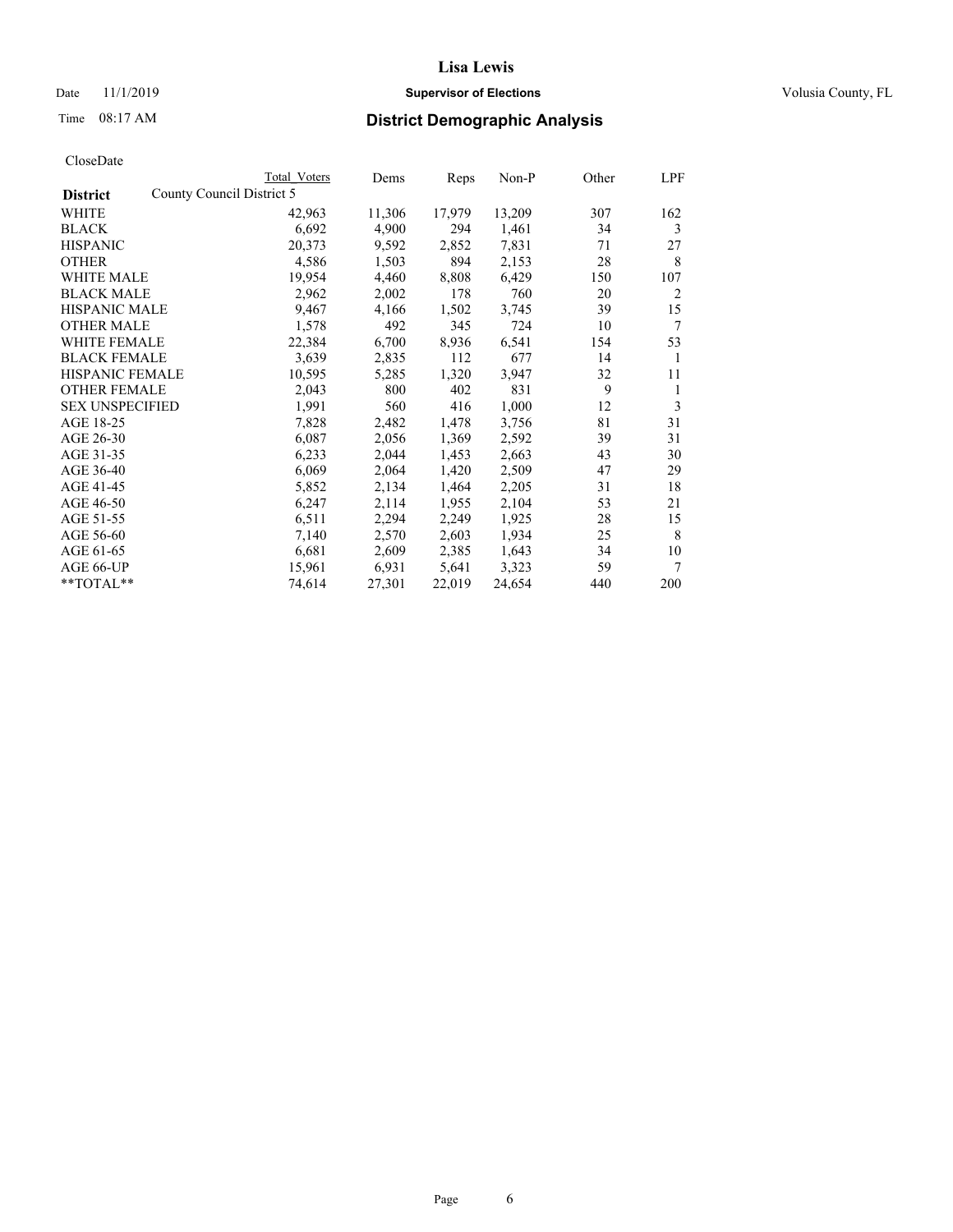## Date 11/1/2019 **Supervisor of Elections Supervisor of Elections** Volusia County, FL

# Time 08:17 AM **District Demographic Analysis**

|                        |                              | Total Voters | Dems | Reps | Non-P | Other          | LPF |
|------------------------|------------------------------|--------------|------|------|-------|----------------|-----|
| <b>District</b>        | Indigo Community Development |              |      |      |       |                |     |
| WHITE                  |                              | 1,407        | 305  | 700  | 369   | 24             | 9   |
| <b>BLACK</b>           |                              | 191          | 132  | 14   | 43    | 2              | 0   |
| <b>HISPANIC</b>        |                              | 87           | 29   | 20   | 37    | 1              | 0   |
| <b>OTHER</b>           |                              | 133          | 38   | 35   | 59    |                | 0   |
| WHITE MALE             |                              | 698          | 117  | 356  | 200   | 16             | 9   |
| <b>BLACK MALE</b>      |                              | 95           | 54   | 10   | 29    | 2              | 0   |
| <b>HISPANIC MALE</b>   |                              | 34           | 12   | 10   | 12    | $\Omega$       | 0   |
| <b>OTHER MALE</b>      |                              | 47           | 11   | 12   | 24    | $\Omega$       | 0   |
| WHITE FEMALE           |                              | 697          | 187  | 337  | 165   | 8              | 0   |
| <b>BLACK FEMALE</b>    |                              | 91           | 73   | 4    | 14    | $\Omega$       | 0   |
| <b>HISPANIC FEMALE</b> |                              | 53           | 17   | 10   | 25    |                | 0   |
| <b>OTHER FEMALE</b>    |                              | 68           | 24   | 17   | 26    | 1              | 0   |
| <b>SEX UNSPECIFIED</b> |                              | 34           | 9    | 12   | 13    | $\Omega$       | 0   |
| AGE 18-25              |                              | 151          | 46   | 49   | 52    |                | 3   |
| AGE 26-30              |                              | 130          | 32   | 51   | 45    | $\overline{c}$ | 0   |
| AGE 31-35              |                              | 148          | 44   | 46   | 54    | 3              |     |
| AGE 36-40              |                              | 113          | 39   | 36   | 37    | 1              | 0   |
| AGE 41-45              |                              | 124          | 40   | 37   | 45    |                |     |
| AGE 46-50              |                              | 136          | 33   | 58   | 41    | 2              | 2   |
| AGE 51-55              |                              | 134          | 38   | 50   | 44    | $\overline{c}$ | 0   |
| AGE 56-60              |                              | 174          | 38   | 83   | 46    | 6              |     |
| AGE 61-65              |                              | 196          | 62   | 95   | 36    | 2              |     |
| AGE 66-UP              |                              | 512          | 132  | 264  | 108   | 8              | 0   |
| **TOTAL**              |                              | 1,818        | 504  | 769  | 508   | 28             | 9   |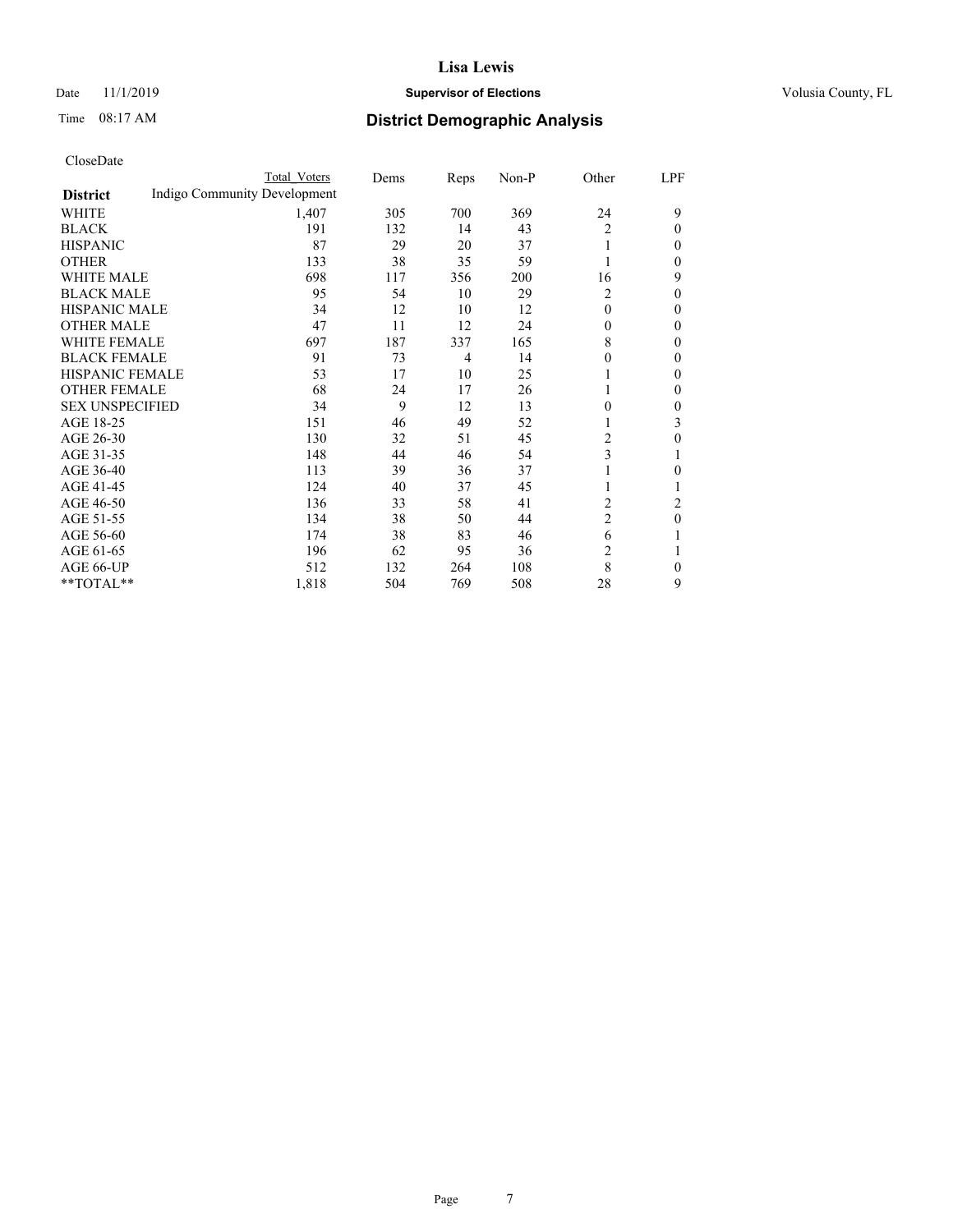## Date 11/1/2019 **Supervisor of Elections Supervisor of Elections** Volusia County, FL

# Time 08:17 AM **District Demographic Analysis**

|                        |                  | Total Voters | Dems           | Reps | Non-P | Other | LPF      |
|------------------------|------------------|--------------|----------------|------|-------|-------|----------|
| <b>District</b>        | Orlandia Heights |              |                |      |       |       |          |
| WHITE                  |                  | 686          | 175            | 320  | 190   |       | $\Omega$ |
| <b>BLACK</b>           |                  | 17           | 9              | 3    | 5     | 0     | 0        |
| <b>HISPANIC</b>        |                  | 37           | 6              | 14   | 17    | 0     | 0        |
| <b>OTHER</b>           |                  | 43           | 10             | 10   | 23    | 0     | 0        |
| WHITE MALE             |                  | 350          | 85             | 163  | 101   |       | $_{0}$   |
| <b>BLACK MALE</b>      |                  | 8            | 4              |      | 3     | 0     | 0        |
| HISPANIC MALE          |                  | 15           |                | 7    |       |       | 0        |
| <b>OTHER MALE</b>      |                  | 13           | $\overline{2}$ | 4    | 7     |       | $_{0}$   |
| <b>WHITE FEMALE</b>    |                  | 323          | 87             | 154  | 82    |       | 0        |
| <b>BLACK FEMALE</b>    |                  | 8            | 5              | 2    |       | 0     | 0        |
| <b>HISPANIC FEMALE</b> |                  | 20           | 5              | 6    | 9     | 0     | 0        |
| <b>OTHER FEMALE</b>    |                  | 21           | 8              | 5    | 8     | 0     | $_{0}$   |
| <b>SEX UNSPECIFIED</b> |                  | 25           | 3              | 5    | 17    |       | 0        |
| AGE 18-25              |                  | 83           | 13             | 26   | 43    |       | 0        |
| AGE 26-30              |                  | 50           | 15             | 17   | 18    | 0     | $_{0}$   |
| AGE 31-35              |                  | 57           | 14             | 23   | 20    |       | 0        |
| AGE 36-40              |                  | 51           | 5              | 21   | 25    | 0     | 0        |
| AGE 41-45              |                  | 47           | 8              | 21   | 18    |       | 0        |
| AGE 46-50              |                  | 63           | 13             | 28   | 22    | 0     | 0        |
| AGE 51-55              |                  | 69           | 12             | 41   | 16    |       | 0        |
| AGE 56-60              |                  | 108          | 22             | 56   | 30    | 0     | 0        |
| AGE 61-65              |                  | 91           | 29             | 47   | 15    |       | 0        |
| AGE 66-UP              |                  | 164          | 69             | 67   | 28    |       | 0        |
| **TOTAL**              |                  | 783          | 200            | 347  | 235   |       | $_{0}$   |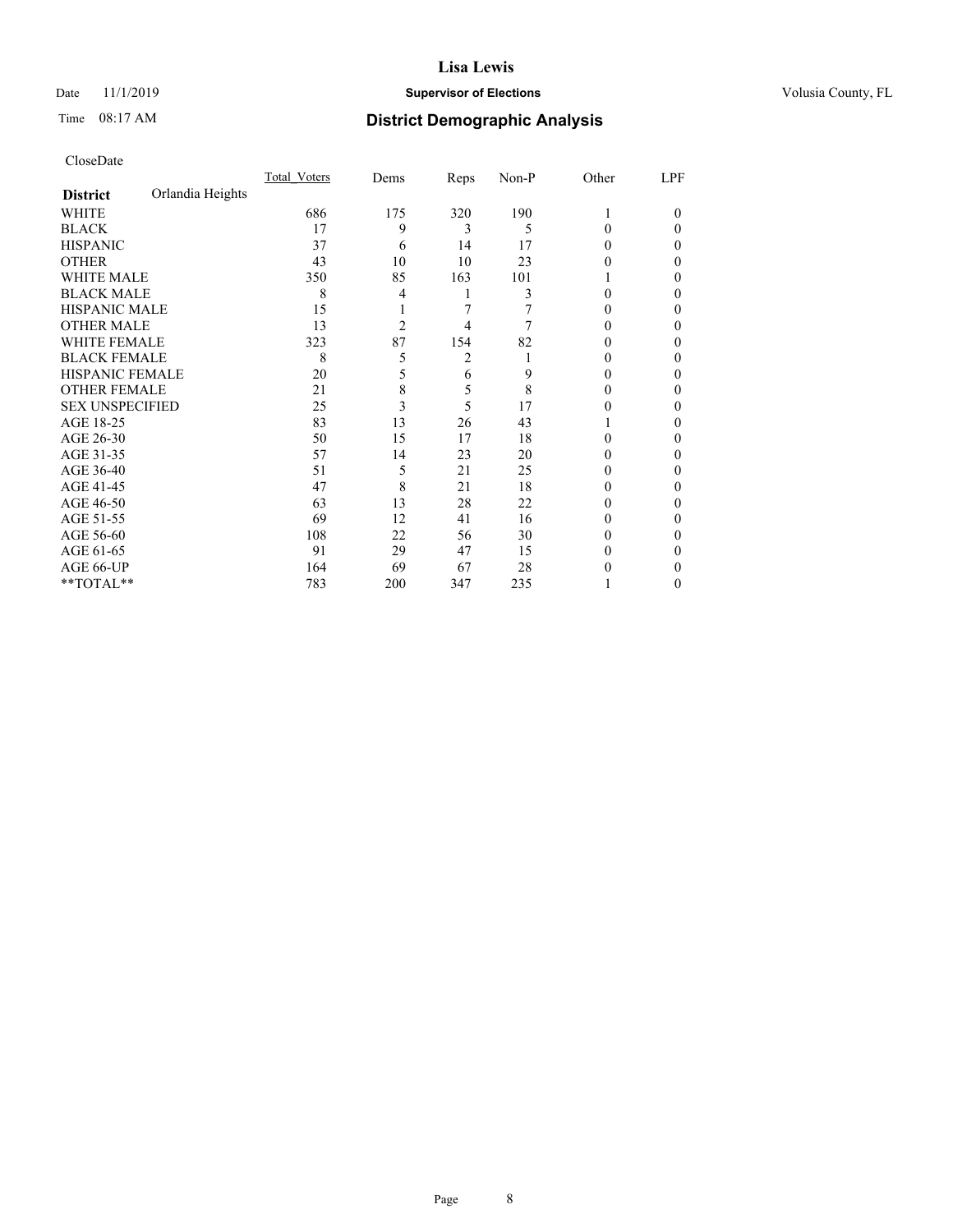Date 11/1/2019 **Supervisor of Elections Supervisor of Elections** Volusia County, FL

# Time 08:17 AM **District Demographic Analysis**

|                        |                          | Total Voters | Dems    | Reps    | Non-P   | Other | LPF   |
|------------------------|--------------------------|--------------|---------|---------|---------|-------|-------|
| <b>District</b>        | Congressional District 6 |              |         |         |         |       |       |
| WHITE                  |                          | 295,524      | 81,406  | 127,662 | 82,665  | 2,801 | 990   |
| <b>BLACK</b>           |                          | 33,854       | 26,149  | 1,144   | 6,395   | 146   | 20    |
| <b>HISPANIC</b>        |                          | 35,658       | 15,895  | 5,826   | 13,686  | 190   | 61    |
| <b>OTHER</b>           |                          | 20,644       | 6,554   | 4,500   | 9,385   | 163   | 42    |
| WHITE MALE             |                          | 136,549      | 31,664  | 62,655  | 40,233  | 1,337 | 660   |
| <b>BLACK MALE</b>      |                          | 13,721       | 9,827   | 631     | 3,165   | 87    | 11    |
| <b>HISPANIC MALE</b>   |                          | 16,216       | 6,692   | 3,003   | 6,385   | 99    | 37    |
| <b>OTHER MALE</b>      |                          | 7,349        | 2,244   | 1,791   | 3,214   | 73    | 27    |
| <b>WHITE FEMALE</b>    |                          | 155,416      | 48,917  | 63,611  | 41,114  | 1,453 | 321   |
| <b>BLACK FEMALE</b>    |                          | 19,506       | 15,859  | 494     | 3,086   | 59    | 8     |
| <b>HISPANIC FEMALE</b> |                          | 18,825       | 8,929   | 2,757   | 7,026   | 90    | 23    |
| <b>OTHER FEMALE</b>    |                          | 8,789        | 3,304   | 1,951   | 3,457   | 67    | 10    |
| <b>SEX UNSPECIFIED</b> |                          | 9,305        | 2,567   | 2,237   | 4,450   | 35    | 16    |
| AGE 18-25              |                          | 36,815       | 12,198  | 8,598   | 15,299  | 551   | 169   |
| AGE 26-30              |                          | 26,111       | 8,535   | 6,810   | 10,367  | 274   | 125   |
| AGE 31-35              |                          | 25,228       | 8,267   | 6,654   | 9,898   | 239   | 170   |
| AGE 36-40              |                          | 24,107       | 7,856   | 6,718   | 9,191   | 210   | 132   |
| AGE 41-45              |                          | 23,278       | 7,537   | 7,168   | 8,254   | 197   | 122   |
| AGE 46-50              |                          | 26,878       | 8,147   | 9,888   | 8,486   | 258   | 99    |
| AGE 51-55              |                          | 30,652       | 9,500   | 12,331  | 8,493   | 245   | 83    |
| AGE 56-60              |                          | 37,256       | 11,942  | 15,543  | 9,423   | 290   | 58    |
| AGE 61-65              |                          | 38,339       | 13,493  | 15,679  | 8,785   | 322   | 60    |
| AGE 66-UP              |                          | 116,988      | 42,518  | 49,736  | 23,925  | 714   | 95    |
| $*$ TOTAL $*$          |                          | 385,680      | 130,004 | 139,132 | 112,131 | 3,300 | 1,113 |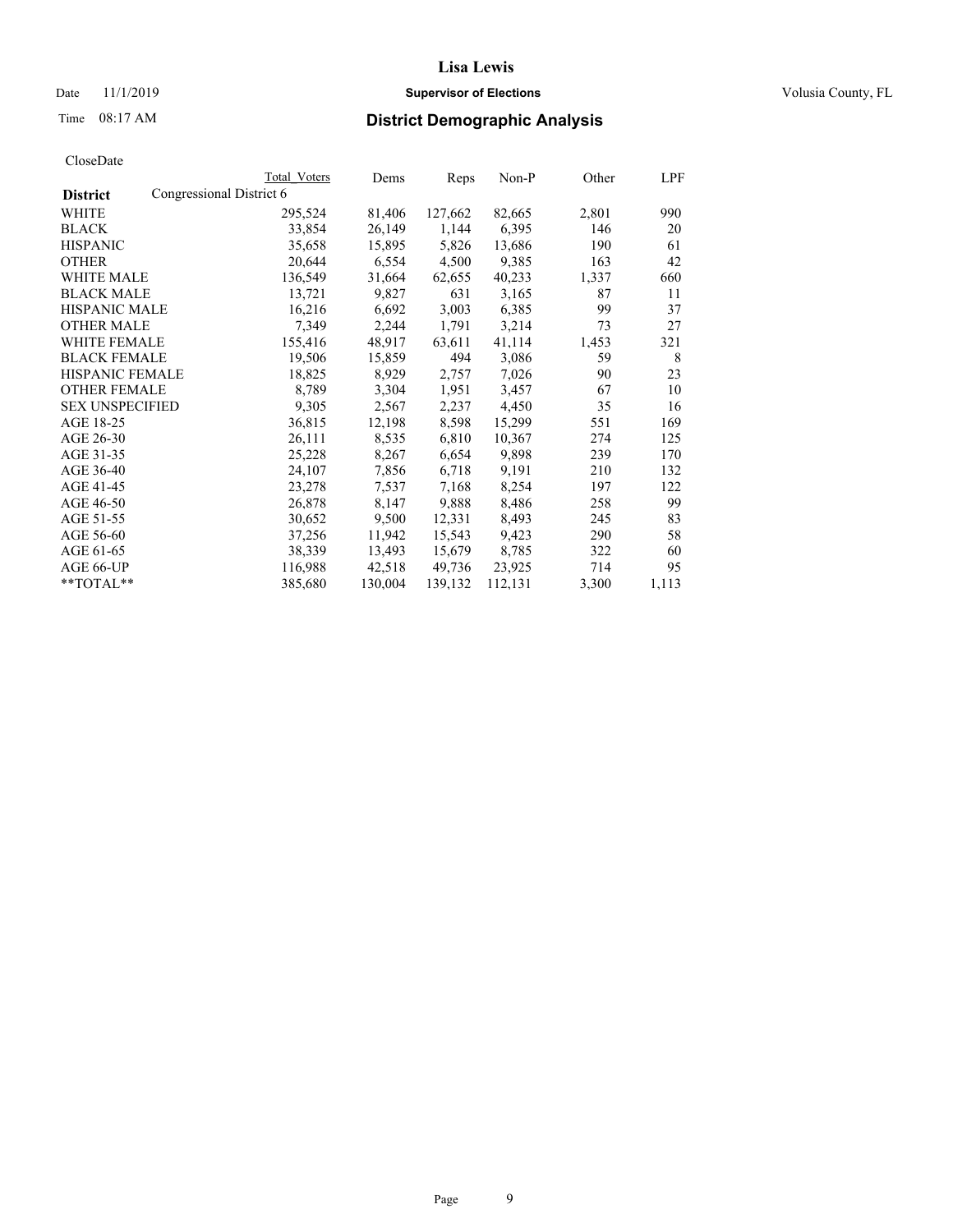## Date 11/1/2019 **Supervisor of Elections Supervisor of Elections** Volusia County, FL

# Time 08:17 AM **District Demographic Analysis**

|                                        | Total Voters | Dems   | Reps   | Non-P  | Other | LPF            |
|----------------------------------------|--------------|--------|--------|--------|-------|----------------|
| Unincorporated Area<br><b>District</b> |              |        |        |        |       |                |
| WHITE                                  | 71,530       | 18,708 | 32,631 | 19,351 | 601   | 239            |
| <b>BLACK</b>                           | 3,007        | 2,300  | 109    | 573    | 24    | 1              |
| <b>HISPANIC</b>                        | 4,380        | 1,739  | 868    | 1,736  | 27    | 10             |
| <b>OTHER</b>                           | 3,677        | 984    | 1,007  | 1,655  | 24    | 7              |
| WHITE MALE                             | 33,769       | 7,432  | 16,378 | 9,519  | 290   | 150            |
| <b>BLACK MALE</b>                      | 1,307        | 924    | 59     | 310    | 13    | 1              |
| <b>HISPANIC MALE</b>                   | 1,985        | 713    | 431    | 822    | 12    | 7              |
| <b>OTHER MALE</b>                      | 1,300        | 331    | 397    | 556    | 10    | 6              |
| <b>WHITE FEMALE</b>                    | 36,892       | 11,108 | 15,872 | 9,514  | 311   | 87             |
| <b>BLACK FEMALE</b>                    | 1,648        | 1,334  | 48     | 255    | 11    | $\mathbf{0}$   |
| <b>HISPANIC FEMALE</b>                 | 2,292        | 981    | 423    | 870    | 15    | 3              |
| <b>OTHER FEMALE</b>                    | 1,505        | 500    | 413    | 580    | 11    | 1              |
| <b>SEX UNSPECIFIED</b>                 | 1,895        | 408    | 594    | 888    | 3     | $\overline{2}$ |
| AGE 18-25                              | 6,908        | 1,713  | 2,165  | 2,893  | 106   | 31             |
| AGE 26-30                              | 5,054        | 1,279  | 1,644  | 2,054  | 53    | 24             |
| AGE 31-35                              | 4,921        | 1,336  | 1,543  | 1,954  | 46    | 42             |
| AGE 36-40                              | 4,585        | 1,205  | 1,524  | 1,799  | 35    | 22             |
| AGE 41-45                              | 4,584        | 1,169  | 1,697  | 1,649  | 38    | 31             |
| AGE 46-50                              | 5,817        | 1,398  | 2,509  | 1,843  | 50    | 17             |
| AGE 51-55                              | 6,910        | 1,739  | 3,243  | 1,853  | 55    | 20             |
| AGE 56-60                              | 8,782        | 2,381  | 4,141  | 2,168  | 74    | 18             |
| AGE 61-65                              | 8,920        | 2,795  | 4,035  | 1,997  | 74    | 19             |
| AGE 66-UP                              | 26,108       | 8,715  | 12,113 | 5,102  | 145   | 33             |
| $*$ TOTAL $*$                          | 82,594       | 23,731 | 34,615 | 23,315 | 676   | 257            |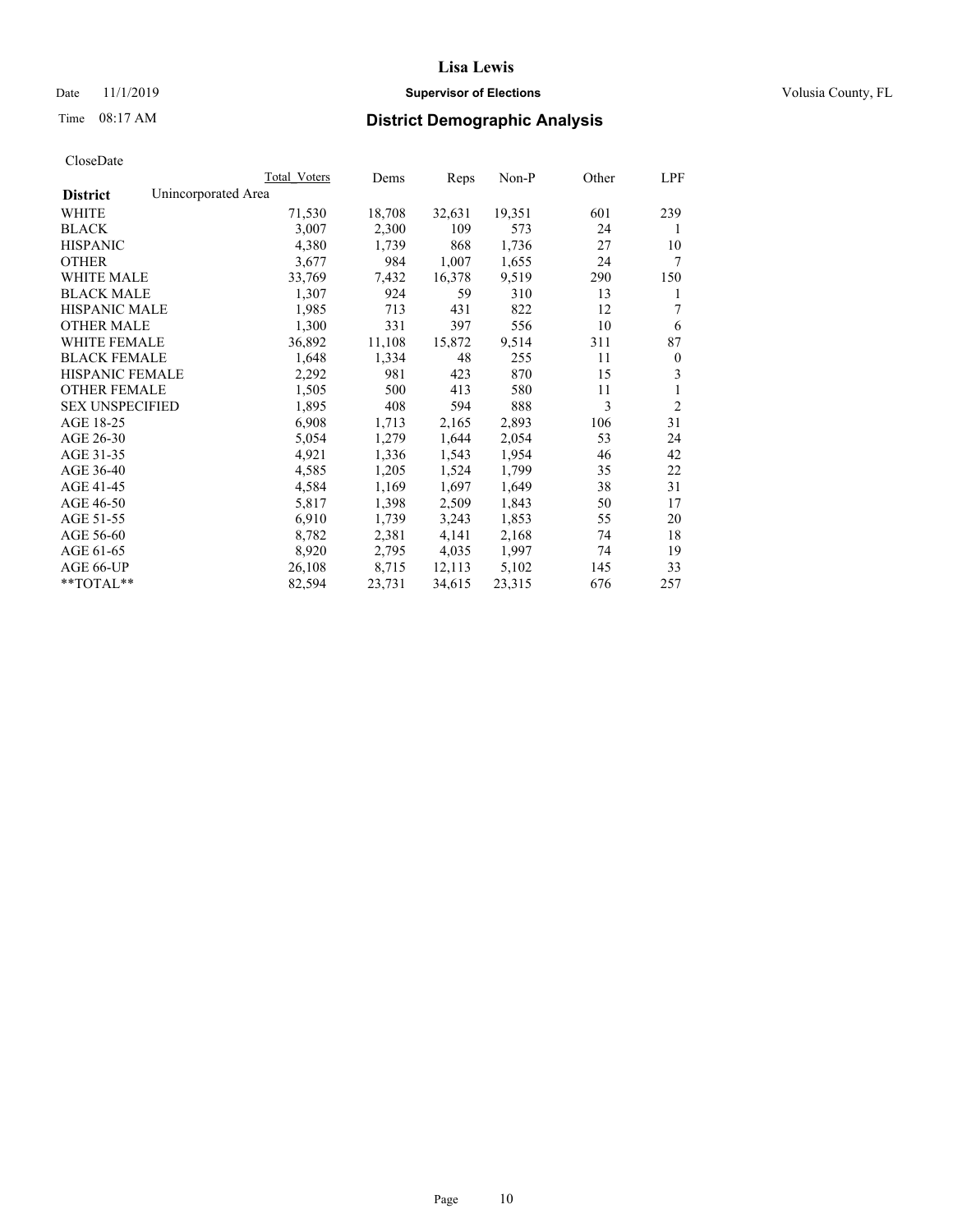## Date 11/1/2019 **Supervisor of Elections Supervisor of Elections** Volusia County, FL

# Time 08:17 AM **District Demographic Analysis**

| Total Voters | Dems   |        | Non-P  | Other          | LPF            |
|--------------|--------|--------|--------|----------------|----------------|
|              |        |        |        |                |                |
| 25,687       | 7,569  | 10,056 | 7,634  | 325            | 103            |
| 14,339       | 11,514 | 359    | 2,421  | 42             | 3              |
| 2,126        | 975    | 332    | 796    | 21             | 2              |
| 3,284        | 1,186  | 500    | 1,560  | 32             | 6              |
| 12,330       | 3,062  | 5,169  | 3,879  | 151            | 69             |
| 5,473        | 4,109  | 197    | 1,137  | 29             | 1              |
| 975          | 401    | 179    | 382    | 12             | 1              |
| 1,122        | 403    | 210    | 493    | 14             | $\overline{2}$ |
| 12,996       | 4,413  | 4,769  | 3,607  | 173            | 34             |
| 8,539        | 7,157  | 157    | 1,210  | 13             | 2              |
| 1,098        | 547    | 149    | 392    | 9              | 1              |
| 1,301        | 556    | 194    | 534    | 15             | $\overline{2}$ |
| 1,601        | 596    | 222    | 777    | $\overline{4}$ | $\overline{2}$ |
| 7,140        | 3,623  | 904    | 2,512  | 80             | 21             |
| 3,877        | 1,828  | 634    | 1,361  | 44             | 10             |
| 3,252        | 1,536  | 544    | 1,116  | 35             | 21             |
| 2,744        | 1,354  | 486    | 872    | 23             | 9              |
| 2,540        | 1,224  | 501    | 790    | 13             | 12             |
| 2,800        | 1,216  | 735    | 802    | 36             | 11             |
| 3,360        | 1,499  | 921    | 895    | 40             | 5              |
| 3,979        | 1,752  | 1,237  | 950    | 35             | 5              |
| 4,181        | 1,929  | 1,336  | 874    | 33             | 9              |
| 11,560       | 5,283  | 3,949  | 2,236  | 81             | 11             |
| 45,436       | 21,244 | 11,247 | 12,411 | 420            | 114            |
|              |        |        | Reps   |                |                |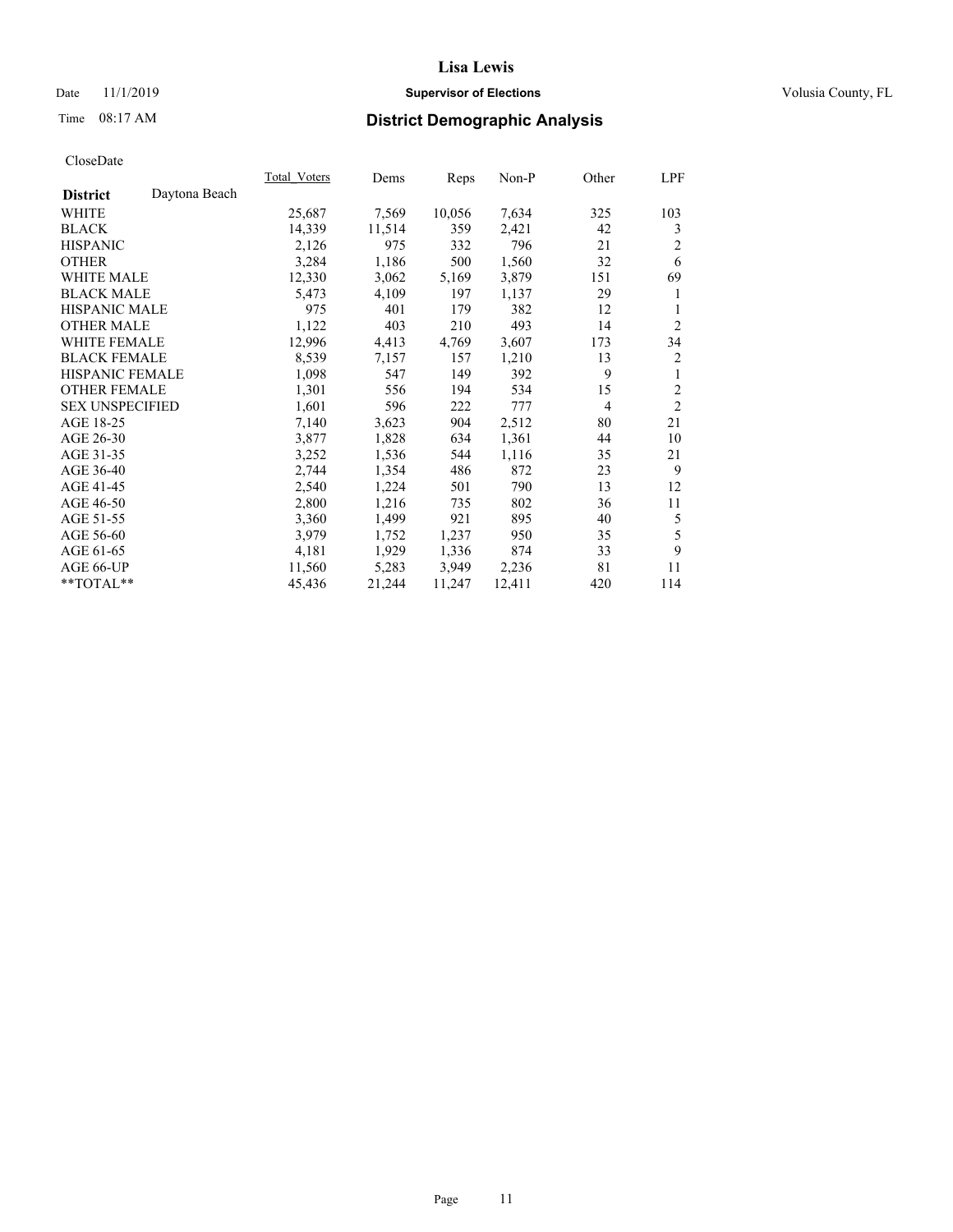## Date 11/1/2019 **Supervisor of Elections Supervisor of Elections** Volusia County, FL

# Time 08:17 AM **District Demographic Analysis**

|                                         | Total Voters | Dems  | Reps     | $Non-P$ | Other          | LPF          |
|-----------------------------------------|--------------|-------|----------|---------|----------------|--------------|
| Daytona Beach Shores<br><b>District</b> |              |       |          |         |                |              |
| WHITE                                   | 4,167        | 966   | 2,104    | 1,039   | 49             | 9            |
| <b>BLACK</b>                            | 74           | 44    | 2        | 25      | 2              |              |
| <b>HISPANIC</b>                         | 122          | 40    | 42       | 39      |                | 0            |
| <b>OTHER</b>                            | 268          | 78    | 81       | 106     | $\overline{2}$ |              |
| <b>WHITE MALE</b>                       | 1,963        | 390   | 1,008    | 531     | 28             | 6            |
| <b>BLACK MALE</b>                       | 31           | 14    | $\theta$ | 16      |                | 0            |
| <b>HISPANIC MALE</b>                    | 54           | 12    | 21       | 20      |                | 0            |
| <b>OTHER MALE</b>                       | 107          | 32    | 35       | 40      | $\Omega$       | 0            |
| <b>WHITE FEMALE</b>                     | 2,157        | 562   | 1,076    | 496     | 20             | 3            |
| <b>BLACK FEMALE</b>                     | 42           | 30    | 2        | 8       |                |              |
| <b>HISPANIC FEMALE</b>                  | 67           | 28    | 20       | 19      | $\theta$       | 0            |
| <b>OTHER FEMALE</b>                     | 124          | 38    | 33       | 50      | 2              |              |
| <b>SEX UNSPECIFIED</b>                  | 86           | 22    | 34       | 29      | 1              | 0            |
| AGE 18-25                               | 155          | 41    | 53       | 53      | 8              | 0            |
| AGE 26-30                               | 107          | 26    | 36       | 41      |                | 3            |
| AGE 31-35                               | 112          | 26    | 39       | 43      |                | 3            |
| AGE 36-40                               | 114          | 25    | 41       | 48      | $\theta$       | 0            |
| AGE 41-45                               | 114          | 36    | 39       | 34      | 3              | 2            |
| AGE 46-50                               | 167          | 36    | 68       | 62      |                | $\mathbf{0}$ |
| AGE 51-55                               | 296          | 69    | 129      | 95      | $\overline{c}$ |              |
| AGE 56-60                               | 439          | 89    | 238      | 106     | 6              | 0            |
| AGE 61-65                               | 587          | 132   | 292      | 151     | 11             |              |
| AGE 66-UP                               | 2,540        | 648   | 1,294    | 576     | 21             |              |
| **TOTAL**                               | 4,631        | 1,128 | 2,229    | 1,209   | 54             | 11           |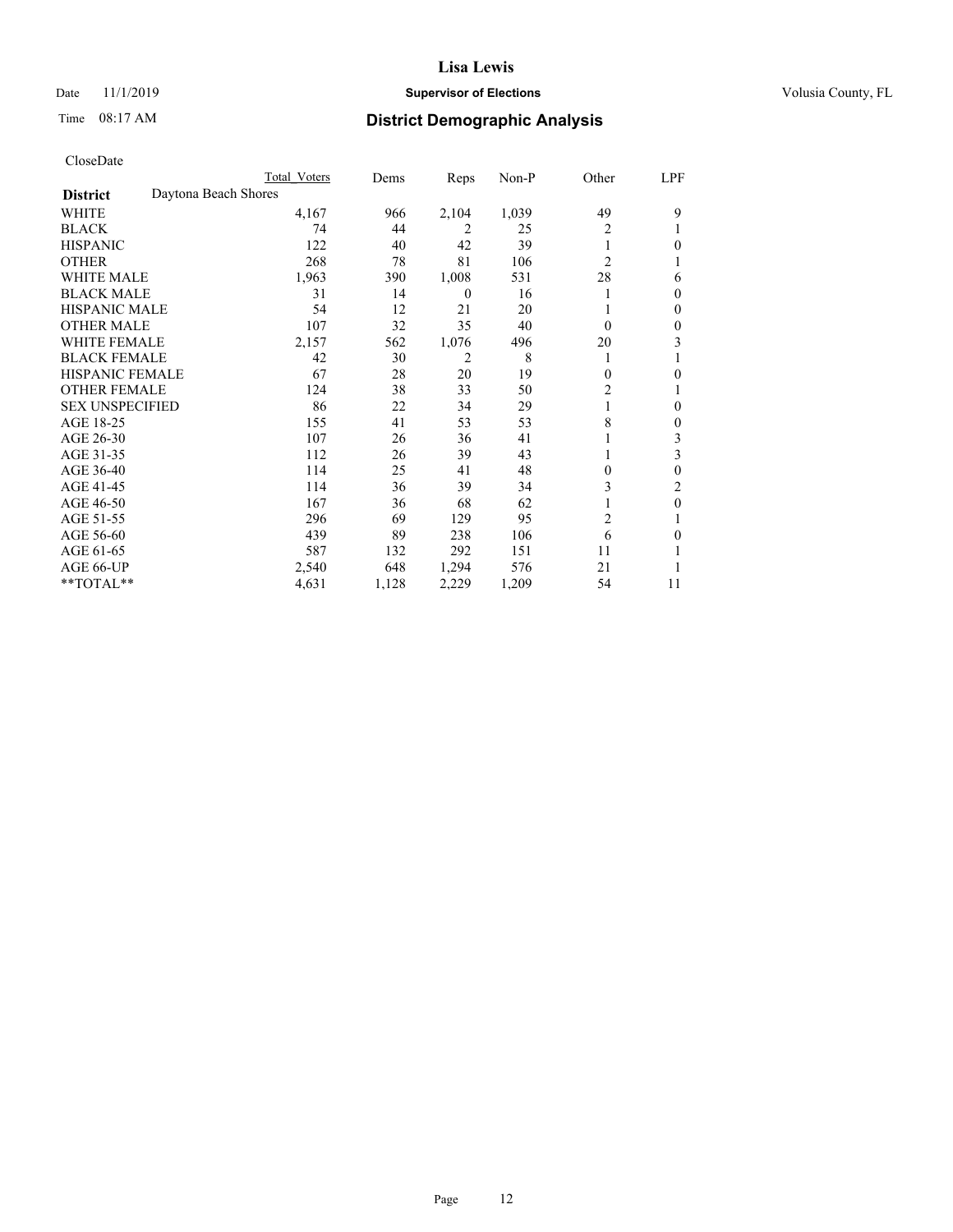## Date 11/1/2019 **Supervisor of Elections Supervisor of Elections** Volusia County, FL

# Time 08:17 AM **District Demographic Analysis**

|                        |        | Total Voters | Dems  | Reps  | Non-P | Other          | LPF            |
|------------------------|--------|--------------|-------|-------|-------|----------------|----------------|
| <b>District</b>        | DeBary |              |       |       |       |                |                |
| WHITE                  |        | 13,018       | 2,997 | 6,393 | 3,483 | 98             | 47             |
| <b>BLACK</b>           |        | 683          | 496   | 32    | 153   | $\overline{2}$ | $\mathbf{0}$   |
| <b>HISPANIC</b>        |        | 1,529        | 624   | 350   | 541   | 11             | 3              |
| <b>OTHER</b>           |        | 937          | 251   | 241   | 439   | 5              | 1              |
| WHITE MALE             |        | 6,078        | 1,167 | 3,155 | 1,682 | 42             | 32             |
| <b>BLACK MALE</b>      |        | 316          | 206   | 14    | 94    | 2              | $\overline{0}$ |
| <b>HISPANIC MALE</b>   |        | 706          | 259   | 183   | 258   | 5              | 1              |
| <b>OTHER MALE</b>      |        | 324          | 79    | 91    | 150   | 3              | 1              |
| <b>WHITE FEMALE</b>    |        | 6,773        | 1,799 | 3,173 | 1,733 | 54             | 14             |
| <b>BLACK FEMALE</b>    |        | 356          | 281   | 18    | 57    | 0              | $\mathbf{0}$   |
| <b>HISPANIC FEMALE</b> |        | 801          | 356   | 164   | 273   | 6              | 2              |
| <b>OTHER FEMALE</b>    |        | 425          | 139   | 110   | 174   | $\overline{2}$ | $\mathbf{0}$   |
| <b>SEX UNSPECIFIED</b> |        | 388          | 82    | 108   | 195   | $\overline{c}$ | 1              |
| AGE 18-25              |        | 1,286        | 316   | 379   | 560   | 19             | 12             |
| AGE 26-30              |        | 975          | 242   | 362   | 360   | 8              | 3              |
| AGE 31-35              |        | 1,031        | 253   | 366   | 401   | 7              | $\overline{4}$ |
| AGE 36-40              |        | 1,071        | 242   | 393   | 416   | 7              | 13             |
| AGE 41-45              |        | 1,039        | 283   | 385   | 358   | 7              | 6              |
| AGE 46-50              |        | 1,202        | 279   | 520   | 389   | 9              | 5              |
| AGE 51-55              |        | 1,405        | 359   | 664   | 367   | 11             | 4              |
| AGE 56-60              |        | 1,583        | 408   | 775   | 386   | 12             | 2              |
| AGE 61-65              |        | 1,634        | 453   | 793   | 375   | 13             | $\mathbf{0}$   |
| AGE 66-UP              |        | 4,939        | 1,532 | 2,378 | 1,004 | 23             | $\overline{2}$ |
| **TOTAL**              |        | 16,167       | 4,368 | 7,016 | 4,616 | 116            | 51             |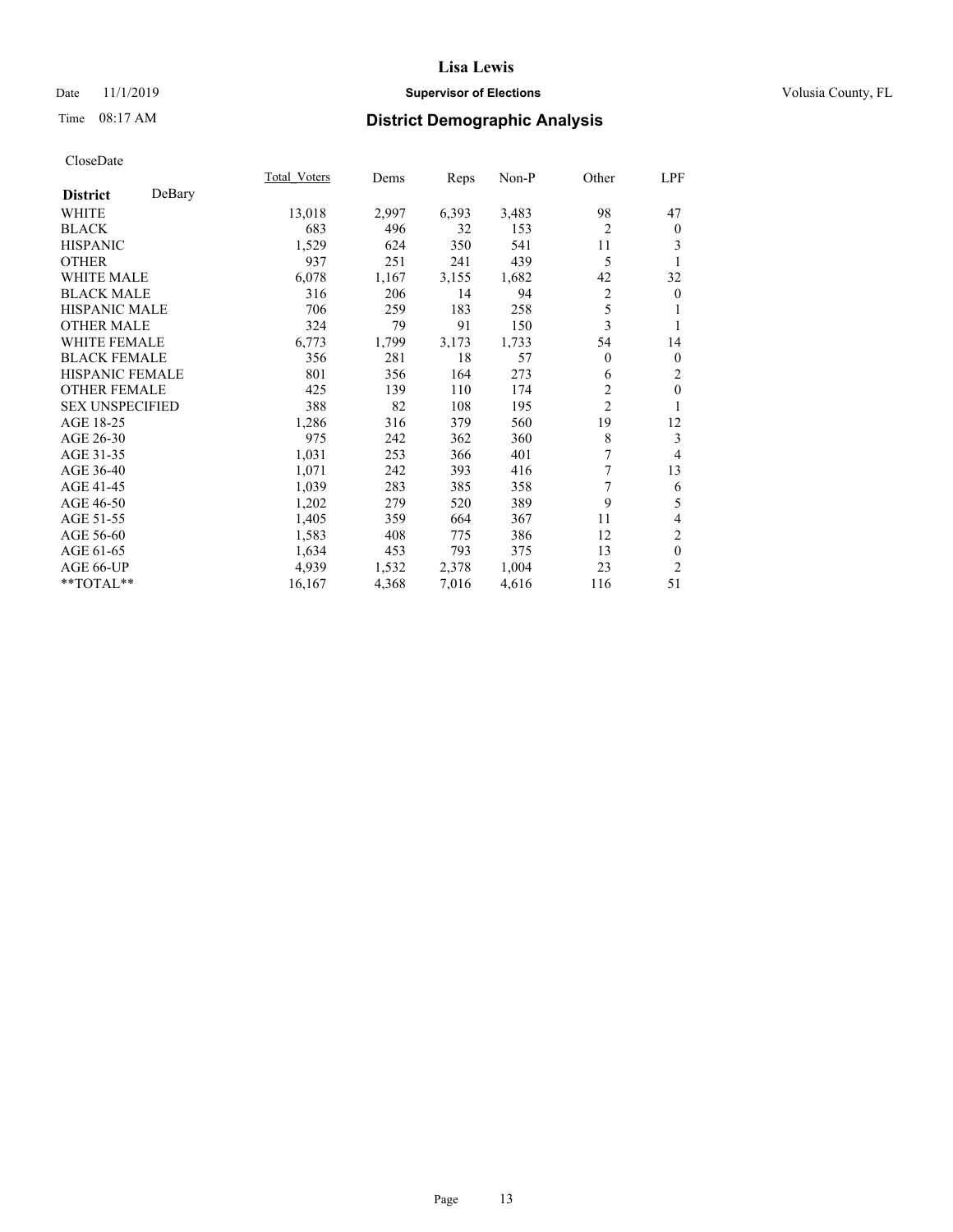## Date 11/1/2019 **Supervisor of Elections Supervisor of Elections** Volusia County, FL

# Time 08:17 AM **District Demographic Analysis**

|                        |        | Total Voters | Dems  | Reps  | Non-P | Other          | LPF            |
|------------------------|--------|--------------|-------|-------|-------|----------------|----------------|
| <b>District</b>        | DeLand |              |       |       |       |                |                |
| WHITE                  |        | 16,176       | 4,798 | 6,965 | 4,179 | 160            | 74             |
| <b>BLACK</b>           |        | 3,033        | 2,368 | 99    | 551   | 12             | 3              |
| <b>HISPANIC</b>        |        | 2,346        | 1,042 | 411   | 869   | 17             | 7              |
| <b>OTHER</b>           |        | 1,431        | 526   | 259   | 634   | 9              | 3              |
| <b>WHITE MALE</b>      |        | 7,106        | 1,763 | 3,228 | 1,986 | 77             | 52             |
| <b>BLACK MALE</b>      |        | 1,173        | 861   | 51    | 253   | 6              | $\overline{2}$ |
| <b>HISPANIC MALE</b>   |        | 957          | 386   | 194   | 366   | 6              | 5              |
| <b>OTHER MALE</b>      |        | 532          | 196   | 109   | 222   | 5              | $\theta$       |
| <b>WHITE FEMALE</b>    |        | 8,899        | 2,981 | 3,681 | 2,135 | 82             | 20             |
| <b>BLACK FEMALE</b>    |        | 1,803        | 1,465 | 44    | 287   | 6              | 1              |
| <b>HISPANIC FEMALE</b> |        | 1,354        | 638   | 216   | 488   | 10             | 2              |
| <b>OTHER FEMALE</b>    |        | 613          | 244   | 104   | 259   | 4              | $\mathfrak{2}$ |
| <b>SEX UNSPECIFIED</b> |        | 549          | 200   | 107   | 237   | $\overline{2}$ | 3              |
| AGE 18-25              |        | 2,478        | 946   | 521   | 960   | 33             | 18             |
| AGE 26-30              |        | 1,661        | 631   | 385   | 622   | 10             | 13             |
| AGE 31-35              |        | 1,628        | 604   | 403   | 594   | 14             | 13             |
| AGE 36-40              |        | 1,648        | 620   | 452   | 548   | 18             | 10             |
| AGE 41-45              |        | 1,507        | 544   | 450   | 493   | 16             | 4              |
| AGE 46-50              |        | 1,577        | 587   | 518   | 451   | 14             | 7              |
| AGE 51-55              |        | 1,620        | 575   | 632   | 397   | 10             | 6              |
| AGE 56-60              |        | 1,802        | 669   | 718   | 399   | 13             | 3              |
| AGE 61-65              |        | 1,917        | 780   | 703   | 412   | 19             | 3              |
| AGE 66-UP              |        | 7,146        | 2,777 | 2,952 | 1,356 | 51             | 10             |
| **TOTAL**              |        | 22,986       | 8,734 | 7,734 | 6,233 | 198            | 87             |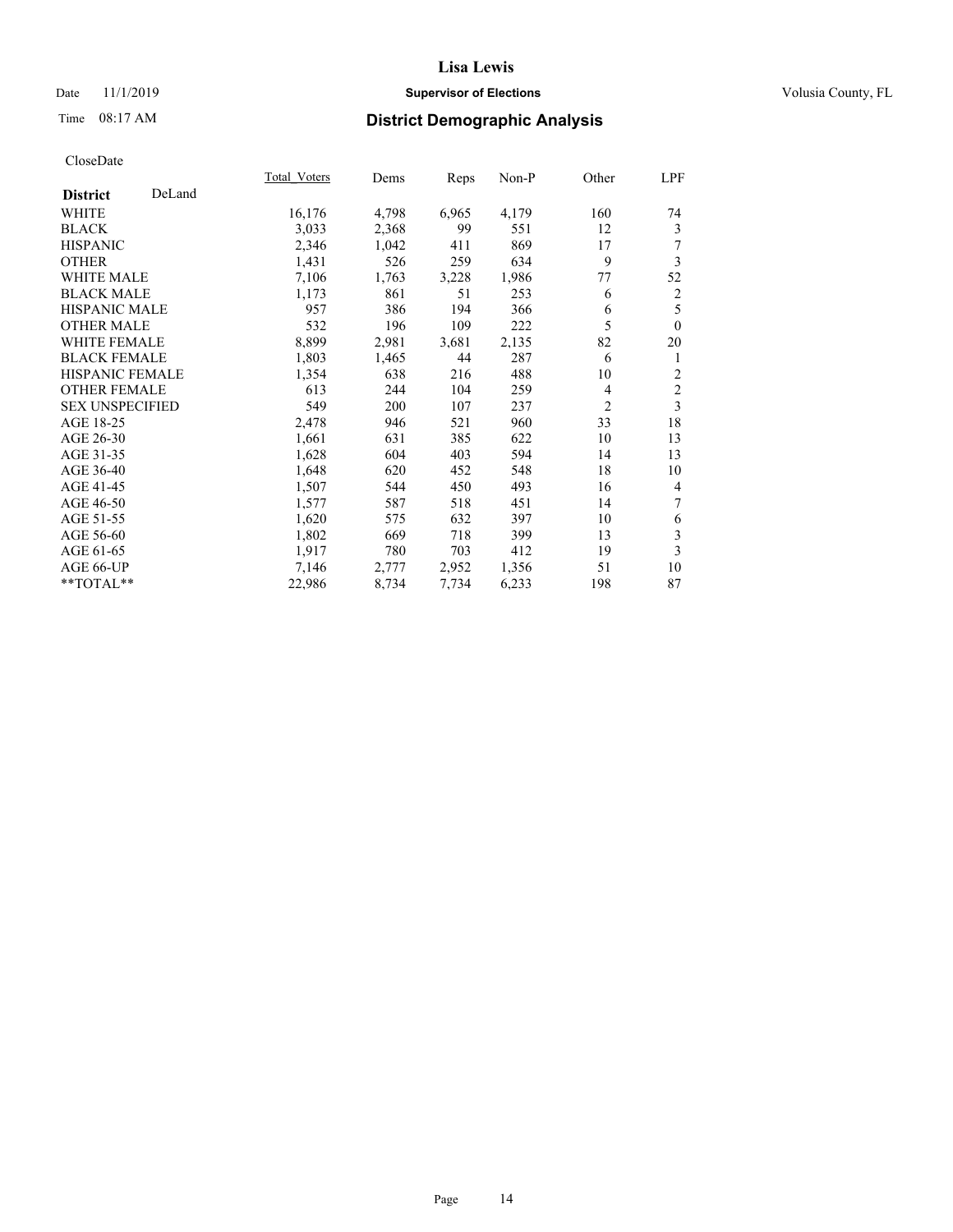## Date 11/1/2019 **Supervisor of Elections Supervisor of Elections** Volusia County, FL

# Time 08:17 AM **District Demographic Analysis**

|                        |         | Total Voters | Dems   | Reps   | Non-P  | Other | LPF            |
|------------------------|---------|--------------|--------|--------|--------|-------|----------------|
| <b>District</b>        | Deltona |              |        |        |        |       |                |
| <b>WHITE</b>           |         | 33,362       | 9,087  | 13,378 | 10,527 | 244   | 126            |
| <b>BLACK</b>           |         | 6,193        | 4,548  | 266    | 1,346  | 30    | 3              |
| <b>HISPANIC</b>        |         | 19,225       | 9,141  | 2,583  | 7,410  | 66    | 25             |
| <b>OTHER</b>           |         | 3,924        | 1,323  | 719    | 1,850  | 26    | 6              |
| WHITE MALE             |         | 15,400       | 3,588  | 6,504  | 5,102  | 121   | 85             |
| <b>BLACK MALE</b>      |         | 2,739        | 1,860  | 163    | 697    | 17    | $\overline{2}$ |
| <b>HISPANIC MALE</b>   |         | 8,909        | 3,965  | 1,361  | 3,532  | 36    | 15             |
| <b>OTHER MALE</b>      |         | 1,363        | 437    | 284    | 629    | 8     | 5              |
| <b>WHITE FEMALE</b>    |         | 17,494       | 5,388  | 6,697  | 5,248  | 121   | 40             |
| <b>BLACK FEMALE</b>    |         | 3,368        | 2,629  | 99     | 626    | 13    | 1              |
| HISPANIC FEMALE        |         | 10,020       | 5,039  | 1,197  | 3,745  | 30    | 9              |
| <b>OTHER FEMALE</b>    |         | 1,736        | 695    | 317    | 714    | 9     | 1              |
| <b>SEX UNSPECIFIED</b> |         | 1,674        | 497    | 324    | 840    | 11    | $\overline{2}$ |
| AGE 18-25              |         | 6,785        | 2,239  | 1,179  | 3,277  | 69    | 21             |
| AGE 26-30              |         | 5,253        | 1,859  | 1,039  | 2,292  | 36    | 27             |
| AGE 31-35              |         | 5,324        | 1,812  | 1,135  | 2,314  | 39    | 24             |
| AGE 36-40              |         | 5,189        | 1,853  | 1,123  | 2,150  | 42    | 21             |
| AGE 41-45              |         | 5,007        | 1,919  | 1,141  | 1,908  | 25    | 14             |
| AGE 46-50              |         | 5,235        | 1,874  | 1,520  | 1,779  | 45    | 17             |
| AGE 51-55              |         | 5,452        | 2,045  | 1,722  | 1,650  | 21    | 14             |
| AGE 56-60              |         | 5,888        | 2,257  | 1,987  | 1,619  | 18    | 7              |
| AGE 61-65              |         | 5,490        | 2,245  | 1,828  | 1,379  | 28    | 10             |
| AGE 66-UP              |         | 13,078       | 5,994  | 4,271  | 2,765  | 43    | 5              |
| $*$ $TOTAL**$          |         | 62,704       | 24,099 | 16,946 | 21,133 | 366   | 160            |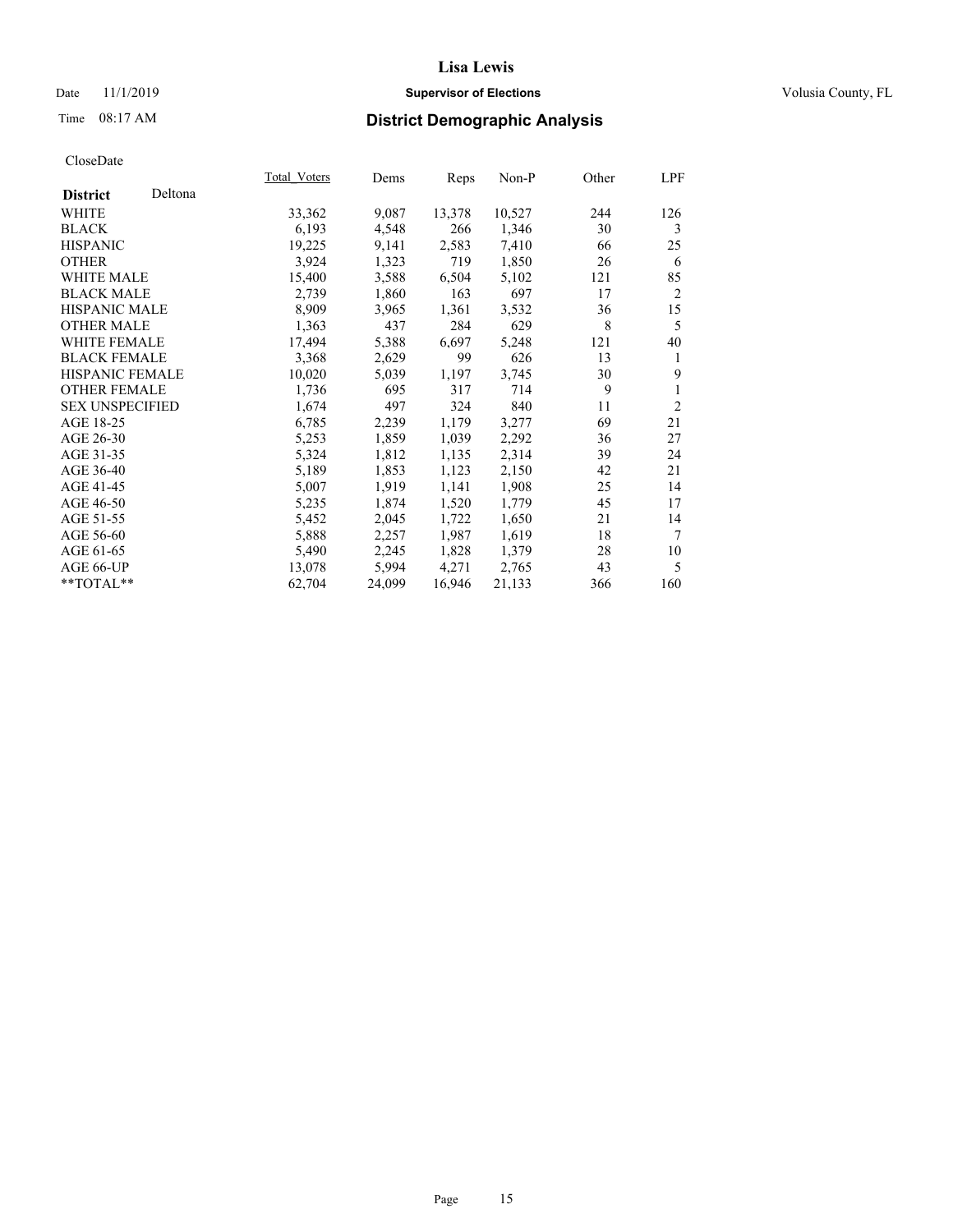## Date 11/1/2019 **Supervisor of Elections Supervisor of Elections** Volusia County, FL

# Time 08:17 AM **District Demographic Analysis**

|                        |           | Total Voters | Dems  | Reps  | Non-P | Other    | LPF          |
|------------------------|-----------|--------------|-------|-------|-------|----------|--------------|
| <b>District</b>        | Edgewater |              |       |       |       |          |              |
| WHITE                  |           | 15,563       | 4,468 | 6,214 | 4,688 | 145      | 48           |
| <b>BLACK</b>           |           | 372          | 272   | 19    | 76    | 5        | $\mathbf{0}$ |
| <b>HISPANIC</b>        |           | 333          | 127   | 69    | 131   | 6        | $\theta$     |
| <b>OTHER</b>           |           | 562          | 171   | 126   | 259   | 6        | $\theta$     |
| WHITE MALE             |           | 7,066        | 1,701 | 3,064 | 2,211 | 60       | 30           |
| <b>BLACK MALE</b>      |           | 175          | 117   | 11    | 43    | 4        | $\mathbf{0}$ |
| <b>HISPANIC MALE</b>   |           | 147          | 44    | 34    | 66    | 3        | $\mathbf{0}$ |
| <b>OTHER MALE</b>      |           | 200          | 62    | 51    | 84    | 3        | $\theta$     |
| <b>WHITE FEMALE</b>    |           | 8,331        | 2,727 | 3,084 | 2,417 | 85       | 18           |
| <b>BLACK FEMALE</b>    |           | 191          | 150   | 8     | 32    | 1        | $\mathbf{0}$ |
| <b>HISPANIC FEMALE</b> |           | 180          | 79    | 34    | 64    | 3        | $\mathbf{0}$ |
| <b>OTHER FEMALE</b>    |           | 220          | 77    | 57    | 83    | 3        | $\theta$     |
| <b>SEX UNSPECIFIED</b> |           | 320          | 81    | 85    | 154   | $\theta$ | $\mathbf{0}$ |
| AGE 18-25              |           | 1,229        | 313   | 335   | 549   | 24       | 8            |
| AGE 26-30              |           | 1,003        | 269   | 304   | 411   | 15       | 4            |
| AGE 31-35              |           | 1,015        | 277   | 305   | 413   | 9        | 11           |
| AGE 36-40              |           | 925          | 235   | 288   | 393   | 5        | 4            |
| AGE 41-45              |           | 1,005        | 266   | 354   | 371   | 8        | 6            |
| AGE 46-50              |           | 1,132        | 275   | 436   | 400   | 15       | 6            |
| AGE 51-55              |           | 1,250        | 347   | 529   | 357   | 14       | 3            |
| AGE 56-60              |           | 1,677        | 494   | 715   | 454   | 13       | 1            |
| AGE 61-65              |           | 1,774        | 546   | 732   | 480   | 15       | 1            |
| AGE 66-UP              |           | 5,819        | 2,016 | 2,430 | 1,325 | 44       | 4            |
| **TOTAL**              |           | 16,830       | 5,038 | 6,428 | 5,154 | 162      | 48           |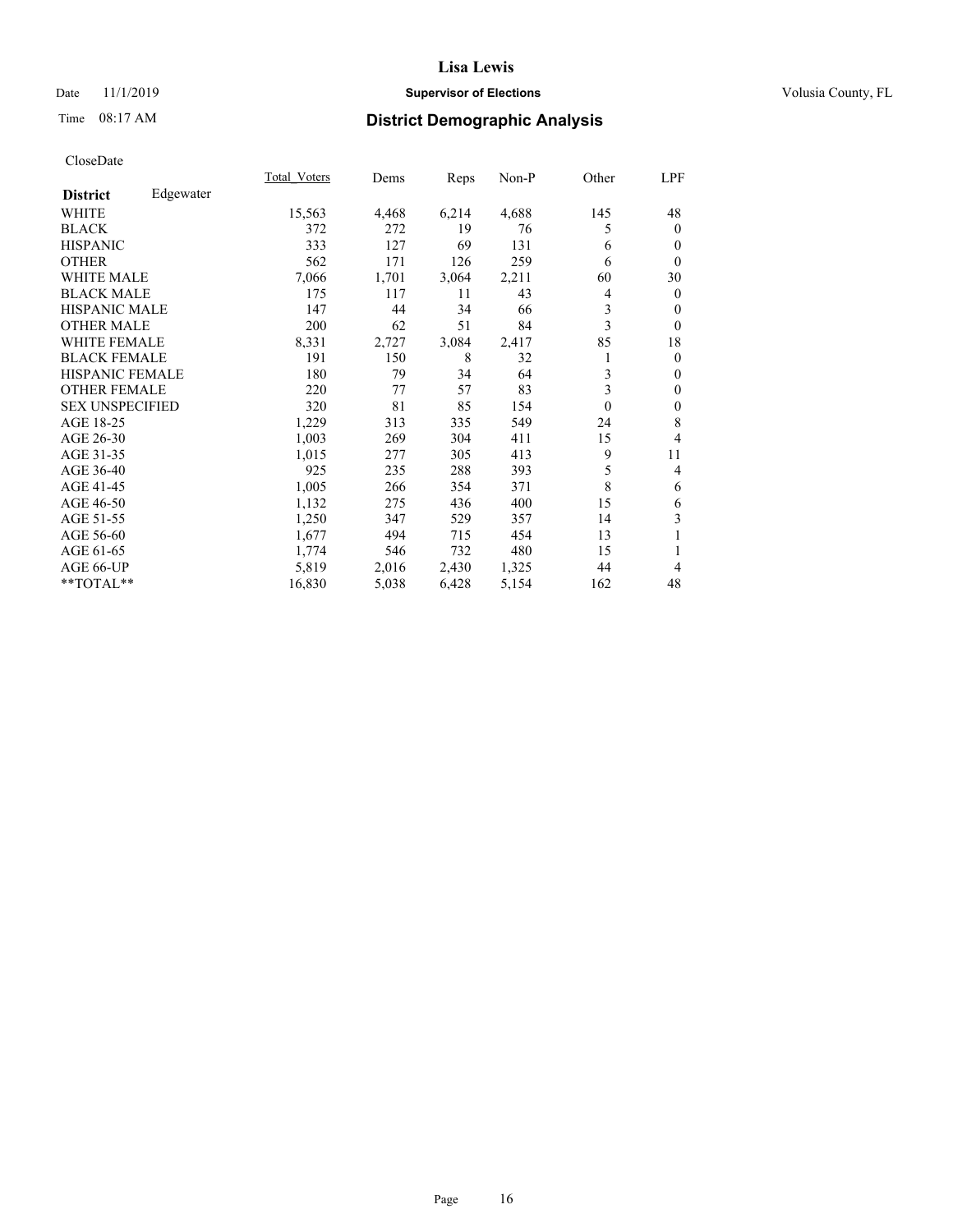## Date 11/1/2019 **Supervisor of Elections Supervisor of Elections** Volusia County, FL

# Time 08:17 AM **District Demographic Analysis**

|                        |            | Total Voters | Dems  | Reps  | Non-P | Other          | LPF              |
|------------------------|------------|--------------|-------|-------|-------|----------------|------------------|
| <b>District</b>        | Holly Hill |              |       |       |       |                |                  |
| WHITE                  |            | 6,281        | 2,022 | 2,227 | 1,941 | 60             | 31               |
| <b>BLACK</b>           |            | 1,118        | 812   | 37    | 263   | 4              | $\overline{2}$   |
| <b>HISPANIC</b>        |            | 331          | 148   | 47    | 132   | 3              |                  |
| <b>OTHER</b>           |            | 428          | 153   | 80    | 193   | $\overline{2}$ | $\Omega$         |
| WHITE MALE             |            | 2,879        | 779   | 1,103 | 949   | 28             | 20               |
| <b>BLACK MALE</b>      |            | 416          | 270   | 19    | 124   | $\overline{2}$ | 1                |
| <b>HISPANIC MALE</b>   |            | 169          | 71    | 25    | 69    | 3              | 1                |
| <b>OTHER MALE</b>      |            | 143          | 50    | 33    | 60    | $\theta$       | $\mathbf{0}$     |
| <b>WHITE FEMALE</b>    |            | 3,333        | 1,226 | 1,102 | 962   | 32             | 11               |
| <b>BLACK FEMALE</b>    |            | 686          | 531   | 18    | 134   | 2              | 1                |
| <b>HISPANIC FEMALE</b> |            | 158          | 76    | 21    | 61    | $\theta$       | $\mathbf{0}$     |
| <b>OTHER FEMALE</b>    |            | 173          | 81    | 34    | 58    | $\mathbf{0}$   | $\mathbf{0}$     |
| <b>SEX UNSPECIFIED</b> |            | 201          | 51    | 36    | 112   | $\overline{2}$ | $\boldsymbol{0}$ |
| AGE 18-25              |            | 725          | 246   | 133   | 334   | 4              | $\,$ 8 $\,$      |
| AGE 26-30              |            | 630          | 252   | 131   | 240   | 7              | $\boldsymbol{0}$ |
| AGE 31-35              |            | 586          | 218   | 120   | 237   | 4              | 7                |
| AGE 36-40              |            | 515          | 205   | 100   | 199   | 7              | 4                |
| AGE 41-45              |            | 472          | 182   | 111   | 173   | 6              | $\boldsymbol{0}$ |
| AGE 46-50              |            | 568          | 189   | 160   | 212   | 4              | 3                |
| AGE 51-55              |            | 679          | 248   | 216   | 208   | $\overline{2}$ | 5                |
| AGE 56-60              |            | 861          | 323   | 282   | 243   | 8              | 5                |
| AGE 61-65              |            | 815          | 325   | 275   | 201   | 12             | 2                |
| AGE 66-UP              |            | 2,306        | 947   | 863   | 481   | 15             | $\mathbf{0}$     |
| **TOTAL**              |            | 8,158        | 3,135 | 2,391 | 2,529 | 69             | 34               |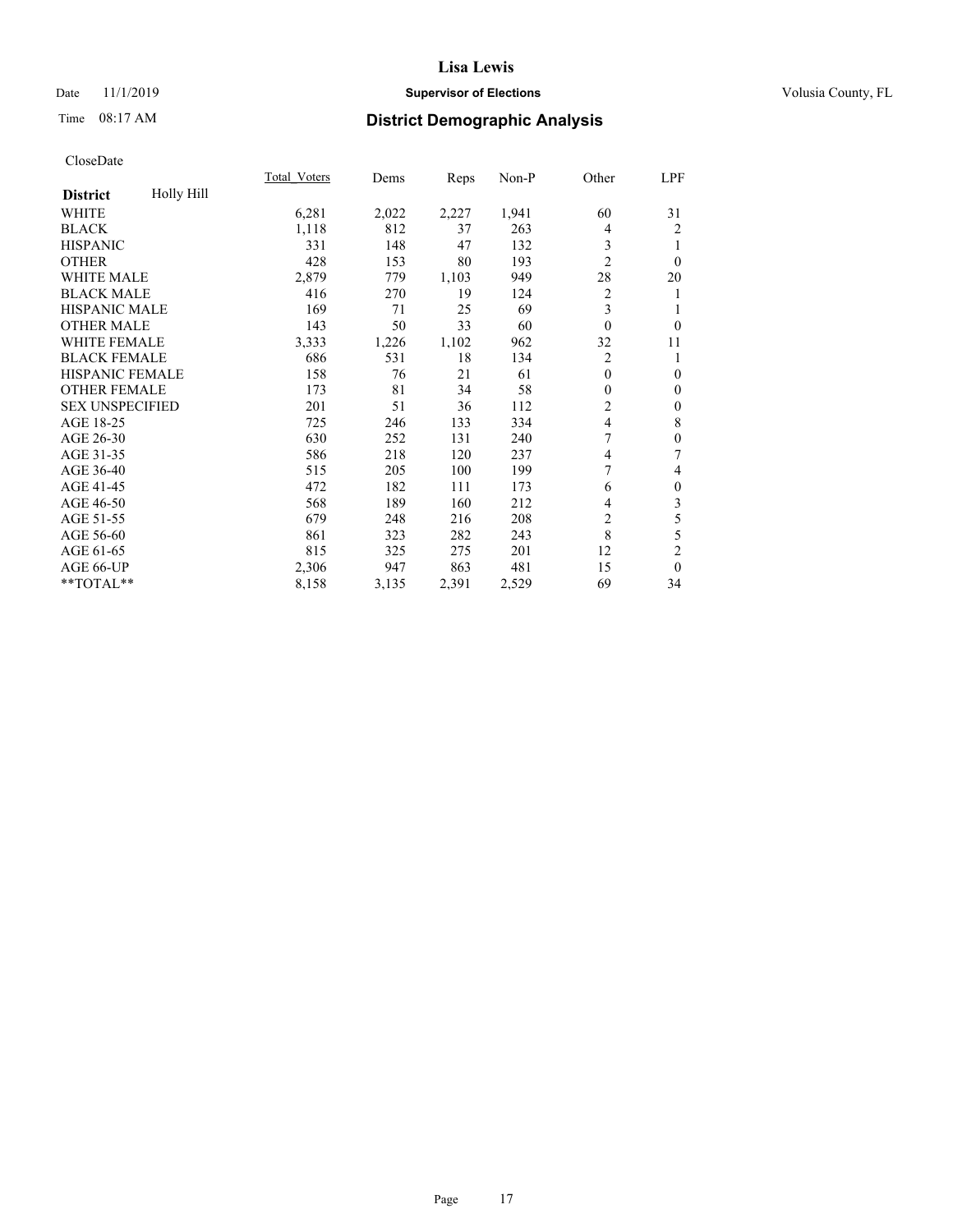## Date 11/1/2019 **Supervisor of Elections Supervisor of Elections** Volusia County, FL

# Time 08:17 AM **District Demographic Analysis**

|                        |            | Total Voters | Dems | Reps | Non-P | Other    | LPF |
|------------------------|------------|--------------|------|------|-------|----------|-----|
| <b>District</b>        | Lake Helen |              |      |      |       |          |     |
| WHITE                  |            | 1,859        | 521  | 794  | 524   | 16       | 4   |
| <b>BLACK</b>           |            | 165          | 138  | 6    | 21    | $\Omega$ | 0   |
| <b>HISPANIC</b>        |            | 73           | 29   | 19   | 23    | 1        |     |
| <b>OTHER</b>           |            | 72           | 26   | 17   | 28    | 0        |     |
| WHITE MALE             |            | 843          | 202  | 385  | 248   | 4        | 4   |
| <b>BLACK MALE</b>      |            | 75           | 64   | 3    | 8     | 0        | 0   |
| <b>HISPANIC MALE</b>   |            | 30           | 15   | 7    | 7     | $_{0}$   |     |
| <b>OTHER MALE</b>      |            | 22           | 11   | 4    | 6     | $\Omega$ | 1   |
| <b>WHITE FEMALE</b>    |            | 995          | 317  | 398  | 268   | 12       | 0   |
| <b>BLACK FEMALE</b>    |            | 87           | 73   | 2    | 12    | $\theta$ | 0   |
| <b>HISPANIC FEMALE</b> |            | 42           | 13   | 12   | 16    |          | 0   |
| <b>OTHER FEMALE</b>    |            | 33           | 14   | 5    | 14    | 0        | 0   |
| <b>SEX UNSPECIFIED</b> |            | 42           | 5    | 20   | 17    | 0        | 0   |
| AGE 18-25              |            | 176          | 42   | 57   | 72    | 4        |     |
| AGE 26-30              |            | 136          | 26   | 54   | 55    | 0        |     |
| AGE 31-35              |            | 147          | 43   | 44   | 58    | 2        | 0   |
| AGE 36-40              |            | 141          | 43   | 41   | 56    | 1        | 0   |
| AGE 41-45              |            | 131          | 32   | 40   | 57    |          |     |
| AGE 46-50              |            | 153          | 41   | 59   | 49    | 1        | 3   |
| AGE 51-55              |            | 180          | 47   | 87   | 44    | 2        | 0   |
| AGE 56-60              |            | 242          | 74   | 109  | 56    | 3        | 0   |
| AGE 61-65              |            | 229          | 87   | 95   | 45    | 2        | 0   |
| AGE 66-UP              |            | 634          | 279  | 250  | 104   |          | 0   |
| **TOTAL**              |            | 2,169        | 714  | 836  | 596   | 17       | 6   |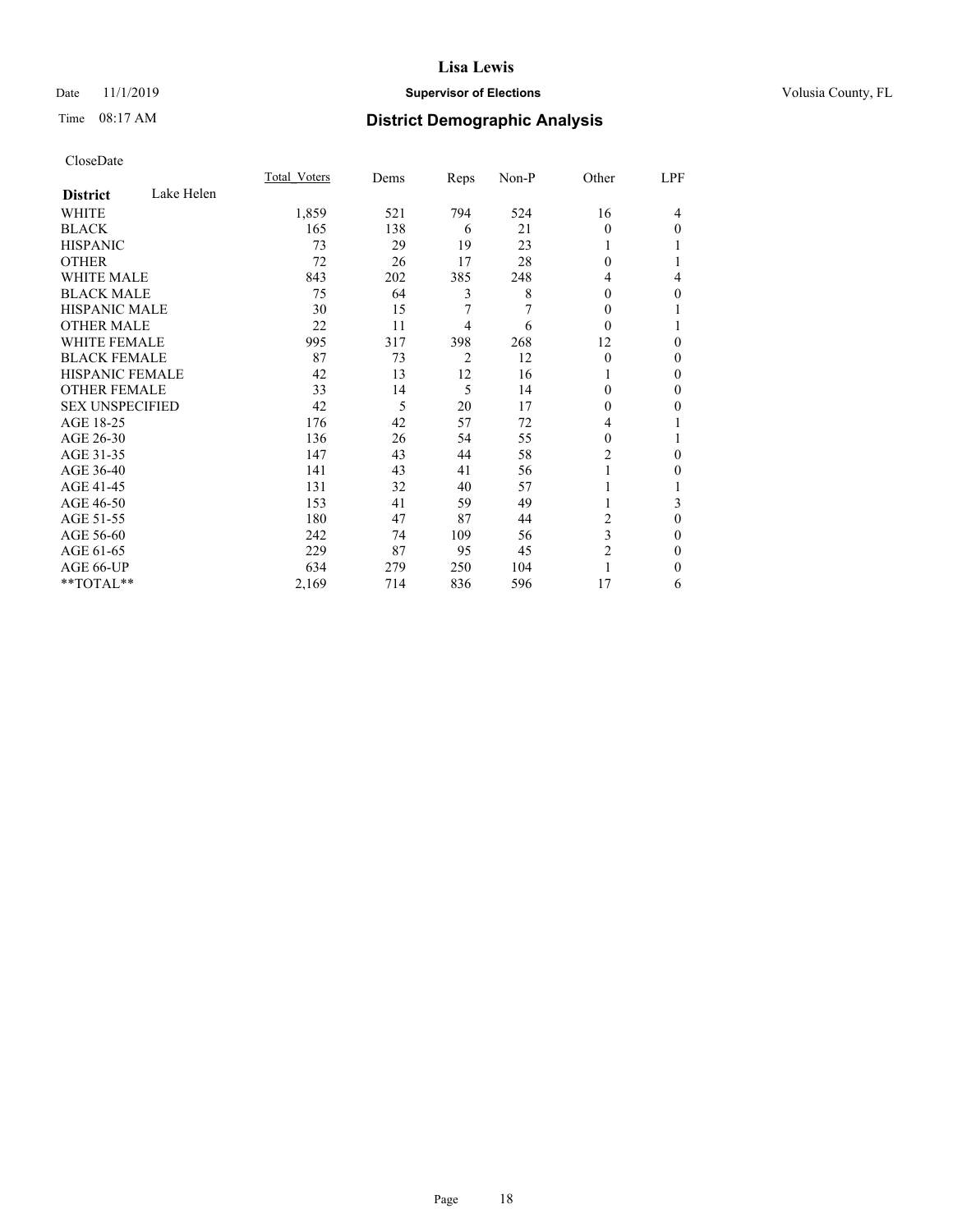## Date 11/1/2019 **Supervisor of Elections Supervisor of Elections** Volusia County, FL

# Time 08:17 AM **District Demographic Analysis**

|                                     | Total Voters | Dems  | Reps  | $Non-P$ | Other          | <u>LPF</u>   |
|-------------------------------------|--------------|-------|-------|---------|----------------|--------------|
| New Smyrna Beach<br><b>District</b> |              |       |       |         |                |              |
| WHITE                               | 20,864       | 5,723 | 9,435 | 5,375   | 274            | 57           |
| <b>BLACK</b>                        | 769          | 624   | 22    | 119     | 2              | 2            |
| <b>HISPANIC</b>                     | 428          | 143   | 140   | 141     | 4              | $\theta$     |
| <b>OTHER</b>                        | 781          | 223   | 209   | 340     | 5              | 4            |
| <b>WHITE MALE</b>                   | 9,558        | 2,197 | 4,558 | 2,628   | 138            | 37           |
| <b>BLACK MALE</b>                   | 316          | 239   | 9     | 64      | 2              | 2            |
| <b>HISPANIC MALE</b>                | 206          | 63    | 68    | 73      | $\overline{2}$ | $\mathbf{0}$ |
| <b>OTHER MALE</b>                   | 287          | 77    | 85    | 118     | 4              | 3            |
| WHITE FEMALE                        | 11,122       | 3,477 | 4,797 | 2,693   | 136            | 19           |
| <b>BLACK FEMALE</b>                 | 442          | 376   | 12    | 54      | 0              | $\mathbf{0}$ |
| HISPANIC FEMALE                     | 213          | 79    | 69    | 63      | 2              | $\mathbf{0}$ |
| <b>OTHER FEMALE</b>                 | 323          | 115   | 94    | 112     | 1              | 1            |
| <b>SEX UNSPECIFIED</b>              | 375          | 90    | 114   | 170     | $\theta$       | 1            |
| AGE 18-25                           | 1,356        | 364   | 429   | 527     | 29             | 7            |
| AGE 26-30                           | 1,013        | 270   | 308   | 408     | 19             | 8            |
| AGE 31-35                           | 1,077        | 303   | 334   | 415     | 18             | 7            |
| AGE 36-40                           | 1,121        | 332   | 355   | 408     | 17             | 9            |
| AGE 41-45                           | 1,076        | 278   | 406   | 373     | 14             | 5            |
| AGE 46-50                           | 1,353        | 367   | 562   | 397     | 23             | 4            |
| AGE 51-55                           | 1,640        | 396   | 784   | 434     | 22             | 4            |
| AGE 56-60                           | 2,373        | 615   | 1,159 | 566     | 29             | 4            |
| AGE 61-65                           | 2,683        | 859   | 1,179 | 605     | 32             | 8            |
| AGE 66-UP                           | 9.147        | 2,928 | 4,288 | 1,842   | 82             | 7            |
| **TOTAL**                           | 22,842       | 6,713 | 9,806 | 5,975   | 285            | 63           |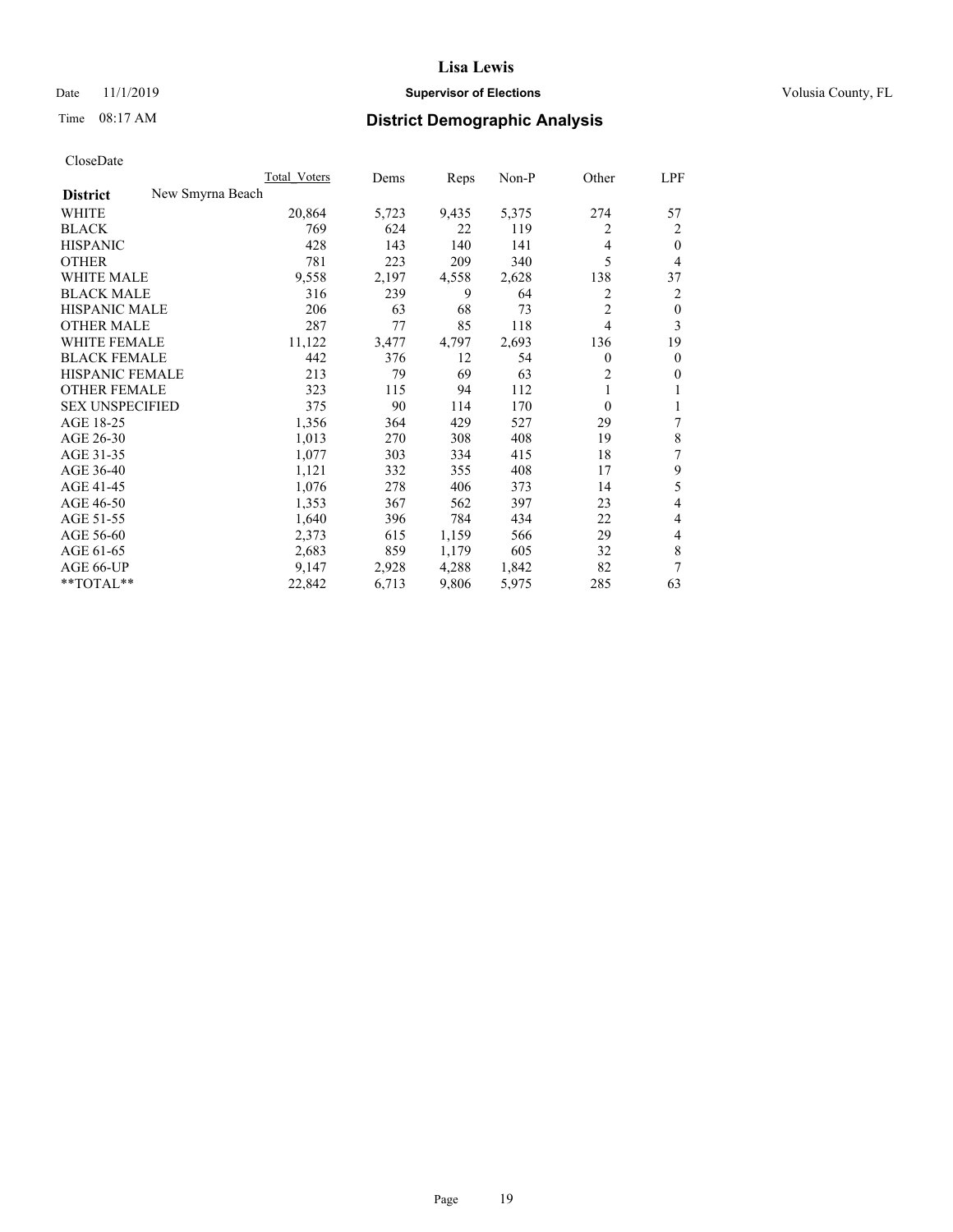## Date 11/1/2019 **Supervisor of Elections Supervisor of Elections** Volusia County, FL

# Time 08:17 AM **District Demographic Analysis**

|                        |          | Total Voters | Dems | Reps | Non-P | Other    | LPF |
|------------------------|----------|--------------|------|------|-------|----------|-----|
| <b>District</b>        | Oak Hill |              |      |      |       |          |     |
| WHITE                  |          | 1,358        | 335  | 632  | 373   | 16       | 2   |
| <b>BLACK</b>           |          | 151          | 129  | 4    | 18    | 0        | 0   |
| <b>HISPANIC</b>        |          | 14           | 6    | 2    | 6     | 0        | 0   |
| <b>OTHER</b>           |          | 44           | 12   | 14   | 18    | 0        | 0   |
| WHITE MALE             |          | 677          | 149  | 324  | 199   | 4        |     |
| <b>BLACK MALE</b>      |          | 68           | 53   | 2    | 13    | 0        | 0   |
| <b>HISPANIC MALE</b>   |          | 5            |      | 1    | 3     | $_{0}$   | 0   |
| <b>OTHER MALE</b>      |          | 16           | 3    | 7    | 6     | $\Omega$ | 0   |
| WHITE FEMALE           |          | 664          | 184  | 298  | 169   | 12       |     |
| <b>BLACK FEMALE</b>    |          | 83           | 76   | 2    | 5     | $\Omega$ | 0   |
| <b>HISPANIC FEMALE</b> |          | 9            | 5    | 1    | 3     | 0        | 0   |
| <b>OTHER FEMALE</b>    |          | 17           | 8    | 5    | 4     | 0        | 0   |
| <b>SEX UNSPECIFIED</b> |          | 28           | 3    | 12   | 13    | 0        | 0   |
| AGE 18-25              |          | 103          | 32   | 24   | 42    | 5        | 0   |
| AGE 26-30              |          | 72           | 23   | 23   | 24    | 2        | 0   |
| AGE 31-35              |          | 57           | 17   | 19   | 20    |          | 0   |
| AGE 36-40              |          | 77           | 28   | 27   | 22    | 0        | 0   |
| AGE 41-45              |          | 77           | 24   | 20   | 33    | 0        | 0   |
| AGE 46-50              |          | 84           | 24   | 35   | 24    |          | 0   |
| AGE 51-55              |          | 123          | 40   | 51   | 31    |          | 0   |
| AGE 56-60              |          | 179          | 54   | 81   | 41    | 3        | 0   |
| AGE 61-65              |          | 190          | 59   | 90   | 39    | 0        | 2   |
| AGE 66-UP              |          | 605          | 181  | 282  | 139   | 3        | 0   |
| **TOTAL**              |          | 1,567        | 482  | 652  | 415   | 16       | 2   |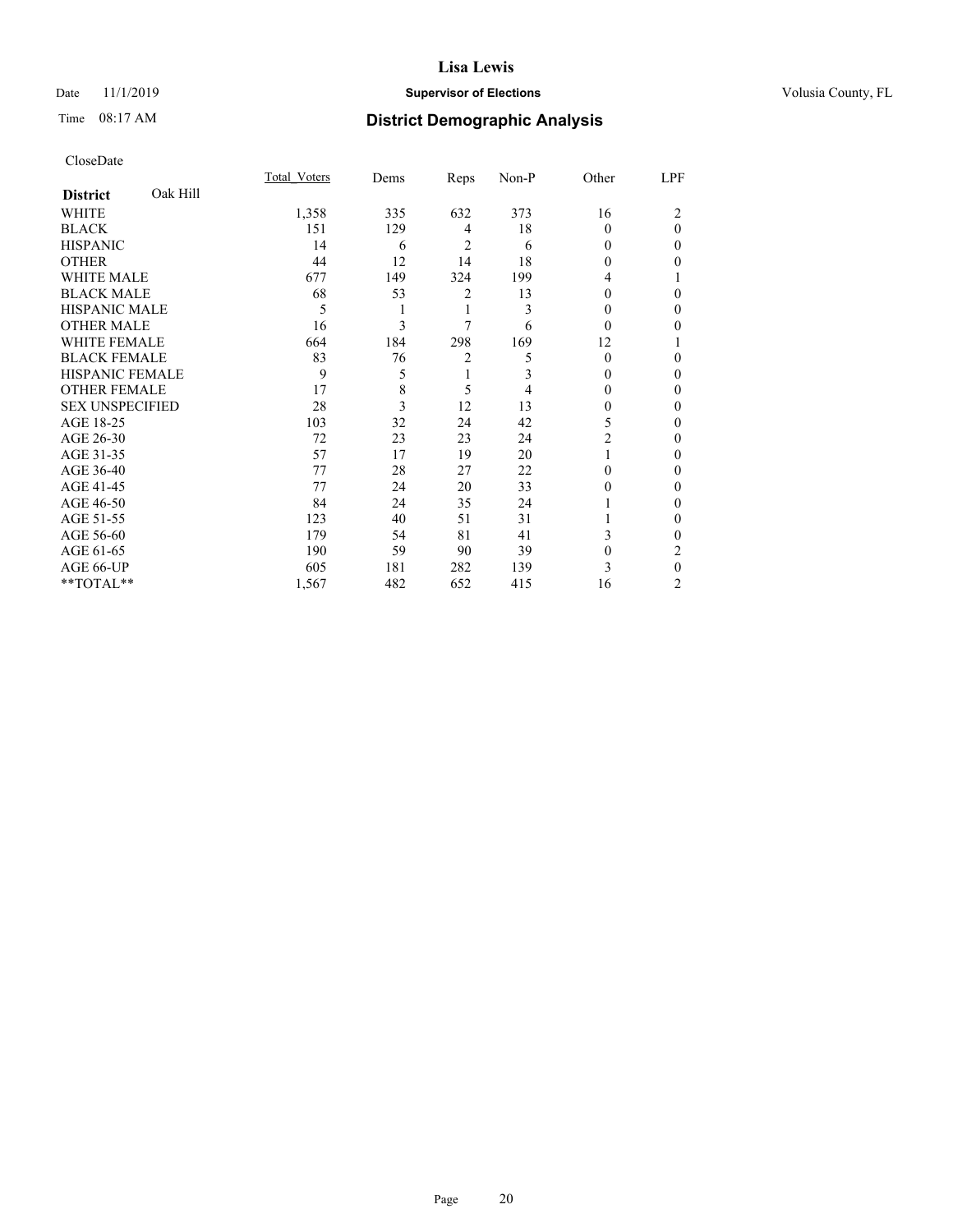## Date 11/1/2019 **Supervisor of Elections Supervisor of Elections** Volusia County, FL

# Time 08:17 AM **District Demographic Analysis**

|                        |             | Total Voters | Dems  | Reps  | Non-P | Other          | LPF              |
|------------------------|-------------|--------------|-------|-------|-------|----------------|------------------|
| <b>District</b>        | Orange City |              |       |       |       |                |                  |
| WHITE                  |             | 5,978        | 1,668 | 2,611 | 1,637 | 43             | 19               |
| <b>BLACK</b>           |             | 512          | 386   | 20    | 105   |                | $\mathbf{0}$     |
| <b>HISPANIC</b>        |             | 1,417        | 634   | 215   | 560   | 8              | $\theta$         |
| <b>OTHER</b>           |             | 397          | 131   | 85    | 177   | 3              | 1                |
| WHITE MALE             |             | 2,549        | 573   | 1,175 | 765   | 23             | 13               |
| <b>BLACK MALE</b>      |             | 193          | 133   | 11    | 49    | $\theta$       | $\mathbf{0}$     |
| HISPANIC MALE          |             | 598          | 249   | 118   | 225   | 6              | $\mathbf{0}$     |
| <b>OTHER MALE</b>      |             | 137          | 44    | 35    | 56    |                | 1                |
| <b>WHITE FEMALE</b>    |             | 3,375        | 1,085 | 1,413 | 852   | 19             | 6                |
| <b>BLACK FEMALE</b>    |             | 311          | 248   | 9     | 53    | 1              | $\boldsymbol{0}$ |
| <b>HISPANIC FEMALE</b> |             | 798          | 376   | 96    | 324   | $\overline{2}$ | $\mathbf{0}$     |
| <b>OTHER FEMALE</b>    |             | 181          | 74    | 39    | 67    |                | $\mathbf{0}$     |
| <b>SEX UNSPECIFIED</b> |             | 161          | 37    | 34    | 88    | $\overline{2}$ | $\boldsymbol{0}$ |
| AGE 18-25              |             | 704          | 224   | 164   | 308   | 5              | 3                |
| AGE 26-30              |             | 523          | 171   | 123   | 221   | 4              | $\overline{4}$   |
| AGE 31-35              |             | 488          | 171   | 113   | 198   | 3              | 3                |
| AGE 36-40              |             | 511          | 173   | 143   | 191   | $\overline{c}$ | $\overline{c}$   |
| AGE 41-45              |             | 509          | 177   | 135   | 187   | 7              | 3                |
| AGE 46-50              |             | 566          | 167   | 201   | 191   | 7              | $\boldsymbol{0}$ |
| AGE 51-55              |             | 562          | 172   | 200   | 187   | $\overline{2}$ | 1                |
| AGE 56-60              |             | 681          | 229   | 250   | 194   | 7              | 1                |
| AGE 61-65              |             | 716          | 243   | 284   | 184   | 4              | 1                |
| AGE 66-UP              |             | 3,044        | 1,092 | 1,318 | 618   | 14             | $\overline{2}$   |
| **TOTAL**              |             | 8,304        | 2,819 | 2,931 | 2,479 | 55             | 20               |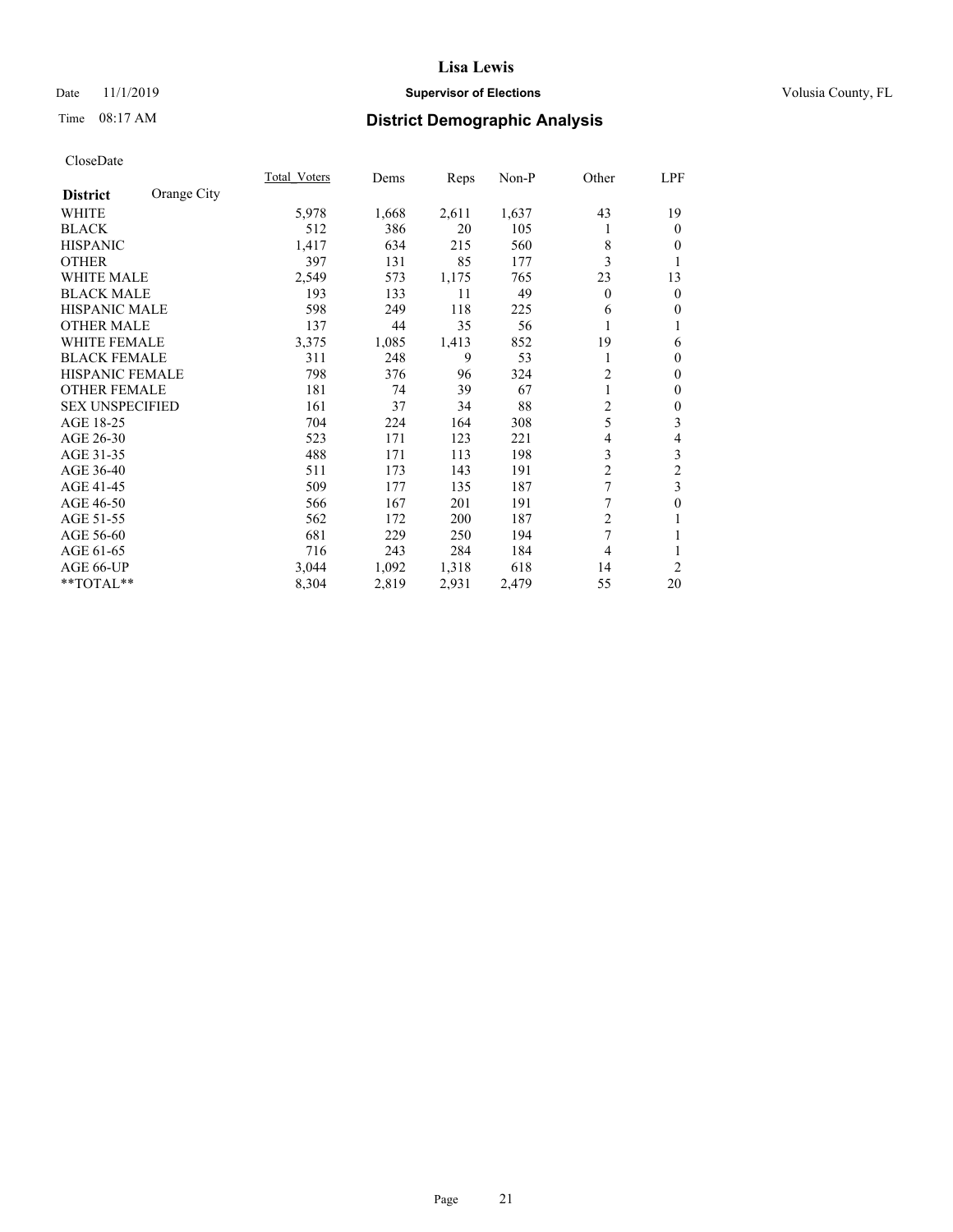## Date 11/1/2019 **Supervisor of Elections Supervisor of Elections** Volusia County, FL

# Time 08:17 AM **District Demographic Analysis**

|                        |              | Total Voters | Dems   | Reps   | Non-P | Other | LPF            |
|------------------------|--------------|--------------|--------|--------|-------|-------|----------------|
| <b>District</b>        | Ormond Beach |              |        |        |       |       |                |
| WHITE                  |              | 29,358       | 8,340  | 13,090 | 7,615 | 240   | 73             |
| <b>BLACK</b>           |              | 1,150        | 859    | 57     | 224   | 8     | 2              |
| <b>HISPANIC</b>        |              | 980          | 377    | 238    | 350   | 11    | $\overline{4}$ |
| <b>OTHER</b>           |              | 1,868        | 567    | 460    | 820   | 17    | $\overline{4}$ |
| <b>WHITE MALE</b>      |              | 13,273       | 3,182  | 6,295  | 3,636 | 105   | 55             |
| <b>BLACK MALE</b>      |              | 496          | 340    | 26     | 125   | 4     | 1              |
| <b>HISPANIC MALE</b>   |              | 413          | 145    | 118    | 142   | 6     | $\overline{2}$ |
| <b>OTHER MALE</b>      |              | 698          | 197    | 167    | 322   | 10    | $\overline{2}$ |
| <b>WHITE FEMALE</b>    |              | 15,766       | 5,080  | 6,682  | 3,852 | 134   | 18             |
| <b>BLACK FEMALE</b>    |              | 635          | 505    | 30     | 95    | 4     | 1              |
| HISPANIC FEMALE        |              | 549          | 229    | 115    | 198   | 5     | $\overline{2}$ |
| <b>OTHER FEMALE</b>    |              | 826          | 287    | 223    | 311   | 5     | $\mathbf{0}$   |
| <b>SEX UNSPECIFIED</b> |              | 700          | 178    | 189    | 328   | 3     | $\sqrt{2}$     |
| AGE 18-25              |              | 2,690        | 705    | 861    | 1,069 | 42    | 13             |
| AGE 26-30              |              | 1,909        | 543    | 625    | 711   | 22    | 8              |
| AGE 31-35              |              | 1,934        | 574    | 629    | 705   | 17    | 9              |
| AGE 36-40              |              | 1,857        | 491    | 634    | 700   | 17    | 15             |
| AGE 41-45              |              | 1,795        | 478    | 674    | 609   | 18    | 16             |
| AGE 46-50              |              | 2,234        | 579    | 959    | 668   | 20    | 8              |
| AGE 51-55              |              | 2,733        | 729    | 1,282  | 692   | 26    | 4              |
| AGE 56-60              |              | 3,105        | 918    | 1,385  | 779   | 21    | $\sqrt{2}$     |
| AGE 61-65              |              | 3,435        | 1,121  | 1,553  | 725   | 34    | $\overline{2}$ |
| AGE 66-UP              |              | 11,660       | 4,002  | 5,242  | 2,351 | 59    | 6              |
| **TOTAL**              |              | 33,356       | 10,143 | 13,845 | 9,009 | 276   | 83             |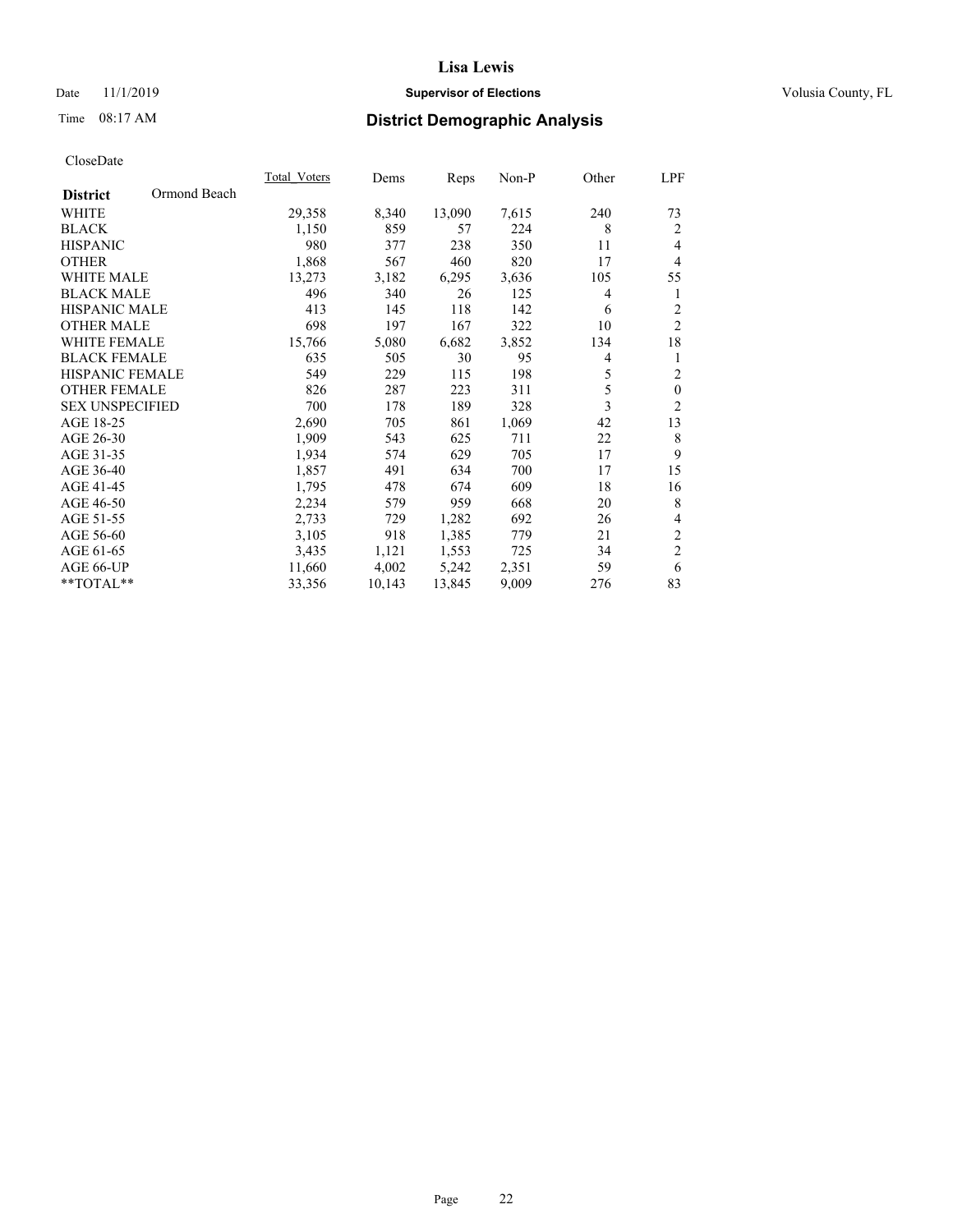## Date 11/1/2019 **Supervisor of Elections Supervisor of Elections** Volusia County, FL

# Time 08:17 AM **District Demographic Analysis**

|                        |         | Total Voters | Dems           | Reps           | Non-P | Other  | LPF |
|------------------------|---------|--------------|----------------|----------------|-------|--------|-----|
| <b>District</b>        | Pierson |              |                |                |       |        |     |
| WHITE                  |         | 580          | 158            | 297            | 116   | 4      | 5   |
| <b>BLACK</b>           |         | 44           | 37             | 1              | 6     | 0      | 0   |
| <b>HISPANIC</b>        |         | 181          | 84             | 11             | 86    | 0      | 0   |
| <b>OTHER</b>           |         | 34           | 7              | 6              | 21    | 0      | 0   |
| <b>WHITE MALE</b>      |         | 288          | 73             | 146            | 61    | 3      | 5   |
| <b>BLACK MALE</b>      |         | 21           | 18             | 1              | 2     | 0      | 0   |
| <b>HISPANIC MALE</b>   |         | 93           | 46             | 6              | 41    | 0      | 0   |
| <b>OTHER MALE</b>      |         | 17           | $\overline{2}$ | 5              | 10    | $_{0}$ | 0   |
| <b>WHITE FEMALE</b>    |         | 286          | 84             | 147            | 54    |        | 0   |
| <b>BLACK FEMALE</b>    |         | 23           | 19             | $\overline{0}$ | 4     | 0      | 0   |
| <b>HISPANIC FEMALE</b> |         | 85           | 36             | 5              | 44    | 0      | 0   |
| <b>OTHER FEMALE</b>    |         | 10           | 4              | 1              | 5     | $_{0}$ | 0   |
| <b>SEX UNSPECIFIED</b> |         | 16           | 4              | 4              | 8     | 0      | 0   |
| AGE 18-25              |         | 115          | 35             | 22             | 57    | $_{0}$ |     |
| AGE 26-30              |         | 78           | 31             | 18             | 27    | 0      | 2   |
| AGE 31-35              |         | 58           | 18             | 20             | 20    | 0      | 0   |
| AGE 36-40              |         | 61           | 15             | 20             | 25    | 0      |     |
| AGE 41-45              |         | 51           | 12             | 21             | 17    | 0      |     |
| AGE 46-50              |         | 58           | 15             | 24             | 19    | 0      | 0   |
| AGE 51-55              |         | 53           | 19             | 21             | 12    |        | 0   |
| AGE 56-60              |         | 84           | 29             | 36             | 18    |        | 0   |
| AGE 61-65              |         | 94           | 32             | 43             | 19    | 0      | 0   |
| AGE 66-UP              |         | 187          | 80             | 90             | 15    | 2      | 0   |
| **TOTAL**              |         | 839          | 286            | 315            | 229   | 4      | 5   |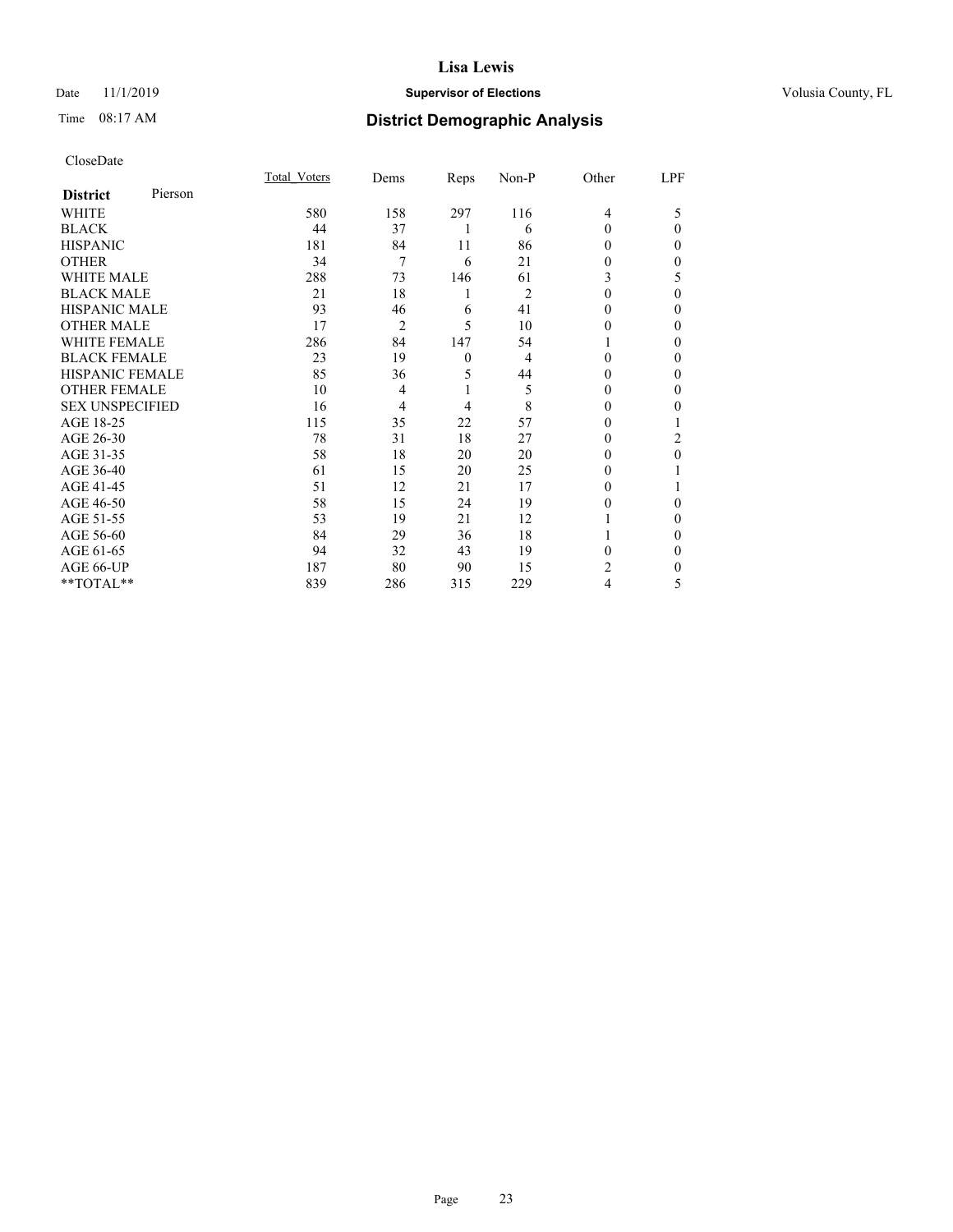## Date 11/1/2019 **Supervisor of Elections Supervisor of Elections** Volusia County, FL

# Time 08:17 AM **District Demographic Analysis**

|                        |             | Total Voters | Dems | Reps  | Non-P | Other    | LPF          |
|------------------------|-------------|--------------|------|-------|-------|----------|--------------|
| <b>District</b>        | Ponce Inlet |              |      |       |       |          |              |
| WHITE                  |             | 3,022        | 685  | 1,584 | 707   | 39       |              |
| <b>BLACK</b>           |             | 13           | 3    | 4     | 6     | 0        | $\Omega$     |
| <b>HISPANIC</b>        |             | 62           | 12   | 25    | 24    | 0        |              |
| <b>OTHER</b>           |             | 111          | 30   | 44    | 37    | 0        | $\theta$     |
| WHITE MALE             |             | 1,449        | 273  | 789   | 365   | 17       | 5            |
| <b>BLACK MALE</b>      |             |              |      | 2     | 4     | 0        | $\theta$     |
| <b>HISPANIC MALE</b>   |             | 24           | 5    | 11    | 8     | $_{0}$   | $\theta$     |
| <b>OTHER MALE</b>      |             | 42           | 13   | 17    | 12    | $\theta$ | $\mathbf{0}$ |
| <b>WHITE FEMALE</b>    |             | 1,548        | 405  | 787   | 332   | 22       | 2            |
| <b>BLACK FEMALE</b>    |             | 6            | 2    | 2     | 2     | $\theta$ | $\theta$     |
| <b>HISPANIC FEMALE</b> |             | 38           | 7    | 14    | 16    | $_{0}$   | 1            |
| <b>OTHER FEMALE</b>    |             | 46           | 13   | 17    | 16    | 0        | $\theta$     |
| <b>SEX UNSPECIFIED</b> |             | 48           | 11   | 18    | 19    | 0        | $\Omega$     |
| AGE 18-25              |             | 156          | 30   | 55    | 64    | 6        |              |
| AGE 26-30              |             | 98           | 19   | 39    | 38    |          |              |
| AGE 31-35              |             | 76           | 19   | 27    | 29    | 0        | 1            |
| AGE 36-40              |             | 81           | 22   | 31    | 28    | 0        | $\theta$     |
| AGE 41-45              |             | 98           | 13   | 50    | 34    |          | $\theta$     |
| AGE 46-50              |             | 162          | 39   | 75    | 43    | 3        | 2            |
| AGE 51-55              |             | 213          | 33   | 115   | 63    |          |              |
| AGE 56-60              |             | 351          | 86   | 186   | 75    | 3        |              |
| AGE 61-65              |             | 430          | 94   | 237   | 87    | 12       | $\theta$     |
| AGE 66-UP              |             | 1,543        | 375  | 842   | 313   | 12       |              |
| **TOTAL**              |             | 3,208        | 730  | 1,657 | 774   | 39       | 8            |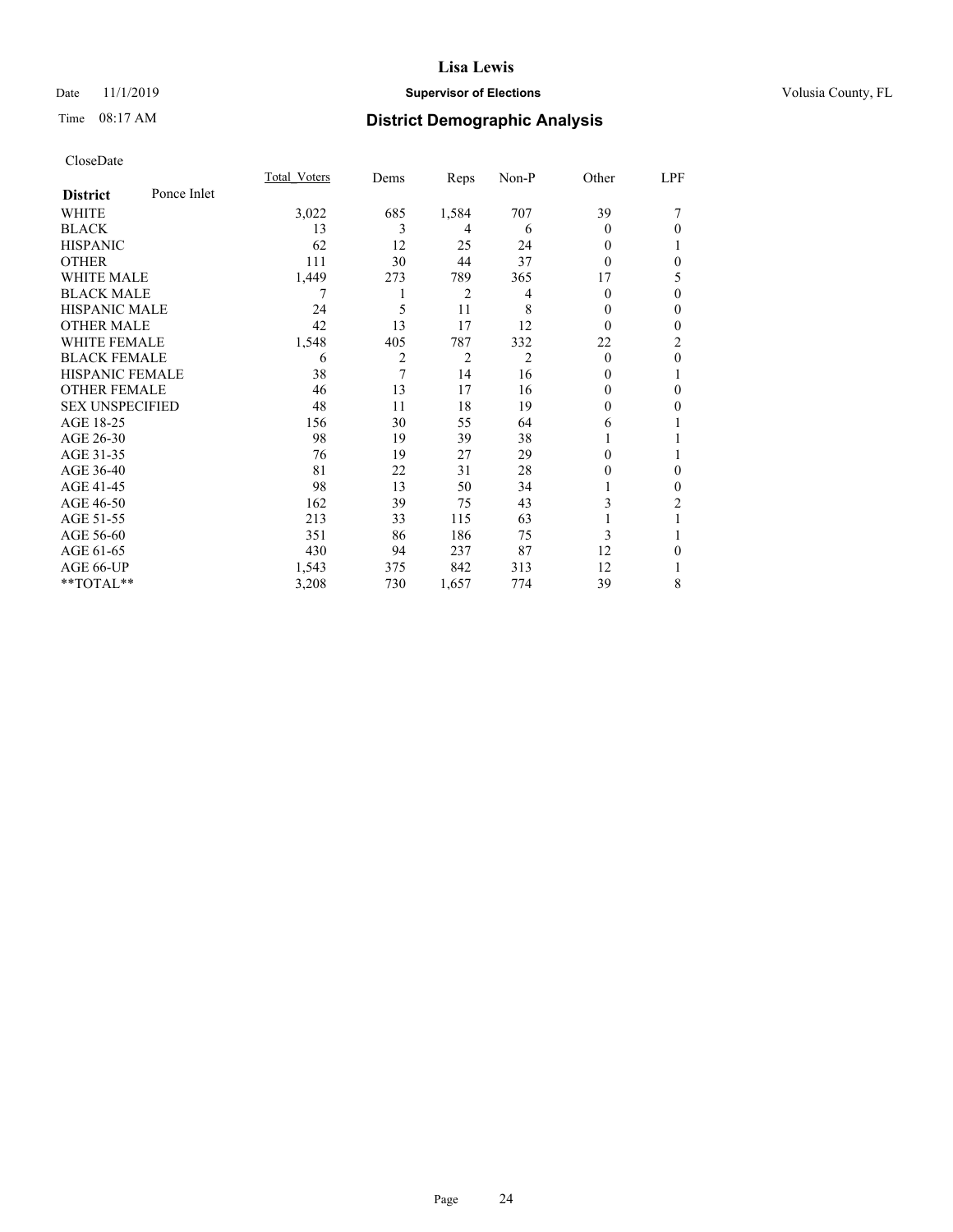## Date 11/1/2019 **Supervisor of Elections Supervisor of Elections** Volusia County, FL

# Time 08:17 AM **District Demographic Analysis**

|                        |             | Total Voters | Dems   | Reps   | Non-P  | Other | LPF            |
|------------------------|-------------|--------------|--------|--------|--------|-------|----------------|
| <b>District</b>        | Port Orange |              |        |        |        |       |                |
| WHITE                  |             | 39,507       | 11,095 | 16,489 | 11,403 | 397   | 123            |
| <b>BLACK</b>           |             | 1,483        | 1,066  | 83     | 321    | 10    | 3              |
| <b>HISPANIC</b>        |             | 1,784        | 636    | 409    | 723    | 10    | 6              |
| <b>OTHER</b>           |             | 2,390        | 737    | 559    | 1,057  | 31    | 6              |
| <b>WHITE MALE</b>      |             | 18,054       | 4,280  | 8,021  | 5,470  | 201   | 82             |
| <b>BLACK MALE</b>      |             | 637          | 421    | 50     | 160    | 5     | 1              |
| <b>HISPANIC MALE</b>   |             | 804          | 271    | 211    | 314    | 5     | 3              |
| <b>OTHER MALE</b>      |             | 898          | 260    | 225    | 393    | 14    | 6              |
| <b>WHITE FEMALE</b>    |             | 20,924       | 6,687  | 8,253  | 5,750  | 194   | 40             |
| <b>BLACK FEMALE</b>    |             | 825          | 630    | 33     | 156    | 5     | 1              |
| <b>HISPANIC FEMALE</b> |             | 946          | 354    | 191    | 393    | 5     | 3              |
| <b>OTHER FEMALE</b>    |             | 1,051        | 378    | 256    | 403    | 14    | $\mathbf{0}$   |
| <b>SEX UNSPECIFIED</b> |             | 1,025        | 253    | 300    | 465    | 5     | $\overline{2}$ |
| AGE 18-25              |             | 4,046        | 1,105  | 1,140  | 1,687  | 97    | 17             |
| AGE 26-30              |             | 3,058        | 854    | 932    | 1,217  | 41    | 14             |
| AGE 31-35              |             | 2,905        | 840    | 863    | 1,143  | 35    | 24             |
| AGE 36-40              |             | 2,915        | 807    | 931    | 1,128  | 31    | 18             |
| AGE 41-45              |             | 2,790        | 754    | 1,006  | 980    | 32    | 18             |
| AGE 46-50              |             | 3,171        | 862    | 1,281  | 988    | 27    | 13             |
| AGE 51-55              |             | 3,485        | 946    | 1,468  | 1,028  | 31    | 12             |
| AGE 56-60              |             | 4,297        | 1,247  | 1,866  | 1,139  | 36    | 9              |
| AGE 61-65              |             | 4,323        | 1,449  | 1,858  | 991    | 23    | $\overline{2}$ |
| AGE 66-UP              |             | 14,170       | 4,668  | 6,194  | 3,202  | 95    | 11             |
| $*$ TOTAL $*$          |             | 45,164       | 13,534 | 17,540 | 13,504 | 448   | 138            |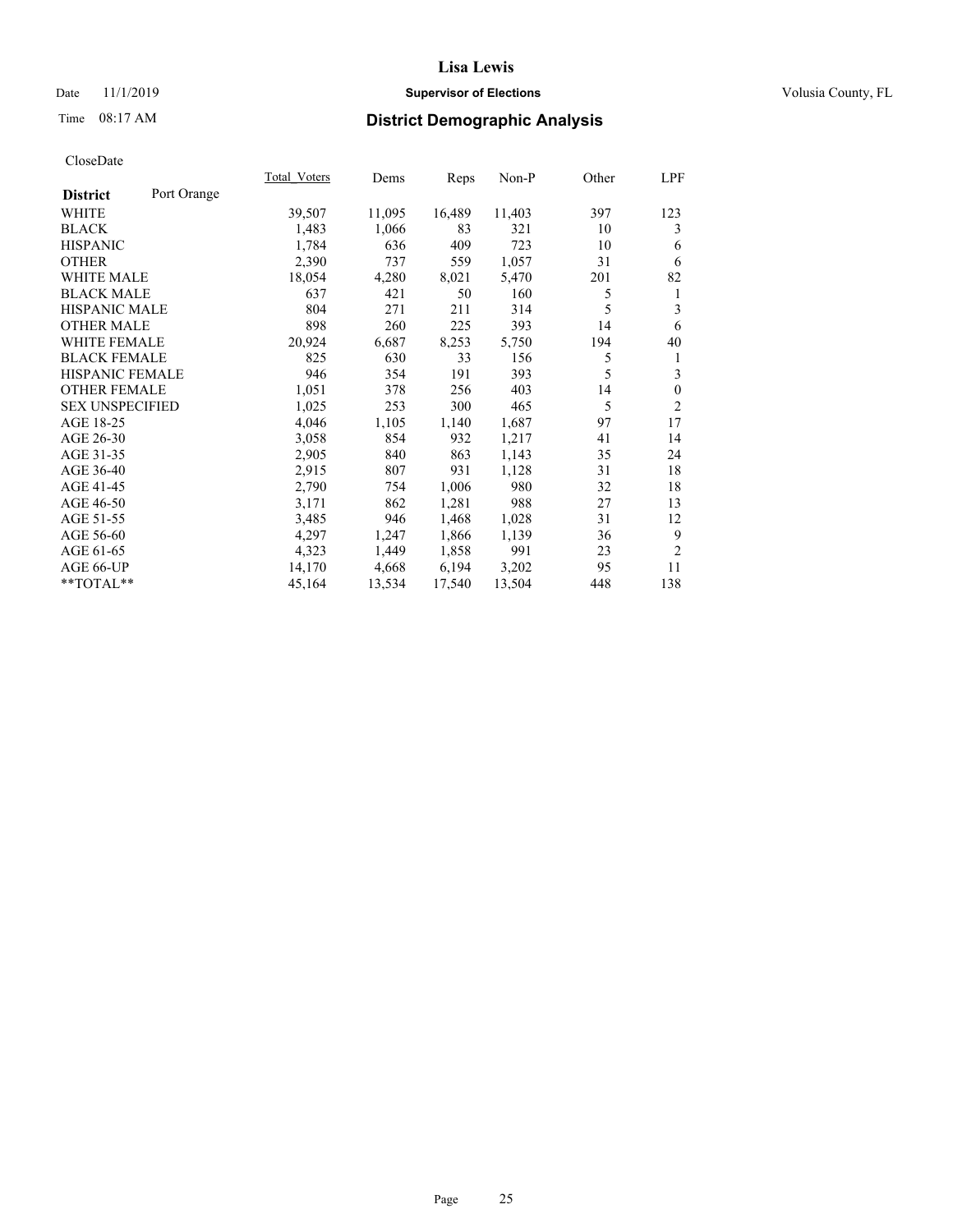## Date 11/1/2019 **Supervisor of Elections Supervisor of Elections** Volusia County, FL

# Time 08:17 AM **District Demographic Analysis**

|                        |               | <b>Total Voters</b> | Dems  | Reps  | Non-P | Other          | LPF            |
|------------------------|---------------|---------------------|-------|-------|-------|----------------|----------------|
| <b>District</b>        | South Daytona |                     |       |       |       |                |                |
| WHITE                  |               | 7,158               | 2,241 | 2,744 | 2,061 | 89             | 23             |
| <b>BLACK</b>           |               | 748                 | 553   | 24    | 167   | 4              | $\theta$       |
| <b>HISPANIC</b>        |               | 327                 | 138   | 65    | 119   | 4              |                |
| <b>OTHER</b>           |               | 435                 | 148   | 93    | 191   | 1              | $\overline{2}$ |
| <b>WHITE MALE</b>      |               | 3,245               | 847   | 1,344 | 996   | 44             | 14             |
| <b>BLACK MALE</b>      |               | 278                 | 197   | 13    | 66    | 2              | $\theta$       |
| <b>HISPANIC MALE</b>   |               | 141                 | 46    | 35    | 57    | $\overline{2}$ | 1              |
| <b>OTHER MALE</b>      |               | 140                 | 46    | 36    | 57    | 1              | $\theta$       |
| WHITE FEMALE           |               | 3,828               | 1,375 | 1,373 | 1,027 | 45             | 8              |
| <b>BLACK FEMALE</b>    |               | 461                 | 353   | 10    | 96    | $\overline{2}$ | $\theta$       |
| <b>HISPANIC FEMALE</b> |               | 175                 | 86    | 30    | 57    | $\overline{2}$ | $\theta$       |
| <b>OTHER FEMALE</b>    |               | 205                 | 81    | 49    | 73    | $\theta$       | 2              |
| <b>SEX UNSPECIFIED</b> |               | 195                 | 49    | 36    | 109   | $\mathbf{0}$   | 1              |
| AGE 18-25              |               | 762                 | 224   | 177   | 335   | 19             | 7              |
| AGE 26-30              |               | 664                 | 212   | 153   | 285   | 11             | 3              |
| AGE 31-35              |               | 616                 | 220   | 150   | 237   | 8              | 1              |
| AGE 36-40              |               | 552                 | 206   | 129   | 208   | 5              | 4              |
| AGE 41-45              |               | 483                 | 146   | 138   | 188   | 8              | 3              |
| AGE 46-50              |               | 598                 | 198   | 226   | 169   | $\overline{c}$ | 3              |
| AGE 51-55              |               | 689                 | 237   | 266   | 179   | 4              | 3              |
| AGE 56-60              |               | 925                 | 313   | 377   | 227   | 8              | 0              |
| AGE 61-65              |               | 920                 | 344   | 345   | 221   | 10             | 0              |
| AGE 66-UP              |               | 2,459               | 980   | 965   | 489   | 23             | $\overline{2}$ |
| **TOTAL**              |               | 8,668               | 3,080 | 2,926 | 2,538 | 98             | 26             |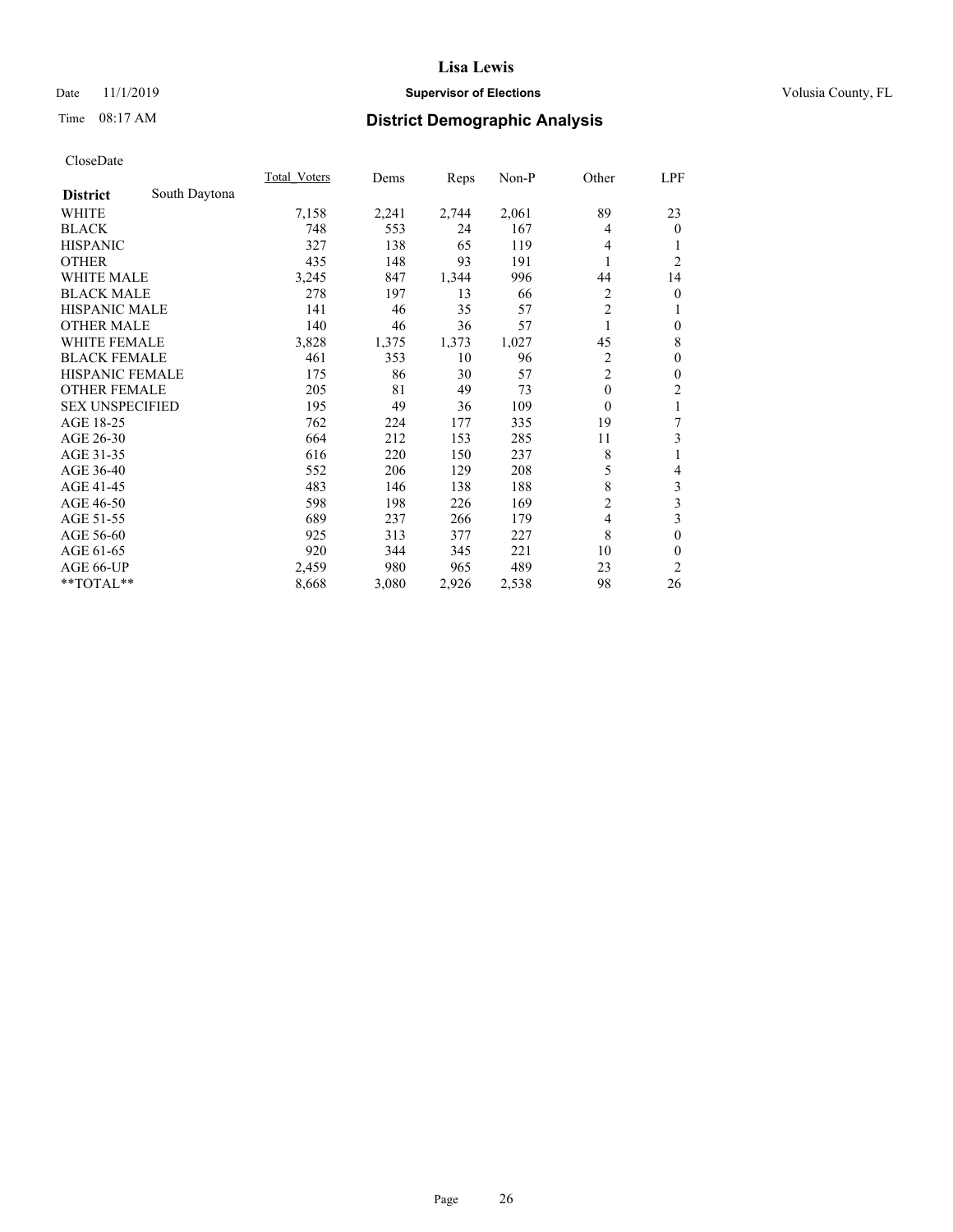## Date 11/1/2019 **Supervisor of Elections Supervisor of Elections** Volusia County, FL

# Time 08:17 AM **District Demographic Analysis**

|                        |               | Total Voters | Dems | Reps     | Non-P    | Other | LPF |
|------------------------|---------------|--------------|------|----------|----------|-------|-----|
| <b>District</b>        | Flagler Beach |              |      |          |          |       |     |
| WHITE                  |               | 56           | 25   | 18       | 12       |       | 0   |
| <b>BLACK</b>           |               | $\mathbf{0}$ | 0    | $\Omega$ | $\Omega$ |       |     |
| <b>HISPANIC</b>        |               |              |      | 0        | 0        |       |     |
| <b>OTHER</b>           |               |              |      | 0        |          |       |     |
| <b>WHITE MALE</b>      |               | 22           |      | 9        | 6        |       |     |
| <b>BLACK MALE</b>      |               | 0            |      | 0        |          |       |     |
| <b>HISPANIC MALE</b>   |               |              |      |          |          |       |     |
| <b>OTHER MALE</b>      |               |              |      | 0        |          |       |     |
| <b>WHITE FEMALE</b>    |               | 33           | 19   | 9        |          |       |     |
| <b>BLACK FEMALE</b>    |               | $\mathbf{0}$ | 0    | $\theta$ |          |       |     |
| <b>HISPANIC FEMALE</b> |               |              |      |          |          |       |     |
| <b>OTHER FEMALE</b>    |               |              |      |          |          |       |     |
| <b>SEX UNSPECIFIED</b> |               |              |      |          |          |       |     |
| AGE 18-25              |               |              |      |          |          |       |     |
| AGE 26-30              |               |              |      |          |          |       |     |
| AGE 31-35              |               |              |      |          |          |       |     |
| AGE 36-40              |               |              |      |          |          |       |     |
| AGE 41-45              |               |              |      |          |          |       |     |
| AGE 46-50              |               |              |      |          |          |       |     |
| AGE 51-55              |               |              |      |          |          |       |     |
| AGE 56-60              |               |              |      |          |          |       |     |
| AGE 61-65              |               |              |      |          |          |       |     |
| AGE 66-UP              |               | 43           | 21   | 15       |          |       |     |
| **TOTAL**              |               | 57           | 26   | 18       | 12       |       | 0   |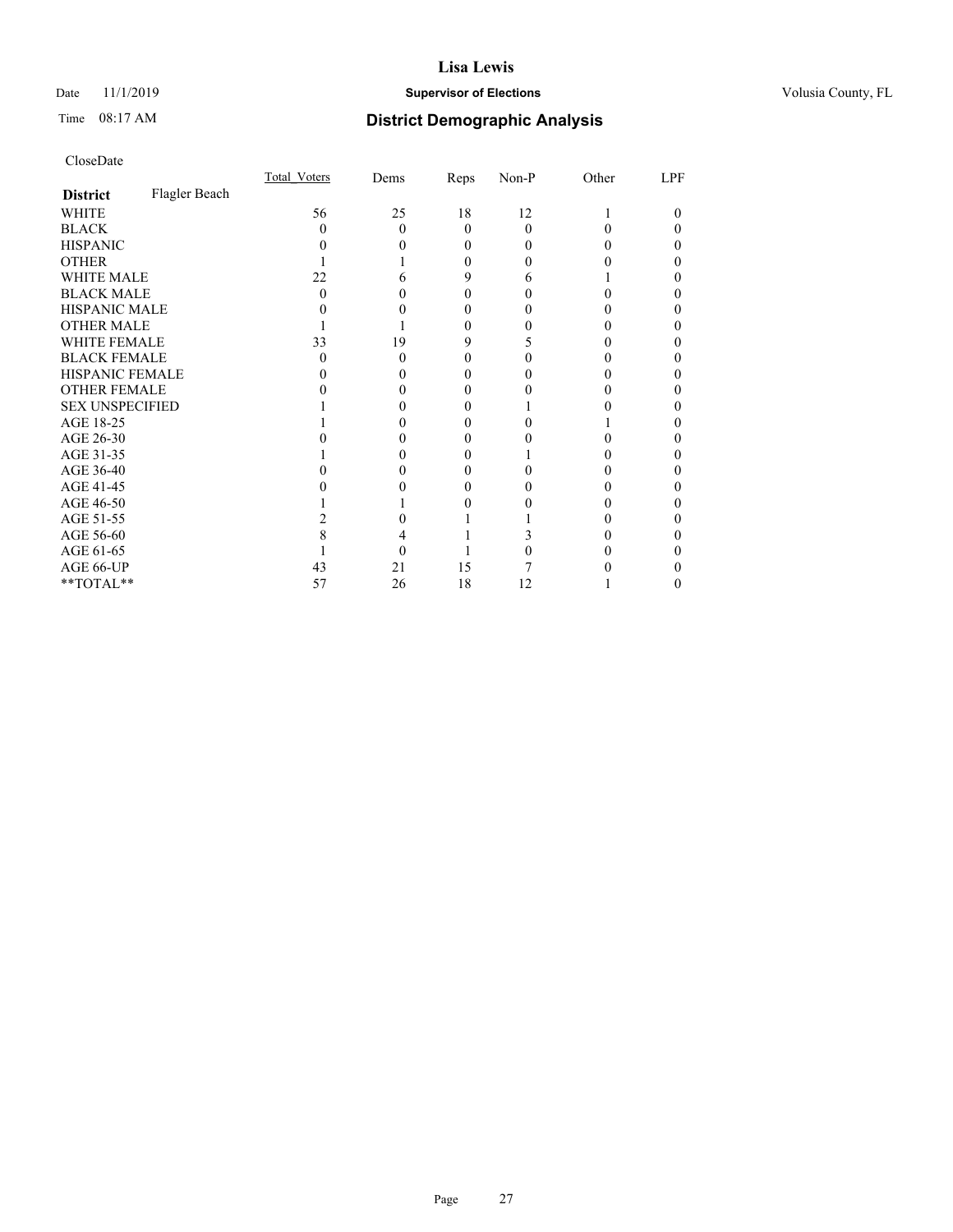## Date 11/1/2019 **Supervisor of Elections Supervisor of Elections** Volusia County, FL

# Time 08:17 AM **District Demographic Analysis**

| <b>Total Voters</b> | Dems   | Reps   | Non-P  | Other | <b>LPF</b>     |
|---------------------|--------|--------|--------|-------|----------------|
|                     |        |        |        |       |                |
| 107,858             | 28,584 | 47,681 | 30,359 | 820   | 414            |
| 12,577              | 9,498  | 477    | 2,536  | 59    | 7              |
| 28,274              | 12,983 | 4,201  | 10,925 | 122   | 43             |
| 8,973               | 2,868  | 1,915  | 4,118  | 55    | 17             |
| 49,627              | 11,052 | 23,221 | 14,694 | 385   | 275            |
| 5,335               | 3,738  | 273    | 1,285  | 34    | 5              |
| 12,893              | 5,527  | 2,180  | 5,099  | 61    | 26             |
| 3,142               | 980    | 743    | 1,385  | 21    | 13             |
| 56,871              | 17,231 | 23,909 | 15,168 | 429   | 134            |
| 7,051               | 5,623  | 195    | 1,206  | 25    | $\overline{2}$ |
| 14,924              | 7,246  | 1,981  | 5,621  | 60    | 16             |
| 3,891               | 1,466  | 819    | 1,582  | 21    | 3              |
| 3,946               | 1,069  | 952    | 1,898  | 20    | 7              |
| 15,830              | 4,858  | 3,651  | 7,068  | 178   | 75             |
| 11,865              | 3,787  | 3,043  | 4,885  | 84    | 66             |
| 11,736              | 3,697  | 3,071  | 4,809  | 88    | 71             |
| 11,495              | 3,683  | 3,153  | 4,509  | 88    | 62             |
| 11,009              | 3,680  | 3,211  | 3,993  | 78    | 47             |
| 12,163              | 3,803  | 4,317  | 3,901  | 102   | 40             |
| 13,120              | 4,224  | 5,187  | 3,600  | 70    | 39             |
| 14,920              | 4,957  | 6,072  | 3,786  | 82    | 23             |
| 14,485              | 5,246  | 5,798  | 3,331  | 87    | 23             |
| 41,049              | 15,994 | 16,768 | 8,053  | 199   | 35             |
| 157,682             | 53,933 | 54,274 | 47,938 | 1,056 | 481            |
|                     |        |        |        |       |                |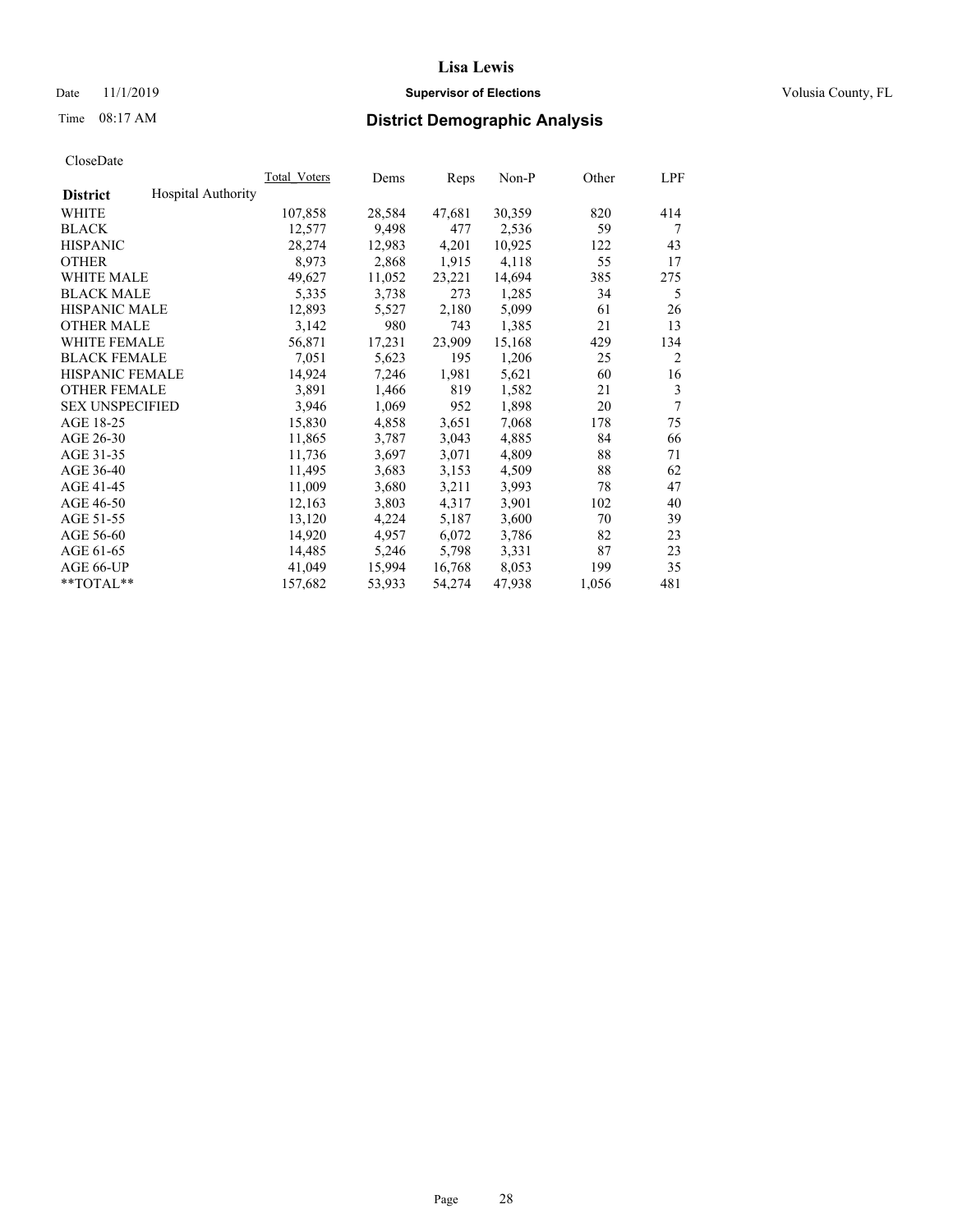## Date 11/1/2019 **Supervisor of Elections Supervisor of Elections** Volusia County, FL

| CloseDate |
|-----------|
|-----------|

|                                              | Total Voters | Dems  | Reps   | Non-P | Other          | LPF              |
|----------------------------------------------|--------------|-------|--------|-------|----------------|------------------|
| Florida House District 24<br><b>District</b> |              |       |        |       |                |                  |
| WHITE                                        | 20,117       | 5,191 | 9,642  | 5,063 | 162            | 59               |
| <b>BLACK</b>                                 | 528          | 408   | 14     | 100   | 5              | 1                |
| <b>HISPANIC</b>                              | 1,482        | 581   | 268    | 626   |                | 0                |
| <b>OTHER</b>                                 | 966          | 246   | 292    | 417   | 9              | $\overline{2}$   |
| <b>WHITE MALE</b>                            | 9,389        | 2,032 | 4,725  | 2,507 | 82             | 43               |
| <b>BLACK MALE</b>                            | 235          | 167   | 11     | 53    | 3              | 1                |
| <b>HISPANIC MALE</b>                         | 673          | 254   | 125    | 290   | 4              | 0                |
| <b>OTHER MALE</b>                            | 319          | 70    | 107    | 137   | 3              | $\overline{2}$   |
| <b>WHITE FEMALE</b>                          | 10,529       | 3,131 | 4,818  | 2,484 | 80             | 16               |
| <b>BLACK FEMALE</b>                          | 285          | 233   | 3      | 47    | $\overline{2}$ | $\mathbf{0}$     |
| <b>HISPANIC FEMALE</b>                       | 781          | 317   | 139    | 322   | 3              | $\mathbf{0}$     |
| <b>OTHER FEMALE</b>                          | 401          | 122   | 129    | 145   | 5              | $\theta$         |
| <b>SEX UNSPECIFIED</b>                       | 481          | 100   | 159    | 221   | 1              | $\boldsymbol{0}$ |
| AGE 18-25                                    | 1,745        | 412   | 582    | 720   | 23             | 8                |
| AGE 26-30                                    | 1,164        | 310   | 382    | 450   | 16             | 6                |
| AGE 31-35                                    | 1,100        | 284   | 373    | 427   | 10             | 6                |
| AGE 36-40                                    | 1,014        | 267   | 364    | 372   | 5              | 6                |
| AGE 41-45                                    | 1,036        | 246   | 420    | 358   | 5              | 7                |
| AGE 46-50                                    | 1,276        | 262   | 607    | 395   | 9              | $\mathfrak{Z}$   |
| AGE 51-55                                    | 1,694        | 378   | 834    | 460   | 17             | 5                |
| AGE 56-60                                    | 2,418        | 651   | 1,184  | 556   | 23             | 4                |
| AGE 61-65                                    | 2,644        | 774   | 1,253  | 590   | 20             | 7                |
| AGE 66-UP                                    | 9,000        | 2,841 | 4,217  | 1,877 | 55             | 10               |
| **TOTAL**                                    | 23,093       | 6,426 | 10,216 | 6,206 | 183            | 62               |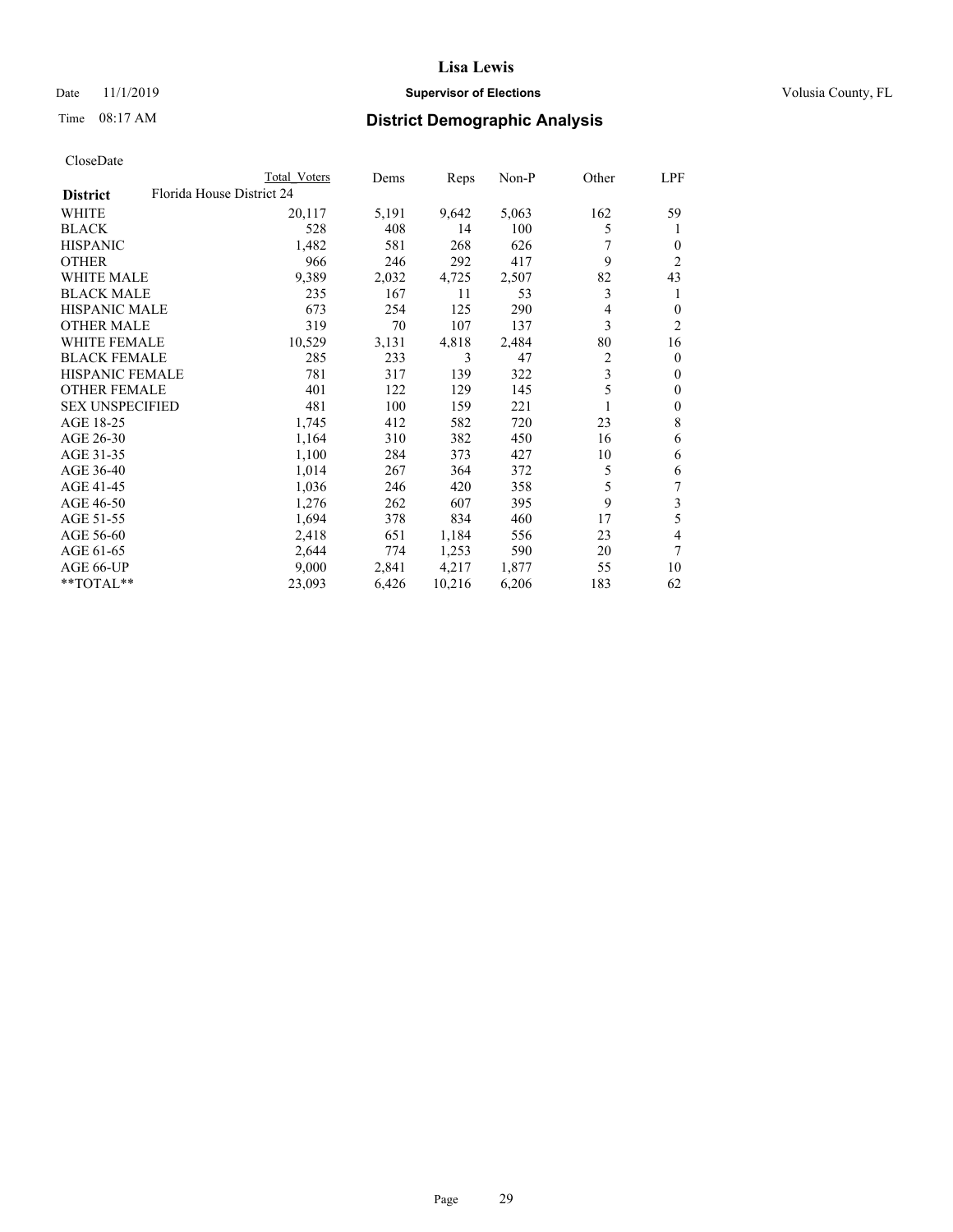## Date 11/1/2019 **Supervisor of Elections Supervisor of Elections** Volusia County, FL

|                        |                           | Total Voters | Dems   | Reps   | $Non-P$ | Other | LPF            |
|------------------------|---------------------------|--------------|--------|--------|---------|-------|----------------|
| <b>District</b>        | Florida House District 25 |              |        |        |         |       |                |
| WHITE                  |                           | 117,481      | 32,572 | 51,698 | 31,634  | 1,230 | 347            |
| <b>BLACK</b>           |                           | 3,759        | 2,751  | 196    | 774     | 31    | 7              |
| <b>HISPANIC</b>        |                           | 3,911        | 1,410  | 986    | 1,469   | 33    | 13             |
| <b>OTHER</b>           |                           | 6,377        | 1,885  | 1,598  | 2,812   | 66    | 16             |
| <b>WHITE MALE</b>      |                           | 54,352       | 12,772 | 25,288 | 15,460  | 600   | 232            |
| <b>BLACK MALE</b>      |                           | 1,658        | 1,103  | 103    | 429     | 19    | 4              |
| <b>HISPANIC MALE</b>   |                           | 1,744        | 578    | 488    | 654     | 18    | 6              |
| <b>OTHER MALE</b>      |                           | 2,410        | 675    | 640    | 1,053   | 30    | 12             |
| <b>WHITE FEMALE</b>    |                           | 61,790       | 19,461 | 25,879 | 15,712  | 626   | 112            |
| <b>BLACK FEMALE</b>    |                           | 2,047        | 1,607  | 90     | 336     | 12    | 2              |
| <b>HISPANIC FEMALE</b> |                           | 2,095        | 809    | 481    | 783     | 15    | 7              |
| <b>OTHER FEMALE</b>    |                           | 2,776        | 967    | 721    | 1,057   | 29    | $\overline{c}$ |
| <b>SEX UNSPECIFIED</b> |                           | 2,656        | 646    | 788    | 1,205   | 11    | 6              |
| AGE 18-25              |                           | 9,928        | 2,600  | 3,035  | 4,029   | 217   | 47             |
| AGE 26-30              |                           | 7,340        | 1,991  | 2,324  | 2,872   | 108   | 45             |
| AGE 31-35              |                           | 7,306        | 2,106  | 2,253  | 2,796   | 92    | 59             |
| AGE 36-40              |                           | 7,157        | 1,964  | 2,326  | 2,730   | 87    | 50             |
| AGE 41-45              |                           | 7,025        | 1,853  | 2,591  | 2,447   | 83    | 51             |
| AGE 46-50              |                           | 8,634        | 2,262  | 3,574  | 2,660   | 103   | 35             |
| AGE 51-55              |                           | 10,357       | 2,637  | 4,670  | 2,915   | 112   | 23             |
| AGE 56-60              |                           | 13,078       | 3,598  | 6,049  | 3,299   | 111   | 21             |
| AGE 61-65              |                           | 14,076       | 4,462  | 6,269  | 3,192   | 136   | 17             |
| AGE 66-UP              |                           | 46,615       | 15,139 | 21,384 | 9,746   | 311   | 35             |
| **TOTAL**              |                           | 131,528      | 38,618 | 54,478 | 36,689  | 1,360 | 383            |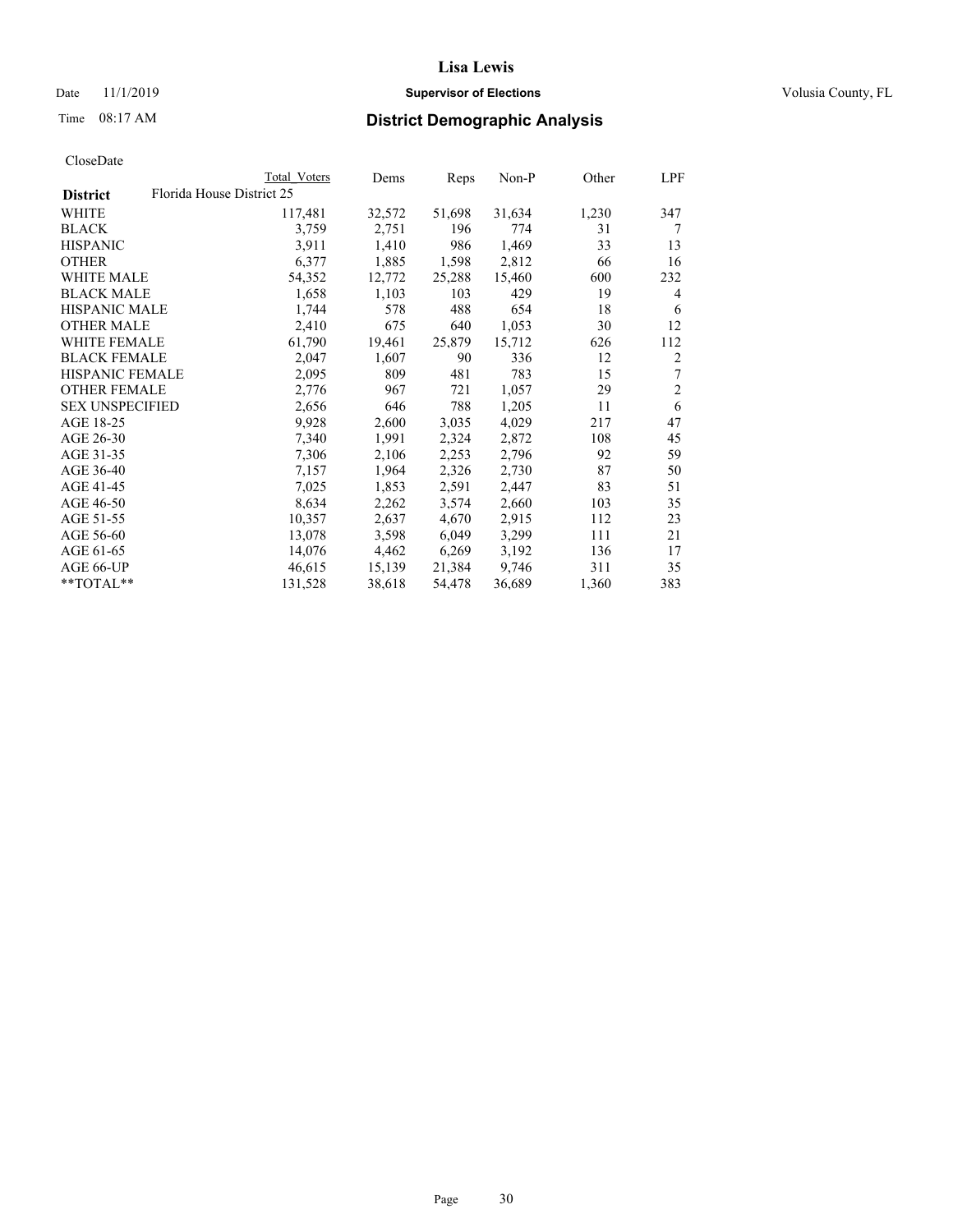## Date 11/1/2019 **Supervisor of Elections Supervisor of Elections** Volusia County, FL

|                        |                           | Total Voters | Dems   | Reps   | Non-P  | Other | LPF    |
|------------------------|---------------------------|--------------|--------|--------|--------|-------|--------|
| <b>District</b>        | Florida House District 26 |              |        |        |        |       |        |
| WHITE                  |                           | 77,500       | 22,504 | 31,637 | 22,262 | 786   | 311    |
| BLACK                  |                           | 21,431       | 16,995 | 588    | 3,768  | 71    | 9      |
| <b>HISPANIC</b>        |                           | 7,060        | 3,099  | 1,186  | 2,703  | 55    | 17     |
| OTHER                  |                           | 6,904        | 2,393  | 1,269  | 3,180  | 50    | 12     |
| <b>WHITE MALE</b>      |                           | 35,646       | 8,578  | 15,609 | 10,873 | 380   | 206    |
| <b>BLACK MALE</b>      |                           | 8,238        | 6,113  | 316    | 1,763  | 42    | 4      |
| HISPANIC MALE          |                           | 3,107        | 1,224  | 602    | 1,243  | 26    | 12     |
| <b>OTHER MALE</b>      |                           | 2,388        | 827    | 516    | 1,016  | 26    | 3      |
| <b>WHITE FEMALE</b>    |                           | 40,865       | 13,699 | 15,667 | 10,994 | 404   | 101    |
| <b>BLACK FEMALE</b>    |                           | 12,738       | 10,547 | 260    | 1,897  | 29    | 5      |
| <b>HISPANIC FEMALE</b> |                           | 3,797        | 1,803  | 571    | 1,390  | 28    | 5      |
| <b>OTHER FEMALE</b>    |                           | 2,801        | 1,138  | 516    | 1,122  | 19    | 6      |
| <b>SEX UNSPECIFIED</b> |                           | 3,313        | 1,062  | 621    | 1,615  | 8     | $\tau$ |
| AGE 18-25              |                           | 14,044       | 5,859  | 2,561  | 5,381  | 174   | 69     |
| AGE 26-30              |                           | 9,037        | 3,523  | 1,938  | 3,459  | 85    | 32     |
| AGE 31-35              |                           | 8,181        | 3,216  | 1,818  | 3,012  | 79    | 56     |
| AGE 36-40              |                           | 7,491        | 2,961  | 1,813  | 2,626  | 56    | 35     |
| AGE 41-45              |                           | 6,864        | 2,647  | 1,791  | 2,338  | 60    | 28     |
| AGE 46-50              |                           | 7,722        | 2,787  | 2,522  | 2,321  | 65    | 27     |
| AGE 51-55              |                           | 8,634        | 3,269  | 3,014  | 2,262  | 58    | 31     |
| AGE 56-60              |                           | 10,369       | 3,901  | 3,814  | 2,547  | 88    | 19     |
| AGE 61-65              |                           | 10,409       | 4,294  | 3,762  | 2,246  | 89    | 18     |
| AGE 66-UP              |                           | 30,136       | 12,533 | 11,645 | 5,716  | 208   | 34     |
| **TOTAL**              |                           | 112,895      | 44,991 | 34,680 | 31,913 | 962   | 349    |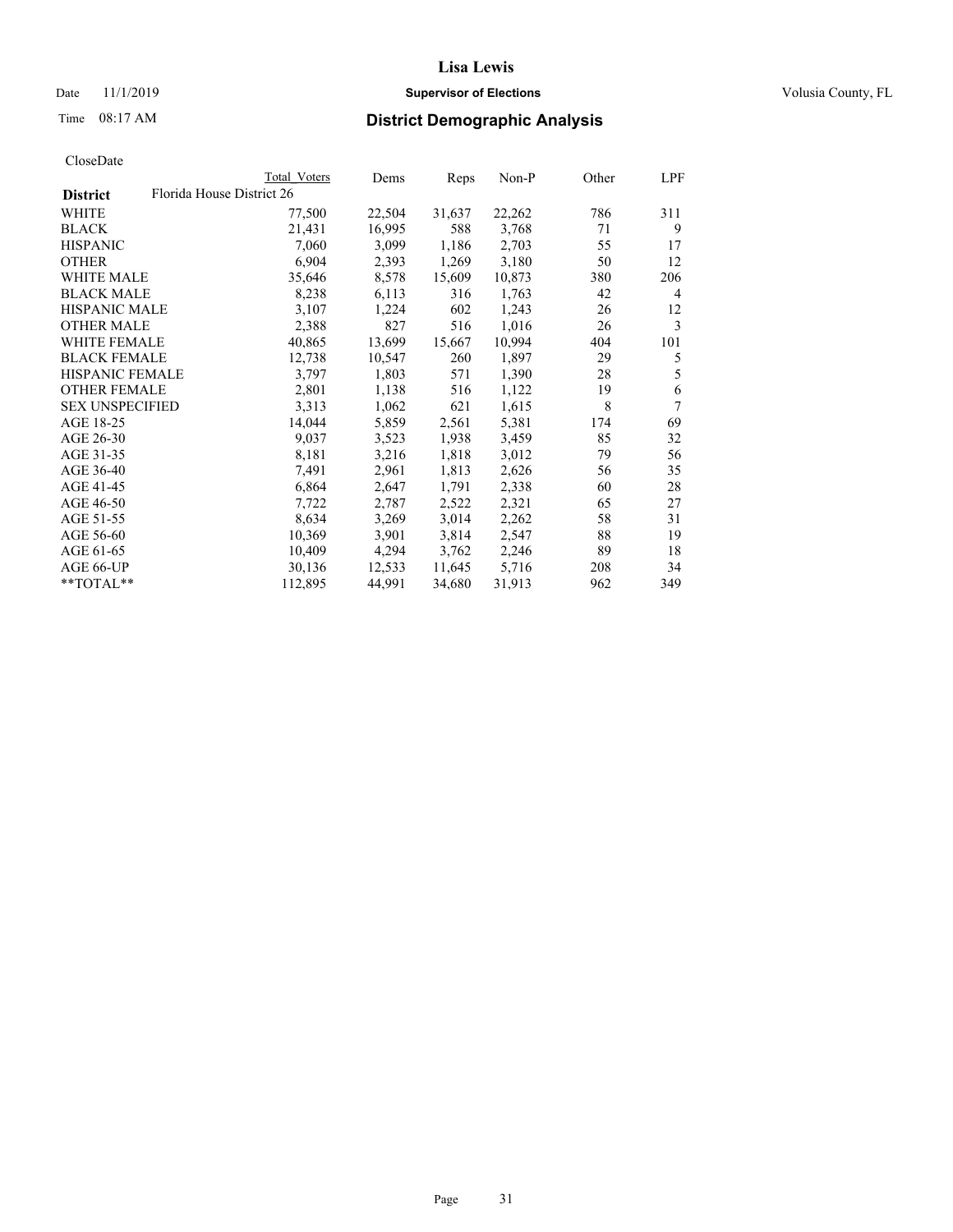## Date 11/1/2019 **Supervisor of Elections Supervisor of Elections** Volusia County, FL

|                        |                           | Total Voters | Dems   | Reps   | Non-P  | Other | LPF            |
|------------------------|---------------------------|--------------|--------|--------|--------|-------|----------------|
| <b>District</b>        | Florida House District 27 |              |        |        |        |       |                |
| WHITE                  |                           | 80,426       | 21,139 | 34,685 | 23,706 | 623   | 273            |
| <b>BLACK</b>           |                           | 8,136        | 5,995  | 346    | 1,753  | 39    | 3              |
| <b>HISPANIC</b>        |                           | 23,205       | 10,805 | 3,386  | 8,888  | 95    | 31             |
| OTHER                  |                           | 6,397        | 2,030  | 1,341  | 2,976  | 38    | 12             |
| WHITE MALE             |                           | 37,162       | 8,282  | 17,033 | 11,393 | 275   | 179            |
| <b>BLACK MALE</b>      |                           | 3,590        | 2,444  | 201    | 920    | 23    | 2              |
| HISPANIC MALE          |                           | 10,692       | 4,636  | 1,788  | 4,198  | 51    | 19             |
| OTHER MALE             |                           | 2,232        | 672    | 528    | 1,008  | 14    | 10             |
| <b>WHITE FEMALE</b>    |                           | 42,232       | 12,626 | 17,247 | 11,924 | 343   | 92             |
| <b>BLACK FEMALE</b>    |                           | 4,436        | 3,472  | 141    | 806    | 16    | 1              |
| HISPANIC FEMALE        |                           | 12,152       | 6,000  | 1,566  | 4,531  | 44    | 11             |
| <b>OTHER FEMALE</b>    |                           | 2,811        | 1,077  | 585    | 1,133  | 14    | $\overline{c}$ |
| <b>SEX UNSPECIFIED</b> |                           | 2,855        | 759    | 669    | 1,409  | 15    | 3              |
| AGE 18-25              |                           | 11,098       | 3,327  | 2,420  | 5,169  | 137   | 45             |
| AGE 26-30              |                           | 8,570        | 2,711  | 2,166  | 3,586  | 65    | 42             |
| AGE 31-35              |                           | 8,641        | 2,661  | 2,210  | 3,663  | 58    | 49             |
| AGE 36-40              |                           | 8,445        | 2,664  | 2,215  | 3,463  | 62    | 41             |
| AGE 41-45              |                           | 8,353        | 2,791  | 2,366  | 3,111  | 49    | 36             |
| AGE 46-50              |                           | 9,246        | 2,836  | 3,185  | 3,110  | 81    | 34             |
| AGE 51-55              |                           | 9,967        | 3,216  | 3,813  | 2,856  | 58    | 24             |
| AGE 56-60              |                           | 11,391       | 3,792  | 4,496  | 3,021  | 68    | 14             |
| AGE 61-65              |                           | 11,210       | 3,963  | 4,395  | 2,757  | 77    | 18             |
| AGE 66-UP              |                           | 31,237       | 12,005 | 12,490 | 6,586  | 140   | 16             |
| **TOTAL**              |                           | 118,164      | 39,969 | 39,758 | 37,323 | 795   | 319            |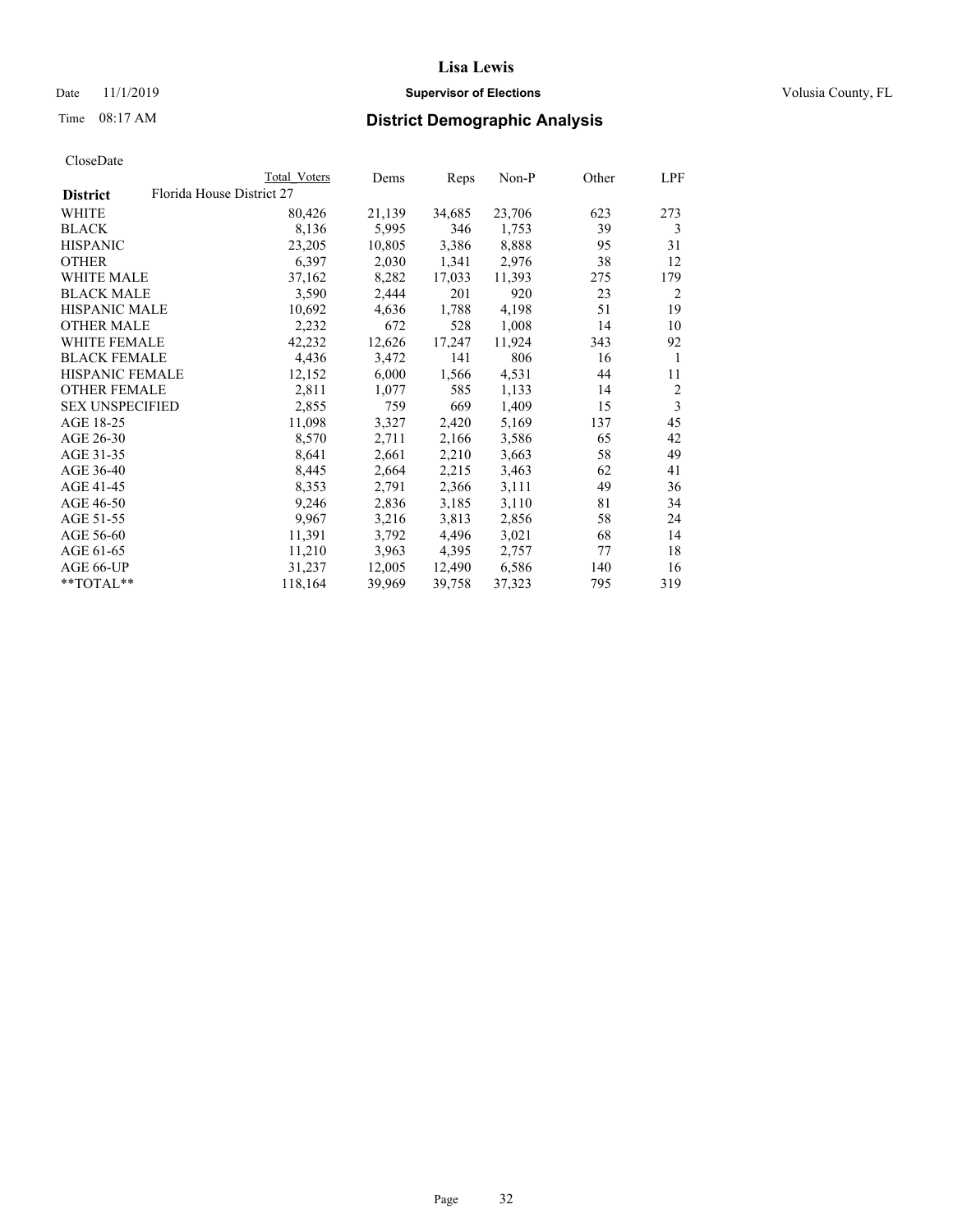## Date 11/1/2019 **Supervisor of Elections Supervisor of Elections** Volusia County, FL

# Time 08:17 AM **District Demographic Analysis**

|                        |                         | Total Voters | Dems   | Reps   | Non-P  | Other | LPF            |
|------------------------|-------------------------|--------------|--------|--------|--------|-------|----------------|
| <b>District</b>        | School Board District 1 |              |        |        |        |       |                |
| WHITE                  |                         | 62,214       | 16,554 | 28,432 | 16,483 | 499   | 246            |
| <b>BLACK</b>           |                         | 5,877        | 4,568  | 195    | 1,086  | 25    | 3              |
| <b>HISPANIC</b>        |                         | 7,806        | 3,310  | 1,415  | 3,015  | 49    | 17             |
| <b>OTHER</b>           |                         | 4,334        | 1,358  | 1,001  | 1,940  | 27    | 8              |
| WHITE MALE             |                         | 28,395       | 6,268  | 13,772 | 7,958  | 231   | 166            |
| <b>BLACK MALE</b>      |                         | 2,383        | 1,734  | 97     | 536    | 14    | 2              |
| <b>HISPANIC MALE</b>   |                         | 3,408        | 1,323  | 710    | 1,342  | 22    | 11             |
| <b>OTHER MALE</b>      |                         | 1,547        | 487    | 386    | 657    | 12    | 5              |
| WHITE FEMALE           |                         | 33,087       | 10,126 | 14,360 | 8,261  | 264   | 76             |
| <b>BLACK FEMALE</b>    |                         | 3,396        | 2,763  | 93     | 528    | 11    | 1              |
| <b>HISPANIC FEMALE</b> |                         | 4,265        | 1,924  | 694    | 1,615  | 26    | 6              |
| <b>OTHER FEMALE</b>    |                         | 1,843        | 661    | 420    | 748    | 12    | $\mathfrak{2}$ |
| <b>SEX UNSPECIFIED</b> |                         | 1,906        | 504    | 510    | 879    | 8     | 5              |
| AGE 18-25              |                         | 7,703        | 2,328  | 2,015  | 3,220  | 92    | 48             |
| AGE 26-30              |                         | 5,502        | 1,674  | 1,603  | 2,153  | 41    | 31             |
| AGE 31-35              |                         | 5,362        | 1,607  | 1,582  | 2,093  | 40    | 40             |
| AGE 36-40              |                         | 5,399        | 1,618  | 1,711  | 1,993  | 42    | 35             |
| AGE 41-45              |                         | 5,091        | 1,554  | 1,711  | 1,751  | 48    | 27             |
| AGE 46-50              |                         | 5,792        | 1,676  | 2,252  | 1,793  | 51    | 20             |
| AGE 51-55              |                         | 6,364        | 1,851  | 2,803  | 1,643  | 45    | 22             |
| AGE 56-60              |                         | 7,395        | 2,276  | 3,307  | 1,747  | 52    | 13             |
| AGE 61-65              |                         | 7,519        | 2,551  | 3,268  | 1,636  | 53    | 11             |
| AGE 66-UP              |                         | 24,100       | 8,653  | 10,790 | 4,494  | 136   | 27             |
| $*$ $TOTAL**$          |                         | 80,231       | 25,790 | 31,043 | 22,524 | 600   | 274            |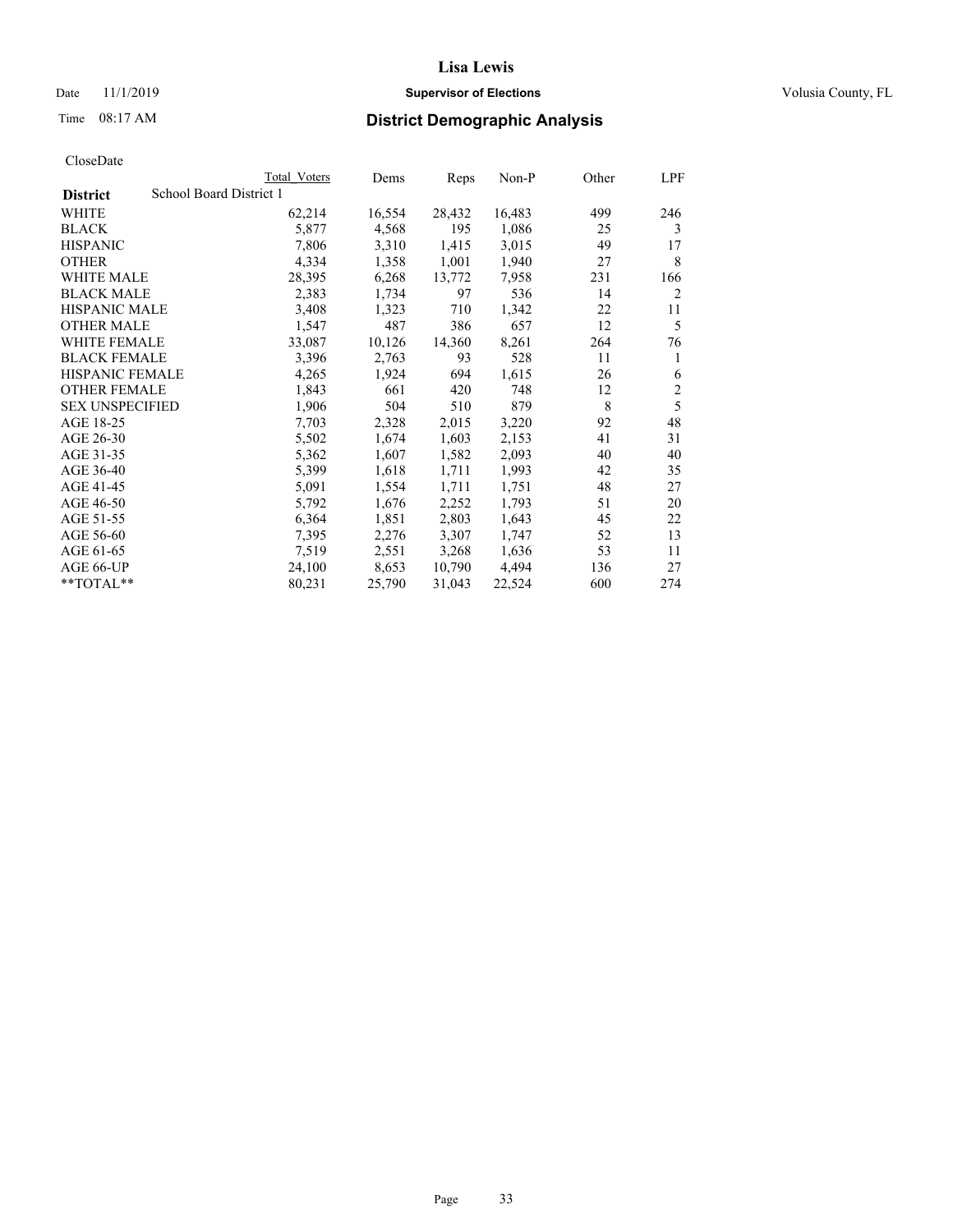## Date 11/1/2019 **Supervisor of Elections Supervisor of Elections** Volusia County, FL

# Time 08:17 AM **District Demographic Analysis**

|                        |                         | Total Voters | Dems   | Reps   | $Non-P$ | Other | LPF            |
|------------------------|-------------------------|--------------|--------|--------|---------|-------|----------------|
| <b>District</b>        | School Board District 2 |              |        |        |         |       |                |
| WHITE                  |                         | 52,295       | 15,272 | 21,002 | 15,231  | 612   | 178            |
| <b>BLACK</b>           |                         | 13,185       | 10,420 | 358    | 2,357   | 45    | 5              |
| <b>HISPANIC</b>        |                         | 3,021        | 1,309  | 553    | 1,130   | 25    | $\overline{4}$ |
| <b>OTHER</b>           |                         | 4,477        | 1,537  | 818    | 2,065   | 46    | 11             |
| WHITE MALE             |                         | 24,501       | 6,032  | 10,543 | 7,516   | 293   | 117            |
| <b>BLACK MALE</b>      |                         | 5,003        | 3,698  | 192    | 1,086   | 27    | $\mathbf{0}$   |
| <b>HISPANIC MALE</b>   |                         | 1,374        | 526    | 290    | 540     | 16    | 2              |
| <b>OTHER MALE</b>      |                         | 1,573        | 519    | 346    | 687     | 16    | 5              |
| <b>WHITE FEMALE</b>    |                         | 27,099       | 9,060  | 10,219 | 7,443   | 317   | 60             |
| <b>BLACK FEMALE</b>    |                         | 7,876        | 6,495  | 162    | 1,197   | 18    | 4              |
| HISPANIC FEMALE        |                         | 1,571        | 745    | 258    | 557     | 9     | $\overline{2}$ |
| <b>OTHER FEMALE</b>    |                         | 1,826        | 735    | 332    | 731     | 24    | 4              |
| <b>SEX UNSPECIFIED</b> |                         | 2,155        | 728    | 389    | 1,026   | 8     | $\overline{4}$ |
| AGE 18-25              |                         | 8,940        | 3,946  | 1,444  | 3,366   | 152   | 32             |
| AGE 26-30              |                         | 5,474        | 2,164  | 1,143  | 2,074   | 72    | 21             |
| AGE 31-35              |                         | 4,736        | 1,906  | 990    | 1,754   | 51    | 35             |
| AGE 36-40              |                         | 4,129        | 1,678  | 934    | 1,456   | 40    | 21             |
| AGE 41-45              |                         | 3,742        | 1,460  | 951    | 1,278   | 31    | 22             |
| AGE 46-50              |                         | 4,381        | 1,607  | 1,383  | 1,325   | 47    | 19             |
| AGE 51-55              |                         | 5,459        | 1,996  | 1,838  | 1,559   | 52    | 14             |
| AGE 56-60              |                         | 6,941        | 2,558  | 2,589  | 1,723   | 63    | 8              |
| AGE 61-65              |                         | 7,182        | 2,781  | 2,704  | 1,624   | 66    | 7              |
| AGE 66-UP              |                         | 21,989       | 8,441  | 8,755  | 4,620   | 154   | 19             |
| $*$ $TOTAL**$          |                         | 72,978       | 28,538 | 22,731 | 20,783  | 728   | 198            |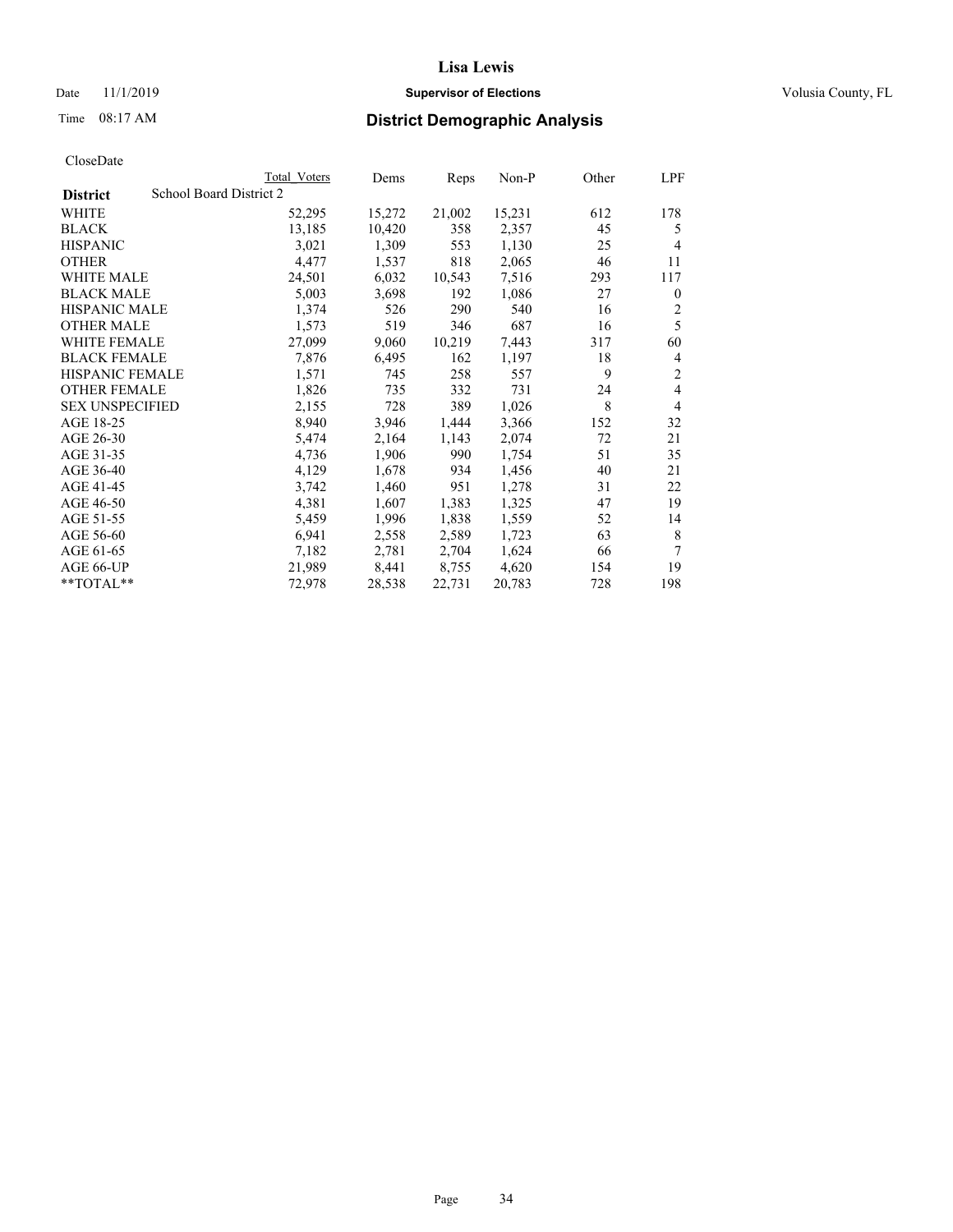## Date 11/1/2019 **Supervisor of Elections Supervisor of Elections** Volusia County, FL

# Time 08:17 AM **District Demographic Analysis**

|                        | Total Voters            | Dems   | Reps   | Non-P  | Other          | LPF            |
|------------------------|-------------------------|--------|--------|--------|----------------|----------------|
| <b>District</b>        | School Board District 3 |        |        |        |                |                |
| WHITE                  | 75,912                  | 20,645 | 33,382 | 20,869 | 800            | 216            |
| <b>BLACK</b>           | 2,260                   | 1,727  | 97     | 422    | 11             | 3              |
| <b>HISPANIC</b>        | 2,036                   | 684    | 548    | 780    | 18             | 6              |
| <b>OTHER</b>           | 3,364                   | 971    | 873    | 1,481  | 31             | 8              |
| WHITE MALE             | 35,170                  | 8,082  | 16,395 | 10,169 | 382            | 142            |
| <b>BLACK MALE</b>      | 1,011                   | 715    | 50     | 235    | 8              | 3              |
| <b>HISPANIC MALE</b>   | 913                     | 279    | 270    | 354    | 7              | 3              |
| <b>OTHER MALE</b>      | 1,234                   | 340    | 353    | 514    | 21             | 6              |
| <b>WHITE FEMALE</b>    | 39,890                  | 12,357 | 16,641 | 10,405 | 416            | 71             |
| <b>BLACK FEMALE</b>    | 1,216                   | 985    | 46     | 182    | 3              | $\mathbf{0}$   |
| <b>HISPANIC FEMALE</b> | 1,081                   | 392    | 267    | 408    | 11             | 3              |
| <b>OTHER FEMALE</b>    | 1,435                   | 504    | 402    | 517    | 10             | $\overline{c}$ |
| <b>SEX UNSPECIFIED</b> | 1,621                   | 373    | 476    | 767    | $\overline{2}$ | 3              |
| AGE 18-25              | 6,182                   | 1,603  | 1,886  | 2,524  | 138            | 31             |
| AGE 26-30              | 4,408                   | 1,173  | 1,404  | 1,745  | 60             | 26             |
| AGE 31-35              | 4,543                   | 1,235  | 1,425  | 1,790  | 58             | 35             |
| AGE 36-40              | 4,577                   | 1,211  | 1,528  | 1,768  | 47             | 23             |
| AGE 41-45              | 4,686                   | 1,195  | 1,768  | 1,645  | 52             | 26             |
| AGE 46-50              | 5,635                   | 1,422  | 2,358  | 1,774  | 60             | 21             |
| AGE 51-55              | 6,373                   | 1,574  | 2,928  | 1,782  | 71             | 18             |
| AGE 56-60              | 8,386                   | 2,259  | 3,937  | 2,099  | 75             | 16             |
| AGE 61-65              | 9,018                   | 2,823  | 3,961  | 2,134  | 85             | 15             |
| AGE 66-UP              | 29,757                  | 9,530  | 13,702 | 6,289  | 214            | 22             |
| $*$ TOTAL $*$          | 83,572                  | 24,027 | 34,900 | 23,552 | 860            | 233            |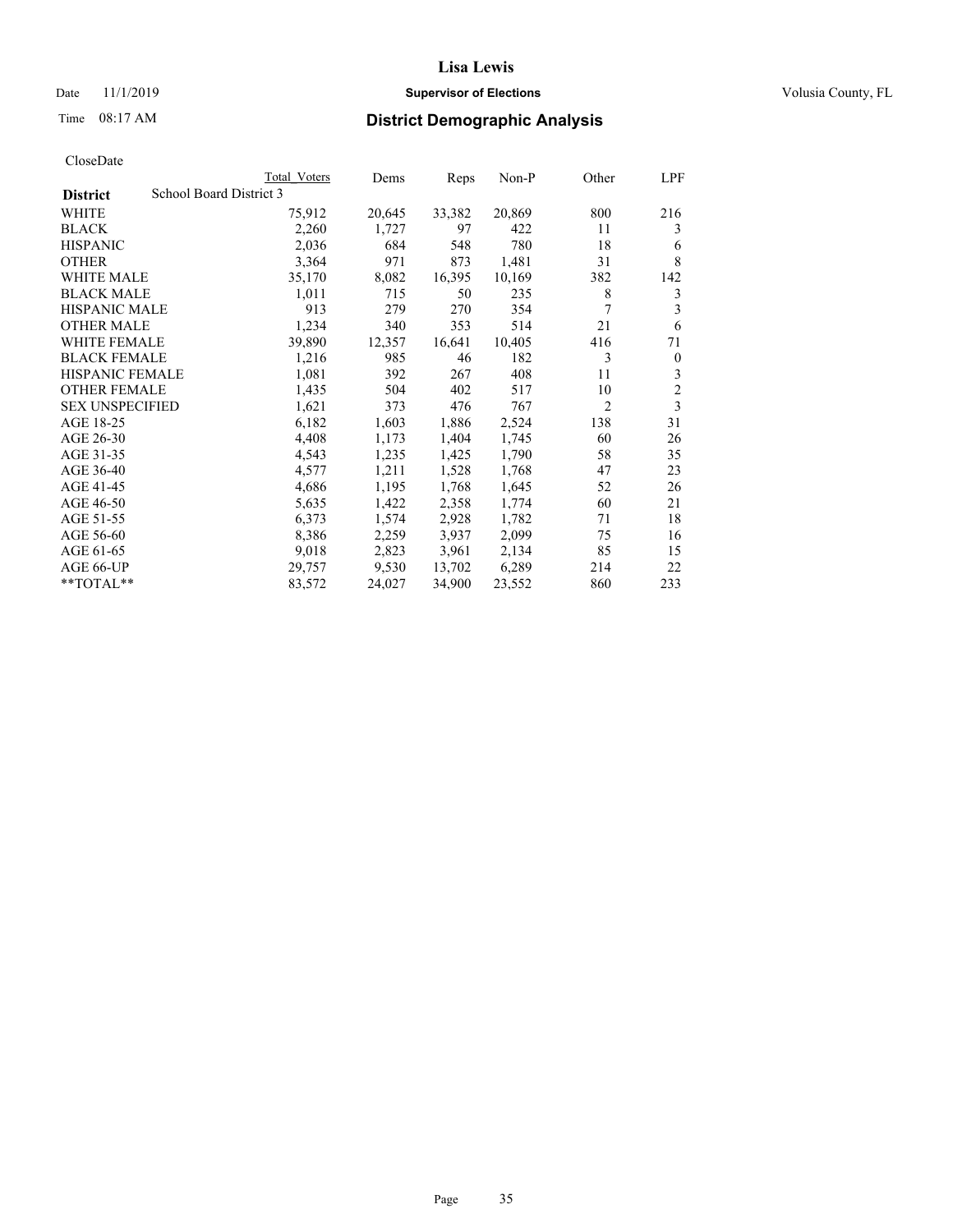## Date 11/1/2019 **Supervisor of Elections Supervisor of Elections** Volusia County, FL

# Time 08:17 AM **District Demographic Analysis**

|                        |                         | Total Voters | Dems   | Reps   | Non-P  | Other | LPF            |
|------------------------|-------------------------|--------------|--------|--------|--------|-------|----------------|
| <b>District</b>        | School Board District 4 |              |        |        |        |       |                |
| WHITE                  |                         | 64,145       | 18,156 | 27,775 | 17,422 | 599   | 193            |
| <b>BLACK</b>           |                         | 6,005        | 4,638  | 217    | 1,112  | 32    | 6              |
| <b>HISPANIC</b>        |                         | 2,880        | 1,150  | 591    | 1,102  | 28    | 9              |
| <b>OTHER</b>           |                         | 4,089        | 1,245  | 965    | 1,839  | 33    | 7              |
| WHITE MALE             |                         | 29,441       | 7,007  | 13,565 | 8,448  | 289   | 132            |
| <b>BLACK MALE</b>      |                         | 2,443        | 1,724  | 121    | 575    | 19    | 4              |
| <b>HISPANIC MALE</b>   |                         | 1,286        | 467    | 296    | 500    | 17    | 6              |
| <b>OTHER MALE</b>      |                         | 1,480        | 421    | 376    | 663    | 16    | 4              |
| WHITE FEMALE           |                         | 34,001       | 11,000 | 13,930 | 8,701  | 309   | 61             |
| <b>BLACK FEMALE</b>    |                         | 3,461        | 2,838  | 91     | 517    | 13    | 2              |
| <b>HISPANIC FEMALE</b> |                         | 1,539        | 666    | 283    | 576    | 11    | 3              |
| <b>OTHER FEMALE</b>    |                         | 1,749        | 639    | 427    | 670    | 12    | 1              |
| <b>SEX UNSPECIFIED</b> |                         | 1,718        | 427    | 458    | 825    | 6     | $\overline{2}$ |
| AGE 18-25              |                         | 6,358        | 1,909  | 1,790  | 2,538  | 89    | 32             |
| AGE 26-30              |                         | 4,789        | 1,521  | 1,353  | 1,837  | 62    | 16             |
| AGE 31-35              |                         | 4,583        | 1,523  | 1,288  | 1,692  | 49    | 31             |
| AGE 36-40              |                         | 4,212        | 1,365  | 1,210  | 1,572  | 37    | 28             |
| AGE 41-45              |                         | 4,126        | 1,274  | 1,345  | 1,440  | 37    | 30             |
| AGE 46-50              |                         | 5,039        | 1,385  | 2,010  | 1,576  | 49    | 19             |
| AGE 51-55              |                         | 6,155        | 1,833  | 2,594  | 1,661  | 54    | 13             |
| AGE 56-60              |                         | 7,636        | 2,344  | 3,233  | 1,973  | 74    | 12             |
| AGE 61-65              |                         | 8,214        | 2,817  | 3,476  | 1,821  | 85    | 15             |
| AGE 66-UP              |                         | 25,999       | 9,214  | 11,248 | 5,362  | 156   | 19             |
| **TOTAL**              |                         | 77,119       | 25,189 | 29,548 | 21,475 | 692   | 215            |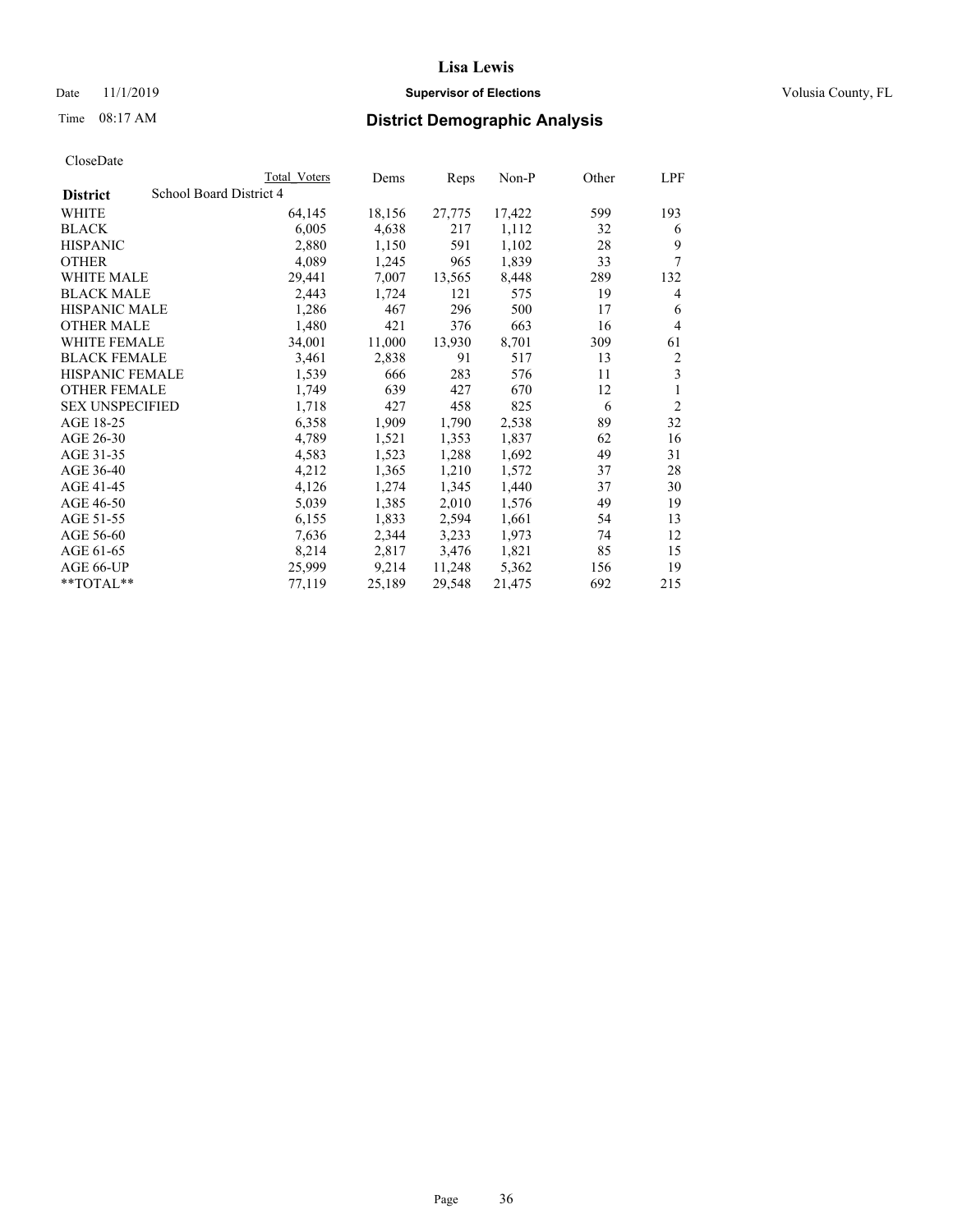## Date 11/1/2019 **Supervisor of Elections Supervisor of Elections** Volusia County, FL

# Time 08:17 AM **District Demographic Analysis**

|                        | Total Voters            | Dems   | Reps   | Non-P  | Other | LPF            |
|------------------------|-------------------------|--------|--------|--------|-------|----------------|
| <b>District</b>        | School Board District 5 |        |        |        |       |                |
| WHITE                  | 40,958                  | 10,779 | 17,071 | 12,660 | 291   | 157            |
| <b>BLACK</b>           | 6,527                   | 4,796  | 277    | 1,418  | 33    | 3              |
| <b>HISPANIC</b>        | 19,915                  | 9,442  | 2,719  | 7,659  | 70    | 25             |
| <b>OTHER</b>           | 4,380                   | 1,443  | 843    | 2,060  | 26    | 8              |
| WHITE MALE             | 19,042                  | 4,275  | 8,380  | 6,142  | 142   | 103            |
| <b>BLACK MALE</b>      | 2,881                   | 1,956  | 171    | 733    | 19    | 2              |
| <b>HISPANIC MALE</b>   | 9,235                   | 4,097  | 1,437  | 3,649  | 37    | 15             |
| <b>OTHER MALE</b>      | 1,515                   | 477    | 330    | 693    | 8     | 7              |
| WHITE FEMALE           | 21,339                  | 6,374  | 8,461  | 6,304  | 147   | 53             |
| <b>BLACK FEMALE</b>    | 3,557                   | 2,778  | 102    | 662    | 14    | 1              |
| <b>HISPANIC FEMALE</b> | 10,369                  | 5,202  | 1,255  | 3,870  | 33    | 9              |
| <b>OTHER FEMALE</b>    | 1,936                   | 765    | 370    | 791    | 9     | 1              |
| <b>SEX UNSPECIFIED</b> | 1,905                   | 535    | 404    | 953    | 11    | $\overline{2}$ |
| AGE 18-25              | 7,632                   | 2,412  | 1,463  | 3,651  | 80    | 26             |
| AGE 26-30              | 5,938                   | 2,003  | 1,307  | 2,558  | 39    | 31             |
| AGE 31-35              | 6,004                   | 1,996  | 1,369  | 2,569  | 41    | 29             |
| AGE 36-40              | 5,790                   | 1,984  | 1,335  | 2,402  | 44    | 25             |
| AGE 41-45              | 5,633                   | 2,054  | 1,393  | 2,140  | 29    | 17             |
| AGE 46-50              | 6,031                   | 2,057  | 1,885  | 2,018  | 51    | 20             |
| AGE 51-55              | 6,301                   | 2,246  | 2,168  | 1,848  | 23    | 16             |
| AGE 56-60              | 6,898                   | 2,505  | 2,477  | 1,881  | 26    | 9              |
| AGE 61-65              | 6,406                   | 2,521  | 2,270  | 1,570  | 33    | 12             |
| AGE 66-UP              | 15,143                  | 6,680  | 5,241  | 3,160  | 54    | 8              |
| $*$ $TOTAL**$          | 71,780                  | 26,460 | 20,910 | 23,797 | 420   | 193            |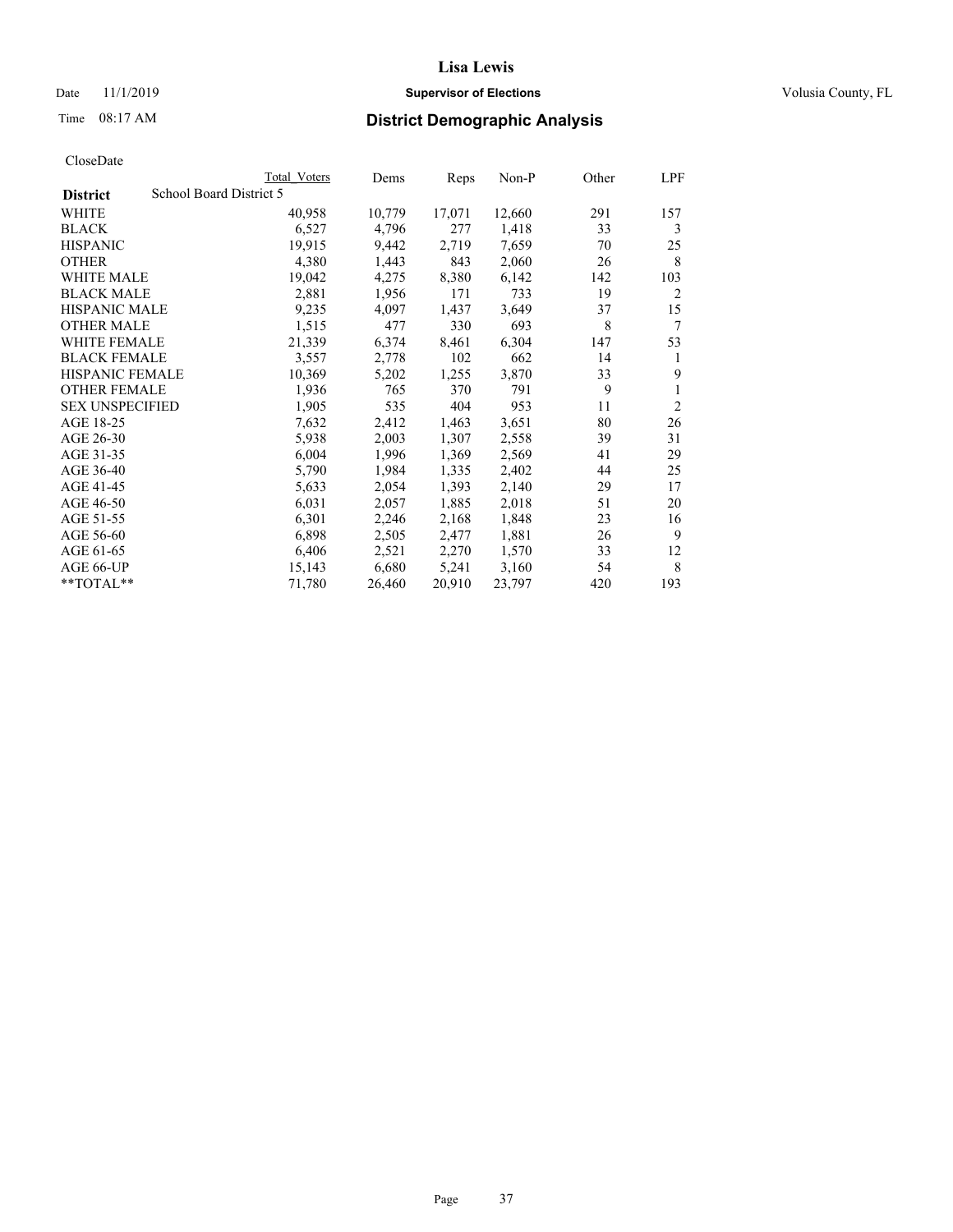## Date 11/1/2019 **Supervisor of Elections Supervisor of Elections** Volusia County, FL

# Time 08:17 AM **District Demographic Analysis**

|                        |                           | Total Voters | Dems   | Reps   | Non-P  | Other | LPF            |
|------------------------|---------------------------|--------------|--------|--------|--------|-------|----------------|
| <b>District</b>        | Florida Senate District 7 |              |        |        |        |       |                |
| WHITE                  |                           | 107,566      | 30,619 | 45,969 | 29,546 | 1,080 | 352            |
| <b>BLACK</b>           |                           | 18,704       | 14,730 | 529    | 3,364  | 72    | 9              |
| <b>HISPANIC</b>        |                           | 6,001        | 2,507  | 1,117  | 2,314  | 51    | 12             |
| <b>OTHER</b>           |                           | 8,032        | 2,591  | 1,699  | 3,657  | 70    | 15             |
| <b>WHITE MALE</b>      |                           | 49,950       | 11,970 | 22,716 | 14,507 | 514   | 243            |
| <b>BLACK MALE</b>      |                           | 7,269        | 5,318  | 290    | 1,613  | 44    | $\overline{4}$ |
| <b>HISPANIC MALE</b>   |                           | 2,710        | 1,022  | 565    | 1,085  | 31    | 7              |
| <b>OTHER MALE</b>      |                           | 2,824        | 871    | 674    | 1,241  | 32    | 6              |
| <b>WHITE FEMALE</b>    |                           | 56,350       | 18,366 | 22,771 | 14,542 | 563   | 108            |
| <b>BLACK FEMALE</b>    |                           | 11,036       | 9,113  | 230    | 1,660  | 28    | 5              |
| <b>HISPANIC FEMALE</b> |                           | 3,159        | 1,430  | 534    | 1,170  | 20    | $\mathfrak s$  |
| <b>OTHER FEMALE</b>    |                           | 3,337        | 1,271  | 733    | 1,299  | 29    | $\mathfrak s$  |
| <b>SEX UNSPECIFIED</b> |                           | 3,667        | 1,086  | 800    | 1,764  | 12    | 5              |
| AGE 18-25              |                           | 14,643       | 5,626  | 3,124  | 5,629  | 202   | 62             |
| AGE 26-30              |                           | 9,411        | 3,440  | 2,274  | 3,545  | 116   | 36             |
| AGE 31-35              |                           | 8,651        | 3,188  | 2,157  | 3,158  | 89    | 59             |
| AGE 36-40              |                           | 7,745        | 2,851  | 2,007  | 2,777  | 67    | 43             |
| AGE 41-45              |                           | 7,409        | 2,598  | 2,189  | 2,511  | 62    | 49             |
| AGE 46-50              |                           | 8,835        | 2,785  | 3,215  | 2,714  | 88    | 33             |
| AGE 51-55              |                           | 10,939       | 3,585  | 4,267  | 2,956  | 103   | 28             |
| AGE 56-60              |                           | 13,554       | 4,559  | 5,480  | 3,378  | 120   | 17             |
| AGE 61-65              |                           | 14,409       | 5,246  | 5,820  | 3,185  | 136   | 22             |
| AGE 66-UP              |                           | 44,696       | 16,565 | 18,780 | 9,022  | 290   | 39             |
| **TOTAL**              |                           | 140,303      | 50,447 | 49,314 | 38,881 | 1,273 | 388            |
|                        |                           |              |        |        |        |       |                |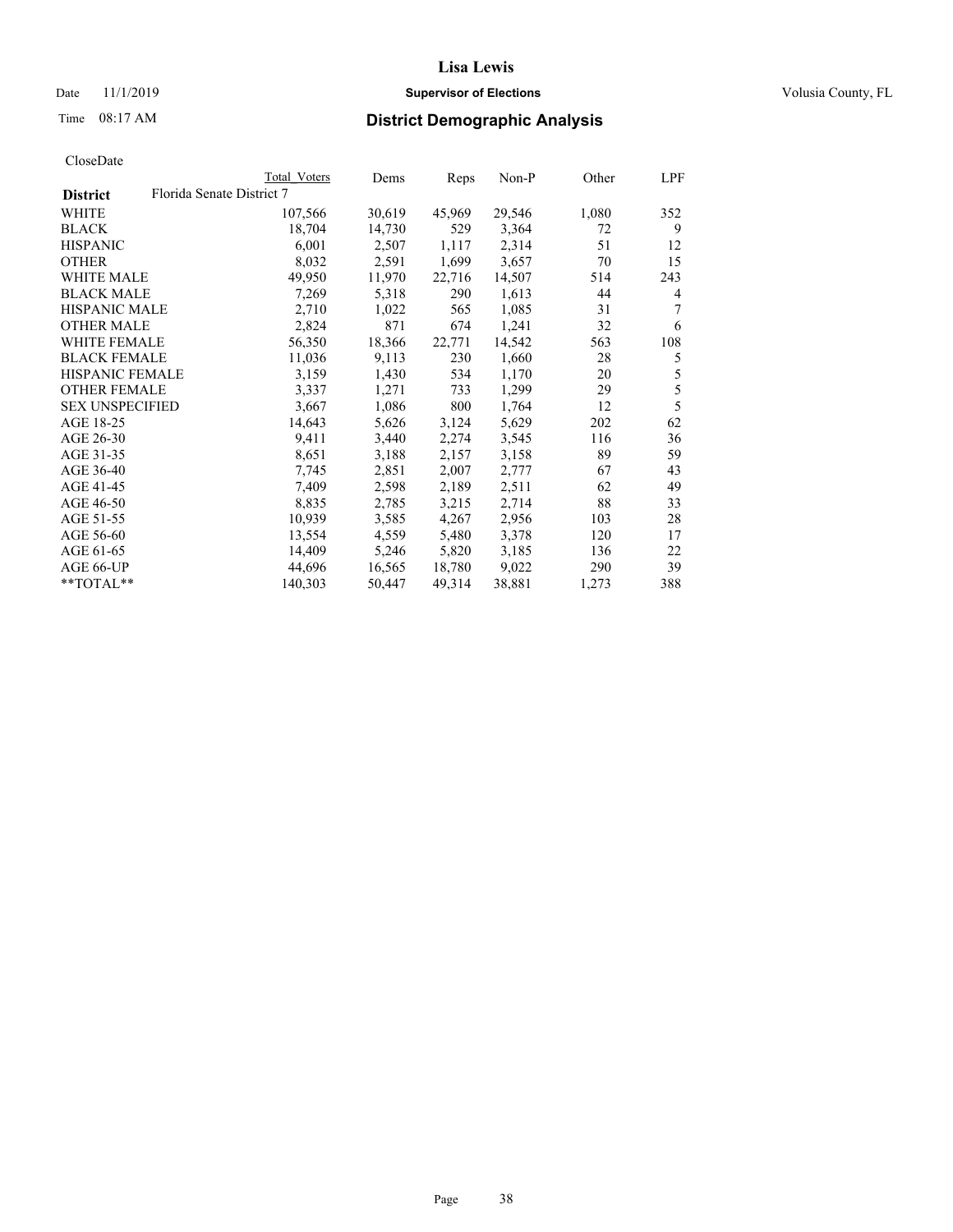## Date 11/1/2019 **Supervisor of Elections Supervisor of Elections** Volusia County, FL

# Time 08:17 AM **District Demographic Analysis**

|                        |                           | Total Voters | Dems   | Reps   | $Non-P$ | Other          | LPF          |
|------------------------|---------------------------|--------------|--------|--------|---------|----------------|--------------|
| <b>District</b>        | Florida Senate District 9 |              |        |        |         |                |              |
| WHITE                  |                           | 27,779       | 6,774  | 13,008 | 7,703   | 197            | 97           |
| <b>BLACK</b>           |                           | 1,640        | 1,215  | 68     | 348     | 9              | $\theta$     |
| <b>HISPANIC</b>        |                           | 4,209        | 1,794  | 784    | 1,603   | 22             | 6            |
| <b>OTHER</b>           |                           | 1,927        | 560    | 488    | 864     | 10             | 5            |
| WHITE MALE             |                           | 12,769       | 2,568  | 6,343  | 3,696   | 93             | 69           |
| <b>BLACK MALE</b>      |                           | 703          | 476    | 34     | 188     | 5              | $\mathbf{0}$ |
| <b>HISPANIC MALE</b>   |                           | 1,892        | 740    | 421    | 714     | 13             | 4            |
| <b>OTHER MALE</b>      |                           | 673          | 199    | 180    | 285     | $\overline{4}$ | 5            |
| WHITE FEMALE           |                           | 14,648       | 4,133  | 6,516  | 3,871   | 101            | 27           |
| <b>BLACK FEMALE</b>    |                           | 913          | 722    | 34     | 153     | 4              | $\mathbf{0}$ |
| HISPANIC FEMALE        |                           | 2,248        | 1,023  | 356    | 858     | 9              | 2            |
| <b>OTHER FEMALE</b>    |                           | 837          | 298    | 211    | 323     | 5              | $\mathbf{0}$ |
| <b>SEX UNSPECIFIED</b> |                           | 871          | 184    | 252    | 430     | 4              | 1            |
| AGE 18-25              |                           | 3,107        | 821    | 867    | 1,365   | 34             | 20           |
| AGE 26-30              |                           | 2,414        | 637    | 788    | 963     | 16             | 10           |
| AGE 31-35              |                           | 2,395        | 651    | 750    | 966     | 13             | 15           |
| AGE 36-40              |                           | 2,414        | 618    | 812    | 953     | 14             | 17           |
| AGE 41-45              |                           | 2,293        | 643    | 800    | 812     | 23             | 15           |
| AGE 46-50              |                           | 2,742        | 726    | 1,094  | 889     | 25             | 8            |
| AGE 51-55              |                           | 3,004        | 805    | 1,356  | 817     | 18             | 8            |
| AGE 56-60              |                           | 3,424        | 943    | 1,564  | 886     | 27             | 4            |
| AGE 61-65              |                           | 3,381        | 1,015  | 1,563  | 780     | 20             | 3            |
| AGE 66-UP              |                           | 10,379       | 3,483  | 4,753  | 2,087   | 48             | 8            |
| **TOTAL**              |                           | 35,555       | 10,343 | 14,348 | 10,518  | 238            | 108          |
|                        |                           |              |        |        |         |                |              |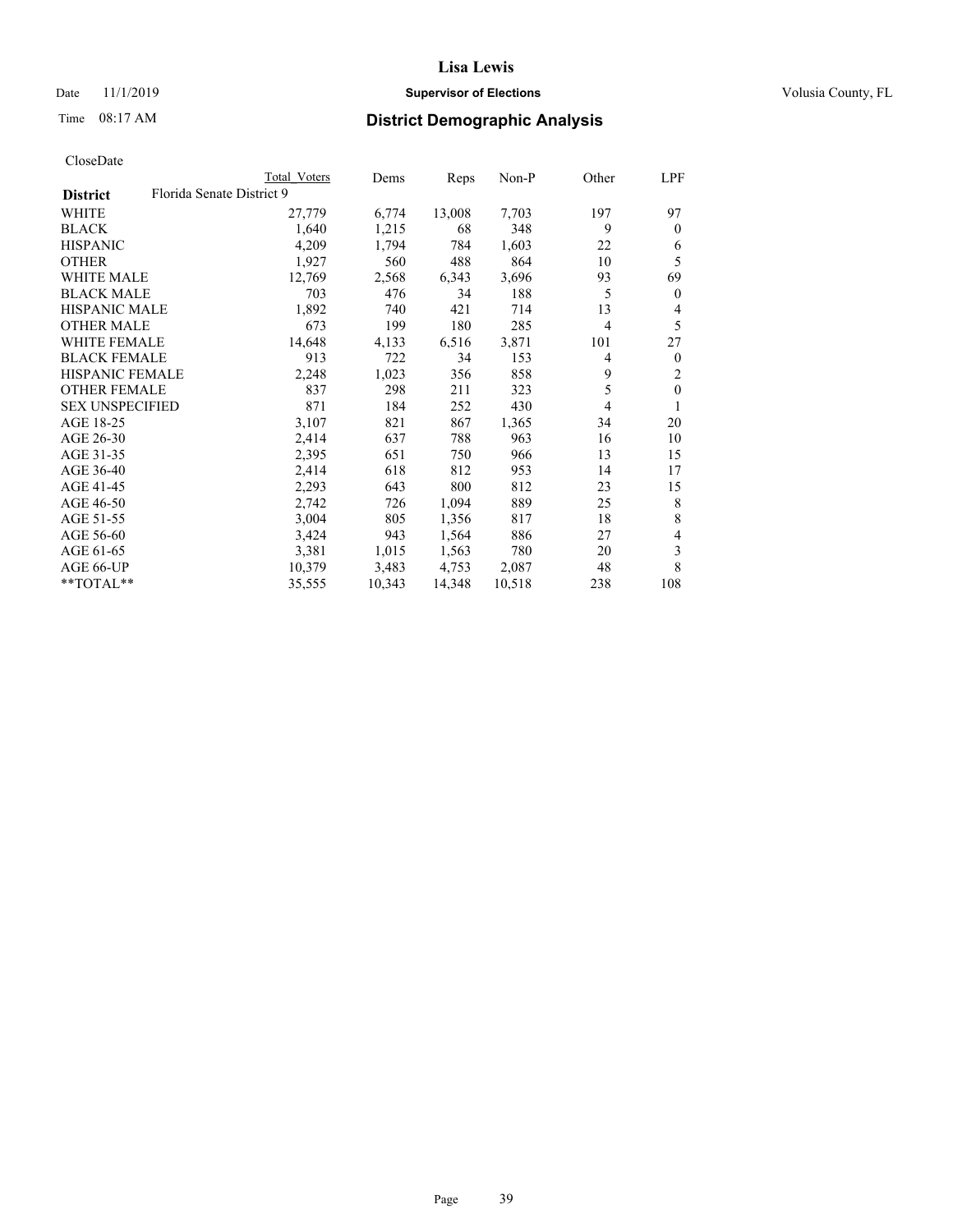## Date 11/1/2019 **Supervisor of Elections Supervisor of Elections** Volusia County, FL

|                        |                            | Total Voters | Dems   | Reps   | Non-P  | Other | LPF |
|------------------------|----------------------------|--------------|--------|--------|--------|-------|-----|
| <b>District</b>        | Florida Senate District 14 |              |        |        |        |       |     |
| WHITE                  |                            | 160,179      | 44,013 | 68,685 | 45,416 | 1,524 | 541 |
| <b>BLACK</b>           |                            | 13,510       | 10,204 | 547    | 2,683  | 65    | 11  |
| <b>HISPANIC</b>        |                            | 25,448       | 11,594 | 3,925  | 9,769  | 117   | 43  |
| <b>OTHER</b>           |                            | 10,685       | 3,403  | 2,313  | 4,864  | 83    | 22  |
| <b>WHITE MALE</b>      |                            | 73,830       | 17,126 | 33,596 | 22,030 | 730   | 348 |
| <b>BLACK MALE</b>      |                            | 5,749        | 4,033  | 307    | 1,364  | 38    | 7   |
| <b>HISPANIC MALE</b>   |                            | 11,614       | 4,930  | 2,017  | 4,586  | 55    | 26  |
| <b>OTHER MALE</b>      |                            | 3,852        | 1,174  | 937    | 1,688  | 37    | 16  |
| WHITE FEMALE           |                            | 84,418       | 26,418 | 34,324 | 22,701 | 789   | 186 |
| <b>BLACK FEMALE</b>    |                            | 7,557        | 6,024  | 230    | 1,273  | 27    | 3   |
| <b>HISPANIC FEMALE</b> |                            | 13,418       | 6,476  | 1,867  | 4,998  | 61    | 16  |
| <b>OTHER FEMALE</b>    |                            | 4,615        | 1,735  | 1,007  | 1,835  | 33    | 5   |
| <b>SEX UNSPECIFIED</b> |                            | 4,767        | 1,297  | 1,185  | 2,256  | 19    | 10  |
| AGE 18-25              |                            | 19,065       | 5,751  | 4,607  | 8,305  | 315   | 87  |
| AGE 26-30              |                            | 14,286       | 4,458  | 3,748  | 5,859  | 142   | 79  |
| AGE 31-35              |                            | 14,182       | 4,428  | 3,747  | 5,774  | 137   | 96  |
| AGE 36-40              |                            | 13,948       | 4,387  | 3,899  | 5,461  | 129   | 72  |
| AGE 41-45              |                            | 13,576       | 4,296  | 4,179  | 4,931  | 112   | 58  |
| AGE 46-50              |                            | 15,301       | 4,636  | 5,579  | 4,883  | 145   | 58  |
| AGE 51-55              |                            | 16,709       | 5,110  | 6,708  | 4,720  | 124   | 47  |
| AGE 56-60              |                            | 20,278       | 6,440  | 8,499  | 5,159  | 143   | 37  |
| AGE 61-65              |                            | 20,549       | 7,232  | 8,296  | 4,820  | 166   | 35  |
| AGE 66-UP              |                            | 61,913       | 22,470 | 26,203 | 12,816 | 376   | 48  |
| **TOTAL**              |                            | 209,822      | 69,214 | 75,470 | 62,732 | 1,789 | 617 |
|                        |                            |              |        |        |        |       |     |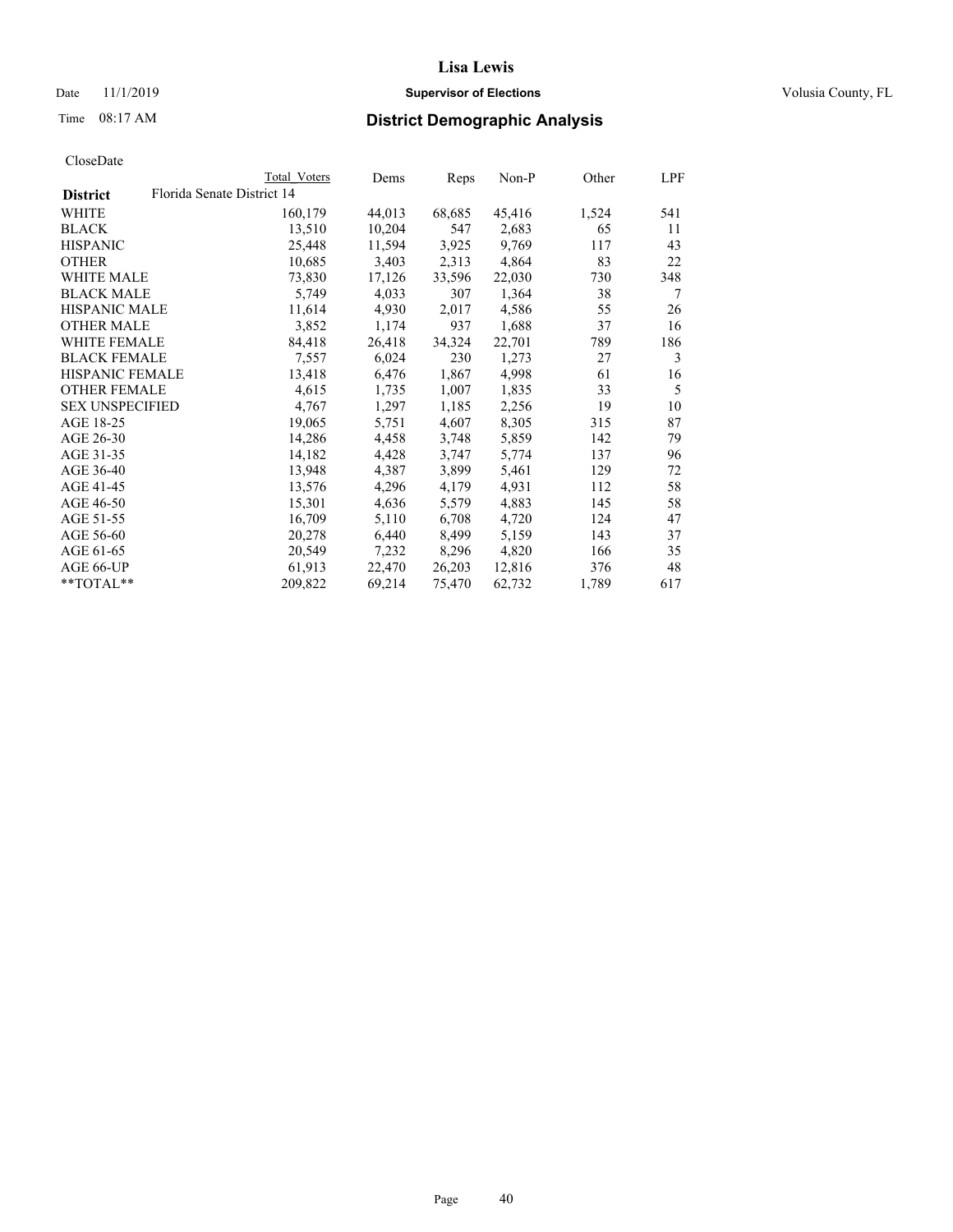## Date 11/1/2019 **Supervisor of Elections Supervisor of Elections** Volusia County, FL

# Time 08:17 AM **District Demographic Analysis**

|                        |                      | Total Voters | Dems  | Reps  | $Non-P$ | Other          | LPF            |
|------------------------|----------------------|--------------|-------|-------|---------|----------------|----------------|
| <b>District</b>        | Daytona Beach Zone 1 |              |       |       |         |                |                |
| WHITE                  |                      | 5,247        | 1,563 | 1,989 | 1,605   | 76             | 14             |
| <b>BLACK</b>           |                      | 1,231        | 958   | 37    | 230     | 5              | 1              |
| <b>HISPANIC</b>        |                      | 354          | 152   | 56    | 140     | 6              | $\theta$       |
| <b>OTHER</b>           |                      | 496          | 159   | 97    | 228     | 10             | $\overline{2}$ |
| <b>WHITE MALE</b>      |                      | 2,568        | 638   | 1,057 | 822     | 41             | 10             |
| <b>BLACK MALE</b>      |                      | 490          | 351   | 21    | 114     | 4              | $\mathbf{0}$   |
| <b>HISPANIC MALE</b>   |                      | 171          | 54    | 33    | 79      | 5              | $\mathbf{0}$   |
| <b>OTHER MALE</b>      |                      | 174          | 56    | 34    | 81      | 3              | $\theta$       |
| <b>WHITE FEMALE</b>    |                      | 2,601        | 900   | 911   | 751     | 35             | 4              |
| <b>BLACK FEMALE</b>    |                      | 730          | 599   | 16    | 113     |                | 1              |
| <b>HISPANIC FEMALE</b> |                      | 174          | 94    | 23    | 56      | 1              | $\theta$       |
| <b>OTHER FEMALE</b>    |                      | 210          | 81    | 43    | 80      | 5              | 1              |
| <b>SEX UNSPECIFIED</b> |                      | 210          | 59    | 41    | 107     | $\overline{c}$ | 1              |
| AGE 18-25              |                      | 939          | 353   | 174   | 386     | 23             | 3              |
| AGE 26-30              |                      | 613          | 257   | 121   | 229     | 6              | $\theta$       |
| AGE 31-35              |                      | 483          | 181   | 100   | 191     | 6              | 5              |
| AGE 36-40              |                      | 383          | 173   | 79    | 127     | 4              | $\theta$       |
| AGE 41-45              |                      | 402          | 161   | 91    | 143     | 4              | 3              |
| AGE 46-50              |                      | 478          | 160   | 151   | 158     | 8              |                |
| AGE 51-55              |                      | 616          | 225   | 208   | 173     | 9              | 1              |
| AGE 56-60              |                      | 653          | 255   | 229   | 159     | 10             | $\theta$       |
| AGE 61-65              |                      | 707          | 266   | 259   | 174     | 7              |                |
| AGE 66-UP              |                      | 2,054        | 801   | 767   | 463     | 20             | 3              |
| **TOTAL**              |                      | 7,328        | 2,832 | 2,179 | 2,203   | 97             | 17             |
|                        |                      |              |       |       |         |                |                |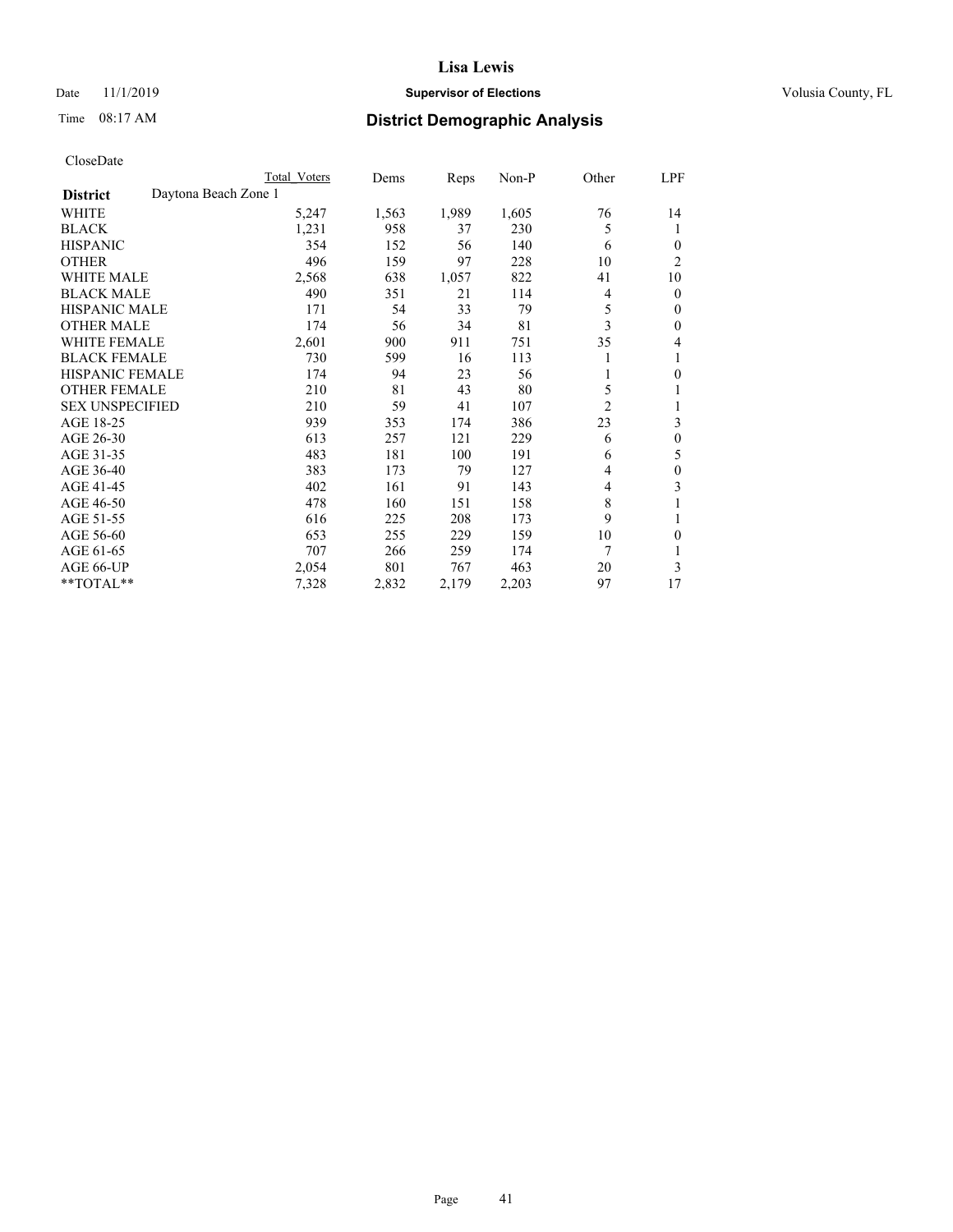## Date 11/1/2019 **Supervisor of Elections Supervisor of Elections** Volusia County, FL

# Time 08:17 AM **District Demographic Analysis**

|                        | Total Voters         | Dems  | Reps  | Non-P | Other          | LPF            |
|------------------------|----------------------|-------|-------|-------|----------------|----------------|
| <b>District</b>        | Daytona Beach Zone 2 |       |       |       |                |                |
| WHITE                  | 4,585                | 1,467 | 1,757 | 1,295 | 45             | 21             |
| <b>BLACK</b>           | 1,464                | 1,153 | 45    | 263   | 3              | $\mathbf{0}$   |
| <b>HISPANIC</b>        | 268                  | 121   | 41    | 106   | $\theta$       | $\theta$       |
| <b>OTHER</b>           | 400                  | 143   | 70    | 182   | 3              | $\overline{2}$ |
| <b>WHITE MALE</b>      | 2,239                | 639   | 910   | 657   | 18             | 15             |
| <b>BLACK MALE</b>      | 585                  | 425   | 25    | 133   | 2              | $\theta$       |
| <b>HISPANIC MALE</b>   | 115                  | 54    | 19    | 42    | $\theta$       | $\theta$       |
| <b>OTHER MALE</b>      | 135                  | 41    | 33    | 57    | $\overline{2}$ | 2              |
| <b>WHITE FEMALE</b>    | 2,294                | 809   | 830   | 622   | 27             | 6              |
| <b>BLACK FEMALE</b>    | 864                  | 716   | 20    | 127   |                | $\theta$       |
| <b>HISPANIC FEMALE</b> | 147                  | 63    | 21    | 63    | 0              | $\theta$       |
| <b>OTHER FEMALE</b>    | 180                  | 82    | 29    | 68    |                | $\theta$       |
| <b>SEX UNSPECIFIED</b> | 158                  | 55    | 26    | 77    | $\theta$       | $\theta$       |
| AGE 18-25              | 598                  | 246   | 98    | 246   | 7              | 1              |
| AGE 26-30              | 439                  | 196   | 81    | 154   | 4              | 4              |
| AGE 31-35              | 457                  | 215   | 78    | 157   | 3              | 4              |
| AGE 36-40              | 380                  | 180   | 74    | 119   | 5              | 2              |
| AGE 41-45              | 362                  | 153   | 85    | 117   | 3              | 4              |
| AGE 46-50              | 458                  | 184   | 130   | 135   | 7              | 2              |
| AGE 51-55              | 607                  | 204   | 204   | 193   | 6              | $\theta$       |
| AGE 56-60              | 729                  | 290   | 249   | 186   | $\overline{2}$ | $\overline{2}$ |
| AGE 61-65              | 720                  | 329   | 229   | 157   | 4              | 1              |
| AGE 66-UP              | 1,966                | 887   | 685   | 381   | 10             | 3              |
| **TOTAL**              | 6,717                | 2,884 | 1,913 | 1,846 | 51             | 23             |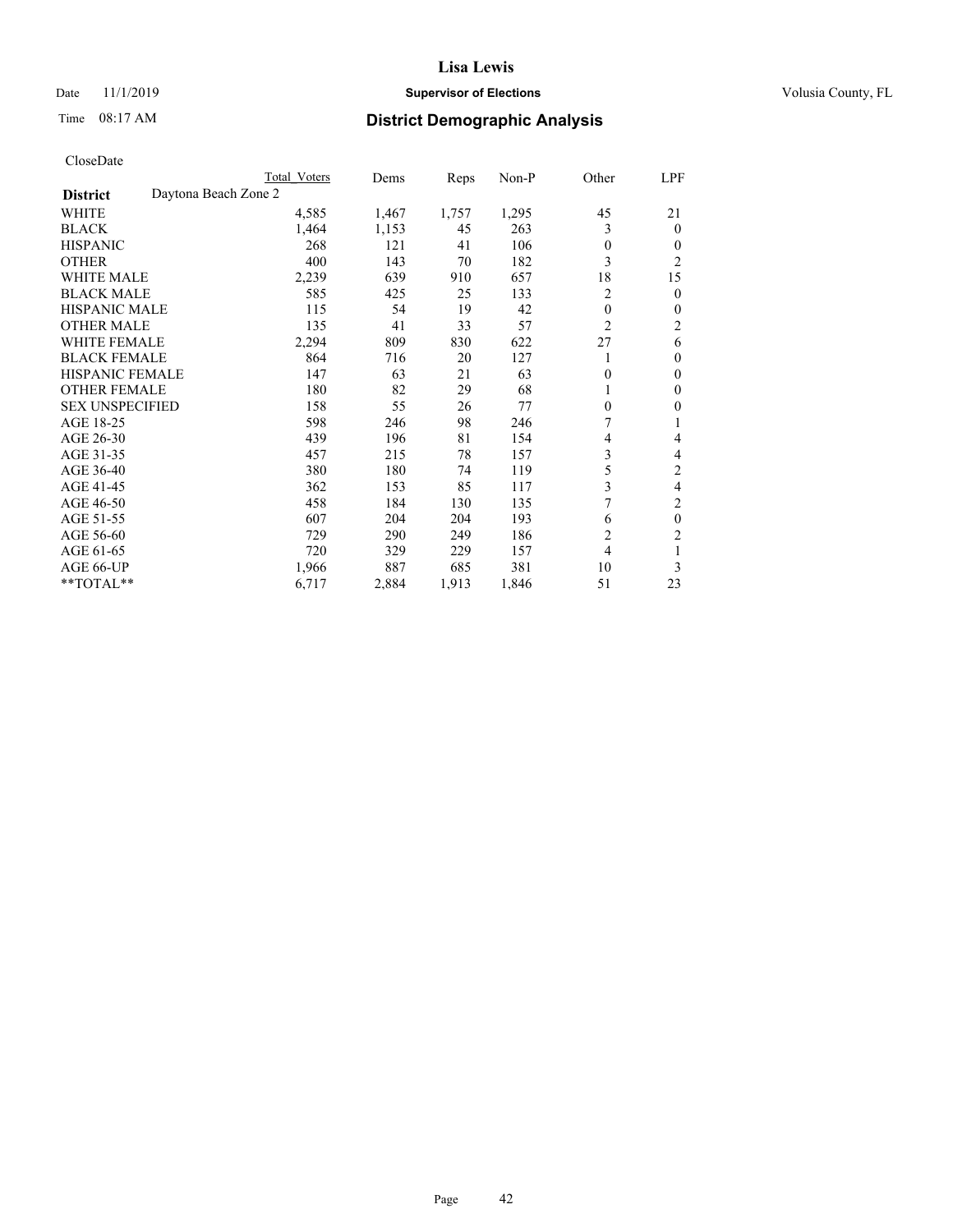## Date 11/1/2019 **Supervisor of Elections Supervisor of Elections** Volusia County, FL

# Time 08:17 AM **District Demographic Analysis**

|                                         | Total Voters | Dems  | Reps  | $Non-P$ | Other          | LPF            |
|-----------------------------------------|--------------|-------|-------|---------|----------------|----------------|
| Daytona Beach Zone 3<br><b>District</b> |              |       |       |         |                |                |
| WHITE                                   | 4,007        | 1,279 | 1,397 | 1,259   | 53             | 19             |
| <b>BLACK</b>                            | 2,206        | 1,726 | 45    | 425     | 10             | $\theta$       |
| <b>HISPANIC</b>                         | 327          | 172   | 51    | 100     | 3              |                |
| <b>OTHER</b>                            | 690          | 249   | 72    | 363     | 6              | $\theta$       |
| <b>WHITE MALE</b>                       | 2,036        | 553   | 768   | 681     | 21             | 13             |
| <b>BLACK MALE</b>                       | 819          | 615   | 23    | 175     | 6              | $\mathbf{0}$   |
| <b>HISPANIC MALE</b>                    | 148          | 70    | 28    | 49      | 1              | $\mathbf{0}$   |
| <b>OTHER MALE</b>                       | 218          | 87    | 36    | 93      | 2              | $\theta$       |
| <b>WHITE FEMALE</b>                     | 1,935        | 719   | 616   | 562     | 32             | 6              |
| <b>BLACK FEMALE</b>                     | 1,259        | 1,022 | 21    | 212     | 4              | $\theta$       |
| <b>HISPANIC FEMALE</b>                  | 169          | 96    | 23    | 47      | 2              | 1              |
| <b>OTHER FEMALE</b>                     | 224          | 85    | 23    | 112     | 4              | $\theta$       |
| <b>SEX UNSPECIFIED</b>                  | 422          | 179   | 27    | 216     | $\mathbf{0}$   | $\mathbf{0}$   |
| AGE 18-25                               | 2,017        | 1,302 | 94    | 610     | 10             | 1              |
| AGE 26-30                               | 491          | 217   | 71    | 194     | 6              | 3              |
| AGE 31-35                               | 376          | 147   | 71    | 148     | 6              | 4              |
| AGE 36-40                               | 342          | 121   | 72    | 138     | 9              | $\overline{2}$ |
| AGE 41-45                               | 334          | 134   | 78    | 119     | $\overline{2}$ | 1              |
| AGE 46-50                               | 345          | 124   | 91    | 121     | $\overline{7}$ | $\overline{2}$ |
| AGE 51-55                               | 476          | 173   | 141   | 151     | 10             | 1              |
| AGE 56-60                               | 572          | 205   | 187   | 174     | 5              | 1              |
| AGE 61-65                               | 618          | 261   | 209   | 138     | 8              | $\overline{c}$ |
| AGE 66-UP                               | 1,659        | 742   | 551   | 354     | 9              | 3              |
| $*$ TOTAL $*$                           | 7,230        | 3,426 | 1,565 | 2,147   | 72             | 20             |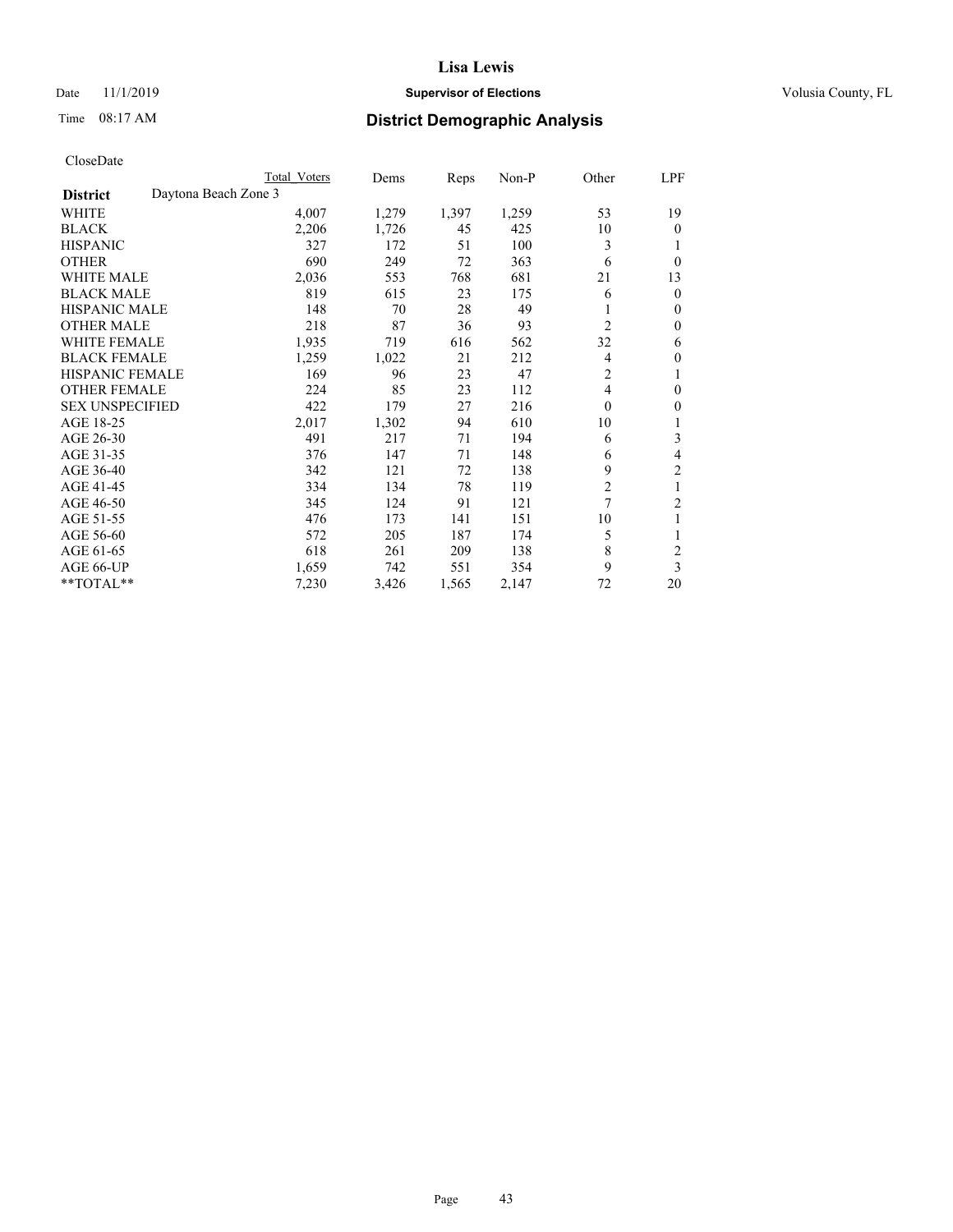## Date 11/1/2019 **Supervisor of Elections Supervisor of Elections** Volusia County, FL

# Time 08:17 AM **District Demographic Analysis**

|                        | Total Voters         | Dems  | Reps  | Non-P | Other          | LPF            |
|------------------------|----------------------|-------|-------|-------|----------------|----------------|
| <b>District</b>        | Daytona Beach Zone 4 |       |       |       |                |                |
| WHITE                  | 7,670                | 1,933 | 3,499 | 2,111 | 99             | 28             |
| <b>BLACK</b>           | 1,216                | 906   | 45    | 253   | 11             | 1              |
| <b>HISPANIC</b>        | 422                  | 170   | 91    | 154   |                | 0              |
| <b>OTHER</b>           | 660                  | 176   | 150   | 329   | 5              | $\Omega$       |
| WHITE MALE             | 3,585                | 731   | 1,697 | 1,088 | 50             | 19             |
| <b>BLACK MALE</b>      | 502                  | 328   | 30    | 135   | 8              | 1              |
| <b>HISPANIC MALE</b>   | 183                  | 68    | 50    | 63    | 2              | 0              |
| <b>OTHER MALE</b>      | 240                  | 58    | 61    | 119   | $\overline{2}$ | 0              |
| <b>WHITE FEMALE</b>    | 4,012                | 1,180 | 1,778 | 997   | 48             | 9              |
| <b>BLACK FEMALE</b>    | 691                  | 557   | 14    | 117   | 3              | 0              |
| <b>HISPANIC FEMALE</b> | 233                  | 100   | 41    | 87    | 5              | 0              |
| <b>OTHER FEMALE</b>    | 310                  | 97    | 67    | 143   | 3              | 0              |
| <b>SEX UNSPECIFIED</b> | 211                  | 66    | 46    | 98    |                | 0              |
| AGE 18-25              | 959                  | 335   | 235   | 364   | 19             | 6              |
| AGE 26-30              | 807                  | 268   | 204   | 319   | 13             | 3              |
| AGE 31-35              | 655                  | 230   | 162   | 249   | 12             | $\overline{c}$ |
| AGE 36-40              | 566                  | 206   | 148   | 206   | 4              | $\overline{c}$ |
| AGE 41-45              | 501                  | 191   | 151   | 153   | 2              | 4              |
| AGE 46-50              | 574                  | 154   | 223   | 187   | 6              | 4              |
| AGE 51-55              | 631                  | 190   | 246   | 183   | 11             | 1              |
| AGE 56-60              | 877                  | 244   | 398   | 219   | 15             |                |
| AGE 61-65              | 1,063                | 344   | 464   | 241   | 10             | 4              |
| AGE 66-UP              | 3,335                | 1,023 | 1,554 | 726   | 30             | $\overline{c}$ |
| **TOTAL**              | 9,968                | 3,185 | 3,785 | 2,847 | 122            | 29             |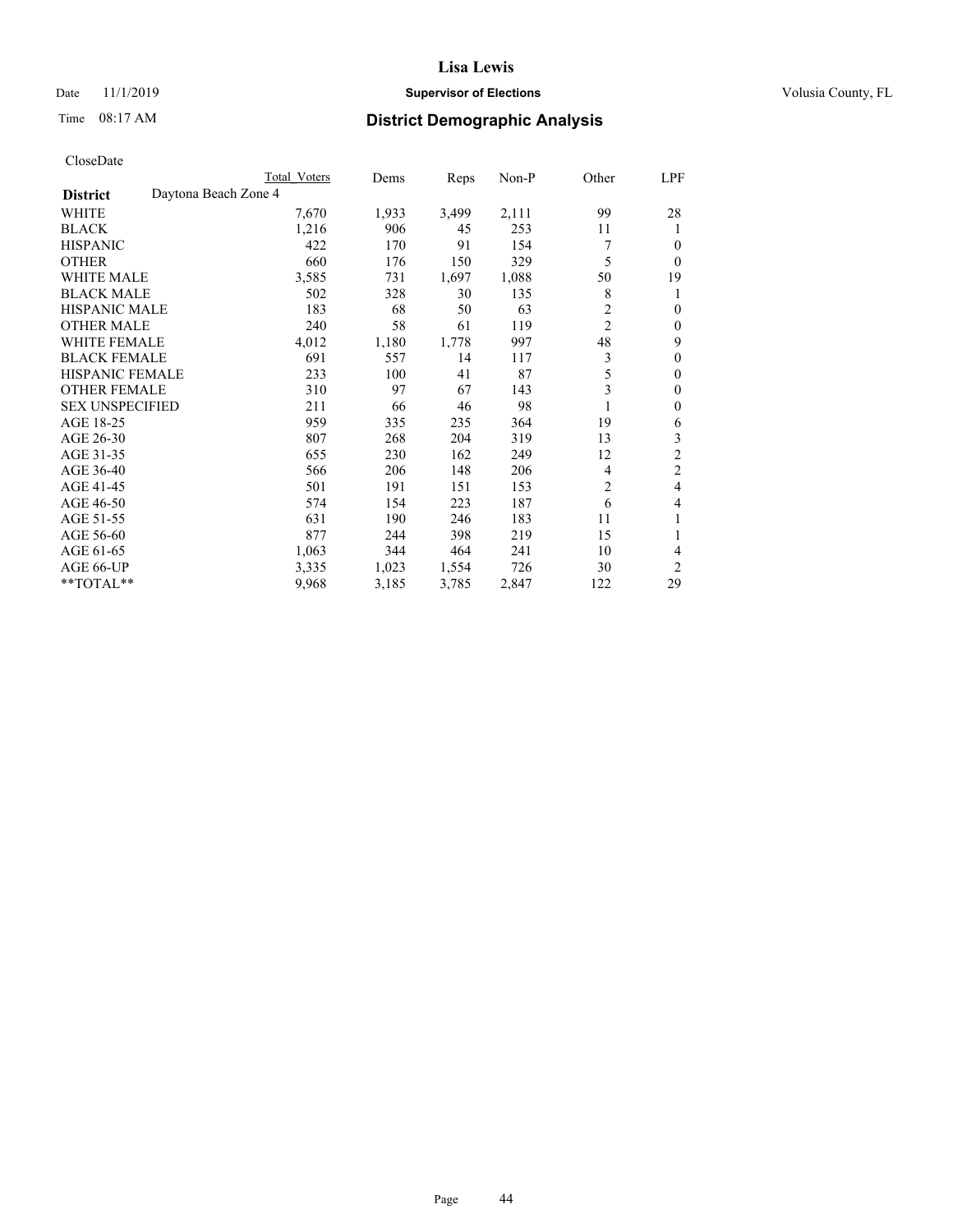## Date 11/1/2019 **Supervisor of Elections Supervisor of Elections** Volusia County, FL

|                        |                      | Total Voters | Dems  | Reps  | Non-P | Other          | LPF          |
|------------------------|----------------------|--------------|-------|-------|-------|----------------|--------------|
| <b>District</b>        | Daytona Beach Zone 5 |              |       |       |       |                |              |
| WHITE                  |                      | 2,677        | 853   | 943   | 828   | 40             | 13           |
| <b>BLACK</b>           |                      | 4,384        | 3,633 | 95    | 645   | 10             |              |
| <b>HISPANIC</b>        |                      | 407          | 180   | 63    | 160   | 3              |              |
| <b>OTHER</b>           |                      | 530          | 245   | 56    | 224   | 3              | 2            |
| WHITE MALE             |                      | 1,229        | 327   | 492   | 388   | 14             | 8            |
| <b>BLACK MALE</b>      |                      | 1,631        | 1,267 | 54    | 302   | 8              | 0            |
| <b>HISPANIC MALE</b>   |                      | 187          | 72    | 35    | 77    | $\overline{c}$ | 1            |
| <b>OTHER MALE</b>      |                      | 196          | 93    | 19    | 82    | $\overline{c}$ | 0            |
| <b>WHITE FEMALE</b>    |                      | 1,418        | 519   | 442   | 426   | 26             | 5            |
| <b>BLACK FEMALE</b>    |                      | 2,691        | 2,318 | 39    | 331   | 2              |              |
| <b>HISPANIC FEMALE</b> |                      | 215          | 106   | 27    | 81    | 1              | 0            |
| <b>OTHER FEMALE</b>    |                      | 215          | 114   | 22    | 77    | 1              |              |
| <b>SEX UNSPECIFIED</b> |                      | 216          | 95    | 27    | 93    | $\theta$       | 1            |
| AGE 18-25              |                      | 1,218        | 661   | 153   | 385   | 11             | 8            |
| AGE 26-30              |                      | 918          | 491   | 125   | 289   | 13             | 0            |
| AGE 31-35              |                      | 741          | 428   | 80    | 223   | 6              | 4            |
| AGE 36-40              |                      | 615          | 382   | 70    | 161   | $\theta$       | 2            |
| AGE 41-45              |                      | 544          | 326   | 65    | 151   | 2              | $\theta$     |
| AGE 46-50              |                      | 562          | 348   | 91    | 114   | 7              | 2            |
| AGE 51-55              |                      | 581          | 401   | 71    | 107   | 2              | $\mathbf{0}$ |
| AGE 56-60              |                      | 664          | 433   | 108   | 120   | 3              | 0            |
| AGE 61-65              |                      | 613          | 407   | 110   | 93    | $\overline{2}$ | 1            |
| AGE 66-UP              |                      | 1,542        | 1,034 | 284   | 214   | 10             | $\Omega$     |
| **TOTAL**              |                      | 7,998        | 4,911 | 1,157 | 1,857 | 56             | 17           |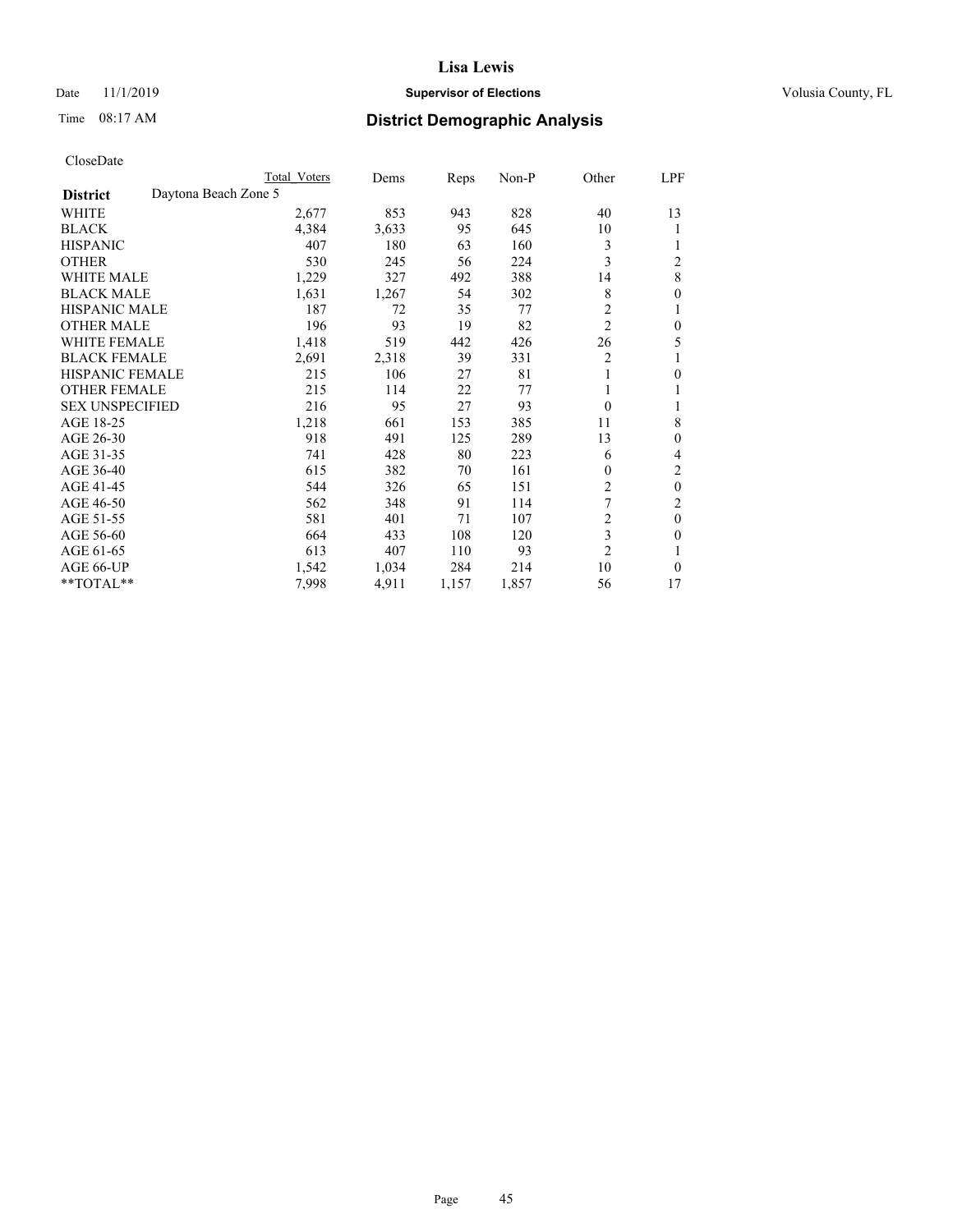## Date 11/1/2019 **Supervisor of Elections Supervisor of Elections** Volusia County, FL

|                                         | Total Voters | Dems  | Reps | Non-P | Other          | LPF          |
|-----------------------------------------|--------------|-------|------|-------|----------------|--------------|
| Daytona Beach Zone 6<br><b>District</b> |              |       |      |       |                |              |
| WHITE                                   | 1,501        | 474   | 471  | 536   | 12             | 8            |
| <b>BLACK</b>                            | 3,838        | 3,138 | 92   | 605   | 3              | $\mathbf{0}$ |
| <b>HISPANIC</b>                         | 348          | 180   | 30   | 136   | $\overline{c}$ | $\theta$     |
| <b>OTHER</b>                            | 508          | 214   | 55   | 234   | 5              | $\theta$     |
| <b>WHITE MALE</b>                       | 673          | 174   | 245  | 243   | 7              | 4            |
| <b>BLACK MALE</b>                       | 1,446        | 1,123 | 44   | 278   |                | $\theta$     |
| <b>HISPANIC MALE</b>                    | 171          | 83    | 14   | 72    | 2              | $\theta$     |
| <b>OTHER MALE</b>                       | 159          | 68    | 27   | 61    | 3              | $\mathbf{0}$ |
| <b>WHITE FEMALE</b>                     | 736          | 286   | 192  | 249   | 5              | 4            |
| <b>BLACK FEMALE</b>                     | 2,304        | 1,945 | 47   | 310   | 2              | $\mathbf{0}$ |
| <b>HISPANIC FEMALE</b>                  | 160          | 88    | 14   | 58    | $\theta$       | $\theta$     |
| <b>OTHER FEMALE</b>                     | 162          | 97    | 10   | 54    | 1              | $\theta$     |
| <b>SEX UNSPECIFIED</b>                  | 384          | 142   | 55   | 186   |                | $\theta$     |
| AGE 18-25                               | 1,409        | 726   | 150  | 521   | 10             | 2            |
| AGE 26-30                               | 609          | 399   | 32   | 176   | 2              | $\mathbf{0}$ |
| AGE 31-35                               | 540          | 335   | 53   | 148   | 2              | 2            |
| AGE 36-40                               | 458          | 292   | 43   | 121   |                | 1            |
| AGE 41-45                               | 397          | 259   | 31   | 107   | $\mathbf{0}$   | $\theta$     |
| AGE 46-50                               | 383          | 246   | 49   | 87    |                | $\theta$     |
| AGE 51-55                               | 449          | 306   | 51   | 88    | 2              | 2            |
| AGE 56-60                               | 484          | 325   | 66   | 92    | $\mathbf{0}$   | 1            |
| AGE 61-65                               | 460          | 322   | 65   | 71    | 2              | $\theta$     |
| AGE 66-UP                               | 1,004        | 796   | 108  | 98    | $\overline{c}$ | $\theta$     |
| **TOTAL**                               | 6,195        | 4,006 | 648  | 1,511 | 22             | 8            |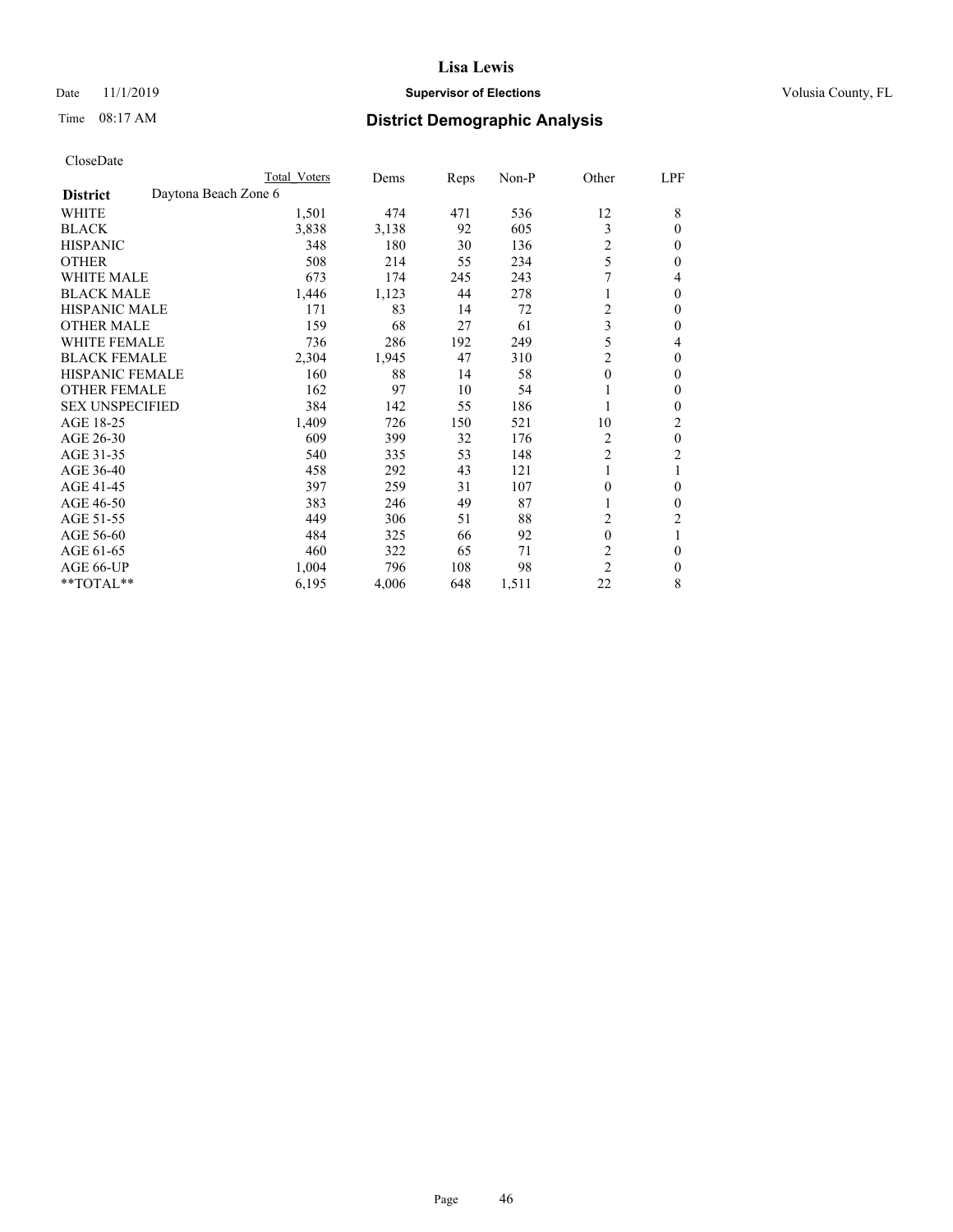## Date 11/1/2019 **Supervisor of Elections Supervisor of Elections** Volusia County, FL

# Time 08:17 AM **District Demographic Analysis**

|                        | Total Voters         | Dems  | Reps             | Non-P | Other          | LPF |
|------------------------|----------------------|-------|------------------|-------|----------------|-----|
| <b>District</b>        | Daytona Beach Shores |       |                  |       |                |     |
| WHITE                  | 4,167                | 966   | 2,104            | 1,039 | 49             | 9   |
| <b>BLACK</b>           | 74                   | 44    | 2                | 25    | 2              |     |
| <b>HISPANIC</b>        | 122                  | 40    | 42               | 39    |                | 0   |
| <b>OTHER</b>           | 268                  | 78    | 81               | 106   | $\overline{2}$ |     |
| WHITE MALE             | 1,963                | 390   | 1,008            | 531   | 28             | 6   |
| <b>BLACK MALE</b>      | 31                   | 14    | $\boldsymbol{0}$ | 16    |                | 0   |
| <b>HISPANIC MALE</b>   | 54                   | 12    | 21               | 20    |                | 0   |
| <b>OTHER MALE</b>      | 107                  | 32    | 35               | 40    | $\Omega$       | 0   |
| <b>WHITE FEMALE</b>    | 2,157                | 562   | 1,076            | 496   | 20             | 3   |
| <b>BLACK FEMALE</b>    | 42                   | 30    | 2                | 8     | 1              |     |
| <b>HISPANIC FEMALE</b> | 67                   | 28    | 20               | 19    | $\Omega$       | 0   |
| <b>OTHER FEMALE</b>    | 124                  | 38    | 33               | 50    | 2              |     |
| <b>SEX UNSPECIFIED</b> | 86                   | 22    | 34               | 29    |                | 0   |
| AGE 18-25              | 155                  | 41    | 53               | 53    | 8              | 0   |
| AGE 26-30              | 107                  | 26    | 36               | 41    |                | 3   |
| AGE 31-35              | 112                  | 26    | 39               | 43    |                | 3   |
| AGE 36-40              | 114                  | 25    | 41               | 48    | $\theta$       | 0   |
| AGE 41-45              | 114                  | 36    | 39               | 34    | 3              | 2   |
| AGE 46-50              | 167                  | 36    | 68               | 62    |                | 0   |
| AGE 51-55              | 296                  | 69    | 129              | 95    | $\overline{2}$ |     |
| AGE 56-60              | 439                  | 89    | 238              | 106   | 6              | 0   |
| AGE 61-65              | 587                  | 132   | 292              | 151   | 11             |     |
| AGE 66-UP              | 2,540                | 648   | 1,294            | 576   | 21             |     |
| **TOTAL**              | 4,631                | 1,128 | 2,229            | 1,209 | 54             | 11  |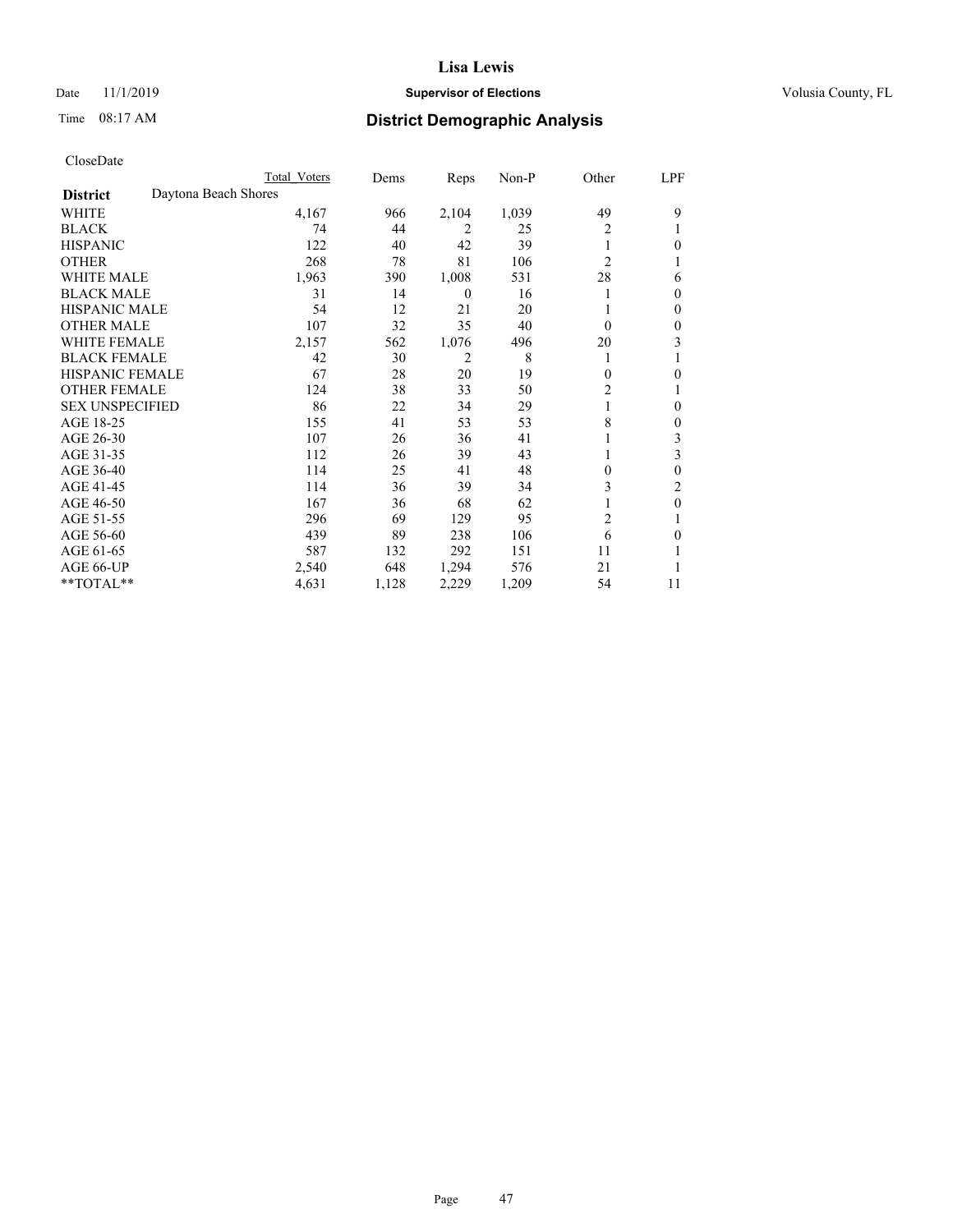## Date 11/1/2019 **Supervisor of Elections Supervisor of Elections** Volusia County, FL

# Time 08:17 AM **District Demographic Analysis**

|                        |        | Total Voters | Dems  | Reps  | Non-P | Other          | LPF            |
|------------------------|--------|--------------|-------|-------|-------|----------------|----------------|
| <b>District</b>        | DeBary |              |       |       |       |                |                |
| WHITE                  |        | 13,018       | 2,997 | 6,393 | 3,483 | 98             | 47             |
| <b>BLACK</b>           |        | 683          | 496   | 32    | 153   | $\overline{2}$ | $\mathbf{0}$   |
| <b>HISPANIC</b>        |        | 1,529        | 624   | 350   | 541   | 11             | 3              |
| <b>OTHER</b>           |        | 937          | 251   | 241   | 439   | 5              | 1              |
| WHITE MALE             |        | 6,078        | 1,167 | 3,155 | 1,682 | 42             | 32             |
| <b>BLACK MALE</b>      |        | 316          | 206   | 14    | 94    | $\overline{2}$ | $\mathbf{0}$   |
| <b>HISPANIC MALE</b>   |        | 706          | 259   | 183   | 258   | 5              | 1              |
| <b>OTHER MALE</b>      |        | 324          | 79    | 91    | 150   | 3              | 1              |
| <b>WHITE FEMALE</b>    |        | 6,773        | 1,799 | 3,173 | 1,733 | 54             | 14             |
| <b>BLACK FEMALE</b>    |        | 356          | 281   | 18    | 57    | $\overline{0}$ | $\mathbf{0}$   |
| <b>HISPANIC FEMALE</b> |        | 801          | 356   | 164   | 273   | 6              | 2              |
| <b>OTHER FEMALE</b>    |        | 425          | 139   | 110   | 174   | 2              | $\mathbf{0}$   |
| <b>SEX UNSPECIFIED</b> |        | 388          | 82    | 108   | 195   | $\overline{2}$ | 1              |
| AGE 18-25              |        | 1,286        | 316   | 379   | 560   | 19             | 12             |
| AGE 26-30              |        | 975          | 242   | 362   | 360   | 8              | 3              |
| AGE 31-35              |        | 1,031        | 253   | 366   | 401   | 7              | 4              |
| AGE 36-40              |        | 1,071        | 242   | 393   | 416   | 7              | 13             |
| AGE 41-45              |        | 1,039        | 283   | 385   | 358   | 7              | 6              |
| AGE 46-50              |        | 1,202        | 279   | 520   | 389   | 9              | 5              |
| AGE 51-55              |        | 1,405        | 359   | 664   | 367   | 11             | 4              |
| AGE 56-60              |        | 1,583        | 408   | 775   | 386   | 12             | $\overline{c}$ |
| AGE 61-65              |        | 1,634        | 453   | 793   | 375   | 13             | $\mathbf{0}$   |
| AGE 66-UP              |        | 4,939        | 1,532 | 2,378 | 1,004 | 23             | $\overline{2}$ |
| **TOTAL**              |        | 16,167       | 4,368 | 7,016 | 4,616 | 116            | 51             |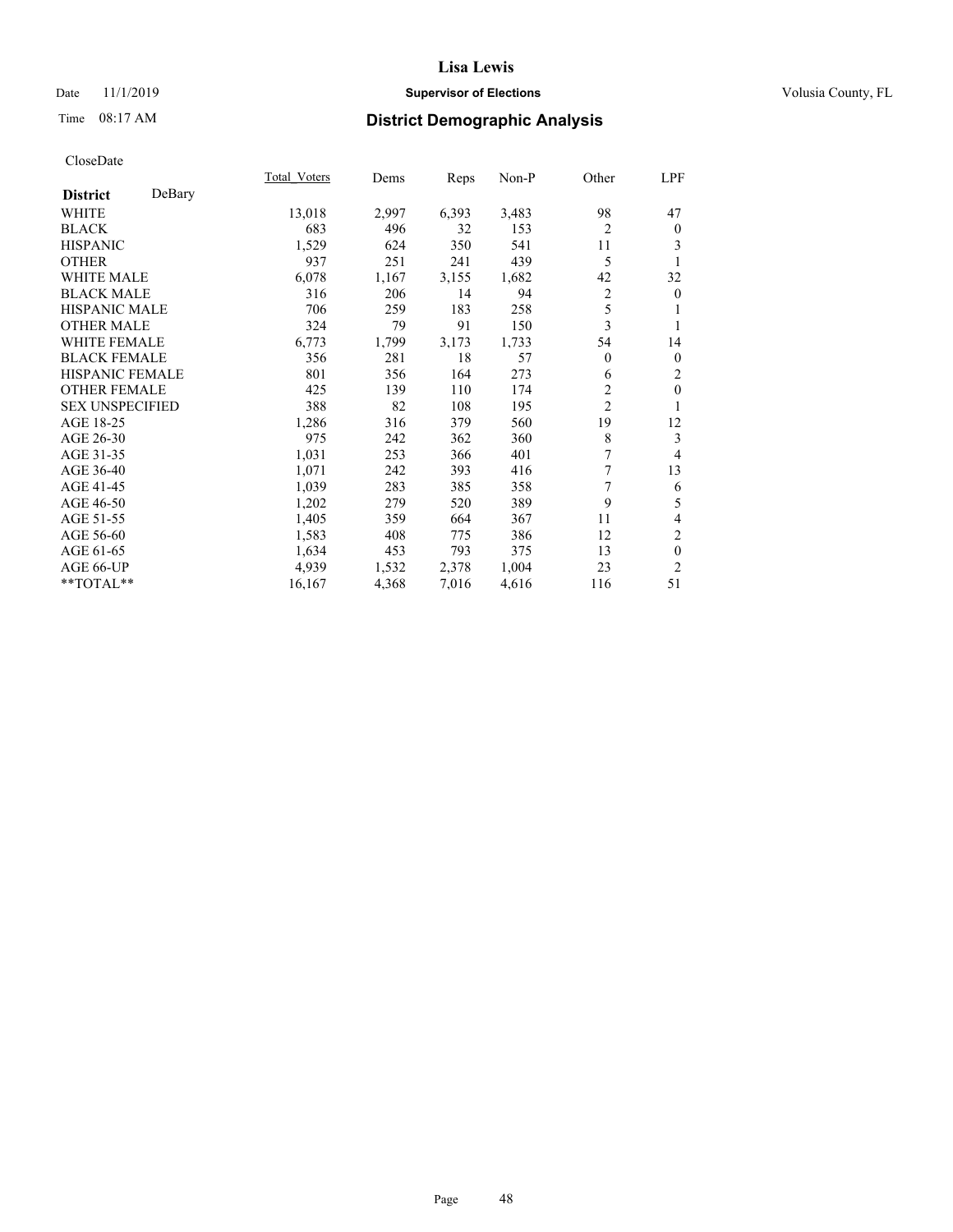## Date 11/1/2019 **Supervisor of Elections Supervisor of Elections** Volusia County, FL

# Time 08:17 AM **District Demographic Analysis**

|                        |        | Total Voters | Dems  | Reps  | Non-P | Other          | LPF            |
|------------------------|--------|--------------|-------|-------|-------|----------------|----------------|
| <b>District</b>        | DeLand |              |       |       |       |                |                |
| WHITE                  |        | 16,176       | 4,798 | 6,965 | 4,179 | 160            | 74             |
| <b>BLACK</b>           |        | 3,033        | 2,368 | 99    | 551   | 12             | 3              |
| <b>HISPANIC</b>        |        | 2,346        | 1,042 | 411   | 869   | 17             | 7              |
| <b>OTHER</b>           |        | 1,431        | 526   | 259   | 634   | 9              | 3              |
| WHITE MALE             |        | 7,106        | 1,763 | 3,228 | 1,986 | 77             | 52             |
| <b>BLACK MALE</b>      |        | 1,173        | 861   | 51    | 253   | 6              | $\overline{c}$ |
| <b>HISPANIC MALE</b>   |        | 957          | 386   | 194   | 366   | 6              | 5              |
| <b>OTHER MALE</b>      |        | 532          | 196   | 109   | 222   | 5              | $\theta$       |
| <b>WHITE FEMALE</b>    |        | 8,899        | 2,981 | 3,681 | 2,135 | 82             | 20             |
| <b>BLACK FEMALE</b>    |        | 1,803        | 1,465 | 44    | 287   | 6              | 1              |
| <b>HISPANIC FEMALE</b> |        | 1,354        | 638   | 216   | 488   | 10             | 2              |
| <b>OTHER FEMALE</b>    |        | 613          | 244   | 104   | 259   | 4              | $\mathfrak{2}$ |
| <b>SEX UNSPECIFIED</b> |        | 549          | 200   | 107   | 237   | $\overline{2}$ | 3              |
| AGE 18-25              |        | 2,478        | 946   | 521   | 960   | 33             | 18             |
| AGE 26-30              |        | 1,661        | 631   | 385   | 622   | 10             | 13             |
| AGE 31-35              |        | 1,628        | 604   | 403   | 594   | 14             | 13             |
| AGE 36-40              |        | 1,648        | 620   | 452   | 548   | 18             | 10             |
| AGE 41-45              |        | 1,507        | 544   | 450   | 493   | 16             | $\overline{4}$ |
| AGE 46-50              |        | 1,577        | 587   | 518   | 451   | 14             | 7              |
| AGE 51-55              |        | 1,620        | 575   | 632   | 397   | 10             | 6              |
| AGE 56-60              |        | 1,802        | 669   | 718   | 399   | 13             | 3              |
| AGE 61-65              |        | 1,917        | 780   | 703   | 412   | 19             | 3              |
| AGE 66-UP              |        | 7,146        | 2,777 | 2,952 | 1,356 | 51             | 10             |
| **TOTAL**              |        | 22,986       | 8,734 | 7,734 | 6,233 | 198            | 87             |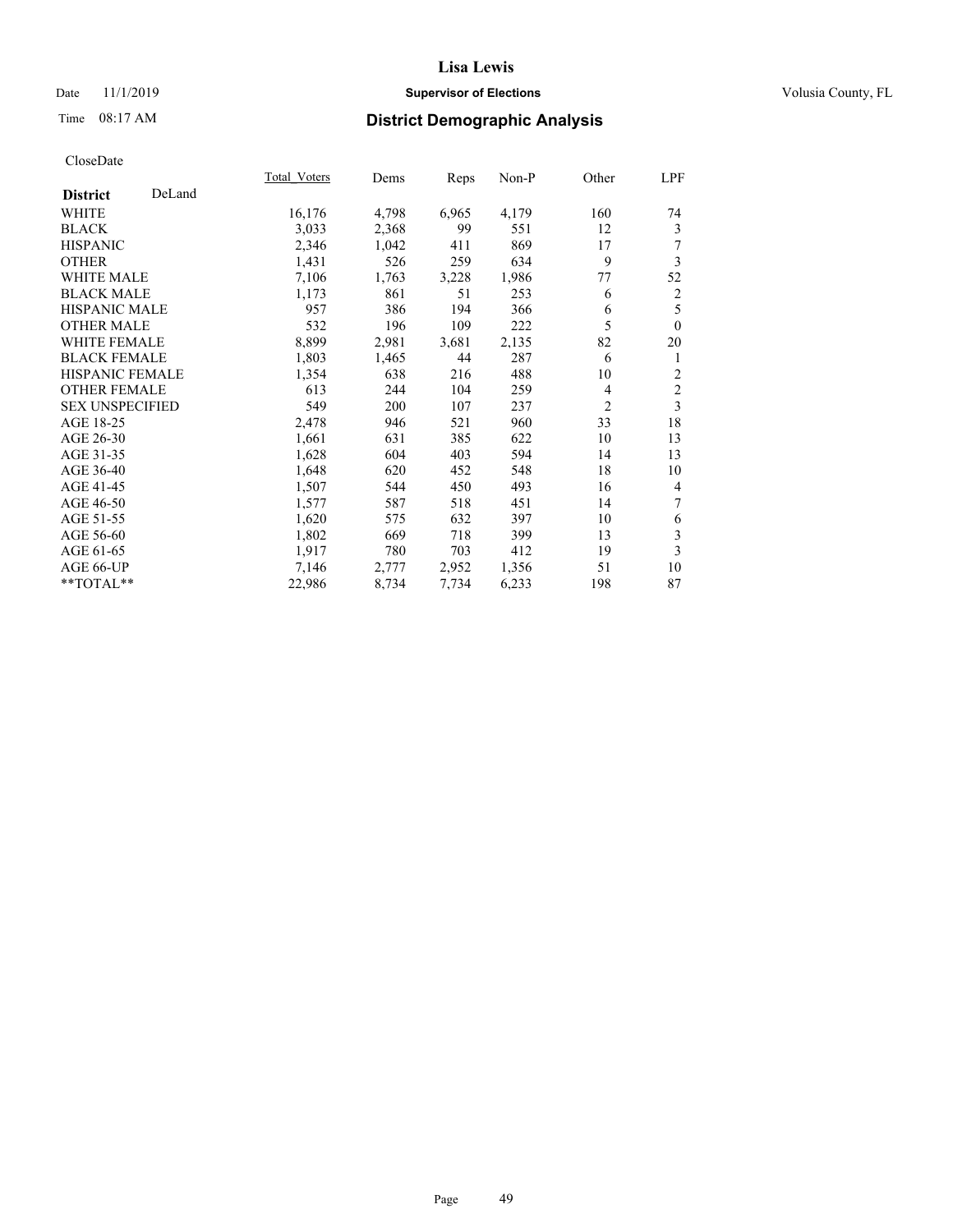## Date 11/1/2019 **Supervisor of Elections Supervisor of Elections** Volusia County, FL

# Time 08:17 AM **District Demographic Analysis**

|                                       | Total Voters | Dems  | Reps  | $Non-P$ | Other          | LPF            |
|---------------------------------------|--------------|-------|-------|---------|----------------|----------------|
| Deltona District 1<br><b>District</b> |              |       |       |         |                |                |
| <b>WHITE</b>                          | 5,091        | 1,363 | 1,949 | 1,733   | 33             | 13             |
| <b>BLACK</b>                          | 1,148        | 845   | 48    | 250     | 5              | 0              |
| <b>HISPANIC</b>                       | 2,989        | 1,479 | 358   | 1,142   | 9              |                |
| <b>OTHER</b>                          | 630          | 204   | 102   | 318     | 5              |                |
| <b>WHITE MALE</b>                     | 2,366        | 541   | 956   | 847     | 14             | 8              |
| <b>BLACK MALE</b>                     | 492          | 331   | 30    | 128     | 3              | 0              |
| HISPANIC MALE                         | 1,352        | 643   | 173   | 531     | 4              |                |
| <b>OTHER MALE</b>                     | 203          | 66    | 37    | 98      | 1              |                |
| <b>WHITE FEMALE</b>                   | 2,659        | 810   | 971   | 854     | 19             | 5              |
| <b>BLACK FEMALE</b>                   | 642          | 505   | 17    | 118     | $\overline{2}$ | 0              |
| <b>HISPANIC FEMALE</b>                | 1,588        | 813   | 181   | 589     | 5              | 0              |
| <b>OTHER FEMALE</b>                   | 276          | 103   | 48    | 124     |                | 0              |
| <b>SEX UNSPECIFIED</b>                | 280          | 79    | 44    | 154     | 3              | 0              |
| AGE 18-25                             | 1,160        | 375   | 181   | 596     | 5              | 3              |
| AGE 26-30                             | 943          | 351   | 169   | 412     | 8              | 3              |
| AGE 31-35                             | 915          | 310   | 194   | 402     | 7              | $\overline{2}$ |
| AGE 36-40                             | 892          | 312   | 198   | 375     | 5              | $\overline{2}$ |
| AGE 41-45                             | 824          | 350   | 172   | 296     | 4              | 2              |
| AGE 46-50                             | 844          | 325   | 239   | 272     | 8              | $\theta$       |
| AGE 51-55                             | 886          | 314   | 291   | 276     | 5              | 0              |
| AGE 56-60                             | 908          | 379   | 275   | 249     | 3              | $\overline{c}$ |
| AGE 61-65                             | 830          | 360   | 260   | 208     |                |                |
| AGE 66-UP                             | 1,656        | 815   | 478   | 357     | 6              | 0              |
| $*$ TOTAL $*$                         | 9,858        | 3,891 | 2,457 | 3,443   | 52             | 15             |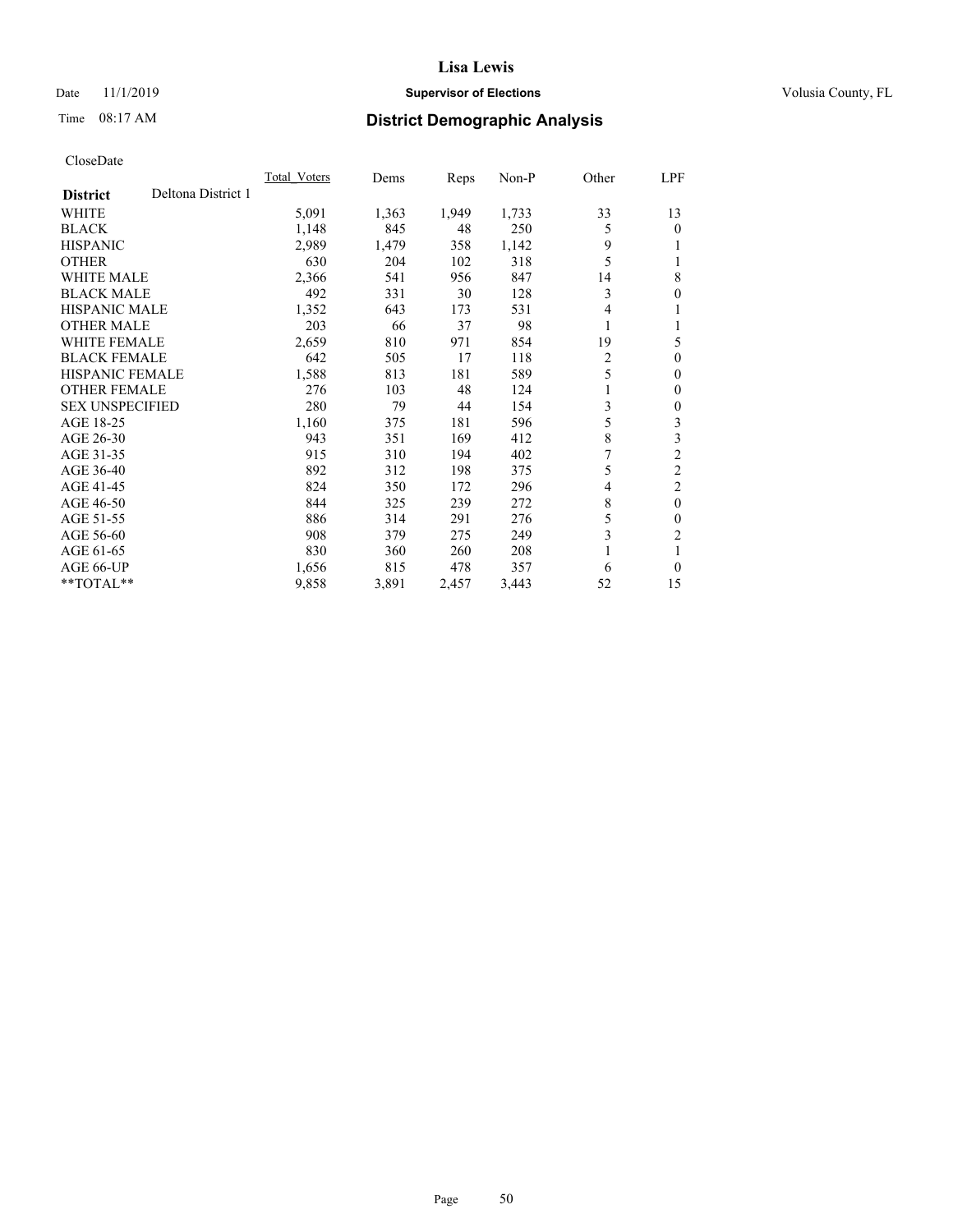## Date 11/1/2019 **Supervisor of Elections Supervisor of Elections** Volusia County, FL

# Time 08:17 AM **District Demographic Analysis**

|                        |                    | Total Voters | Dems  | Reps  | $Non-P$ | Other          | <u>LPF</u>     |
|------------------------|--------------------|--------------|-------|-------|---------|----------------|----------------|
| <b>District</b>        | Deltona District 2 |              |       |       |         |                |                |
| WHITE                  |                    | 6,030        | 1,624 | 2,505 | 1,825   | 53             | 23             |
| <b>BLACK</b>           |                    | 1,002        | 732   | 50    | 212     | 8              | $\theta$       |
| <b>HISPANIC</b>        |                    | 3,219        | 1,511 | 493   | 1,198   | 10             |                |
| <b>OTHER</b>           |                    | 680          | 260   | 102   | 313     | 4              | 1              |
| <b>WHITE MALE</b>      |                    | 2,764        | 639   | 1,192 | 893     | 26             | 14             |
| <b>BLACK MALE</b>      |                    | 462          | 305   | 34    | 119     | 4              | $\mathbf{0}$   |
| <b>HISPANIC MALE</b>   |                    | 1,510        | 650   | 257   | 595     | 4              | 4              |
| <b>OTHER MALE</b>      |                    | 250          | 90    | 43    | 114     | $\overline{c}$ | 1              |
| <b>WHITE FEMALE</b>    |                    | 3,193        | 970   | 1,286 | 902     | 26             | 9              |
| <b>BLACK FEMALE</b>    |                    | 528          | 418   | 16    | 90      | 4              | $\mathbf{0}$   |
| <b>HISPANIC FEMALE</b> |                    | 1,658        | 838   | 232   | 580     | 6              | $\overline{c}$ |
| <b>OTHER FEMALE</b>    |                    | 299          | 139   | 40    | 119     | 1              | $\mathbf{0}$   |
| <b>SEX UNSPECIFIED</b> |                    | 267          | 78    | 50    | 136     | 2              | 1              |
| AGE 18-25              |                    | 1,106        | 369   | 202   | 510     | 19             | 6              |
| AGE 26-30              |                    | 820          | 268   | 182   | 361     | 7              | $\overline{2}$ |
| AGE 31-35              |                    | 865          | 304   | 187   | 359     | 7              | $\,8\,$        |
| AGE 36-40              |                    | 916          | 333   | 200   | 366     | 12             | 5              |
| AGE 41-45              |                    | 889          | 342   | 216   | 328     | 2              | 1              |
| AGE 46-50              |                    | 881          | 299   | 262   | 314     | $\overline{c}$ | 4              |
| AGE 51-55              |                    | 914          | 357   | 280   | 274     | $\overline{2}$ | 1              |
| AGE 56-60              |                    | 994          | 369   | 333   | 289     | $\overline{2}$ | 1              |
| AGE 61-65              |                    | 1,032        | 410   | 363   | 250     | 8              | 1              |
| AGE 66-UP              |                    | 2,513        | 1,075 | 925   | 497     | 14             | $\overline{2}$ |
| $*$ TOTAL $*$          |                    | 10,931       | 4,127 | 3,150 | 3,548   | 75             | 31             |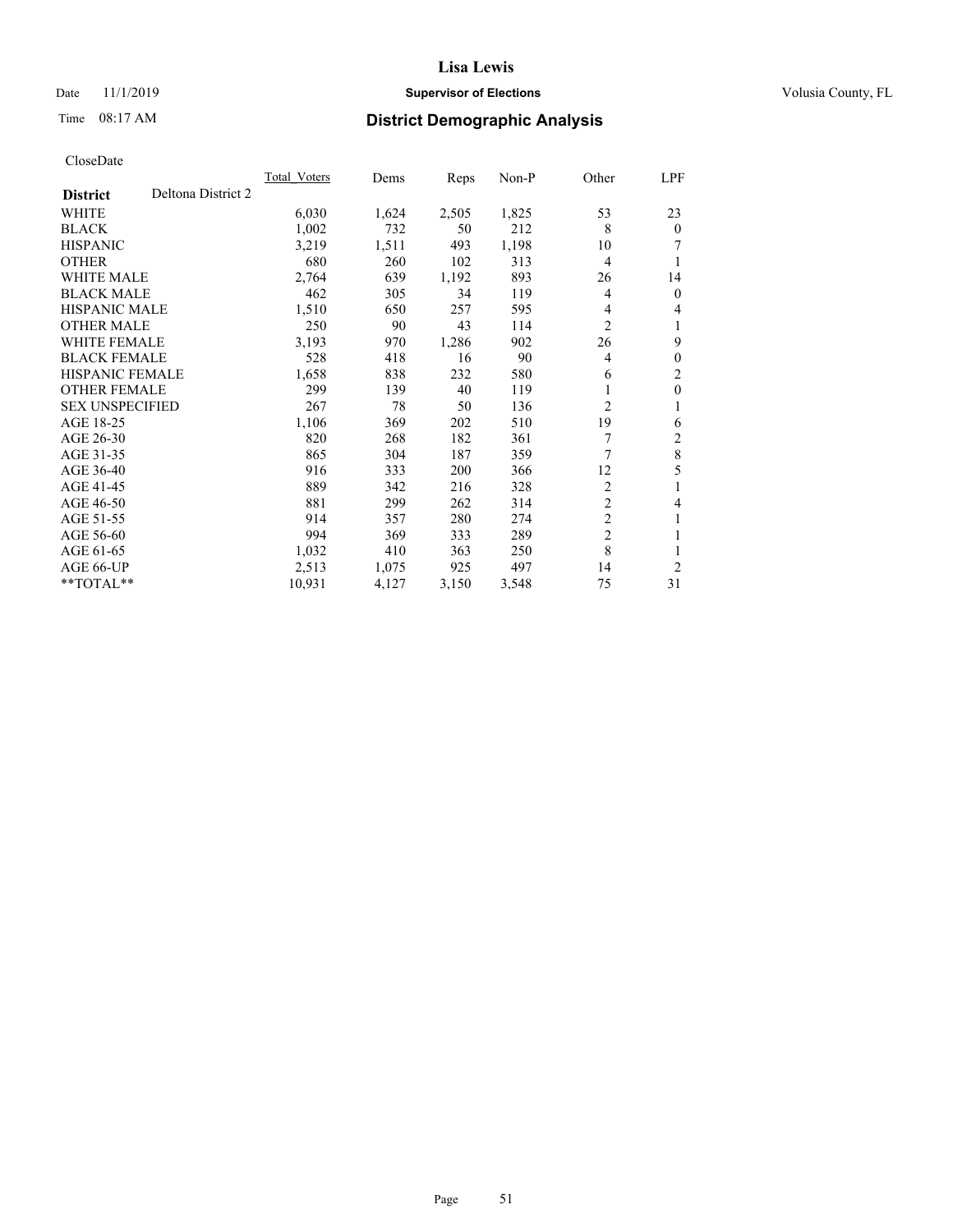## Date 11/1/2019 **Supervisor of Elections Supervisor of Elections** Volusia County, FL

# Time 08:17 AM **District Demographic Analysis**

|                        |                    | Total Voters | Dems  | Reps  | Non-P | Other          | LPF            |
|------------------------|--------------------|--------------|-------|-------|-------|----------------|----------------|
| <b>District</b>        | Deltona District 3 |              |       |       |       |                |                |
| WHITE                  |                    | 5,415        | 1,492 | 2,109 | 1,756 | 38             | 20             |
| <b>BLACK</b>           |                    | 942          | 712   | 33    | 193   | 4              | $\mathbf{0}$   |
| <b>HISPANIC</b>        |                    | 3,411        | 1,606 | 439   | 1,350 | 11             | 5              |
| <b>OTHER</b>           |                    | 680          | 225   | 108   | 342   | 5              | $\theta$       |
| WHITE MALE             |                    | 2,492        | 583   | 1,051 | 825   | 18             | 15             |
| <b>BLACK MALE</b>      |                    | 402          | 288   | 23    | 90    | 1              | $\theta$       |
| HISPANIC MALE          |                    | 1,562        | 692   | 227   | 634   | 6              | 3              |
| <b>OTHER MALE</b>      |                    | 243          | 76    | 44    | 122   |                | $\theta$       |
| <b>WHITE FEMALE</b>    |                    | 2,824        | 878   | 1,026 | 895   | 20             | 5              |
| <b>BLACK FEMALE</b>    |                    | 526          | 414   | 10    | 99    | 3              | $\theta$       |
| <b>HISPANIC FEMALE</b> |                    | 1,803        | 892   | 209   | 695   | 5              | $\overline{c}$ |
| <b>OTHER FEMALE</b>    |                    | 306          | 120   | 46    | 138   | $\overline{2}$ | $\overline{0}$ |
| <b>SEX UNSPECIFIED</b> |                    | 290          | 92    | 53    | 143   | $\overline{c}$ | $\theta$       |
| AGE 18-25              |                    | 1,077        | 372   | 161   | 531   | 11             | 2              |
| AGE 26-30              |                    | 893          | 332   | 150   | 401   | 6              | 4              |
| AGE 31-35              |                    | 920          | 315   | 207   | 384   | 8              | 6              |
| AGE 36-40              |                    | 865          | 293   | 188   | 374   |                | 3              |
| AGE 41-45              |                    | 830          | 318   | 181   | 325   | 5              | 1              |
| AGE 46-50              |                    | 874          | 325   | 243   | 300   | 4              | $\overline{c}$ |
| AGE 51-55              |                    | 908          | 330   | 273   | 299   | 2              | 4              |
| AGE 56-60              |                    | 961          | 371   | 307   | 281   | $\overline{c}$ | $\theta$       |
| AGE 61-65              |                    | 857          | 335   | 267   | 248   | 6              |                |
| AGE 66-UP              |                    | 2,263        | 1,044 | 712   | 498   | 7              | $\overline{c}$ |
| **TOTAL**              |                    | 10,448       | 4,035 | 2,689 | 3,641 | 58             | 25             |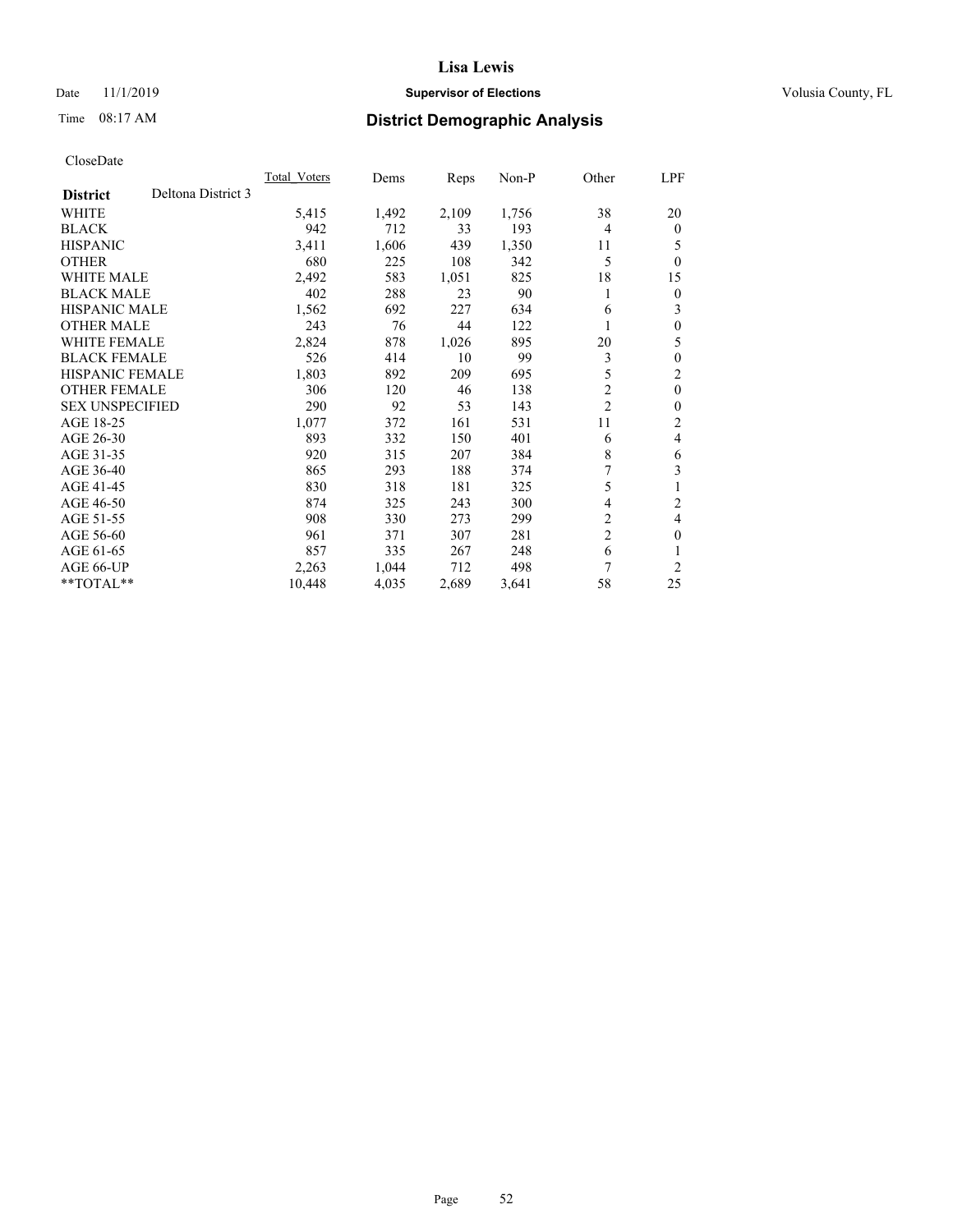## Date 11/1/2019 **Supervisor of Elections Supervisor of Elections** Volusia County, FL

## Time 08:17 AM **District Demographic Analysis**

|                                       | <b>Total Voters</b> | Dems  | Reps  | $Non-P$ | Other            | LPF              |
|---------------------------------------|---------------------|-------|-------|---------|------------------|------------------|
| Deltona District 4<br><b>District</b> |                     |       |       |         |                  |                  |
| <b>WHITE</b>                          | 5,422               | 1,588 | 2,116 | 1,656   | 39               | 23               |
| <b>BLACK</b>                          | 1,031               | 726   | 46    | 254     | $\overline{2}$   | 3                |
| <b>HISPANIC</b>                       | 3,776               | 1,868 | 482   | 1,408   | 13               | 5                |
| <b>OTHER</b>                          | 714                 | 248   | 147   | 315     | $\overline{4}$   | $\theta$         |
| <b>WHITE MALE</b>                     | 2,477               | 640   | 997   | 804     | 19               | 17               |
| <b>BLACK MALE</b>                     | 461                 | 300   | 26    | 131     | 2                | 2                |
| <b>HISPANIC MALE</b>                  | 1,773               | 819   | 260   | 686     | 7                | 1                |
| <b>OTHER MALE</b>                     | 248                 | 73    | 58    | 117     | 0                | $\theta$         |
| <b>WHITE FEMALE</b>                   | 2,882               | 930   | 1,094 | 834     | 19               | 5                |
| <b>BLACK FEMALE</b>                   | 554                 | 418   | 17    | 118     | $\boldsymbol{0}$ | 1                |
| <b>HISPANIC FEMALE</b>                | 1,942               | 1,021 | 216   | 695     | 6                | 4                |
| <b>OTHER FEMALE</b>                   | 325                 | 140   | 65    | 117     | 3                | $\theta$         |
| <b>SEX UNSPECIFIED</b>                | 281                 | 89    | 58    | 131     | 2                | 1                |
| AGE 18-25                             | 1,151               | 397   | 218   | 525     | 9                | 2                |
| AGE 26-30                             | 939                 | 365   | 169   | 391     | 5                | 9                |
| AGE 31-35                             | 942                 | 321   | 167   | 443     | 6                | 5                |
| AGE 36-40                             | 840                 | 322   | 155   | 353     | 7                | 3                |
| AGE 41-45                             | 861                 | 366   | 178   | 313     | 4                | $\boldsymbol{0}$ |
| AGE 46-50                             | 881                 | 314   | 251   | 304     | 7                | 5                |
| AGE 51-55                             | 930                 | 373   | 274   | 277     | 3                | 3                |
| AGE 56-60                             | 985                 | 413   | 302   | 264     | 4                | $\overline{c}$   |
| AGE 61-65                             | 935                 | 415   | 275   | 239     | 5                | 1                |
| AGE 66-UP                             | 2,478               | 1,144 | 801   | 524     | 8                | 1                |
| $*$ TOTAL $*$                         | 10,943              | 4,430 | 2,791 | 3,633   | 58               | 31               |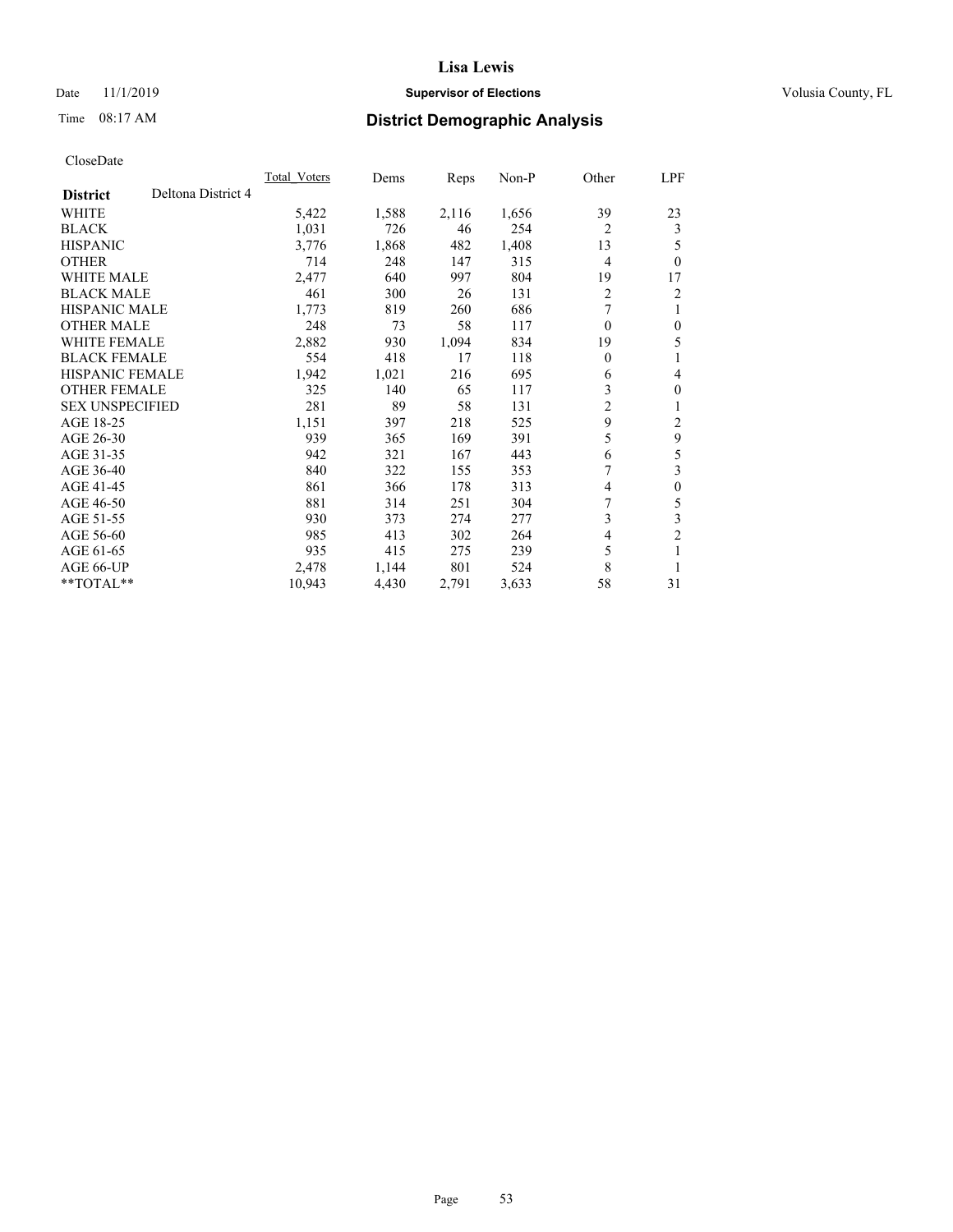## Date 11/1/2019 **Supervisor of Elections Supervisor of Elections** Volusia County, FL

# Time 08:17 AM **District Demographic Analysis**

|                                       | <b>Total Voters</b> | Dems  | Reps  | $Non-P$ | Other          | LPF              |
|---------------------------------------|---------------------|-------|-------|---------|----------------|------------------|
| Deltona District 5<br><b>District</b> |                     |       |       |         |                |                  |
| <b>WHITE</b>                          | 5,408               | 1,477 | 2,184 | 1,690   | 38             | 19               |
| <b>BLACK</b>                          | 1,072               | 814   | 45    | 207     | 6              | $\theta$         |
| <b>HISPANIC</b>                       | 3,186               | 1,451 | 462   | 1,264   | 6              | 3                |
| <b>OTHER</b>                          | 592                 | 188   | 120   | 278     | 3              | 3                |
| <b>WHITE MALE</b>                     | 2,523               | 577   | 1,077 | 834     | 22             | 13               |
| <b>BLACK MALE</b>                     | 461                 | 320   | 24    | 114     | 3              | $\theta$         |
| <b>HISPANIC MALE</b>                  | 1,489               | 624   | 250   | 609     | 3              | 3                |
| <b>OTHER MALE</b>                     | 194                 | 65    | 49    | 76      | $\overline{2}$ | $\overline{c}$   |
| <b>WHITE FEMALE</b>                   | 2,809               | 882   | 1,075 | 830     | 16             | 6                |
| <b>BLACK FEMALE</b>                   | 590                 | 477   | 21    | 89      | 3              | $\theta$         |
| <b>HISPANIC FEMALE</b>                | 1,653               | 801   | 210   | 639     | 3              | $\theta$         |
| <b>OTHER FEMALE</b>                   | 255                 | 92    | 53    | 109     | 0              | 1                |
| <b>SEX UNSPECIFIED</b>                | 283                 | 91    | 52    | 139     | 1              | $\boldsymbol{0}$ |
| AGE 18-25                             | 1,180               | 371   | 215   | 581     | 9              | 4                |
| AGE 26-30                             | 829                 | 271   | 174   | 374     | 6              | 4                |
| AGE 31-35                             | 818                 | 272   | 180   | 359     | 5              | $\mathfrak{2}$   |
| AGE 36-40                             | 815                 | 304   | 161   | 341     | 6              | 3                |
| AGE 41-45                             | 826                 | 307   | 183   | 329     | 2              | 5                |
| AGE 46-50                             | 856                 | 307   | 253   | 282     | 11             | 3                |
| AGE 51-55                             | 890                 | 344   | 298   | 243     | 3              | $\overline{c}$   |
| AGE 56-60                             | 1,001               | 366   | 364   | 268     | 3              | $\theta$         |
| AGE 61-65                             | 901                 | 370   | 309   | 215     | 5              | $\overline{c}$   |
| AGE 66-UP                             | 2,142               | 1,018 | 674   | 447     | 3              | $\theta$         |
| $*$ TOTAL $*$                         | 10,258              | 3,930 | 2,811 | 3,439   | 53             | 25               |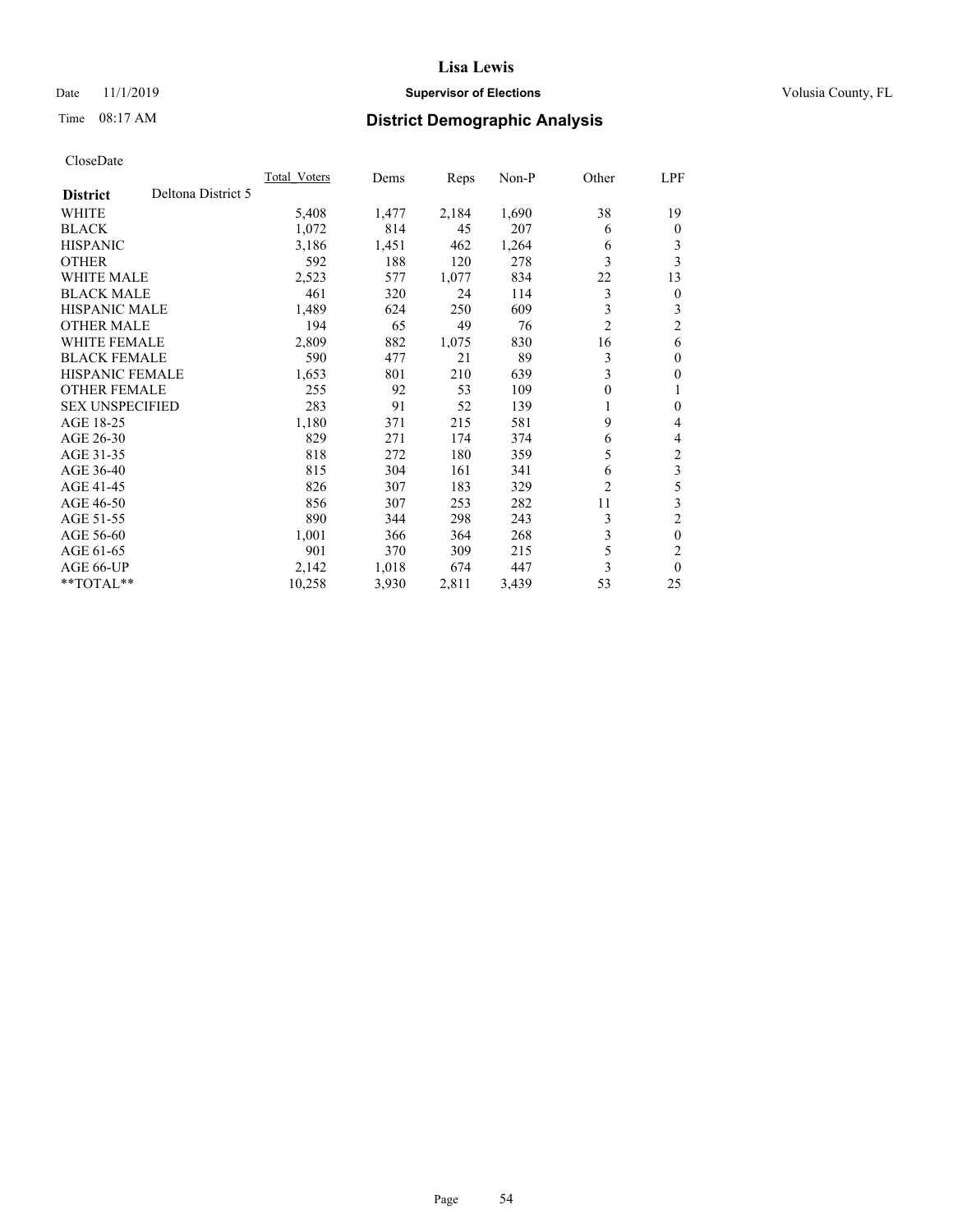## Date 11/1/2019 **Supervisor of Elections Supervisor of Elections** Volusia County, FL

# Time 08:17 AM **District Demographic Analysis**

|                        |                    | Total Voters | Dems  | Reps  | $Non-P$ | Other          | <u>LPF</u>     |
|------------------------|--------------------|--------------|-------|-------|---------|----------------|----------------|
| <b>District</b>        | Deltona District 6 |              |       |       |         |                |                |
| WHITE                  |                    | 5,996        | 1,543 | 2,515 | 1,867   | 43             | 28             |
| <b>BLACK</b>           |                    | 998          | 719   | 44    | 230     | 5              | $\theta$       |
| <b>HISPANIC</b>        |                    | 2,644        | 1,226 | 349   | 1,048   | 17             | 4              |
| <b>OTHER</b>           |                    | 628          | 198   | 140   | 284     | 5              | 1              |
| <b>WHITE MALE</b>      |                    | 2,778        | 608   | 1,231 | 899     | 22             | 18             |
| <b>BLACK MALE</b>      |                    | 461          | 316   | 26    | 115     | $\overline{4}$ | $\mathbf{0}$   |
| <b>HISPANIC MALE</b>   |                    | 1,223        | 537   | 194   | 477     | 12             | 3              |
| <b>OTHER MALE</b>      |                    | 225          | 67    | 53    | 102     | $\overline{c}$ | 1              |
| WHITE FEMALE           |                    | 3,127        | 918   | 1,245 | 933     | 21             | 10             |
| <b>BLACK FEMALE</b>    |                    | 528          | 397   | 18    | 112     |                | $\mathbf{0}$   |
| <b>HISPANIC FEMALE</b> |                    | 1,376        | 674   | 149   | 547     | 5              | 1              |
| <b>OTHER FEMALE</b>    |                    | 275          | 101   | 65    | 107     | $\overline{c}$ | $\theta$       |
| <b>SEX UNSPECIFIED</b> |                    | 273          | 68    | 67    | 137     |                | $\mathbf{0}$   |
| AGE 18-25              |                    | 1,111        | 355   | 202   | 534     | 16             | 4              |
| AGE 26-30              |                    | 829          | 272   | 195   | 353     | 4              | 5              |
| AGE 31-35              |                    | 864          | 290   | 200   | 367     | 6              | 1              |
| AGE 36-40              |                    | 861          | 289   | 221   | 341     | 5              | 5              |
| AGE 41-45              |                    | 777          | 236   | 211   | 317     | 8              | 5              |
| AGE 46-50              |                    | 899          | 304   | 272   | 307     | 13             | 3              |
| AGE 51-55              |                    | 924          | 327   | 306   | 281     | 6              | 4              |
| AGE 56-60              |                    | 1,039        | 359   | 406   | 268     | 4              | $\overline{2}$ |
| AGE 61-65              |                    | 935          | 355   | 354   | 219     | 3              | 4              |
| AGE 66-UP              |                    | 2,026        | 898   | 681   | 442     | 5              | $\mathbf{0}$   |
| **TOTAL**              |                    | 10,266       | 3,686 | 3,048 | 3,429   | 70             | 33             |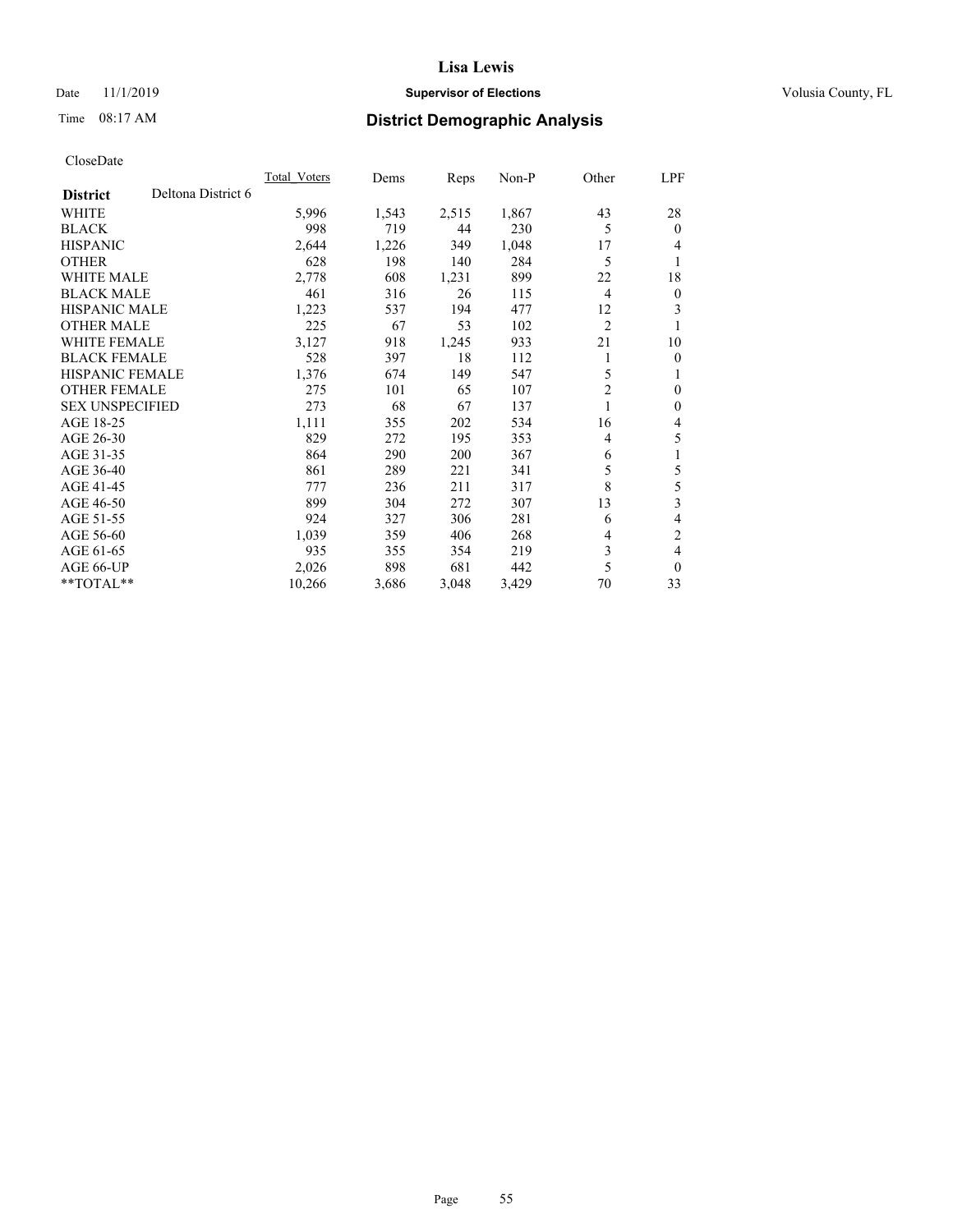## Date 11/1/2019 **Supervisor of Elections Supervisor of Elections** Volusia County, FL

# Time 08:17 AM **District Demographic Analysis**

|                        |                      | Total Voters | Dems  | Reps           | Non-P | Other          | LPF            |
|------------------------|----------------------|--------------|-------|----------------|-------|----------------|----------------|
| <b>District</b>        | Edgewater District 1 |              |       |                |       |                |                |
| WHITE                  |                      | 3,470        | 1,064 | 1,339          | 1,020 | 34             | 13             |
| <b>BLACK</b>           |                      | 88           | 63    | 3              | 20    | $\overline{c}$ | $\mathbf{0}$   |
| <b>HISPANIC</b>        |                      | 77           | 25    | 18             | 33    | 1              | 0              |
| <b>OTHER</b>           |                      | 147          | 53    | 24             | 68    | $\overline{2}$ | $\Omega$       |
| <b>WHITE MALE</b>      |                      | 1,566        | 386   | 684            | 473   | 13             | 10             |
| <b>BLACK MALE</b>      |                      | 42           | 25    | 3              | 12    | 2              | $\mathbf{0}$   |
| <b>HISPANIC MALE</b>   |                      | 30           | 6     | 9              | 15    | 0              | $\mathbf{0}$   |
| <b>OTHER MALE</b>      |                      | 59           | 24    | 11             | 23    |                | 0              |
| WHITE FEMALE           |                      | 1,860        | 665   | 638            | 533   | 21             | 3              |
| <b>BLACK FEMALE</b>    |                      | 44           | 36    | $\overline{0}$ | 8     | 0              | 0              |
| <b>HISPANIC FEMALE</b> |                      | 46           | 18    | 9              | 18    |                | 0              |
| <b>OTHER FEMALE</b>    |                      | 53           | 19    | 11             | 22    |                | 0              |
| <b>SEX UNSPECIFIED</b> |                      | 82           | 26    | 19             | 37    | 0              | $\theta$       |
| AGE 18-25              |                      | 256          | 69    | 73             | 107   | 4              | 3              |
| AGE 26-30              |                      | 232          | 63    | 68             | 93    | 6              | $\overline{2}$ |
| AGE 31-35              |                      | 248          | 72    | 73             | 99    | 2              | $\overline{2}$ |
| AGE 36-40              |                      | 217          | 68    | 65             | 83    |                | $\mathbf{0}$   |
| AGE 41-45              |                      | 242          | 72    | 88             | 80    |                |                |
| AGE 46-50              |                      | 250          | 57    | 92             | 94    | 5              | 2              |
| AGE 51-55              |                      | 301          | 83    | 124            | 91    | $\overline{c}$ | 1              |
| AGE 56-60              |                      | 437          | 141   | 176            | 118   | $\overline{2}$ | 0              |
| AGE 61-65              |                      | 453          | 141   | 168            | 140   | 4              | $\theta$       |
| AGE 66-UP              |                      | 1,146        | 439   | 457            | 236   | 12             | 2              |
| **TOTAL**              |                      | 3,782        | 1,205 | 1,384          | 1,141 | 39             | 13             |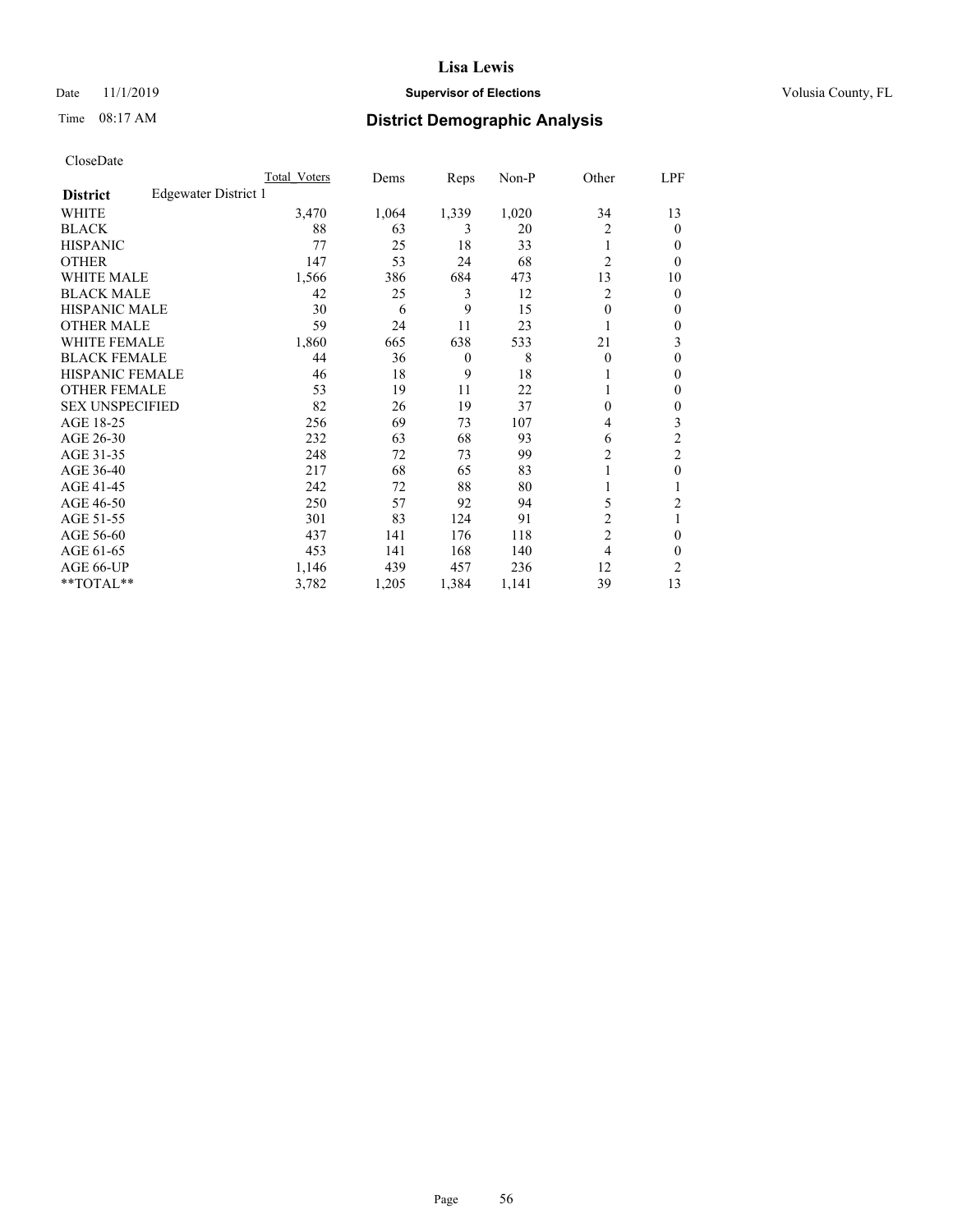## Date 11/1/2019 **Supervisor of Elections Supervisor of Elections** Volusia County, FL

# Time 08:17 AM **District Demographic Analysis**

|                        |                      | Total Voters | Dems  | Reps           | Non-P          | Other          | LPF    |
|------------------------|----------------------|--------------|-------|----------------|----------------|----------------|--------|
| <b>District</b>        | Edgewater District 2 |              |       |                |                |                |        |
| WHITE                  |                      | 3,792        | 1,108 | 1,518          | 1,127          | 31             | 8      |
| <b>BLACK</b>           |                      | 66           | 49    | 5              | 10             | 2              | 0      |
| <b>HISPANIC</b>        |                      | 79           | 32    | 20             | 23             | 4              | $_{0}$ |
| <b>OTHER</b>           |                      | 128          | 37    | 34             | 56             |                | 0      |
| WHITE MALE             |                      | 1,737        | 441   | 760            | 520            | 9              |        |
| <b>BLACK MALE</b>      |                      | 28           | 19    | $\overline{2}$ | 6              |                | 0      |
| <b>HISPANIC MALE</b>   |                      | 45           | 14    | 13             | 15             | 3              | 0      |
| <b>OTHER MALE</b>      |                      | 43           | 11    | 12             | 20             | $\Omega$       | 0      |
| WHITE FEMALE           |                      | 2,020        | 653   | 752            | 592            | 22             |        |
| <b>BLACK FEMALE</b>    |                      | 37           | 29    | 3              | $\overline{4}$ |                | 0      |
| <b>HISPANIC FEMALE</b> |                      | 32           | 18    | 6              | 7              |                | 0      |
| <b>OTHER FEMALE</b>    |                      | 48           | 18    | 14             | 15             |                | 0      |
| <b>SEX UNSPECIFIED</b> |                      | 75           | 23    | 15             | 37             | 0              | 0      |
| AGE 18-25              |                      | 310          | 81    | 87             | 134            | 8              | 0      |
| AGE 26-30              |                      | 275          | 81    | 81             | 108            | 5              | 0      |
| AGE 31-35              |                      | 267          | 71    | 80             | 107            | 4              | 5      |
| AGE 36-40              |                      | 246          | 62    | 76             | 105            | 2              |        |
| AGE 41-45              |                      | 265          | 70    | 99             | 95             |                | 0      |
| AGE 46-50              |                      | 306          | 68    | 122            | 110            | 5              |        |
| AGE 51-55              |                      | 306          | 79    | 126            | 98             | 3              | 0      |
| AGE 56-60              |                      | 420          | 123   | 195            | 100            | $\overline{c}$ | 0      |
| AGE 61-65              |                      | 405          | 136   | 173            | 93             | $\overline{c}$ |        |
| AGE 66-UP              |                      | 1,265        | 455   | 538            | 266            | 6              | 0      |
| **TOTAL**              |                      | 4,065        | 1,226 | 1,577          | 1,216          | 38             | 8      |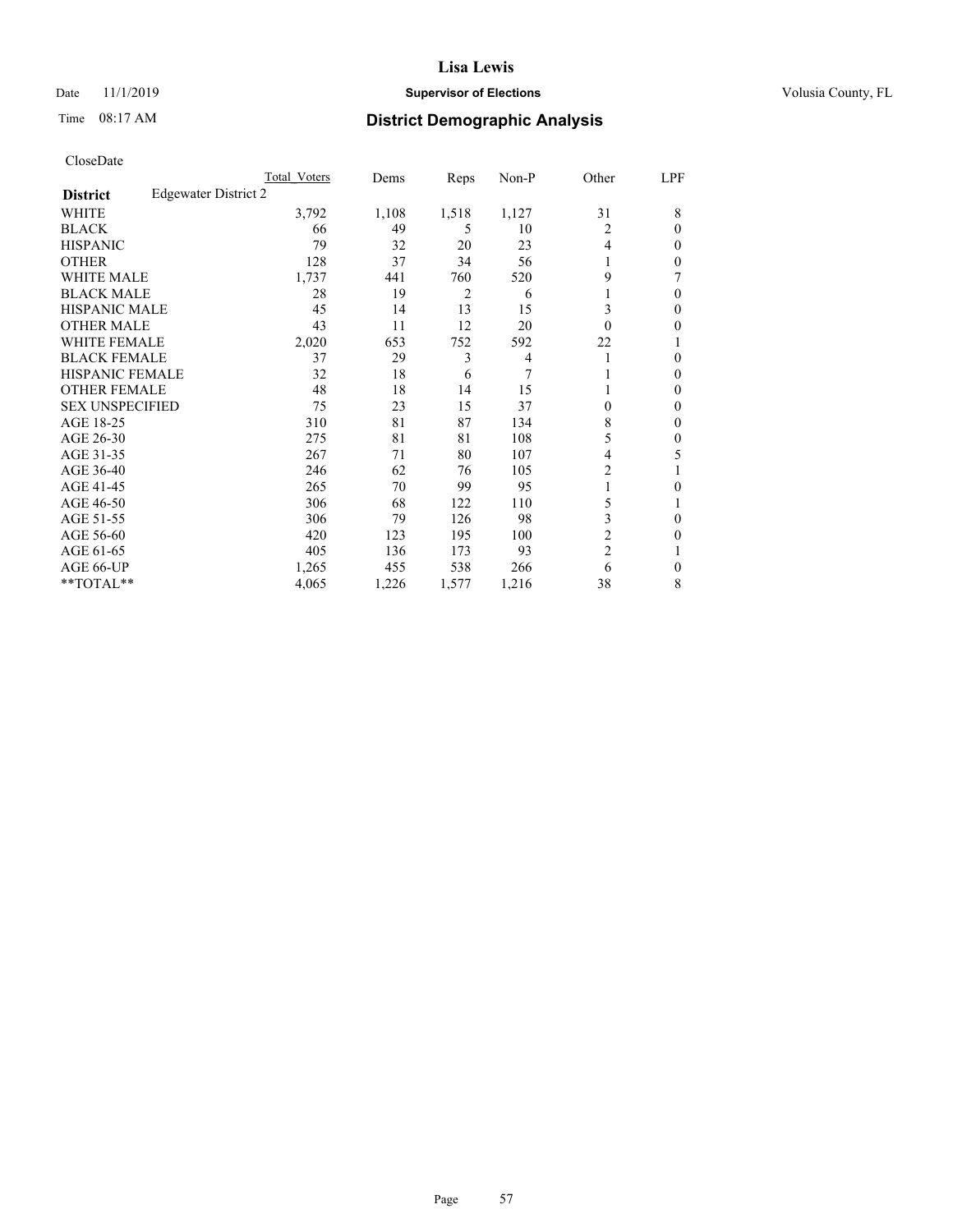## Date 11/1/2019 **Supervisor of Elections Supervisor of Elections** Volusia County, FL

# Time 08:17 AM **District Demographic Analysis**

|                        | Total Voters         | Dems  | Reps  | $Non-P$ | Other          | LPF            |
|------------------------|----------------------|-------|-------|---------|----------------|----------------|
| <b>District</b>        | Edgewater District 3 |       |       |         |                |                |
| WHITE                  | 3,580                | 1,026 | 1,411 | 1,090   | 40             | 13             |
| <b>BLACK</b>           | 109                  | 81    | 5     | 23      | 0              | $\theta$       |
| <b>HISPANIC</b>        | 80                   | 30    | 12    | 37      |                | 0              |
| <b>OTHER</b>           | 153                  | 42    | 38    | 71      | $\overline{c}$ | $\Omega$       |
| <b>WHITE MALE</b>      | 1,624                | 394   | 682   | 523     | 19             | 6              |
| <b>BLACK MALE</b>      | 51                   | 39    | 2     | 10      | 0              | $\theta$       |
| HISPANIC MALE          | 36                   | 13    | 5     | 18      | 0              | $\theta$       |
| <b>OTHER MALE</b>      | 50                   | 12    | 13    | 24      |                | $\theta$       |
| <b>WHITE FEMALE</b>    | 1,912                | 627   | 705   | 552     | 21             | 7              |
| <b>BLACK FEMALE</b>    | 56                   | 41    | 3     | 12      | 0              | $\theta$       |
| <b>HISPANIC FEMALE</b> | 41                   | 14    | 7     | 19      |                | $\mathbf{0}$   |
| <b>OTHER FEMALE</b>    | 59                   | 21    | 19    | 18      |                | $\Omega$       |
| <b>SEX UNSPECIFIED</b> | 93                   | 18    | 30    | 45      | $\theta$       | 0              |
| AGE 18-25              | 343                  | 78    | 92    | 162     | 10             |                |
| AGE 26-30              | 266                  | 82    | 81    | 100     | 2              | 1              |
| AGE 31-35              | 241                  | 66    | 74    | 99      |                |                |
| AGE 36-40              | 217                  | 45    | 66    | 104     |                |                |
| AGE 41-45              | 238                  | 47    | 87    | 99      | 2              | 3              |
| AGE 46-50              | 290                  | 80    | 111   | 94      | 3              | $\overline{c}$ |
| AGE 51-55              | 331                  | 101   | 134   | 89      | 5              | $\overline{c}$ |
| AGE 56-60              | 360                  | 119   | 134   | 101     | 5              | 1              |
| AGE 61-65              | 414                  | 130   | 168   | 112     | 4              | 0              |
| AGE 66-UP              | 1,221                | 431   | 519   | 260     | 10             | 1              |
| $*$ TOTAL $*$          | 3,922                | 1,179 | 1,466 | 1,221   | 43             | 13             |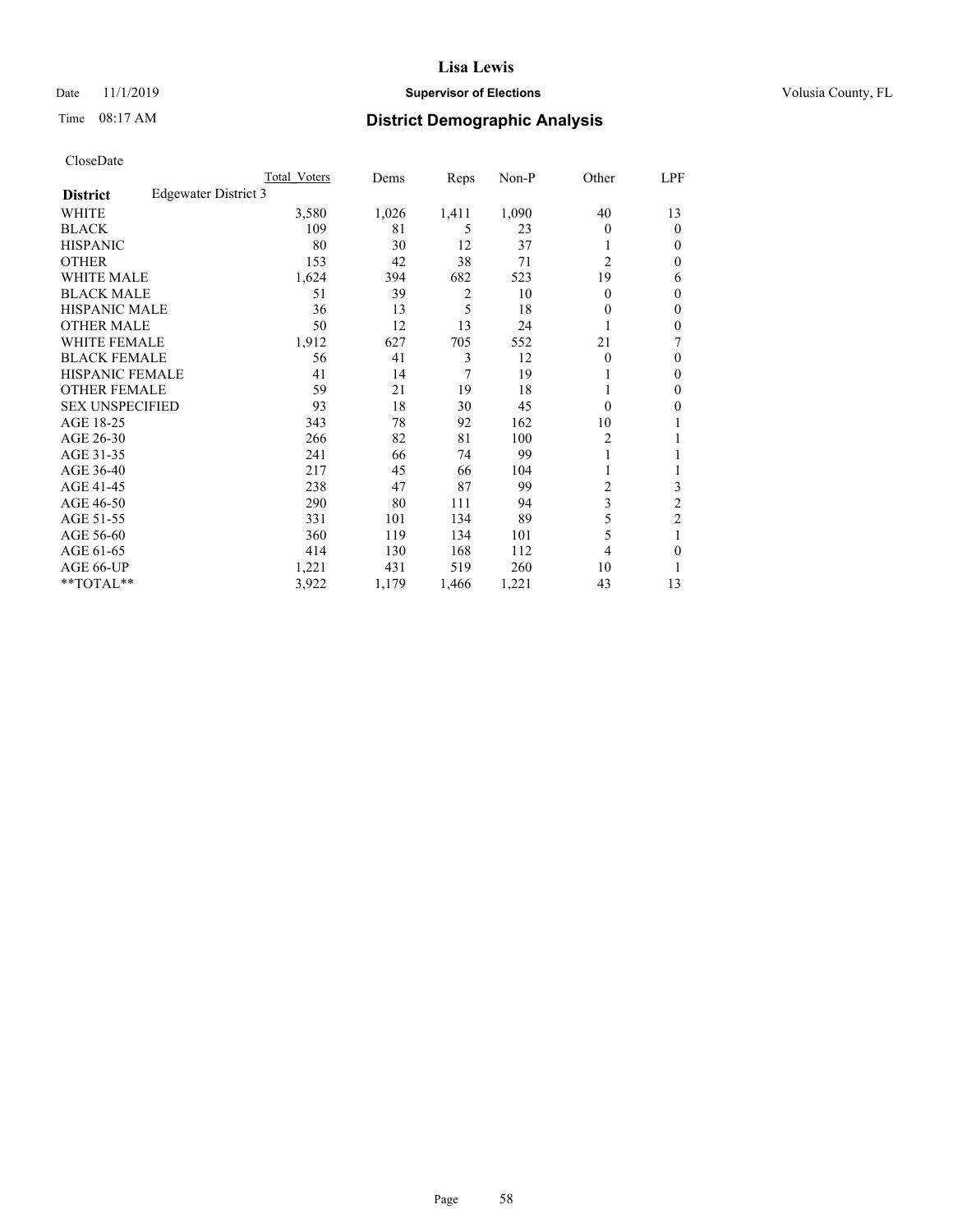#### Date 11/1/2019 **Supervisor of Elections Supervisor of Elections** Volusia County, FL

# Time 08:17 AM **District Demographic Analysis**

|                                         | Total Voters | Dems  | Reps  | $Non-P$ | Other          | LPF            |
|-----------------------------------------|--------------|-------|-------|---------|----------------|----------------|
| Edgewater District 4<br><b>District</b> |              |       |       |         |                |                |
| WHITE                                   | 4,721        | 1,270 | 1,946 | 1,451   | 40             | 14             |
| <b>BLACK</b>                            | 109          | 79    | 6     | 23      | L              | $\theta$       |
| <b>HISPANIC</b>                         | 97           | 40    | 19    | 38      | 0              | $\Omega$       |
| <b>OTHER</b>                            | 134          | 39    | 30    | 64      |                | $\Omega$       |
| <b>WHITE MALE</b>                       | 2,139        | 480   | 938   | 695     | 19             | 7              |
| <b>BLACK MALE</b>                       | 54           | 34    | 4     | 15      |                | 0              |
| HISPANIC MALE                           | 36           | 11    | 7     | 18      | 0              | $\theta$       |
| <b>OTHER MALE</b>                       | 48           | 15    | 15    | 17      |                | $\mathbf{0}$   |
| <b>WHITE FEMALE</b>                     | 2,539        | 782   | 989   | 740     | 21             | 7              |
| <b>BLACK FEMALE</b>                     | 54           | 44    | 2     | 8       | $\theta$       | $\theta$       |
| <b>HISPANIC FEMALE</b>                  | 61           | 29    | 12    | 20      | $\mathbf{0}$   | $\mathbf{0}$   |
| <b>OTHER FEMALE</b>                     | 60           | 19    | 13    | 28      | 0              | $\mathbf{0}$   |
| <b>SEX UNSPECIFIED</b>                  | 70           | 14    | 21    | 35      | 0              | 0              |
| AGE 18-25                               | 320          | 85    | 83    | 146     | 2              | 4              |
| AGE 26-30                               | 230          | 43    | 74    | 110     | $\overline{2}$ | 1              |
| AGE 31-35                               | 259          | 68    | 78    | 108     | $\overline{2}$ | 3              |
| AGE 36-40                               | 245          | 60    | 81    | 101     | 1              | $\overline{2}$ |
| AGE 41-45                               | 260          | 77    | 80    | 97      | 4              | $\overline{2}$ |
| AGE 46-50                               | 286          | 70    | 111   | 102     | 2              |                |
| AGE 51-55                               | 312          | 84    | 145   | 79      | 4              | $\theta$       |
| AGE 56-60                               | 460          | 111   | 210   | 135     | 4              | $\Omega$       |
| AGE 61-65                               | 502          | 139   | 223   | 135     | 5              | 0              |
| AGE 66-UP                               | 2,187        | 691   | 916   | 563     | 16             | 1              |
| $*$ TOTAL $*$                           | 5,061        | 1,428 | 2,001 | 1,576   | 42             | 14             |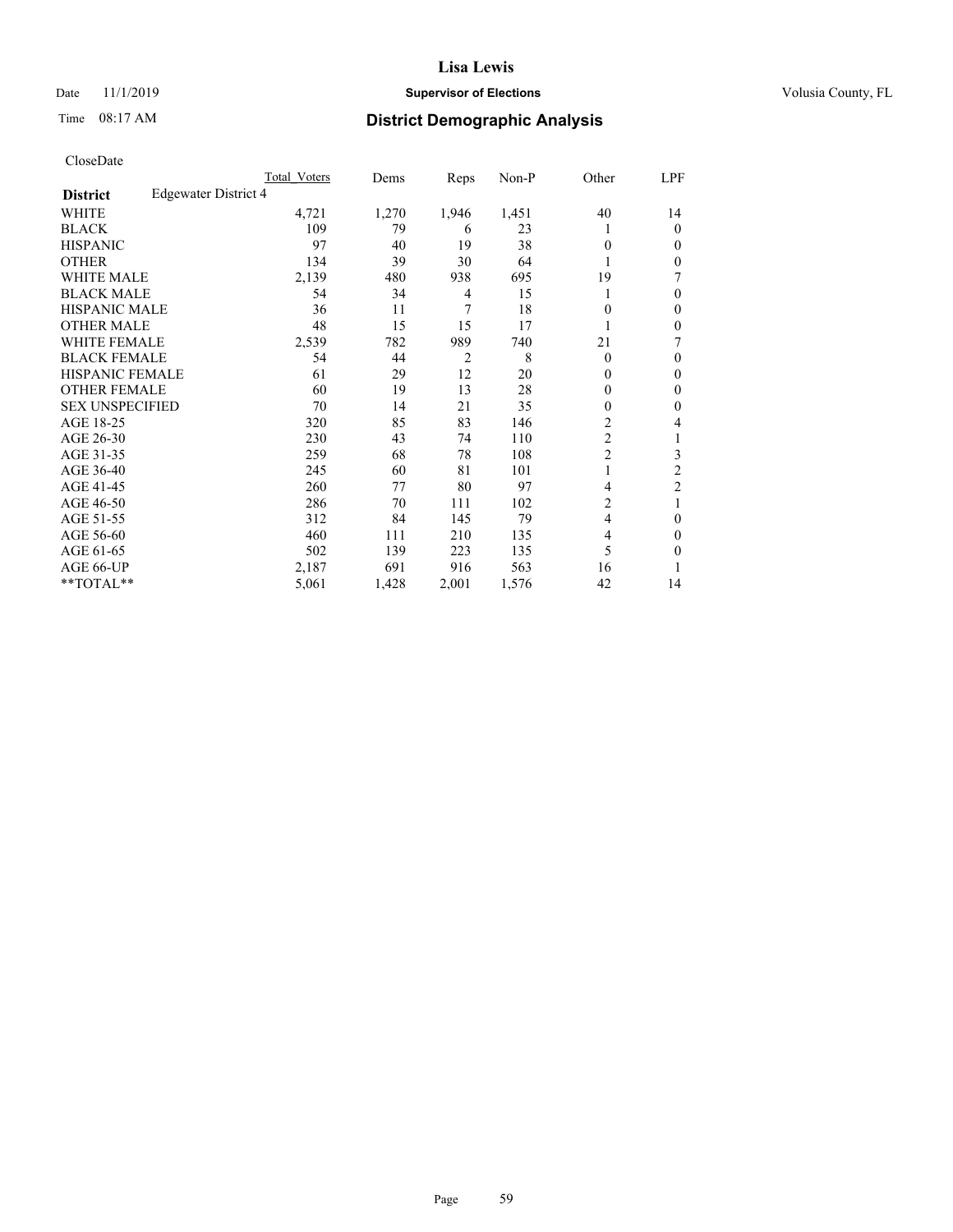## Date 11/1/2019 **Supervisor of Elections Supervisor of Elections** Volusia County, FL

# Time 08:17 AM **District Demographic Analysis**

|                                          | Total Voters | Dems | Reps | Non-P | Other          | LPF      |
|------------------------------------------|--------------|------|------|-------|----------------|----------|
| Holly Hill District 1<br><b>District</b> |              |      |      |       |                |          |
| WHITE                                    | 1,608        | 497  | 580  | 506   | 16             | 9        |
| <b>BLACK</b>                             | 203          | 140  | 9    | 50    | 2              | 2        |
| <b>HISPANIC</b>                          | 111          | 50   | 17   | 43    |                | $\Omega$ |
| <b>OTHER</b>                             | 119          | 38   | 30   | 50    |                | 0        |
| WHITE MALE                               | 782          | 208  | 298  | 268   | 4              | 4        |
| <b>BLACK MALE</b>                        | 78           | 52   | 4    | 20    |                |          |
| <b>HISPANIC MALE</b>                     | 59           | 23   | 12   | 23    |                | 0        |
| <b>OTHER MALE</b>                        | 45           | 14   | 14   | 17    | $\theta$       | 0        |
| WHITE FEMALE                             | 806          | 284  | 274  | 231   | 12             | 5        |
| <b>BLACK FEMALE</b>                      | 121          | 84   | 5    | 30    | 1              |          |
| <b>HISPANIC FEMALE</b>                   | 51           | 27   | 5    | 19    | $\Omega$       | 0        |
| <b>OTHER FEMALE</b>                      | 51           | 22   | 13   | 16    | $\Omega$       | 0        |
| <b>SEX UNSPECIFIED</b>                   | 48           | 11   | 11   | 25    |                | 0        |
| AGE 18-25                                | 163          | 41   | 34   | 84    | $\overline{2}$ | 2        |
| AGE 26-30                                | 140          | 63   | 29   | 46    | 2              | $\theta$ |
| AGE 31-35                                | 134          | 44   | 35   | 51    |                | 3        |
| AGE 36-40                                | 123          | 45   | 22   | 52    | 2              | 2        |
| AGE 41-45                                | 126          | 43   | 31   | 50    | $\overline{c}$ | $\theta$ |
| AGE 46-50                                | 134          | 42   | 41   | 50    | 1              | 0        |
| AGE 51-55                                | 194          | 75   | 61   | 56    | $\theta$       | 2        |
| AGE 56-60                                | 223          | 81   | 84   | 56    | $\overline{c}$ | $\theta$ |
| AGE 61-65                                | 229          | 69   | 81   | 74    | 3              | 2        |
| AGE 66-UP                                | 575          | 222  | 218  | 130   | 5              | 0        |
| **TOTAL**                                | 2,041        | 725  | 636  | 649   | 20             | 11       |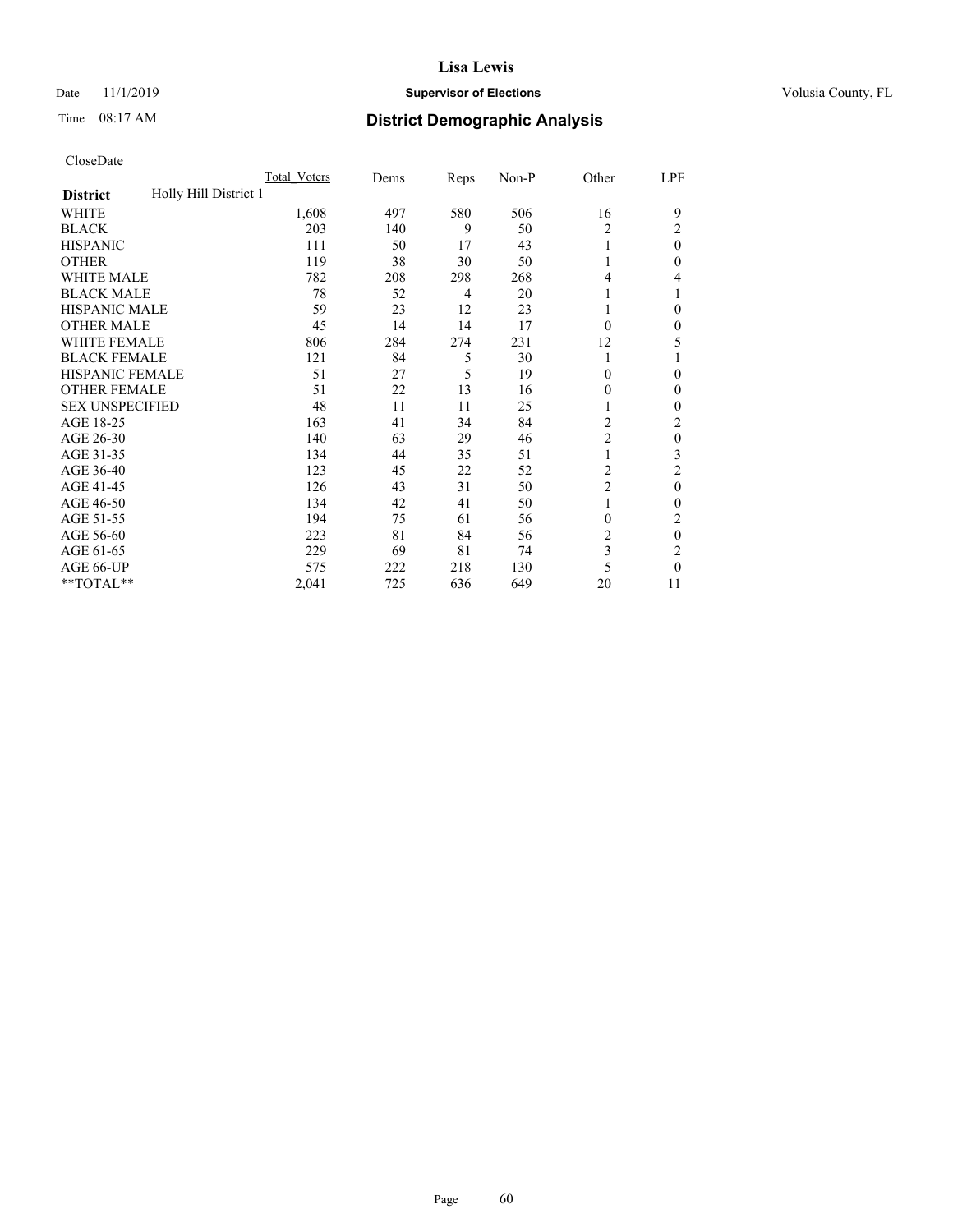## Date 11/1/2019 **Supervisor of Elections Supervisor of Elections** Volusia County, FL

# Time 08:17 AM **District Demographic Analysis**

|                                          | Total Voters | Dems | Reps | Non-P | Other          | LPF            |
|------------------------------------------|--------------|------|------|-------|----------------|----------------|
| Holly Hill District 2<br><b>District</b> |              |      |      |       |                |                |
| WHITE                                    | 1,556        | 530  | 489  | 512   | 12             | 13             |
| <b>BLACK</b>                             | 285          | 207  | 9    | 69    | $\Omega$       | 0              |
| <b>HISPANIC</b>                          | 69           | 31   | 11   | 27    | $\Omega$       | $_{0}$         |
| <b>OTHER</b>                             | 105          | 36   | 13   | 56    | $\theta$       | 0              |
| WHITE MALE                               | 735          | 207  | 255  | 258   | 6              | 9              |
| <b>BLACK MALE</b>                        | 124          | 80   | 5    | 39    | $\theta$       | 0              |
| <b>HISPANIC MALE</b>                     | 33           | 11   | 8    | 14    | 0              | 0              |
| <b>OTHER MALE</b>                        | 36           | 8    | 7    | 21    | $\theta$       | 0              |
| <b>WHITE FEMALE</b>                      | 803          | 320  | 230  | 243   | 6              | 4              |
| <b>BLACK FEMALE</b>                      | 158          | 126  | 4    | 28    | $\theta$       | 0              |
| <b>HISPANIC FEMALE</b>                   | 36           | 20   | 3    | 13    | $\Omega$       | 0              |
| <b>OTHER FEMALE</b>                      | 40           | 21   | 4    | 15    | $\Omega$       | 0              |
| <b>SEX UNSPECIFIED</b>                   | 50           | 11   | 6    | 33    | 0              | 0              |
| AGE 18-25                                | 197          | 69   | 32   | 92    | $\theta$       | 4              |
| AGE 26-30                                | 163          | 57   | 36   | 67    | 3              | 0              |
| AGE 31-35                                | 177          | 70   | 30   | 74    |                | $\overline{c}$ |
| AGE 36-40                                | 151          | 59   | 28   | 62    | $\theta$       | 2              |
| AGE 41-45                                | 101          | 38   | 20   | 41    | 2              | 0              |
| AGE 46-50                                | 181          | 66   | 51   | 62    | $\theta$       | 2              |
| AGE 51-55                                | 187          | 68   | 67   | 51    | 0              | 1              |
| AGE 56-60                                | 242          | 97   | 68   | 73    | $\overline{c}$ | 2              |
| AGE 61-65                                | 191          | 89   | 52   | 48    | $\overline{c}$ | 0              |
| AGE 66-UP                                | 425          | 191  | 138  | 94    | $\overline{2}$ | 0              |
| **TOTAL**                                | 2,015        | 804  | 522  | 664   | 12             | 13             |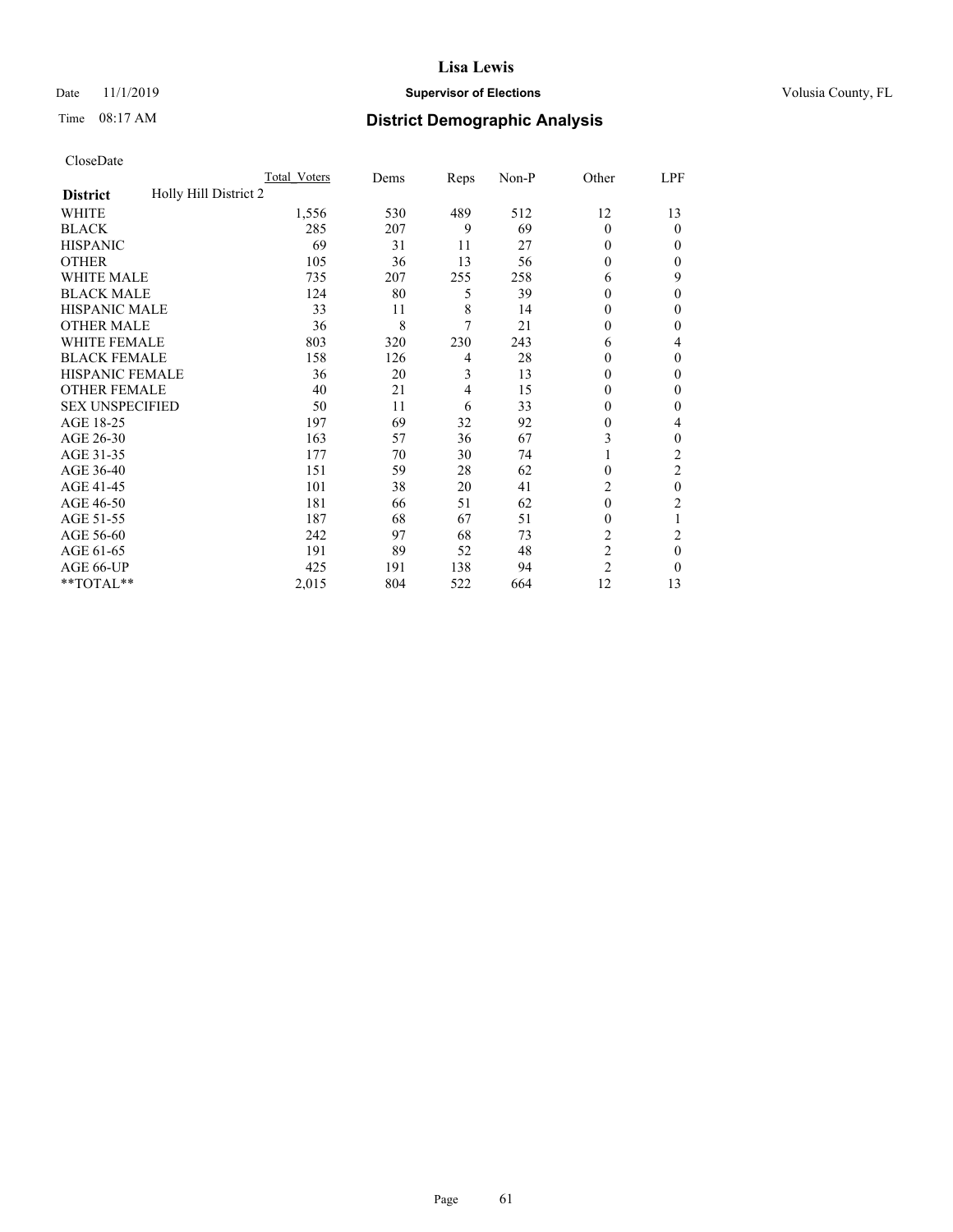## Date 11/1/2019 **Supervisor of Elections Supervisor of Elections** Volusia County, FL

# Time 08:17 AM **District Demographic Analysis**

|                                          | Total Voters | Dems | Reps | Non-P | Other    | LPF            |
|------------------------------------------|--------------|------|------|-------|----------|----------------|
| Holly Hill District 3<br><b>District</b> |              |      |      |       |          |                |
| WHITE                                    | 1,632        | 525  | 619  | 465   | 18       | 5              |
| <b>BLACK</b>                             | 213          | 161  | 9    | 43    | $\Omega$ | 0              |
| <b>HISPANIC</b>                          | 65           | 29   | 6    | 28    | 2        | $_{0}$         |
| <b>OTHER</b>                             | 98           | 35   | 19   | 43    |          | 0              |
| WHITE MALE                               | 699          | 190  | 292  | 203   | 9        | 5              |
| <b>BLACK MALE</b>                        | 88           | 55   | 8    | 25    | $\Omega$ | 0              |
| <b>HISPANIC MALE</b>                     | 36           | 17   | 3    | 14    | 2        | 0              |
| <b>OTHER MALE</b>                        | 29           | 12   | 4    | 13    | $\Omega$ | 0              |
| WHITE FEMALE                             | 916          | 330  | 322  | 255   | 9        | 0              |
| <b>BLACK FEMALE</b>                      | 124          | 105  | 1    | 18    | 0        | 0              |
| <b>HISPANIC FEMALE</b>                   | 28           | 12   | 3    | 13    | 0        | 0              |
| <b>OTHER FEMALE</b>                      | 38           | 15   | 9    | 14    | $_{0}$   | 0              |
| <b>SEX UNSPECIFIED</b>                   | 50           | 14   | 11   | 24    |          | 0              |
| AGE 18-25                                | 120          | 42   | 23   | 54    |          | 0              |
| AGE 26-30                                | 98           | 33   | 24   | 40    |          | 0              |
| AGE 31-35                                | 92           | 34   | 17   | 40    |          | 0              |
| AGE 36-40                                | 91           | 30   | 22   | 38    |          | 0              |
| AGE 41-45                                | 108          | 47   | 23   | 38    | 0        | 0              |
| AGE 46-50                                | 111          | 32   | 32   | 45    |          |                |
| AGE 51-55                                | 146          | 52   | 42   | 49    |          | 2              |
| AGE 56-60                                | 186          | 67   | 55   | 60    | 2        | $\overline{2}$ |
| AGE 61-65                                | 214          | 85   | 75   | 47    | 7        | 0              |
| AGE 66-UP                                | 842          | 328  | 340  | 168   | 6        | 0              |
| **TOTAL**                                | 2,008        | 750  | 653  | 579   | 21       | 5              |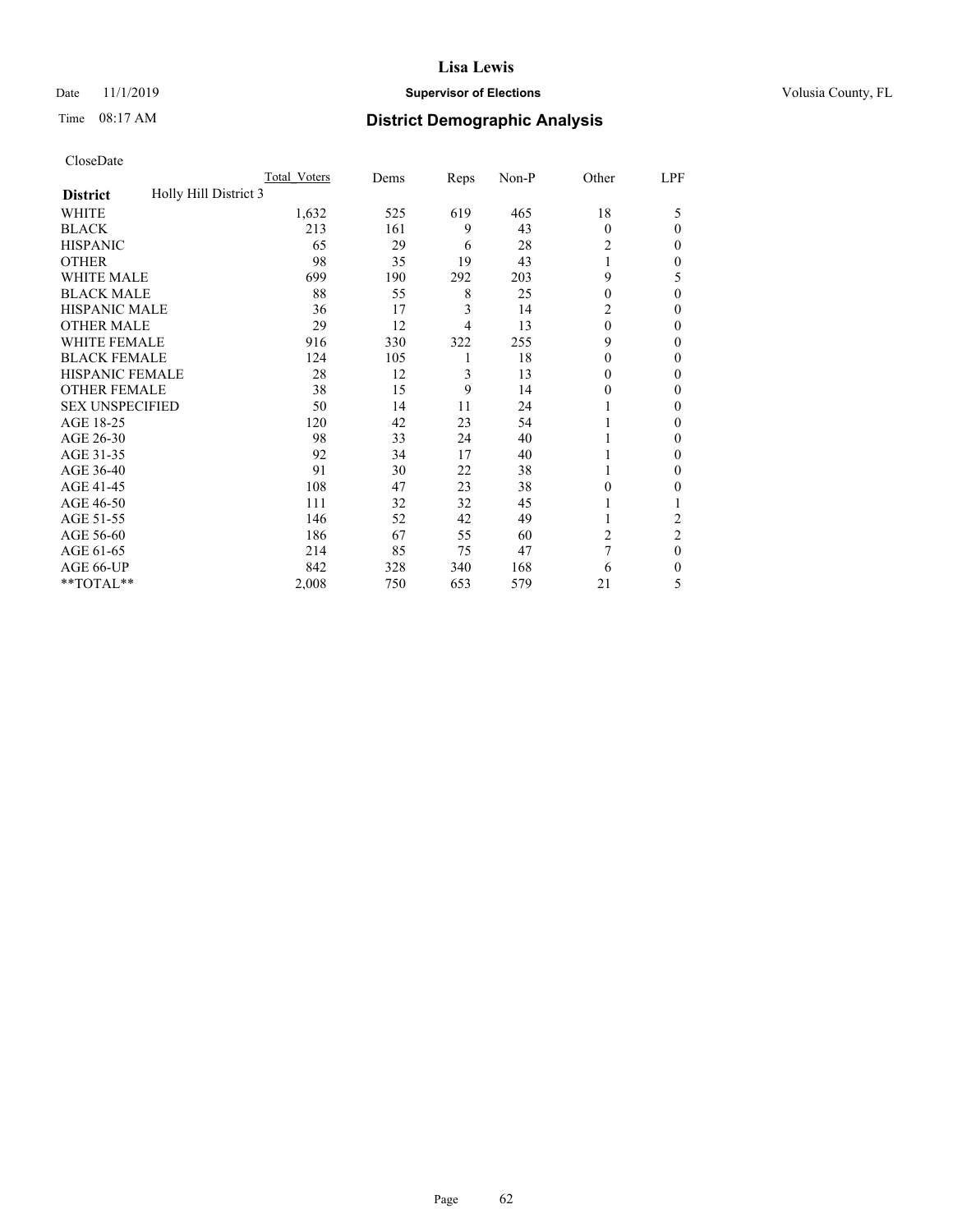## Date 11/1/2019 **Supervisor of Elections Supervisor of Elections** Volusia County, FL

# Time 08:17 AM **District Demographic Analysis**

|                                          | Total Voters | Dems | Reps           | Non-P | Other          | LPF            |
|------------------------------------------|--------------|------|----------------|-------|----------------|----------------|
| Holly Hill District 4<br><b>District</b> |              |      |                |       |                |                |
| WHITE                                    | 1,485        | 470  | 539            | 458   | 14             | 4              |
| <b>BLACK</b>                             | 417          | 304  | 10             | 101   | 2              | $\Omega$       |
| <b>HISPANIC</b>                          | 86           | 38   | 13             | 34    | $\theta$       |                |
| <b>OTHER</b>                             | 106          | 44   | 18             | 44    | $\Omega$       | 0              |
| WHITE MALE                               | 663          | 174  | 258            | 220   | 9              | 2              |
| <b>BLACK MALE</b>                        | 126          | 83   | 2              | 40    | 1              | $\theta$       |
| <b>HISPANIC MALE</b>                     | 41           | 20   | $\overline{2}$ | 18    | $\Omega$       |                |
| <b>OTHER MALE</b>                        | 33           | 16   | 8              | 9     | $\mathbf{0}$   | 0              |
| WHITE FEMALE                             | 808          | 292  | 276            | 233   | 5              | 2              |
| <b>BLACK FEMALE</b>                      | 283          | 216  | 8              | 58    |                | $\theta$       |
| <b>HISPANIC FEMALE</b>                   | 43           | 17   | 10             | 16    | $\Omega$       | 0              |
| <b>OTHER FEMALE</b>                      | 44           | 23   | 8              | 13    | $\Omega$       | 0              |
| <b>SEX UNSPECIFIED</b>                   | 53           | 15   | 8              | 30    | $\theta$       | 0              |
| AGE 18-25                                | 245          | 94   | 44             | 104   |                | 2              |
| AGE 26-30                                | 229          | 99   | 42             | 87    | 1              | $\theta$       |
| AGE 31-35                                | 183          | 70   | 38             | 72    | 1              | $\overline{c}$ |
| AGE 36-40                                | 150          | 71   | 28             | 47    | 4              | $\theta$       |
| AGE 41-45                                | 137          | 54   | 37             | 44    | 2              | 0              |
| AGE 46-50                                | 142          | 49   | 36             | 55    | $\overline{2}$ | $\Omega$       |
| AGE 51-55                                | 152          | 53   | 46             | 52    | 1              | 0              |
| AGE 56-60                                | 210          | 78   | 75             | 54    | $\overline{c}$ |                |
| AGE 61-65                                | 181          | 82   | 67             | 32    | $\mathbf{0}$   | $\theta$       |
| AGE 66-UP                                | 464          | 206  | 167            | 89    | $\overline{c}$ | 0              |
| **TOTAL**                                | 2,094        | 856  | 580            | 637   | 16             | 5              |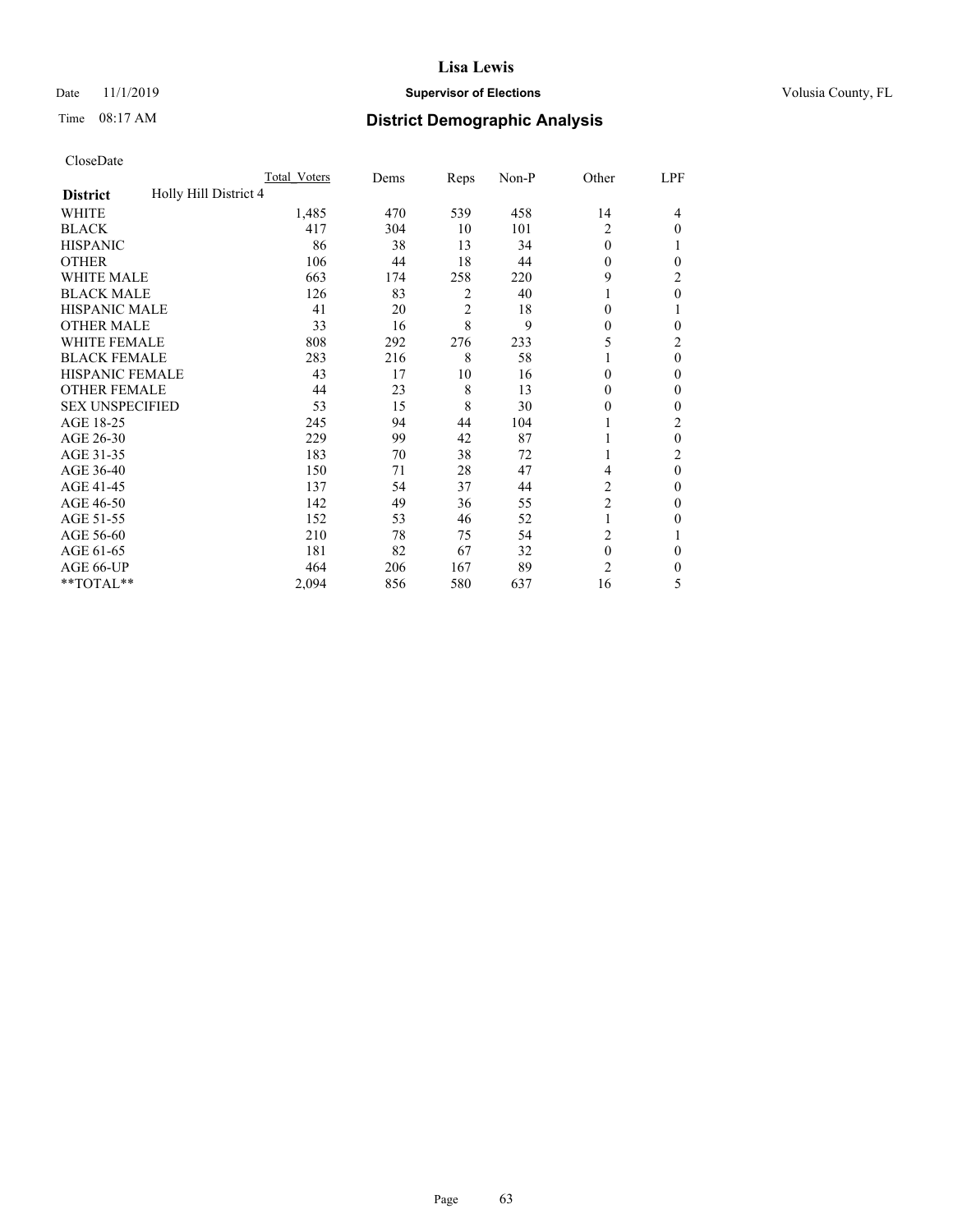## Date 11/1/2019 **Supervisor of Elections Supervisor of Elections** Volusia County, FL

# Time 08:17 AM **District Demographic Analysis**

|                        |            | Total Voters | Dems | Reps | Non-P | Other          | LPF |
|------------------------|------------|--------------|------|------|-------|----------------|-----|
| <b>District</b>        | Lake Helen |              |      |      |       |                |     |
| WHITE                  |            | 1,859        | 521  | 794  | 524   | 16             | 4   |
| <b>BLACK</b>           |            | 165          | 138  | 6    | 21    | 0              | 0   |
| <b>HISPANIC</b>        |            | 73           | 29   | 19   | 23    |                |     |
| <b>OTHER</b>           |            | 72           | 26   | 17   | 28    | 0              |     |
| <b>WHITE MALE</b>      |            | 843          | 202  | 385  | 248   | 4              | 4   |
| <b>BLACK MALE</b>      |            | 75           | 64   | 3    | 8     | 0              | 0   |
| <b>HISPANIC MALE</b>   |            | 30           | 15   | 7    | 7     | 0              |     |
| <b>OTHER MALE</b>      |            | 22           | 11   | 4    | 6     | $\Omega$       |     |
| <b>WHITE FEMALE</b>    |            | 995          | 317  | 398  | 268   | 12             | 0   |
| <b>BLACK FEMALE</b>    |            | 87           | 73   | 2    | 12    | $\Omega$       | 0   |
| <b>HISPANIC FEMALE</b> |            | 42           | 13   | 12   | 16    |                | 0   |
| <b>OTHER FEMALE</b>    |            | 33           | 14   | 5    | 14    | 0              | 0   |
| <b>SEX UNSPECIFIED</b> |            | 42           | 5    | 20   | 17    | 0              | 0   |
| AGE 18-25              |            | 176          | 42   | 57   | 72    | 4              |     |
| AGE 26-30              |            | 136          | 26   | 54   | 55    | $\Omega$       |     |
| AGE 31-35              |            | 147          | 43   | 44   | 58    | $\overline{c}$ | 0   |
| AGE 36-40              |            | 141          | 43   | 41   | 56    |                | 0   |
| AGE 41-45              |            | 131          | 32   | 40   | 57    |                |     |
| AGE 46-50              |            | 153          | 41   | 59   | 49    | 1              | 3   |
| AGE 51-55              |            | 180          | 47   | 87   | 44    | 2              | 0   |
| AGE 56-60              |            | 242          | 74   | 109  | 56    | 3              | 0   |
| AGE 61-65              |            | 229          | 87   | 95   | 45    | 2              | 0   |
| AGE 66-UP              |            | 634          | 279  | 250  | 104   |                | 0   |
| **TOTAL**              |            | 2,169        | 714  | 836  | 596   | 17             | 6   |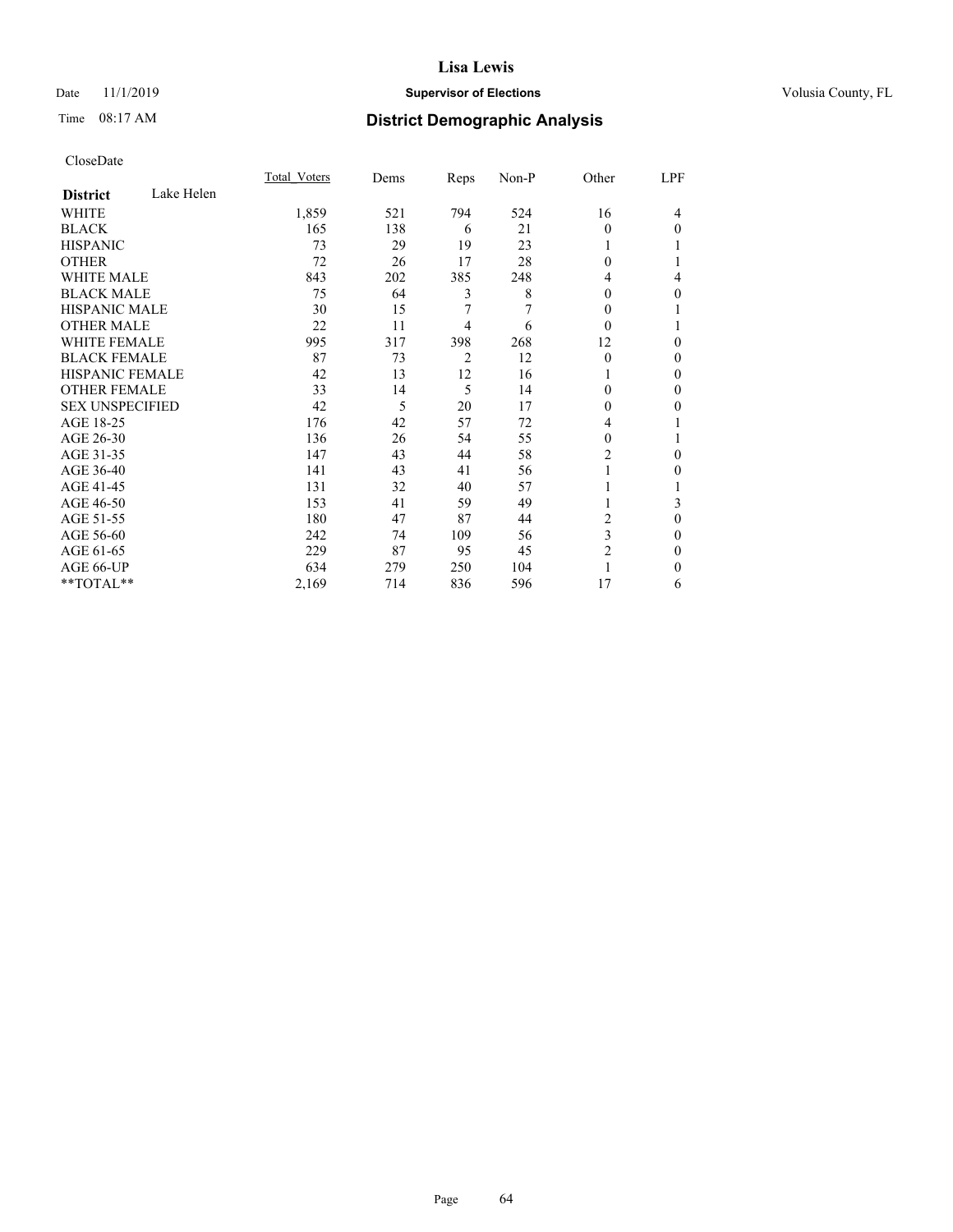## Date 11/1/2019 **Supervisor of Elections Supervisor of Elections** Volusia County, FL

| CloseDate |
|-----------|
|-----------|

|                                          | Total Voters | Dems  | Reps  | Non-P    | Other          | LPF            |
|------------------------------------------|--------------|-------|-------|----------|----------------|----------------|
| New Smyrna Bch Zone 1<br><b>District</b> |              |       |       |          |                |                |
| WHITE                                    | 5,080        | 1,430 | 2,369 | 1,215    | 51             | 15             |
| <b>BLACK</b>                             | 17           | 12    |       | 4        | $\theta$       | $\Omega$       |
| <b>HISPANIC</b>                          | 68           | 21    | 24    | 22       |                | $_{0}$         |
| <b>OTHER</b>                             | 160          | 39    | 52    | 69       | $\Omega$       | 0              |
| <b>WHITE MALE</b>                        | 2,359        | 552   | 1,160 | 615      | 23             | 9              |
| <b>BLACK MALE</b>                        | 13           | 9     | 0     | 4        | $\Omega$       | 0              |
| HISPANIC MALE                            | 27           | 10    | 8     | 9        | $\theta$       | $_{0}$         |
| <b>OTHER MALE</b>                        | 55           | 12    | 26    | 17       | $\theta$       | $\theta$       |
| <b>WHITE FEMALE</b>                      | 2,673        | 862   | 1,190 | 587      | 28             | 6              |
| <b>BLACK FEMALE</b>                      | 4            | 3     |       | $\theta$ | $\Omega$       | $_{0}$         |
| HISPANIC FEMALE                          | 41           | 11    | 16    | 13       |                | $\Omega$       |
| <b>OTHER FEMALE</b>                      | 64           | 25    | 22    | 17       | 0              | 0              |
| <b>SEX UNSPECIFIED</b>                   | 89           | 18    | 23    | 48       | 0              | 0              |
| AGE 18-25                                | 268          | 52    | 101   | 109      | 5              |                |
| AGE 26-30                                | 192          | 43    | 62    | 84       | 2              |                |
| AGE 31-35                                | 214          | 62    | 53    | 94       | 3              | 2              |
| AGE 36-40                                | 211          | 61    | 65    | 80       |                | 4              |
| AGE 41-45                                | 210          | 48    | 84    | 72       | 6              | 0              |
| AGE 46-50                                | 277          | 70    | 118   | 86       | 2              |                |
| AGE 51-55                                | 396          | 94    | 207   | 92       | $\overline{2}$ |                |
| AGE 56-60                                | 616          | 153   | 316   | 135      | 10             | 2              |
| AGE 61-65                                | 661          | 215   | 305   | 136      | 3              | $\overline{2}$ |
| AGE 66-UP                                | 2,280        | 704   | 1,135 | 422      | 18             |                |
| **TOTAL**                                | 5,325        | 1,502 | 2,446 | 1,310    | 52             | 15             |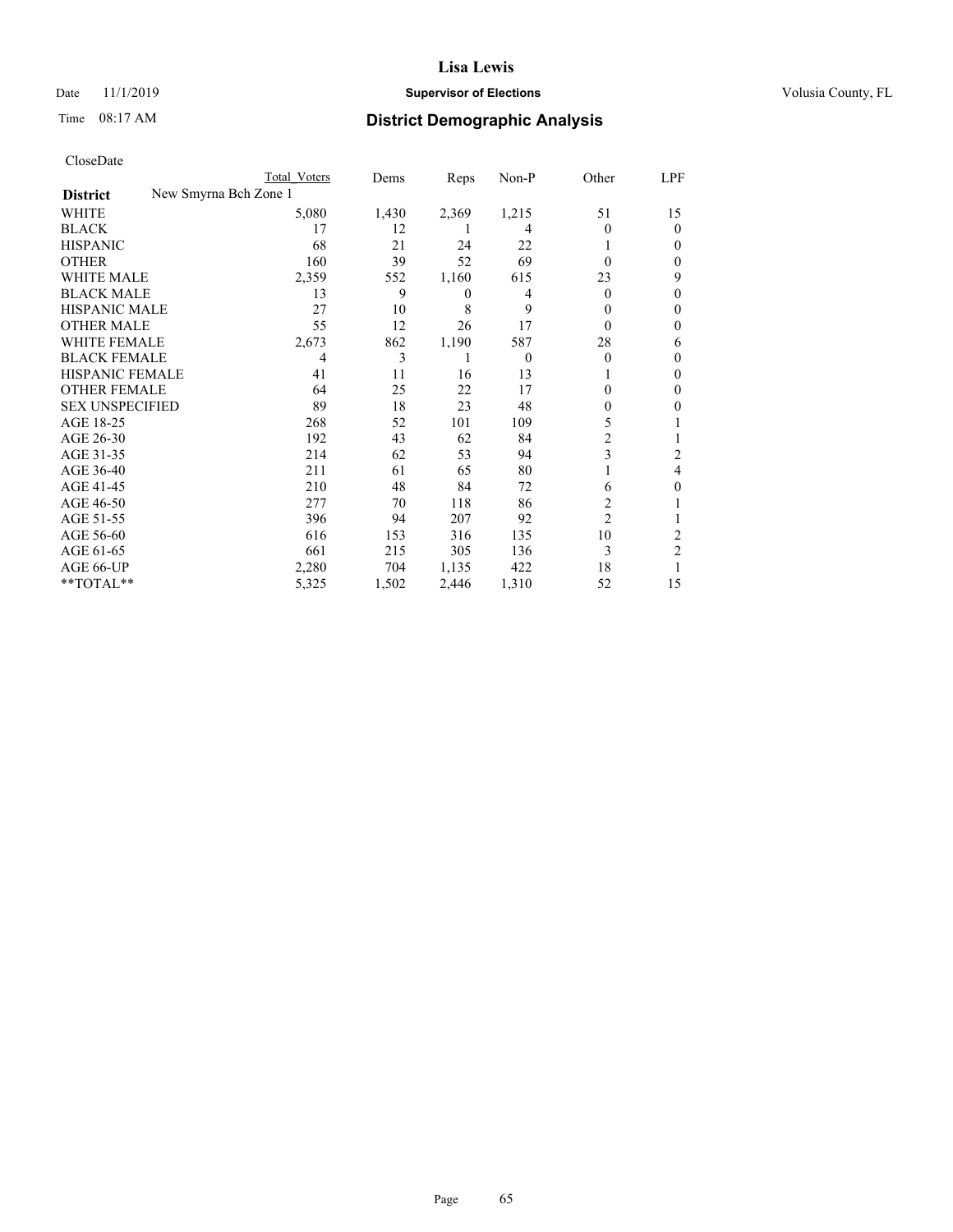## Date 11/1/2019 **Supervisor of Elections Supervisor of Elections** Volusia County, FL

| CloseDate |
|-----------|
|-----------|

|                                          | Total Voters | Dems  | Reps  | Non-P | Other    | LPF            |
|------------------------------------------|--------------|-------|-------|-------|----------|----------------|
| New Smyrna Bch Zone 2<br><b>District</b> |              |       |       |       |          |                |
| WHITE                                    | 4,289        | 1,330 | 1,757 | 1,131 | 57       | 14             |
| <b>BLACK</b>                             | 89           | 75    | 2     | 12    | $\theta$ | 0              |
| <b>HISPANIC</b>                          | 91           | 32    | 31    | 27    | 1        | $_{0}$         |
| <b>OTHER</b>                             | 170          | 60    | 46    | 61    |          | 2              |
| <b>WHITE MALE</b>                        | 1,951        | 511   | 845   | 556   | 29       | 10             |
| <b>BLACK MALE</b>                        | 32           | 27    | 1     | 4     | $\theta$ | 0              |
| <b>HISPANIC MALE</b>                     | 52           | 10    | 21    | 21    | $\theta$ | 0              |
| <b>OTHER MALE</b>                        | 60           | 22    | 17    | 19    | $\theta$ | 2              |
| <b>WHITE FEMALE</b>                      | 2,299        | 807   | 896   | 564   | 28       | 4              |
| <b>BLACK FEMALE</b>                      | 56           | 47    | 1     | 8     | $\theta$ | 0              |
| <b>HISPANIC FEMALE</b>                   | 39           | 22    | 10    | 6     |          | 0              |
| <b>OTHER FEMALE</b>                      | 72           | 28    | 20    | 23    | 1        | 0              |
| <b>SEX UNSPECIFIED</b>                   | 78           | 23    | 25    | 30    | $\theta$ | 0              |
| AGE 18-25                                | 282          | 95    | 83    | 97    | 4        | 3              |
| AGE 26-30                                | 217          | 72    | 63    | 77    | 5        | 0              |
| AGE 31-35                                | 230          | 61    | 75    | 88    | 4        | 2              |
| AGE 36-40                                | 245          | 83    | 60    | 93    | 6        | 3              |
| AGE 41-45                                | 236          | 70    | 62    | 101   |          | $\overline{c}$ |
| AGE 46-50                                | 316          | 82    | 128   | 98    | 7        | 1              |
| AGE 51-55                                | 360          | 84    | 166   | 104   | 6        | 0              |
| AGE 56-60                                | 481          | 123   | 231   | 116   | 10       |                |
| AGE 61-65                                | 556          | 203   | 229   | 117   | 5        | 2              |
| AGE 66-UP                                | 1,716        | 624   | 739   | 340   | 11       | $\overline{c}$ |
| **TOTAL**                                | 4,639        | 1,497 | 1,836 | 1,231 | 59       | 16             |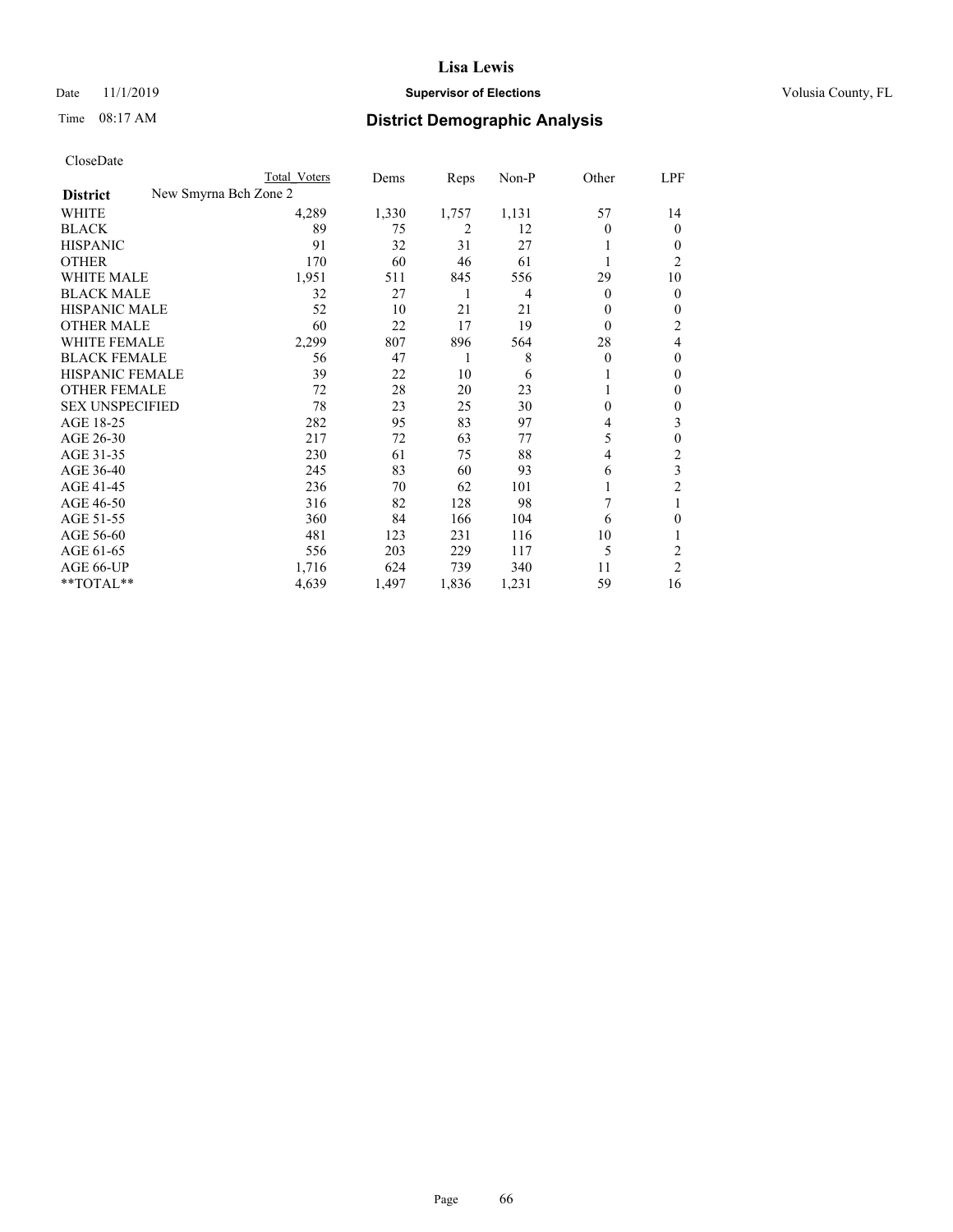## Date 11/1/2019 **Supervisor of Elections Supervisor of Elections** Volusia County, FL

| CloseDate |
|-----------|
|-----------|

|                                          | Total Voters | Dems  | Reps  | Non-P | Other | LPF            |
|------------------------------------------|--------------|-------|-------|-------|-------|----------------|
| New Smyrna Bch Zone 3<br><b>District</b> |              |       |       |       |       |                |
| WHITE                                    | 5,723        | 1,457 | 2,640 | 1,527 | 82    | 17             |
| <b>BLACK</b>                             | 56           | 36    | 2     | 16    |       | 1              |
| <b>HISPANIC</b>                          | 130          | 40    | 44    | 45    |       | $\theta$       |
| <b>OTHER</b>                             | 172          | 41    | 55    | 74    |       | 1              |
| WHITE MALE                               | 2,627        | 561   | 1,263 | 750   | 43    | 10             |
| <b>BLACK MALE</b>                        | 30           | 16    | 1     | 11    |       | 1              |
| <b>HISPANIC MALE</b>                     | 67           | 22    | 20    | 24    |       | $\mathbf{0}$   |
| <b>OTHER MALE</b>                        | 61           | 18    | 16    | 26    |       | $\mathbf{0}$   |
| <b>WHITE FEMALE</b>                      | 3,056        | 890   | 1,358 | 763   | 39    | 6              |
| <b>BLACK FEMALE</b>                      | 26           | 20    |       | 5     | 0     | $\mathbf{0}$   |
| <b>HISPANIC FEMALE</b>                   | 60           | 17    | 23    | 20    | 0     | $\theta$       |
| <b>OTHER FEMALE</b>                      | 71           | 16    | 27    | 27    | 0     | 1              |
| <b>SEX UNSPECIFIED</b>                   | 83           | 14    | 32    | 36    | 0     | 1              |
| AGE 18-25                                | 336          | 67    | 115   | 142   | 10    | 2              |
| AGE 26-30                                | 260          | 55    | 84    | 114   | 4     | 3              |
| AGE 31-35                                | 315          | 78    | 107   | 122   | 6     | $\overline{c}$ |
| AGE 36-40                                | 334          | 83    | 115   | 129   | 6     | 1              |
| AGE 41-45                                | 315          | 81    | 133   | 95    | 3     | 3              |
| AGE 46-50                                | 333          | 74    | 152   | 101   | 6     | $\mathbf{0}$   |
| AGE 51-55                                | 419          | 78    | 218   | 114   | 6     | 3              |
| AGE 56-60                                | 572          | 142   | 270   | 156   | 3     |                |
| AGE 61-65                                | 695          | 190   | 313   | 176   | 13    | 3              |
| AGE 66-UP                                | 2,501        | 726   | 1,233 | 513   | 28    |                |
| **TOTAL**                                | 6,081        | 1,574 | 2,741 | 1,662 | 85    | 19             |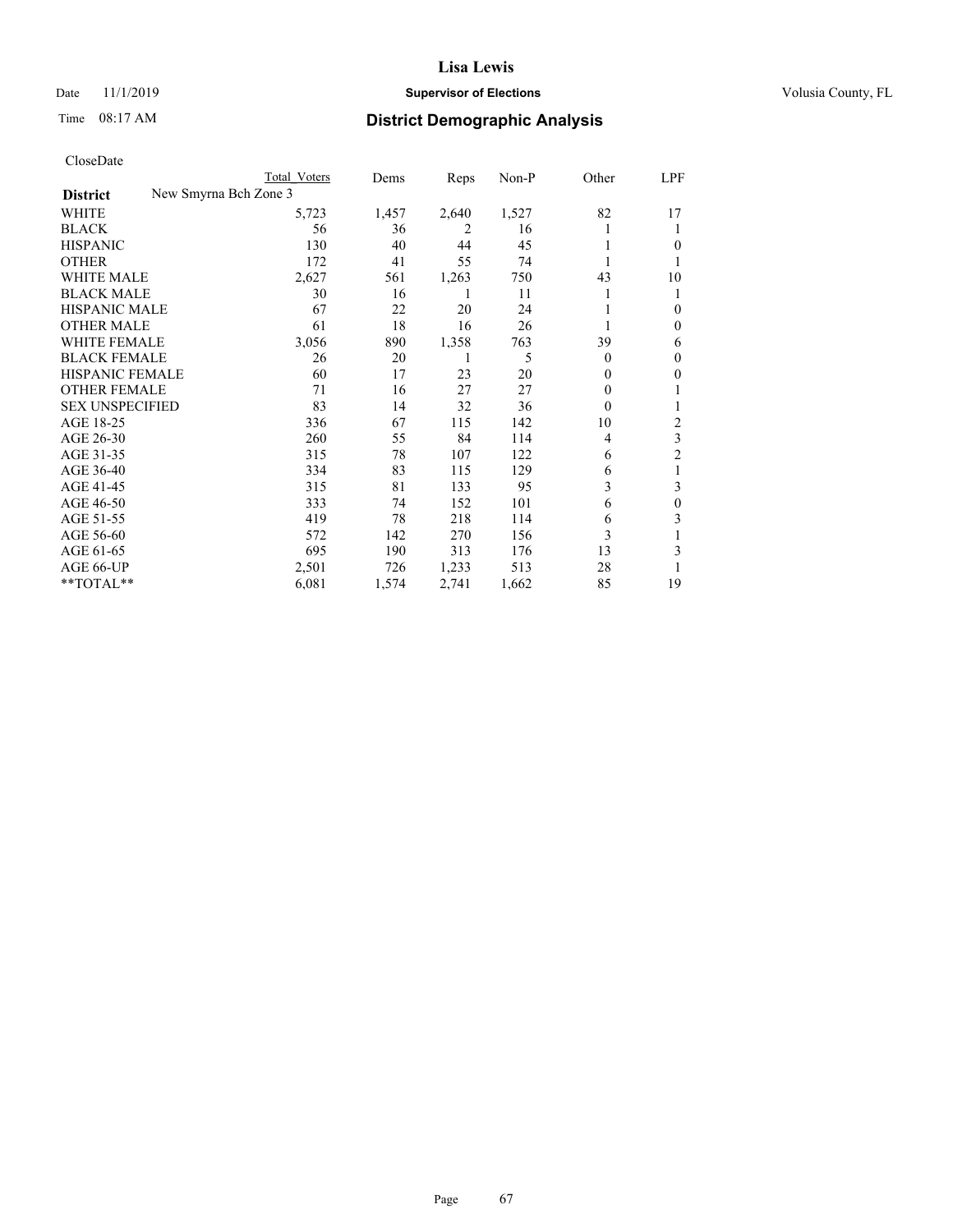## Date 11/1/2019 **Supervisor of Elections Supervisor of Elections** Volusia County, FL

| CloseDate |
|-----------|
|-----------|

|                                          | Total Voters | Dems  | Reps  | $Non-P$ | Other    | LPF          |
|------------------------------------------|--------------|-------|-------|---------|----------|--------------|
| New Smyrna Bch Zone 4<br><b>District</b> |              |       |       |         |          |              |
| WHITE                                    | 5,772        | 1,506 | 2,669 | 1,502   | 84       | 11           |
| <b>BLACK</b>                             | 607          | 501   | 17    | 87      | 1        | 1            |
| <b>HISPANIC</b>                          | 139          | 50    | 41    | 47      | 1        | 0            |
| <b>OTHER</b>                             | 279          | 83    | 56    | 136     | 3        |              |
| <b>WHITE MALE</b>                        | 2,621        | 573   | 1,290 | 707     | 43       | 8            |
| <b>BLACK MALE</b>                        | 241          | 187   | 7     | 45      | 1        |              |
| <b>HISPANIC MALE</b>                     | 60           | 21    | 19    | 19      | 1        | 0            |
| <b>OTHER MALE</b>                        | 111          | 25    | 26    | 56      | 3        |              |
| WHITE FEMALE                             | 3,094        | 918   | 1,353 | 779     | 41       | 3            |
| <b>BLACK FEMALE</b>                      | 356          | 306   | 9     | 41      | $\theta$ | 0            |
| HISPANIC FEMALE                          | 73           | 29    | 20    | 24      | $\theta$ | 0            |
| <b>OTHER FEMALE</b>                      | 116          | 46    | 25    | 45      | $\theta$ | 0            |
| <b>SEX UNSPECIFIED</b>                   | 125          | 35    | 34    | 56      | $\theta$ | 0            |
| AGE 18-25                                | 470          | 150   | 130   | 179     | 10       |              |
| AGE 26-30                                | 344          | 100   | 99    | 133     | 8        | 4            |
| AGE 31-35                                | 318          | 102   | 99    | 111     | 5        |              |
| AGE 36-40                                | 331          | 105   | 115   | 106     | 4        |              |
| AGE 41-45                                | 315          | 79    | 127   | 105     | 4        | 0            |
| AGE 46-50                                | 427          | 141   | 164   | 112     | 8        | 2            |
| AGE 51-55                                | 465          | 140   | 193   | 124     | 8        | $\mathbf{0}$ |
| AGE 56-60                                | 704          | 197   | 342   | 159     | 6        | 0            |
| AGE 61-65                                | 771          | 251   | 332   | 176     | 11       |              |
| AGE 66-UP                                | 2,650        | 874   | 1,181 | 567     | 25       | 3            |
| **TOTAL**                                | 6,797        | 2,140 | 2,783 | 1,772   | 89       | 13           |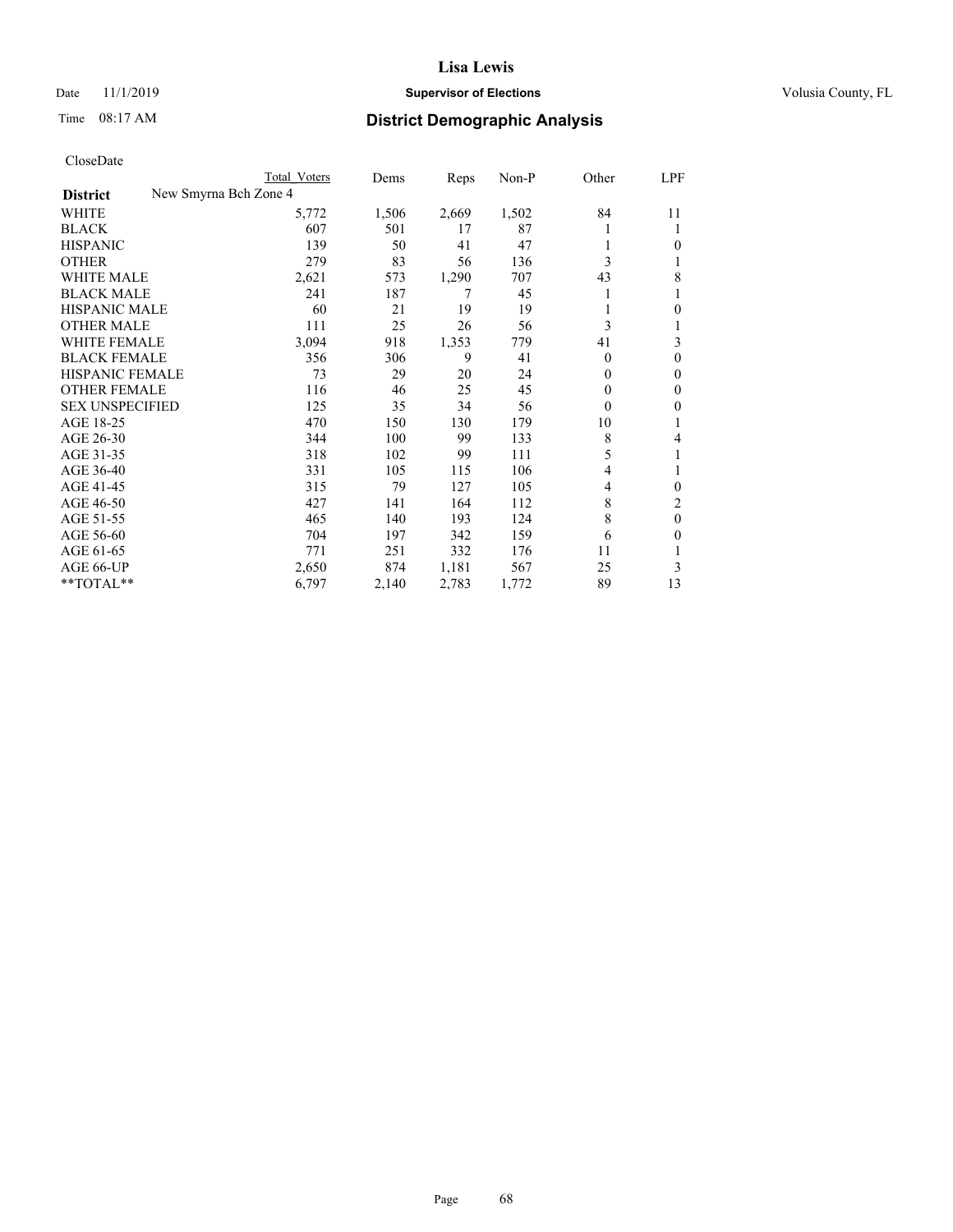## Date 11/1/2019 **Supervisor of Elections Supervisor of Elections** Volusia County, FL

# Time 08:17 AM **District Demographic Analysis**

|                        |          | Total Voters | Dems | Reps           | Non-P | Other          | LPF      |
|------------------------|----------|--------------|------|----------------|-------|----------------|----------|
| <b>District</b>        | Oak Hill |              |      |                |       |                |          |
| WHITE                  |          | 1,358        | 335  | 632            | 373   | 16             | 2        |
| <b>BLACK</b>           |          | 151          | 129  | 4              | 18    | $\theta$       | $\theta$ |
| <b>HISPANIC</b>        |          | 14           | 6    | $\overline{2}$ | 6     | 0              | 0        |
| <b>OTHER</b>           |          | 44           | 12   | 14             | 18    | 0              | 0        |
| WHITE MALE             |          | 677          | 149  | 324            | 199   | 4              |          |
| <b>BLACK MALE</b>      |          | 68           | 53   | $\overline{2}$ | 13    | 0              | 0        |
| <b>HISPANIC MALE</b>   |          | 5            | 1    | 1              | 3     | $\theta$       | 0        |
| <b>OTHER MALE</b>      |          | 16           | 3    | 7              | 6     | $\theta$       | 0        |
| WHITE FEMALE           |          | 664          | 184  | 298            | 169   | 12             |          |
| <b>BLACK FEMALE</b>    |          | 83           | 76   | $\overline{c}$ | 5     | $\theta$       | $\Omega$ |
| <b>HISPANIC FEMALE</b> |          | 9            | 5    | 1              | 3     | 0              | 0        |
| <b>OTHER FEMALE</b>    |          | 17           | 8    | 5              | 4     | $\Omega$       | 0        |
| <b>SEX UNSPECIFIED</b> |          | 28           | 3    | 12             | 13    | $\theta$       | 0        |
| AGE 18-25              |          | 103          | 32   | 24             | 42    | 5              | 0        |
| AGE 26-30              |          | 72           | 23   | 23             | 24    | $\overline{c}$ | 0        |
| AGE 31-35              |          | 57           | 17   | 19             | 20    |                | 0        |
| AGE 36-40              |          | 77           | 28   | 27             | 22    | $\Omega$       | $\Omega$ |
| AGE 41-45              |          | 77           | 24   | 20             | 33    | 0              | 0        |
| AGE 46-50              |          | 84           | 24   | 35             | 24    |                | $_{0}$   |
| AGE 51-55              |          | 123          | 40   | 51             | 31    |                | $\Omega$ |
| AGE 56-60              |          | 179          | 54   | 81             | 41    | 3              | 0        |
| AGE 61-65              |          | 190          | 59   | 90             | 39    | $\mathbf{0}$   | 2        |
| AGE 66-UP              |          | 605          | 181  | 282            | 139   | 3              | $\theta$ |
| **TOTAL**              |          | 1,567        | 482  | 652            | 415   | 16             | 2        |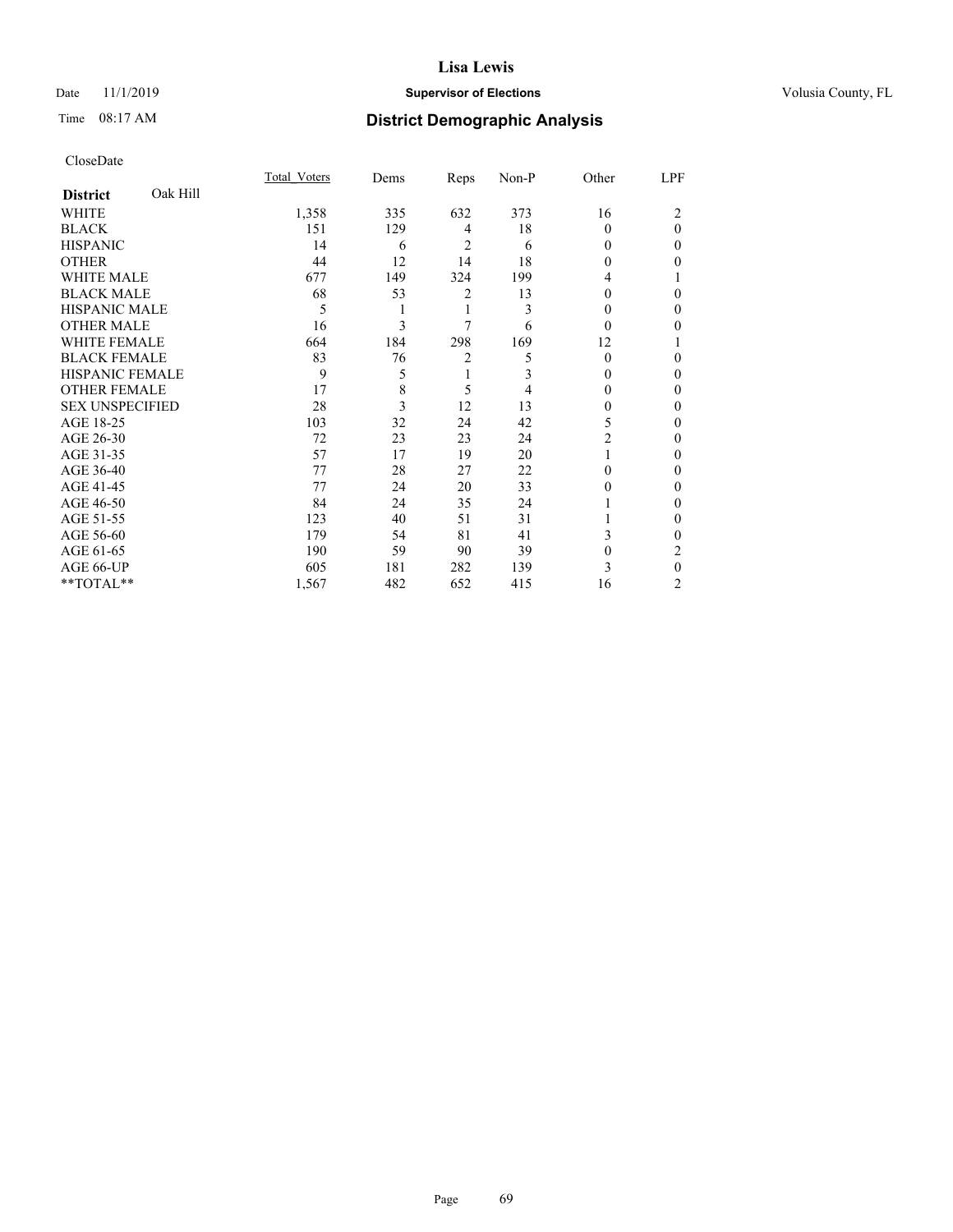## Date 11/1/2019 **Supervisor of Elections Supervisor of Elections** Volusia County, FL

## Time 08:17 AM **District Demographic Analysis**

|                        |                    | Total Voters | Dems | Reps | Non-P | Other    | LPF      |
|------------------------|--------------------|--------------|------|------|-------|----------|----------|
| <b>District</b>        | Orange City Seat 1 |              |      |      |       |          |          |
| WHITE                  |                    | 790          | 238  | 317  | 223   | 9        | 3        |
| <b>BLACK</b>           |                    | 169          | 127  | 7    | 35    | $\theta$ | 0        |
| <b>HISPANIC</b>        |                    | 530          | 246  | 78   | 206   | $\Omega$ | 0        |
| <b>OTHER</b>           |                    | 85           | 45   | 14   | 26    | $\theta$ | 0        |
| WHITE MALE             |                    | 292          | 72   | 125  | 88    | 5        | 2        |
| <b>BLACK MALE</b>      |                    | 53           | 37   | 3    | 13    | $\Omega$ | $\theta$ |
| HISPANIC MALE          |                    | 224          | 92   | 41   | 91    | $\theta$ | 0        |
| <b>OTHER MALE</b>      |                    | 33           | 14   | 11   | 8     | $\Omega$ | 0        |
| WHITE FEMALE           |                    | 493          | 163  | 190  | 135   | 4        |          |
| <b>BLACK FEMALE</b>    |                    | 113          | 88   | 4    | 21    | $\Omega$ | 0        |
| <b>HISPANIC FEMALE</b> |                    | 300          | 150  | 36   | 114   | $\Omega$ | 0        |
| <b>OTHER FEMALE</b>    |                    | 41           | 25   | 2    | 14    | $\Omega$ | 0        |
| <b>SEX UNSPECIFIED</b> |                    | 25           | 15   | 4    | 6     | $\Omega$ | 0        |
| AGE 18-25              |                    | 164          | 64   | 32   | 68    | $\Omega$ | 0        |
| AGE 26-30              |                    | 121          | 53   | 23   | 44    | 1        | 0        |
| AGE 31-35              |                    | 106          | 38   | 22   | 44    |          |          |
| AGE 36-40              |                    | 119          | 47   | 22   | 50    | $\theta$ | 0        |
| AGE 41-45              |                    | 109          | 39   | 23   | 43    | 2        | 2        |
| AGE 46-50              |                    | 92           | 33   | 26   | 30    | 3        | $\theta$ |
| AGE 51-55              |                    | 98           | 34   | 28   | 35    |          | 0        |
| AGE 56-60              |                    | 97           | 47   | 21   | 28    |          | 0        |
| AGE 61-65              |                    | 110          | 43   | 31   | 36    | $\theta$ | 0        |
| AGE 66-UP              |                    | 558          | 258  | 188  | 112   | $\theta$ | 0        |
| **TOTAL**              |                    | 1,574        | 656  | 416  | 490   | 9        | 3        |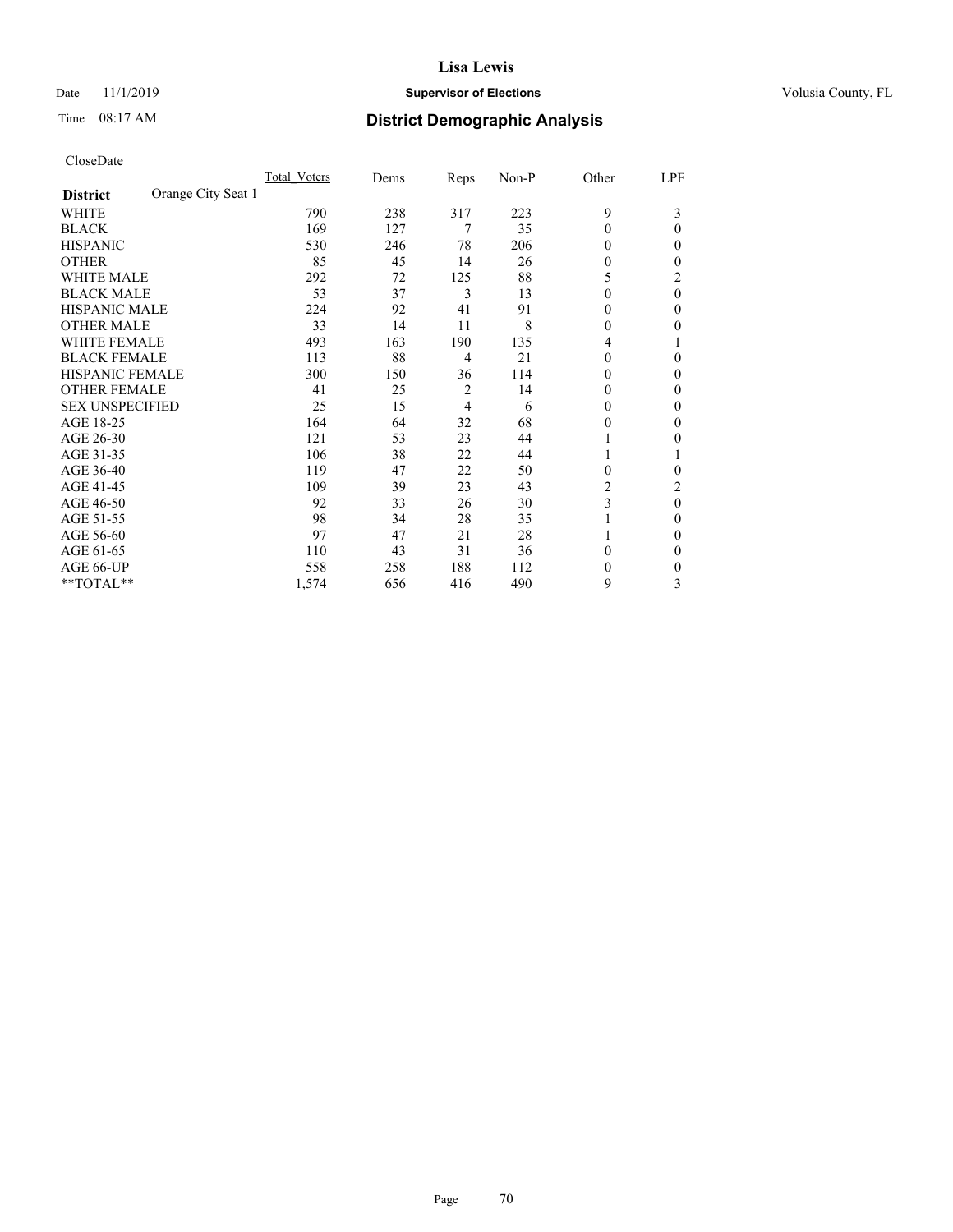## Date 11/1/2019 **Supervisor of Elections Supervisor of Elections** Volusia County, FL

| CloseDate |
|-----------|
|-----------|

|                        | Total Voters       | Dems | Reps | Non-P | Other          | LPF |
|------------------------|--------------------|------|------|-------|----------------|-----|
| <b>District</b>        | Orange City Seat 2 |      |      |       |                |     |
| WHITE                  | 1,121              | 302  | 484  | 326   | 5              | 4   |
| <b>BLACK</b>           | 70                 | 55   | 3    | 12    | $\theta$       | 0   |
| <b>HISPANIC</b>        | 253                | 118  | 33   | 101   |                | 0   |
| <b>OTHER</b>           | 60                 | 11   | 17   | 31    |                | 0   |
| <b>WHITE MALE</b>      | 515                | 110  | 239  | 159   | 4              | 3   |
| <b>BLACK MALE</b>      | 33                 | 22   | 2    | 9     | $\theta$       | 0   |
| <b>HISPANIC MALE</b>   | 104                | 47   | 17   | 39    |                | 0   |
| <b>OTHER MALE</b>      | 26                 | 3    | 9    | 13    |                | 0   |
| <b>WHITE FEMALE</b>    | 597                | 190  | 240  | 165   |                |     |
| <b>BLACK FEMALE</b>    | 37                 | 33   |      | 3     | 0              | 0   |
| HISPANIC FEMALE        | 146                | 70   | 16   | 60    | $\Omega$       | 0   |
| <b>OTHER FEMALE</b>    | 21                 | 7    | 6    | 8     | 0              | 0   |
| <b>SEX UNSPECIFIED</b> | 25                 | 4    | 7    | 14    | 0              | 0   |
| AGE 18-25              | 174                | 52   | 39   | 82    |                | 0   |
| AGE 26-30              | 114                | 41   | 25   | 46    | $\theta$       | 2   |
| AGE 31-35              | 109                | 36   | 34   | 38    |                | 0   |
| AGE 36-40              | 105                | 27   | 36   | 41    |                | 0   |
| AGE 41-45              | 111                | 34   | 34   | 42    | 0              |     |
| AGE 46-50              | 127                | 33   | 52   | 41    |                | 0   |
| AGE 51-55              | 142                | 49   | 49   | 44    | 0              | 0   |
| AGE 56-60              | 151                | 46   | 62   | 43    | $\theta$       | 0   |
| AGE 61-65              | 139                | 41   | 69   | 28    |                | 0   |
| AGE 66-UP              | 332                | 127  | 137  | 65    | $\mathfrak{D}$ |     |
| **TOTAL**              | 1,504              | 486  | 537  | 470   | 7              | 4   |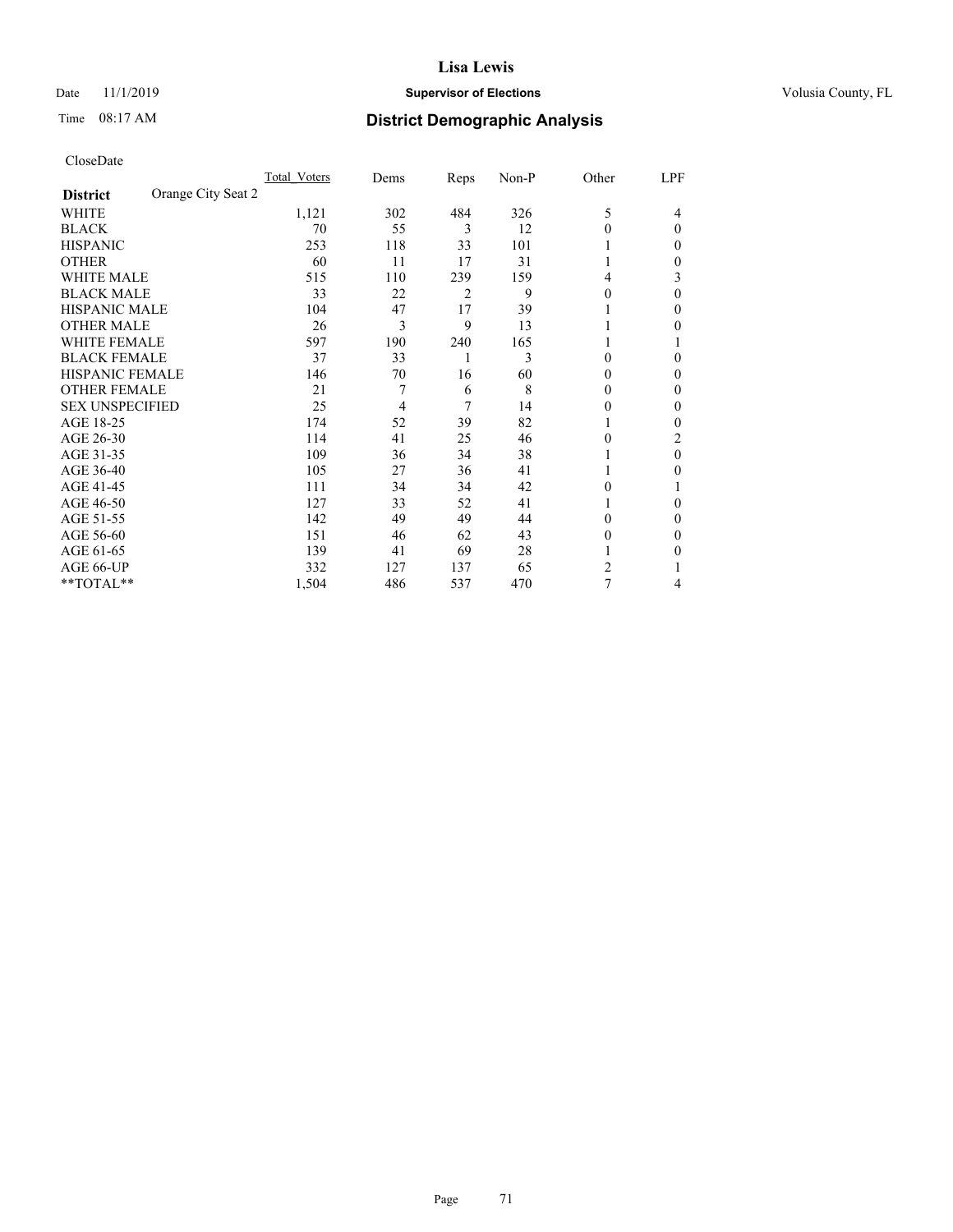## Date 11/1/2019 **Supervisor of Elections Supervisor of Elections** Volusia County, FL

# Time 08:17 AM **District Demographic Analysis**

|                        |                    | Total Voters | Dems | Reps | Non-P | Other          | LPF      |
|------------------------|--------------------|--------------|------|------|-------|----------------|----------|
| <b>District</b>        | Orange City Seat 3 |              |      |      |       |                |          |
| WHITE                  |                    | 1,188        | 323  | 498  | 356   | 8              | 3        |
| <b>BLACK</b>           |                    | 124          | 87   | 5    | 32    | $\theta$       | $\Omega$ |
| <b>HISPANIC</b>        |                    | 341          | 152  | 55   | 128   | 6              | 0        |
| <b>OTHER</b>           |                    | 106          | 34   | 20   | 49    | $\overline{2}$ |          |
| <b>WHITE MALE</b>      |                    | 519          | 120  | 223  | 170   | 3              | 3        |
| <b>BLACK MALE</b>      |                    | 48           | 31   | 2    | 15    | $\mathbf{0}$   | $\theta$ |
| HISPANIC MALE          |                    | 134          | 54   | 32   | 44    | 4              | 0        |
| <b>OTHER MALE</b>      |                    | 38           | 14   | 7    | 16    | $\theta$       | 1        |
| <b>WHITE FEMALE</b>    |                    | 652          | 199  | 271  | 178   | 4              | 0        |
| <b>BLACK FEMALE</b>    |                    | 74           | 54   | 3    | 17    | $\theta$       | 0        |
| <b>HISPANIC FEMALE</b> |                    | 200          | 95   | 23   | 80    | $\overline{2}$ | 0        |
| <b>OTHER FEMALE</b>    |                    | 49           | 17   | 9    | 22    | 1              | 0        |
| <b>SEX UNSPECIFIED</b> |                    | 45           | 12   | 8    | 23    | $\overline{2}$ | 0        |
| AGE 18-25              |                    | 130          | 48   | 23   | 57    | 1              |          |
| AGE 26-30              |                    | 106          | 41   | 26   | 37    | 1              |          |
| AGE 31-35              |                    | 100          | 34   | 16   | 49    | 0              |          |
| AGE 36-40              |                    | 117          | 41   | 31   | 44    | $\theta$       |          |
| AGE 41-45              |                    | 112          | 46   | 28   | 37    |                | 0        |
| AGE 46-50              |                    | 131          | 37   | 42   | 49    | 3              | 0        |
| AGE 51-55              |                    | 105          | 33   | 42   | 29    |                | 0        |
| AGE 56-60              |                    | 140          | 49   | 50   | 38    | 3              | 0        |
| AGE 61-65              |                    | 170          | 52   | 64   | 53    |                | 0        |
| AGE 66-UP              |                    | 648          | 215  | 256  | 172   | 5              | 0        |
| **TOTAL**              |                    | 1,759        | 596  | 578  | 565   | 16             | 4        |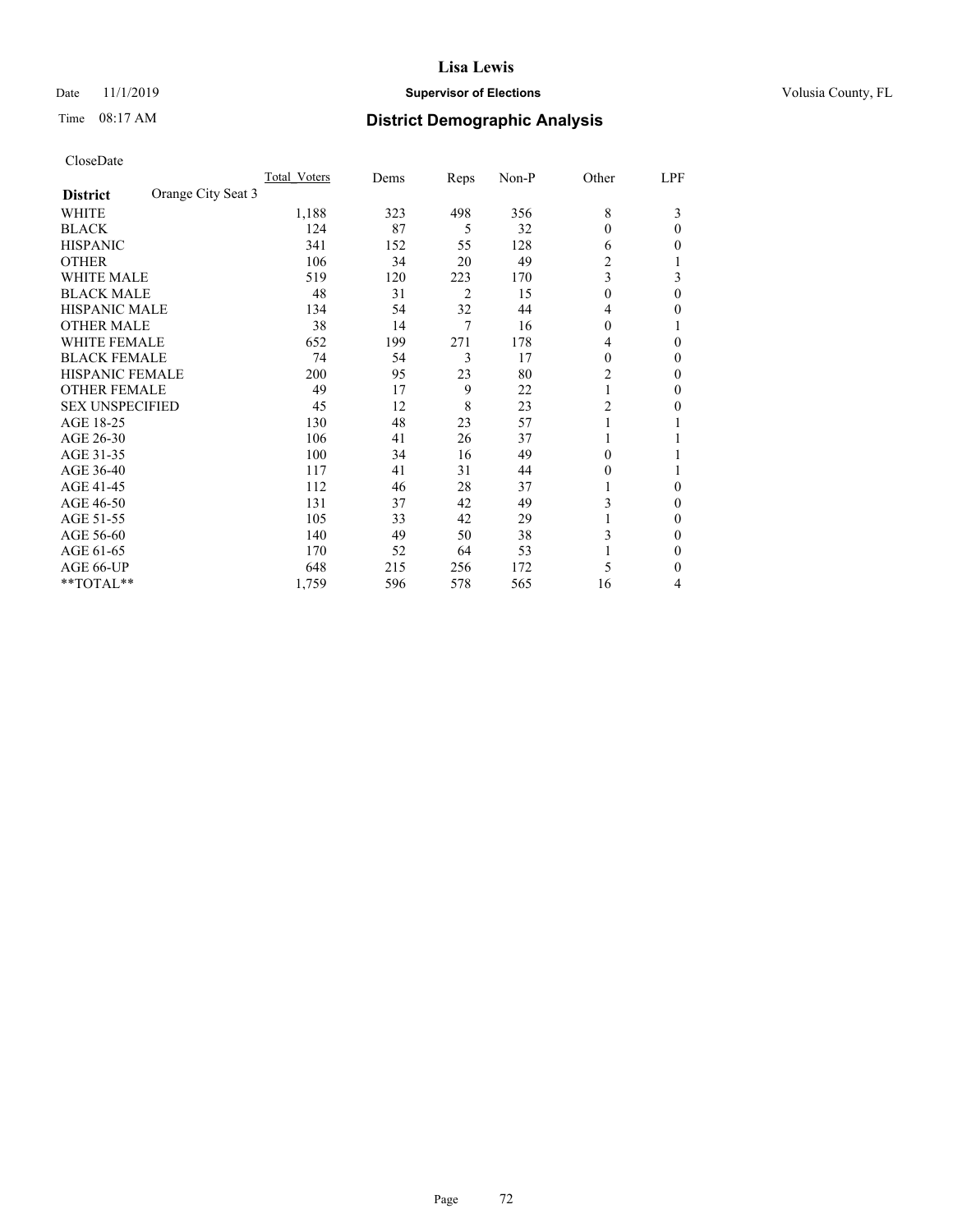# Date 11/1/2019 **Supervisor of Elections Supervisor of Elections** Volusia County, FL

# Time 08:17 AM **District Demographic Analysis**

| CloseDate |
|-----------|
|-----------|

|                                       | Total Voters | Dems | Reps             | Non-P    | Other    | LPF |
|---------------------------------------|--------------|------|------------------|----------|----------|-----|
| Orange City Seat 4<br><b>District</b> |              |      |                  |          |          |     |
| WHITE                                 | 1,295        | 382  | 539              | 359      | 8        |     |
| <b>BLACK</b>                          | 20           | 16   | $\overline{2}$   | 2        | 0        | 0   |
| <b>HISPANIC</b>                       | 110          | 49   | 20               | 41       | 0        | 0   |
| <b>OTHER</b>                          | 71           | 15   | 14               | 42       | 0        | 0   |
| <b>WHITE MALE</b>                     | 594          | 136  | 262              | 189      | 4        | 3   |
| <b>BLACK MALE</b>                     | 8            | 6    | $\overline{2}$   | $\theta$ | $\Omega$ | 0   |
| <b>HISPANIC MALE</b>                  | 55           | 24   | 12               | 19       | 0        | 0   |
| <b>OTHER MALE</b>                     | 22           | 5    | 5                | 12       | $\theta$ | 0   |
| <b>WHITE FEMALE</b>                   | 690          | 245  | 269              | 168      | 4        | 4   |
| <b>BLACK FEMALE</b>                   | 12           | 10   | $\boldsymbol{0}$ | 2        | 0        | 0   |
| <b>HISPANIC FEMALE</b>                | 54           | 25   | 8                | 21       | $\theta$ | 0   |
| <b>OTHER FEMALE</b>                   | 26           | 10   | 6                | 10       | $\theta$ | 0   |
| <b>SEX UNSPECIFIED</b>                | 34           | 1    | 10               | 23       | 0        | 0   |
| AGE 18-25                             | 141          | 31   | 49               | 58       |          | 2   |
| AGE 26-30                             | 99           | 18   | 27               | 53       |          | 0   |
| AGE 31-35                             | 97           | 30   | 22               | 44       | 0        |     |
| AGE 36-40                             | 97           | 34   | 37               | 25       | $\theta$ |     |
| AGE 41-45                             | 110          | 30   | 35               | 43       | 2        | 0   |
| AGE 46-50                             | 119          | 31   | 49               | 39       | $\theta$ | 0   |
| AGE 51-55                             | 129          | 34   | 47               | 47       | $\Omega$ |     |
| AGE 56-60                             | 154          | 40   | 69               | 44       | $\Omega$ |     |
| AGE 61-65                             | 149          | 48   | 71               | 28       |          |     |
| AGE 66-UP                             | 401          | 166  | 169              | 63       | 3        | 0   |
| **TOTAL**                             | 1,496        | 462  | 575              | 444      | 8        | 7   |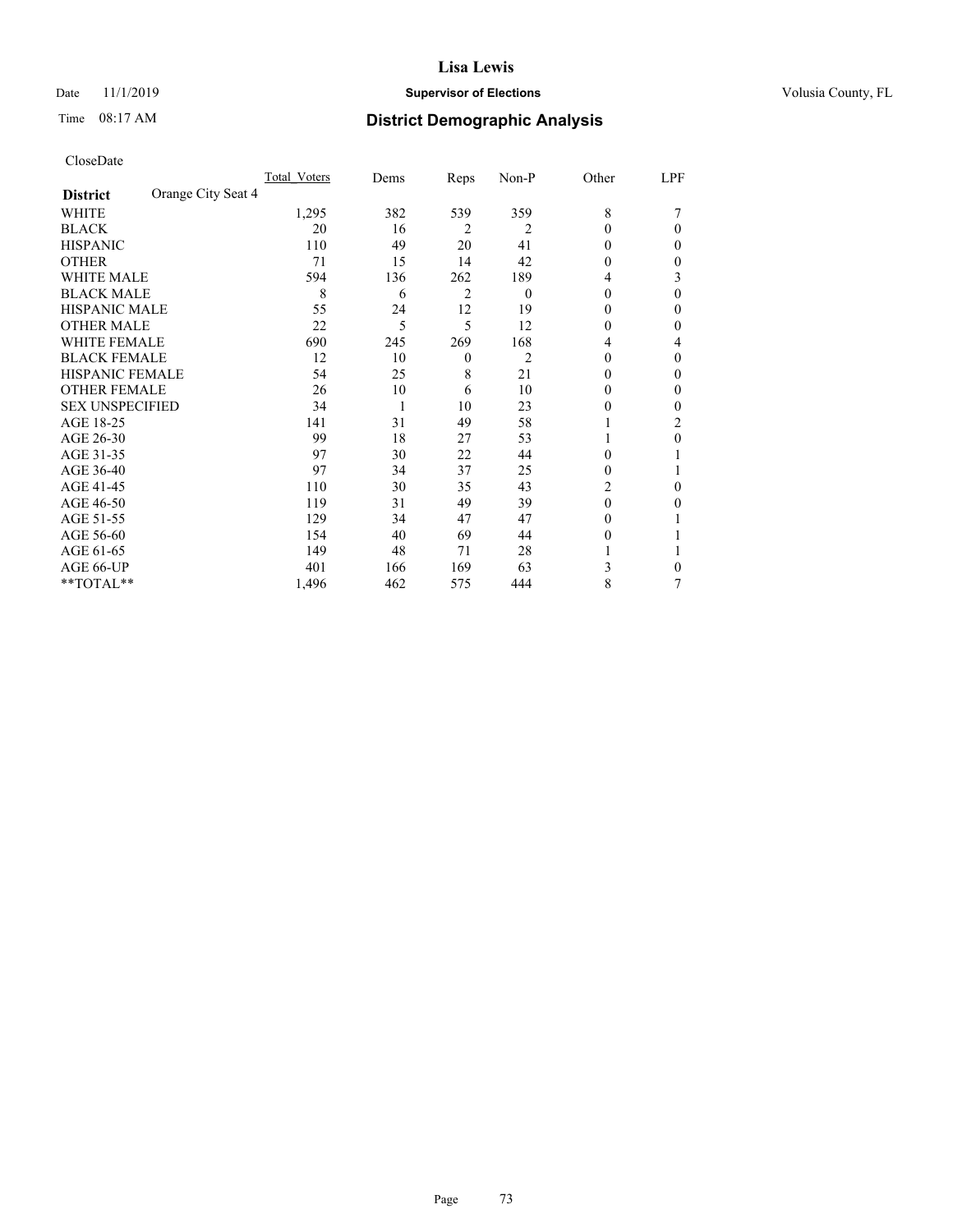# Date 11/1/2019 **Supervisor of Elections Supervisor of Elections** Volusia County, FL

# Time 08:17 AM **District Demographic Analysis**

|                        | Total Voters       | Dems | Reps | Non-P | Other    | LPF      |
|------------------------|--------------------|------|------|-------|----------|----------|
| <b>District</b>        | Orange City Seat 5 |      |      |       |          |          |
| WHITE                  | 1,584              | 423  | 773  | 373   | 13       | 2        |
| <b>BLACK</b>           | 129                | 101  | 3    | 24    |          | $\theta$ |
| <b>HISPANIC</b>        | 183                | 69   | 29   | 84    | 1        | 0        |
| <b>OTHER</b>           | 75                 | 26   | 20   | 29    | $\Omega$ | 0        |
| WHITE MALE             | 629                | 135  | 326  | 159   |          | 2        |
| <b>BLACK MALE</b>      | 51                 | 37   | 2    | 12    | $\Omega$ | $\theta$ |
| <b>HISPANIC MALE</b>   | 81                 | 32   | 16   | 32    |          | 0        |
| <b>OTHER MALE</b>      | 18                 | 8    | 3    | 7     | $\Omega$ | 0        |
| WHITE FEMALE           | 943                | 288  | 443  | 206   | 6        | 0        |
| <b>BLACK FEMALE</b>    | 75                 | 63   | 1    | 10    |          | 0        |
| <b>HISPANIC FEMALE</b> | 98                 | 36   | 13   | 49    | $\Omega$ | 0        |
| <b>OTHER FEMALE</b>    | 44                 | 15   | 16   | 13    | $\Omega$ | 0        |
| <b>SEX UNSPECIFIED</b> | 32                 | 5    | 5    | 22    | $\theta$ | 0        |
| AGE 18-25              | 95                 | 29   | 21   | 43    | 2        | 0        |
| AGE 26-30              | 83                 | 18   | 22   | 41    | 1        |          |
| AGE 31-35              | 76                 | 33   | 19   | 23    |          | 0        |
| AGE 36-40              | 73                 | 24   | 17   | 31    | 1        | 0        |
| AGE 41-45              | 67                 | 28   | 15   | 22    | 2        | 0        |
| AGE 46-50              | 97                 | 33   | 32   | 32    | $\theta$ | 0        |
| AGE 51-55              | 88                 | 22   | 34   | 32    | $\theta$ | 0        |
| AGE 56-60              | 139                | 47   | 48   | 41    | 3        | 0        |
| AGE 61-65              | 148                | 59   | 49   | 39    |          | 0        |
| AGE 66-UP              | 1,105              | 326  | 568  | 206   | 4        |          |
| **TOTAL**              | 1,971              | 619  | 825  | 510   | 15       | 2        |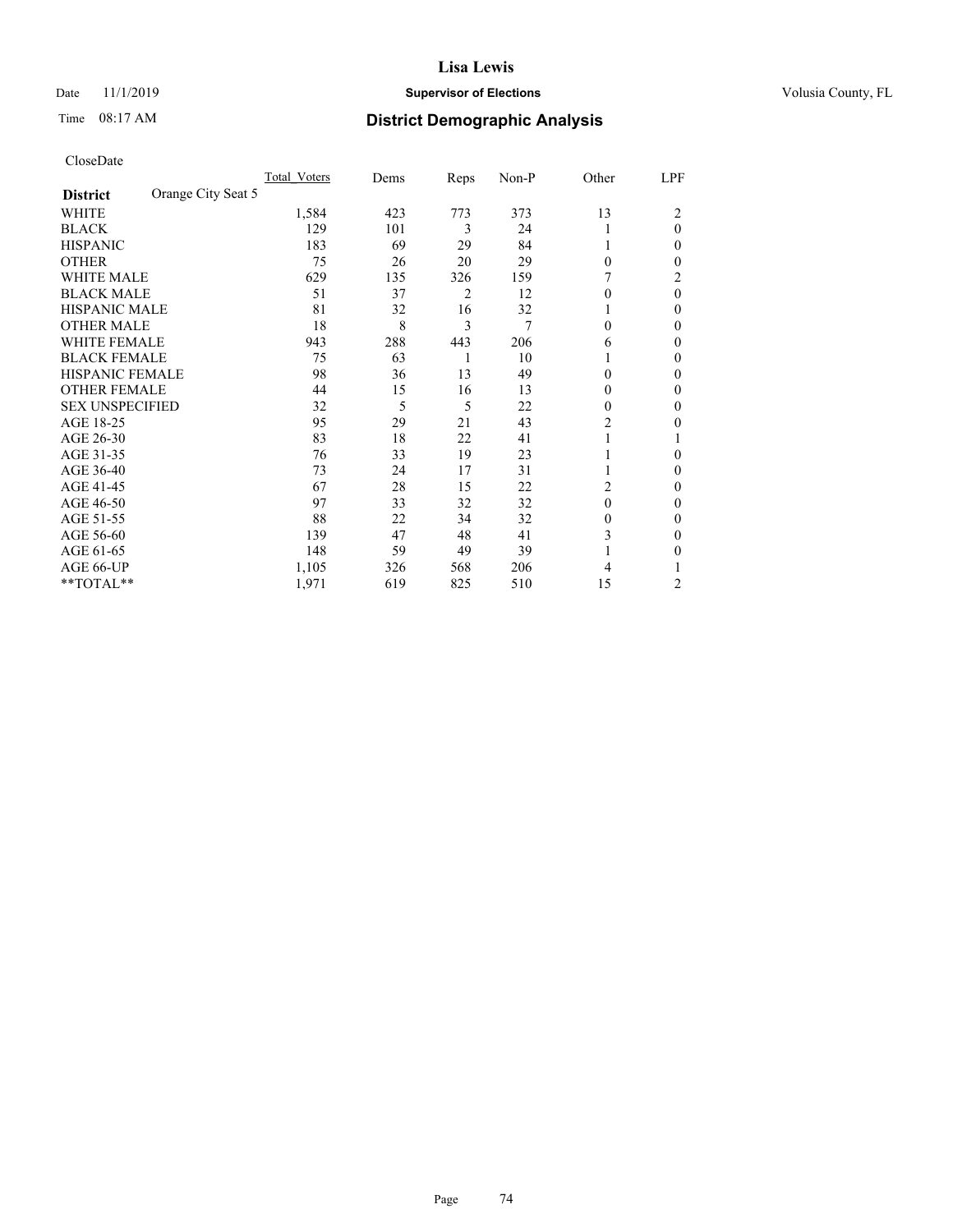# Date 11/1/2019 **Supervisor of Elections Supervisor of Elections** Volusia County, FL

# Time 08:17 AM **District Demographic Analysis**

| Total Voters        | Dems  | Reps           | $Non-P$ | Other          | LPF          |
|---------------------|-------|----------------|---------|----------------|--------------|
| Ormond Beach Zone 1 |       |                |         |                |              |
| 8,166               | 2,237 | 3,836          | 2,018   | 59             | 16           |
| 130                 | 92    | 9              | 29      | 0              | $\theta$     |
| 204                 | 71    | 58             | 69      | 4              | 2            |
| 452                 | 133   | 119            | 194     | 5              | 1            |
| 3,764               | 857   | 1,874          | 995     | 26             | 12           |
| 72                  | 46    | 5              | 21      | 0              | $\mathbf{0}$ |
| 87                  | 27    | 27             | 29      | 3              | 1            |
| 175                 | 49    | 46             | 78      | $\overline{2}$ | $\theta$     |
| 4,331               | 1,360 | 1,938          | 996     | 33             | 4            |
| 56                  | 45    | $\overline{4}$ | 7       | 0              | $\theta$     |
| 114                 | 42    | 30             | 40      | 1              | 1            |
| 209                 | 66    | 56             | 84      | 3              | 0            |
| 144                 | 41    | 42             | 60      | $\theta$       |              |
| 652                 | 161   | 225            | 256     | 8              | 2            |
| 430                 | 112   | 151            | 159     | 8              | $\theta$     |
| 458                 | 99    | 188            | 160     | 7              | 4            |
| 497                 | 131   | 181            | 180     | 2              | 3            |
| 507                 | 138   | 203            | 157     | 4              | 5            |
| 623                 | 152   | 287            | 178     | 5              |              |
| 762                 | 192   | 378            | 188     | 4              | $\theta$     |
| 830                 | 238   | 394            | 193     | 5              | $\Omega$     |
| 957                 | 294   | 472            | 181     | 9              |              |
| 3,234               | 1,014 | 1,543          | 658     | 16             | 3            |
| 8,952               | 2,533 | 4,022          | 2,310   | 68             | 19           |
|                     |       |                |         |                |              |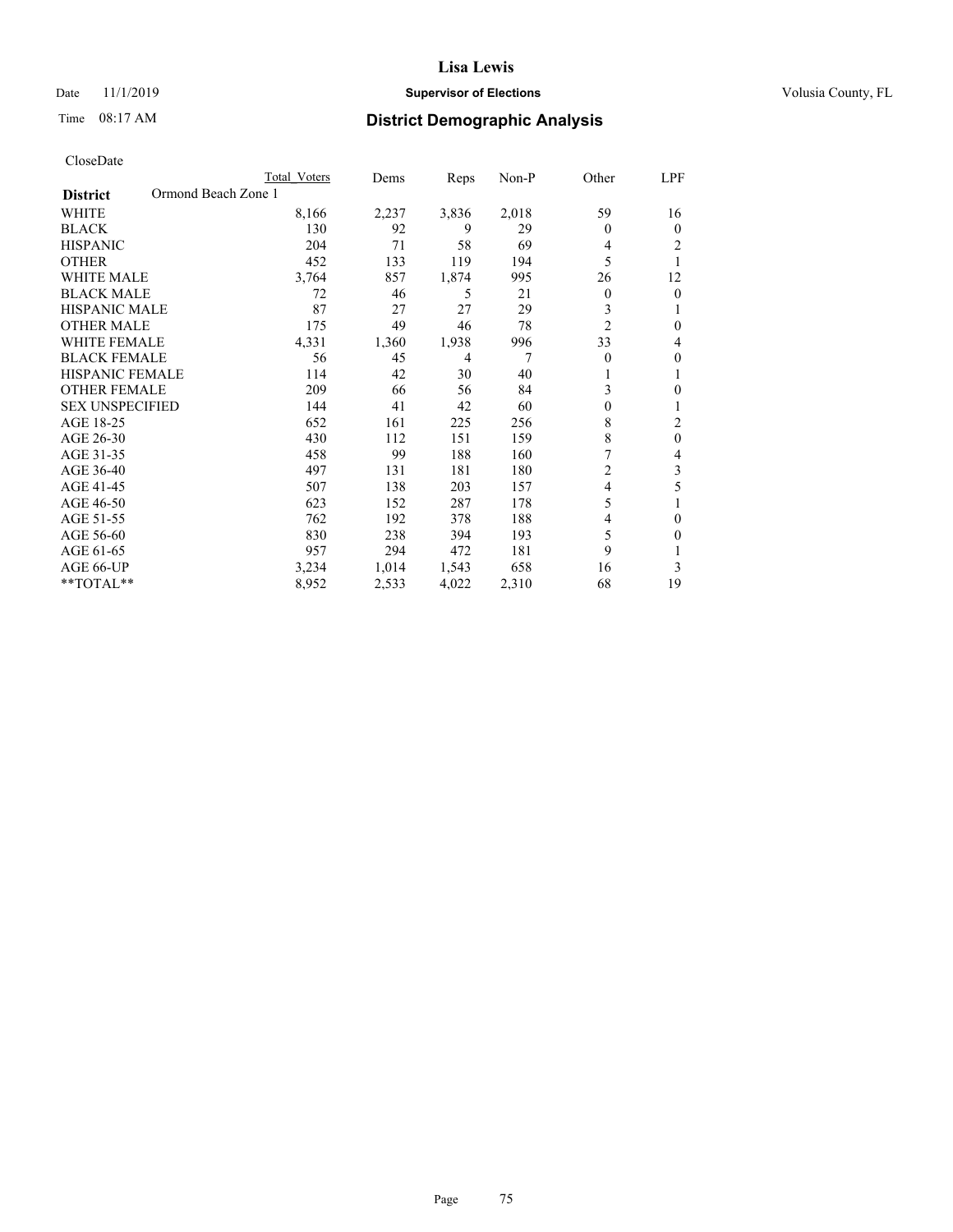# Date 11/1/2019 **Supervisor of Elections Supervisor of Elections** Volusia County, FL

# Time 08:17 AM **District Demographic Analysis**

|                                        | Total Voters | Dems  | Reps  | Non-P | Other          | <u>LPF</u>     |
|----------------------------------------|--------------|-------|-------|-------|----------------|----------------|
| Ormond Beach Zone 2<br><b>District</b> |              |       |       |       |                |                |
| WHITE                                  | 6,204        | 1,976 | 2,399 | 1,749 | 60             | 20             |
| <b>BLACK</b>                           | 415          | 326   | 19    | 69    | 1              | $\theta$       |
| <b>HISPANIC</b>                        | 253          | 109   | 52    | 88    | 3              | 1              |
| <b>OTHER</b>                           | 425          | 146   | 96    | 179   | $\overline{c}$ | $\overline{2}$ |
| <b>WHITE MALE</b>                      | 2,759        | 736   | 1,181 | 803   | 23             | 16             |
| <b>BLACK MALE</b>                      | 161          | 115   | 9     | 36    | 1              | $\mathbf{0}$   |
| <b>HISPANIC MALE</b>                   | 92           | 39    | 28    | 24    |                | $\mathbf{0}$   |
| <b>OTHER MALE</b>                      | 151          | 48    | 32    | 67    | $\overline{2}$ | 2              |
| <b>WHITE FEMALE</b>                    | 3,373        | 1,220 | 1,200 | 913   | 36             | 4              |
| <b>BLACK FEMALE</b>                    | 247          | 205   | 10    | 32    | 0              | $\mathbf{0}$   |
| <b>HISPANIC FEMALE</b>                 | 153          | 69    | 22    | 59    | $\overline{2}$ | 1              |
| <b>OTHER FEMALE</b>                    | 173          | 70    | 51    | 52    | 0              | $\mathbf{0}$   |
| <b>SEX UNSPECIFIED</b>                 | 188          | 55    | 33    | 99    | 1              | $\mathbf{0}$   |
| AGE 18-25                              | 601          | 166   | 163   | 255   | 13             | 4              |
| AGE 26-30                              | 492          | 154   | 141   | 190   | 5              | $\overline{2}$ |
| AGE 31-35                              | 450          | 153   | 120   | 173   | 3              | 1              |
| AGE 36-40                              | 396          | 118   | 109   | 159   | 7              | 3              |
| AGE 41-45                              | 426          | 144   | 111   | 160   | 4              | 7              |
| AGE 46-50                              | 543          | 170   | 201   | 166   | 5              | 1              |
| AGE 51-55                              | 651          | 198   | 272   | 170   | 8              | 3              |
| AGE 56-60                              | 712          | 235   | 277   | 195   | 4              | 1              |
| AGE 61-65                              | 727          | 265   | 283   | 171   | 7              | 1              |
| AGE 66-UP                              | 2,299        | 954   | 889   | 446   | 10             | $\theta$       |
| **TOTAL**                              | 7,297        | 2,557 | 2,566 | 2,085 | 66             | 23             |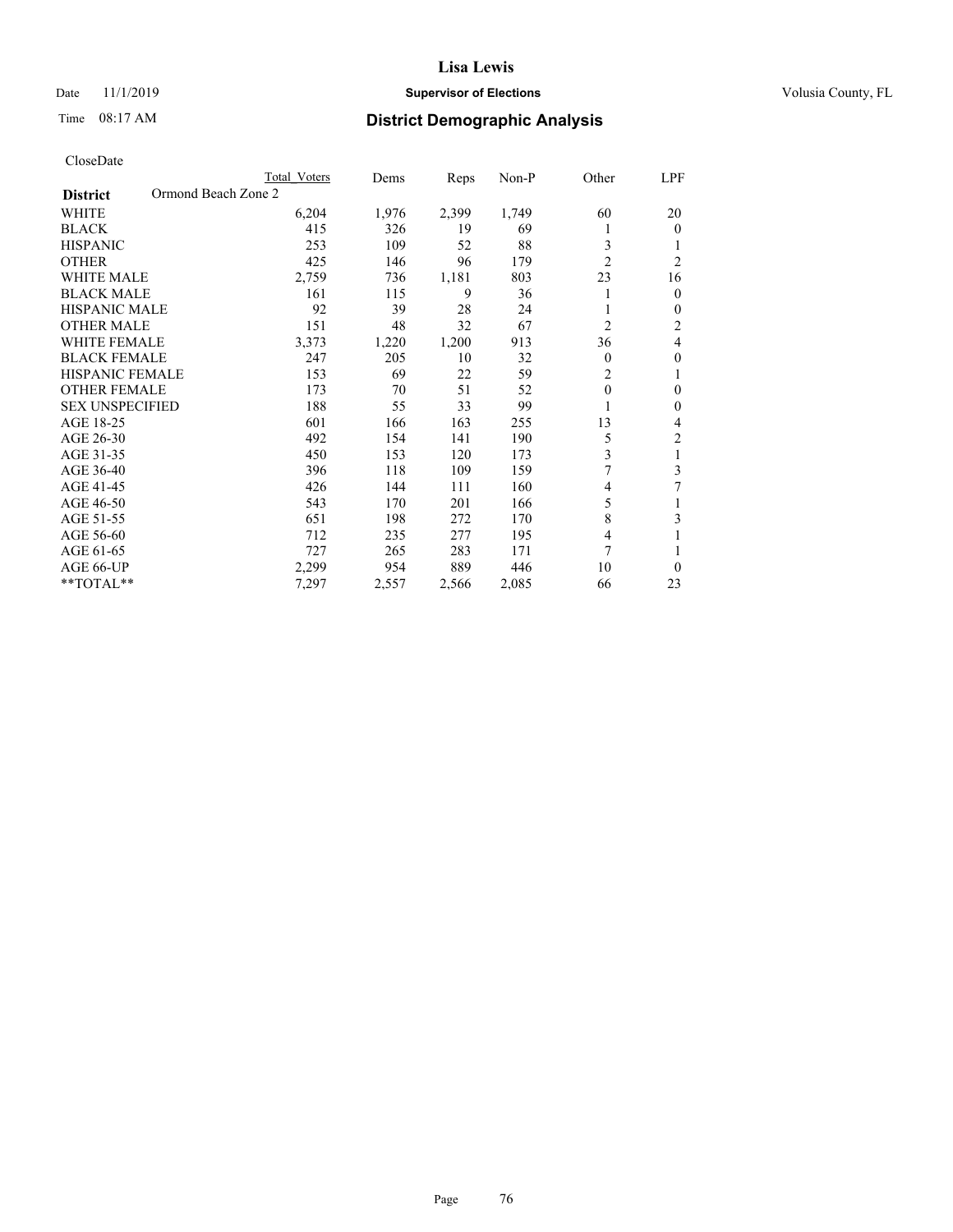# Date 11/1/2019 **Supervisor of Elections Supervisor of Elections** Volusia County, FL

# Time 08:17 AM **District Demographic Analysis**

|                                        | Total Voters | Dems  | Reps  | Non-P | Other          | <u>LPF</u>     |
|----------------------------------------|--------------|-------|-------|-------|----------------|----------------|
| Ormond Beach Zone 3<br><b>District</b> |              |       |       |       |                |                |
| WHITE                                  | 7,682        | 1,957 | 3,800 | 1,846 | 58             | 21             |
| <b>BLACK</b>                           | 345          | 253   | 13    | 73    | 5              | 1              |
| <b>HISPANIC</b>                        | 314          | 104   | 82    | 123   | 4              | 1              |
| <b>OTHER</b>                           | 575          | 177   | 136   | 254   | 7              | 1              |
| <b>WHITE MALE</b>                      | 3,568        | 782   | 1,869 | 873   | 27             | 17             |
| <b>BLACK MALE</b>                      | 142          | 97    | 5     | 38    | 2              | $\mathbf{0}$   |
| <b>HISPANIC MALE</b>                   | 142          | 41    | 41    | 57    | $\overline{2}$ | 1              |
| <b>OTHER MALE</b>                      | 204          | 59    | 49    | 92    | 4              | $\mathbf{0}$   |
| <b>WHITE FEMALE</b>                    | 4,027        | 1,155 | 1,897 | 940   | 31             | 4              |
| <b>BLACK FEMALE</b>                    | 198          | 153   | 8     | 33    | 3              | 1              |
| <b>HISPANIC FEMALE</b>                 | 166          | 63    | 39    | 62    | $\overline{2}$ | $\mathbf{0}$   |
| <b>OTHER FEMALE</b>                    | 278          | 97    | 72    | 108   | 1              | $\mathbf{0}$   |
| <b>SEX UNSPECIFIED</b>                 | 191          | 44    | 51    | 93    | $\overline{2}$ | 1              |
| AGE 18-25                              | 894          | 236   | 312   | 325   | 16             | 5              |
| AGE 26-30                              | 524          | 156   | 177   | 186   | 1              | 4              |
| AGE 31-35                              | 559          | 165   | 200   | 188   | 5              | 1              |
| AGE 36-40                              | 584          | 138   | 228   | 208   | 5              | 5              |
| AGE 41-45                              | 518          | 114   | 224   | 171   | 7              | $\overline{c}$ |
| AGE 46-50                              | 626          | 149   | 305   | 160   | 9              | 3              |
| AGE 51-55                              | 765          | 186   | 395   | 176   | 7              | 1              |
| AGE 56-60                              | 799          | 212   | 387   | 194   | 5              | 1              |
| AGE 61-65                              | 907          | 277   | 452   | 170   | 8              | $\theta$       |
| AGE 66-UP                              | 2,739        | 858   | 1,350 | 518   | 11             | 2              |
| **TOTAL**                              | 8,916        | 2,491 | 4,031 | 2,296 | 74             | 24             |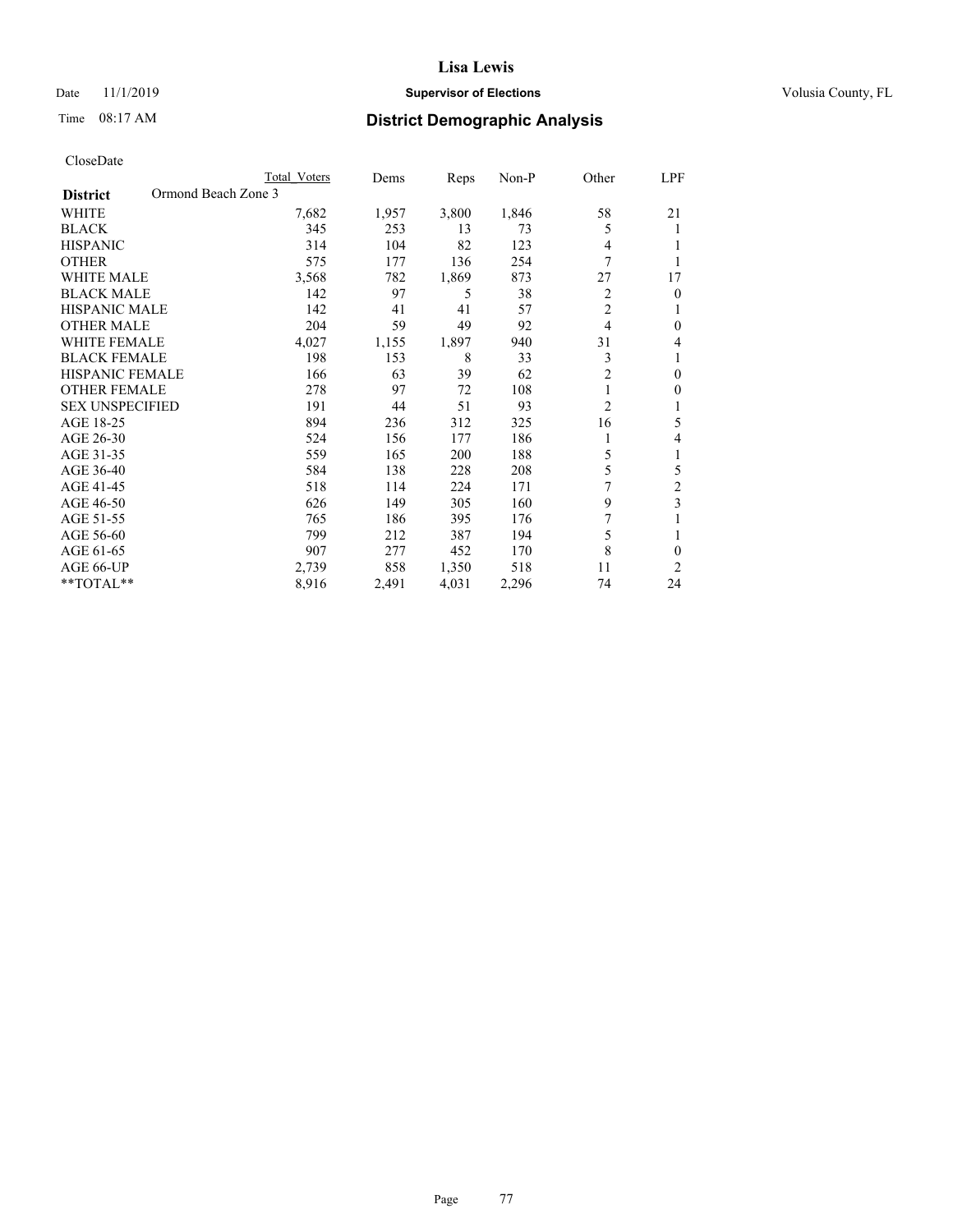# Date 11/1/2019 **Supervisor of Elections Supervisor of Elections** Volusia County, FL

# Time 08:17 AM **District Demographic Analysis**

|                                        | Total Voters | Dems  | Reps  | $Non-P$ | Other          | LPF            |
|----------------------------------------|--------------|-------|-------|---------|----------------|----------------|
| Ormond Beach Zone 4<br><b>District</b> |              |       |       |         |                |                |
| <b>WHITE</b>                           | 7,306        | 2,170 | 3,055 | 2,002   | 63             | 16             |
| <b>BLACK</b>                           | 260          | 188   | 16    | 53      | 2              | 1              |
| <b>HISPANIC</b>                        | 209          | 93    | 46    | 70      | $\theta$       | $\theta$       |
| <b>OTHER</b>                           | 416          | 111   | 109   | 193     | 3              | $\theta$       |
| <b>WHITE MALE</b>                      | 3,182        | 807   | 1,371 | 965     | 29             | 10             |
| <b>BLACK MALE</b>                      | 121          | 82    | 7     | 30      |                | 1              |
| <b>HISPANIC MALE</b>                   | 92           | 38    | 22    | 32      | $\theta$       | $\theta$       |
| <b>OTHER MALE</b>                      | 168          | 41    | 40    | 85      | $\overline{c}$ | $\theta$       |
| <b>WHITE FEMALE</b>                    | 4,035        | 1,345 | 1,647 | 1,003   | 34             | 6              |
| <b>BLACK FEMALE</b>                    | 134          | 102   | 8     | 23      |                | $\theta$       |
| <b>HISPANIC FEMALE</b>                 | 116          | 55    | 24    | 37      | $\Omega$       | $\mathbf{0}$   |
| <b>OTHER FEMALE</b>                    | 166          | 54    | 44    | 67      |                | $\mathbf{0}$   |
| <b>SEX UNSPECIFIED</b>                 | 177          | 38    | 63    | 76      | $\theta$       | $\theta$       |
| AGE 18-25                              | 543          | 142   | 161   | 233     | 5              | 2              |
| AGE 26-30                              | 463          | 121   | 156   | 176     | 8              | $\overline{c}$ |
| AGE 31-35                              | 467          | 157   | 121   | 184     | $\overline{c}$ | 3              |
| AGE 36-40                              | 380          | 104   | 116   | 153     | 3              | 4              |
| AGE 41-45                              | 344          | 82    | 136   | 121     | 3              | $\mathfrak{2}$ |
| AGE 46-50                              | 442          | 108   | 166   | 164     |                | 3              |
| AGE 51-55                              | 555          | 153   | 237   | 158     | 7              | $\theta$       |
| AGE 56-60                              | 764          | 233   | 327   | 197     | 7              | $\Omega$       |
| AGE 61-65                              | 844          | 285   | 346   | 203     | 10             | $\theta$       |
| AGE 66-UP                              | 3,388        | 1,176 | 1,460 | 729     | 22             | 1              |
| $*$ TOTAL $*$                          | 8,191        | 2,562 | 3,226 | 2,318   | 68             | 17             |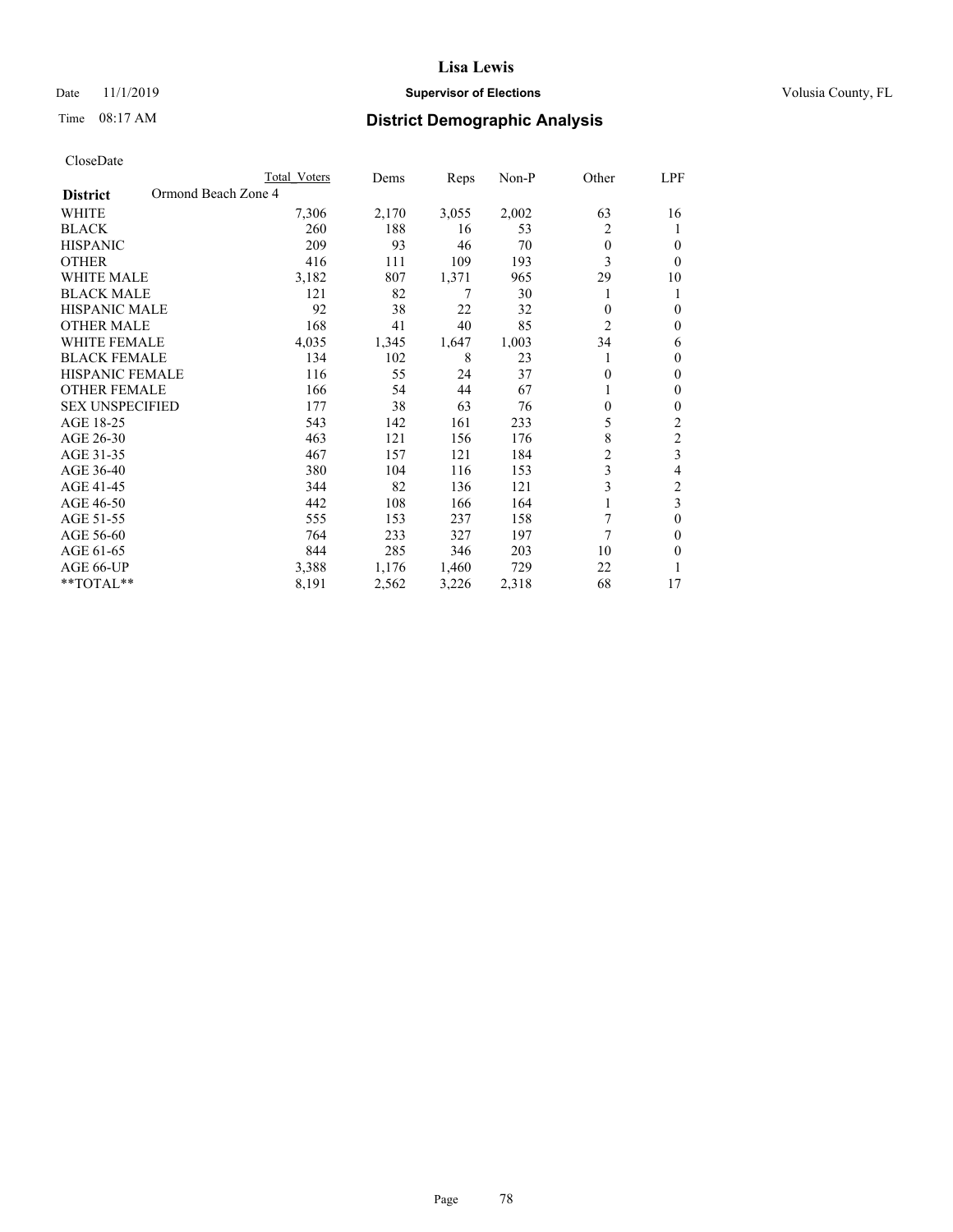# Date 11/1/2019 **Supervisor of Elections Supervisor of Elections** Volusia County, FL

# Time 08:17 AM **District Demographic Analysis**

|                        |         | Total Voters | Dems           | Reps     | Non-P          | Other          | LPF      |
|------------------------|---------|--------------|----------------|----------|----------------|----------------|----------|
| <b>District</b>        | Pierson |              |                |          |                |                |          |
| WHITE                  |         | 580          | 158            | 297      | 116            | $\overline{4}$ | 5        |
| <b>BLACK</b>           |         | 44           | 37             | 1        | 6              | 0              | $\Omega$ |
| <b>HISPANIC</b>        |         | 181          | 84             | 11       | 86             | 0              | 0        |
| <b>OTHER</b>           |         | 34           | 7              | 6        | 21             | 0              | 0        |
| WHITE MALE             |         | 288          | 73             | 146      | 61             | 3              | 5        |
| <b>BLACK MALE</b>      |         | 21           | 18             | 1        | $\overline{2}$ | 0              | 0        |
| <b>HISPANIC MALE</b>   |         | 93           | 46             | 6        | 41             | 0              | 0        |
| <b>OTHER MALE</b>      |         | 17           | $\overline{2}$ | 5        | 10             | 0              | 0        |
| <b>WHITE FEMALE</b>    |         | 286          | 84             | 147      | 54             |                | 0        |
| <b>BLACK FEMALE</b>    |         | 23           | 19             | $\theta$ | $\overline{4}$ | 0              | 0        |
| <b>HISPANIC FEMALE</b> |         | 85           | 36             | 5        | 44             | 0              | 0        |
| <b>OTHER FEMALE</b>    |         | 10           | $\overline{4}$ | 1        | 5              | 0              | 0        |
| <b>SEX UNSPECIFIED</b> |         | 16           | 4              | 4        | 8              | 0              | 0        |
| AGE 18-25              |         | 115          | 35             | 22       | 57             | 0              |          |
| AGE 26-30              |         | 78           | 31             | 18       | 27             | 0              | 2        |
| AGE 31-35              |         | 58           | 18             | 20       | 20             | 0              | 0        |
| AGE 36-40              |         | 61           | 15             | 20       | 25             | 0              |          |
| AGE 41-45              |         | 51           | 12             | 21       | 17             | 0              |          |
| AGE 46-50              |         | 58           | 15             | 24       | 19             | 0              | 0        |
| AGE 51-55              |         | 53           | 19             | 21       | 12             |                | 0        |
| AGE 56-60              |         | 84           | 29             | 36       | 18             |                | 0        |
| AGE 61-65              |         | 94           | 32             | 43       | 19             | 0              | 0        |
| AGE 66-UP              |         | 187          | 80             | 90       | 15             | 2              | 0        |
| **TOTAL**              |         | 839          | 286            | 315      | 229            | 4              | 5        |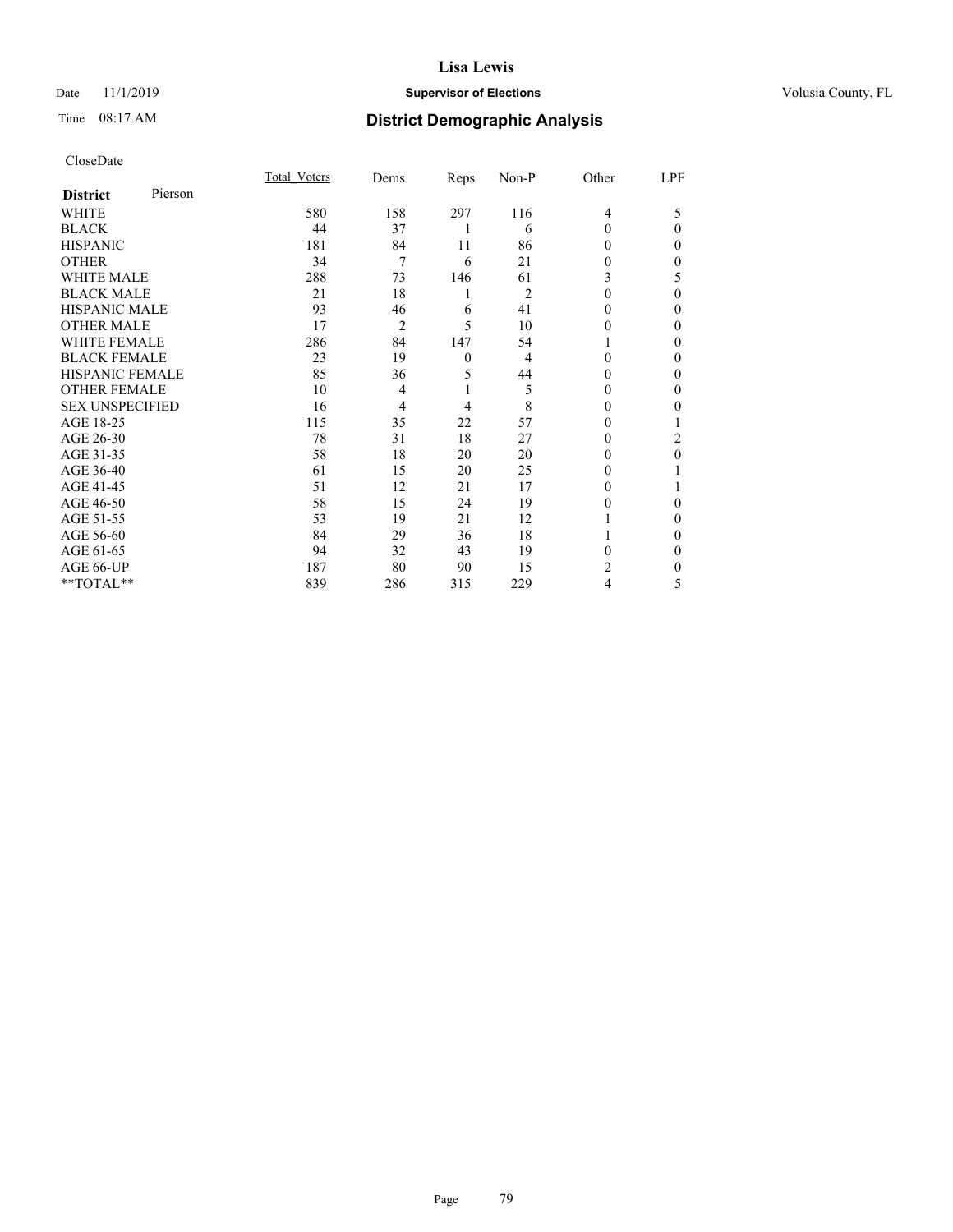# Date 11/1/2019 **Supervisor of Elections Supervisor of Elections** Volusia County, FL

# Time 08:17 AM **District Demographic Analysis**

|                        |             | Total Voters | Dems | Reps  | Non-P | Other  | LPF          |
|------------------------|-------------|--------------|------|-------|-------|--------|--------------|
| <b>District</b>        | Ponce Inlet |              |      |       |       |        |              |
| WHITE                  |             | 3,022        | 685  | 1,584 | 707   | 39     |              |
| <b>BLACK</b>           |             | 13           | 3    | 4     | 6     | 0      | $\Omega$     |
| <b>HISPANIC</b>        |             | 62           | 12   | 25    | 24    | 0      |              |
| <b>OTHER</b>           |             | 111          | 30   | 44    | 37    | 0      | $\theta$     |
| <b>WHITE MALE</b>      |             | 1,449        | 273  | 789   | 365   | 17     | 5            |
| <b>BLACK MALE</b>      |             | 7            |      | 2     | 4     | 0      | $\theta$     |
| <b>HISPANIC MALE</b>   |             | 24           | 5    | 11    | 8     | $_{0}$ | $\theta$     |
| <b>OTHER MALE</b>      |             | 42           | 13   | 17    | 12    | 0      | $\mathbf{0}$ |
| <b>WHITE FEMALE</b>    |             | 1,548        | 405  | 787   | 332   | 22     | 2            |
| <b>BLACK FEMALE</b>    |             | 6            | 2    | 2     | 2     | 0      | $\theta$     |
| <b>HISPANIC FEMALE</b> |             | 38           | 7    | 14    | 16    | $_{0}$ | 1            |
| <b>OTHER FEMALE</b>    |             | 46           | 13   | 17    | 16    | 0      | $\theta$     |
| <b>SEX UNSPECIFIED</b> |             | 48           | 11   | 18    | 19    | 0      | $\Omega$     |
| AGE 18-25              |             | 156          | 30   | 55    | 64    | 6      |              |
| AGE 26-30              |             | 98           | 19   | 39    | 38    |        |              |
| AGE 31-35              |             | 76           | 19   | 27    | 29    | 0      | 1            |
| AGE 36-40              |             | 81           | 22   | 31    | 28    | 0      | $\theta$     |
| AGE 41-45              |             | 98           | 13   | 50    | 34    |        | $\theta$     |
| AGE 46-50              |             | 162          | 39   | 75    | 43    | 3      | 2            |
| AGE 51-55              |             | 213          | 33   | 115   | 63    |        | 1            |
| AGE 56-60              |             | 351          | 86   | 186   | 75    | 3      |              |
| AGE 61-65              |             | 430          | 94   | 237   | 87    | 12     | $\theta$     |
| AGE 66-UP              |             | 1,543        | 375  | 842   | 313   | 12     |              |
| **TOTAL**              |             | 3,208        | 730  | 1,657 | 774   | 39     | 8            |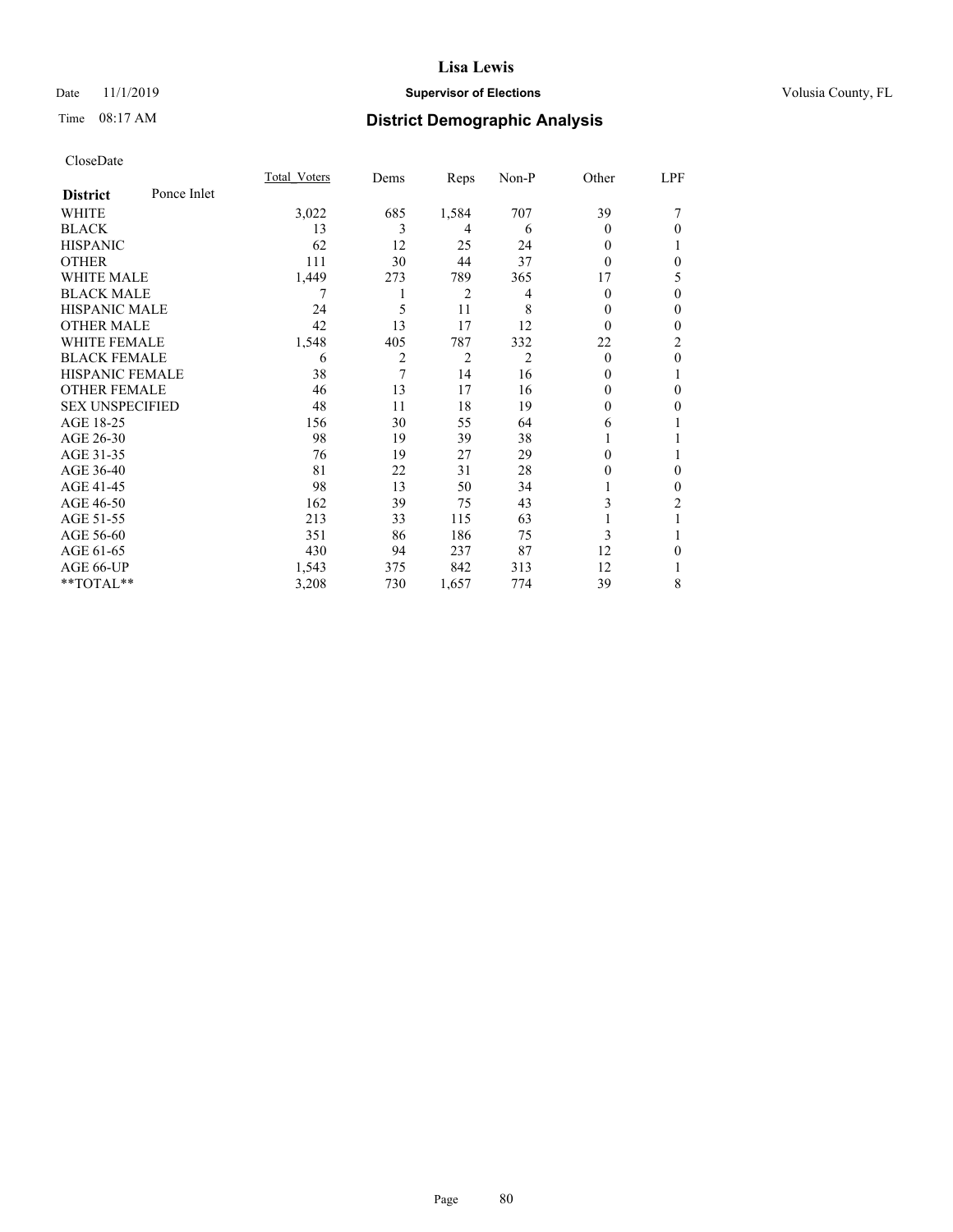# Date 11/1/2019 **Supervisor of Elections Supervisor of Elections** Volusia County, FL

# Time 08:17 AM **District Demographic Analysis**

|                        |                        | Total Voters | Dems  | Reps  | Non-P | Other | LPF            |
|------------------------|------------------------|--------------|-------|-------|-------|-------|----------------|
| <b>District</b>        | Port Orange District 1 |              |       |       |       |       |                |
| WHITE                  |                        | 8,781        | 2,663 | 3,204 | 2,807 | 83    | 24             |
| <b>BLACK</b>           |                        | 217          | 145   | 16    | 53    | 3     | $\mathbf{0}$   |
| <b>HISPANIC</b>        |                        | 363          | 131   | 72    | 157   | 2     | 1              |
| <b>OTHER</b>           |                        | 425          | 120   | 100   | 194   | 9     | $\overline{2}$ |
| <b>WHITE MALE</b>      |                        | 4,027        | 1,021 | 1,610 | 1,347 | 37    | 12             |
| <b>BLACK MALE</b>      |                        | 99           | 60    | 11    | 26    | 2     | $\mathbf{0}$   |
| <b>HISPANIC MALE</b>   |                        | 153          | 55    | 32    | 65    | 1     | $\mathbf{0}$   |
| <b>OTHER MALE</b>      |                        | 143          | 35    | 34    | 70    | 2     | 2              |
| WHITE FEMALE           |                        | 4,635        | 1,615 | 1,551 | 1,411 | 46    | 12             |
| <b>BLACK FEMALE</b>    |                        | 114          | 83    | 5     | 25    |       | $\mathbf{0}$   |
| <b>HISPANIC FEMALE</b> |                        | 198          | 72    | 38    | 86    |       | 1              |
| <b>OTHER FEMALE</b>    |                        | 192          | 60    | 57    | 71    | 4     | 0              |
| <b>SEX UNSPECIFIED</b> |                        | 225          | 58    | 54    | 110   | 3     | $\theta$       |
| AGE 18-25              |                        | 789          | 229   | 167   | 369   | 21    | 3              |
| AGE 26-30              |                        | 664          | 181   | 176   | 293   | 12    | $\overline{2}$ |
| AGE 31-35              |                        | 594          | 185   | 136   | 262   | 7     | 4              |
| AGE 36-40              |                        | 572          | 163   | 162   | 234   | 7     | 6              |
| AGE 41-45              |                        | 569          | 152   | 174   | 232   | 6     | 5              |
| AGE 46-50              |                        | 648          | 189   | 214   | 237   | 4     | 4              |
| AGE 51-55              |                        | 776          | 215   | 297   | 259   | 4     | 1              |
| AGE 56-60              |                        | 1,013        | 314   | 386   | 303   | 10    | $\theta$       |
| AGE 61-65              |                        | 1,080        | 370   | 430   | 274   | 6     | $\theta$       |
| AGE 66-UP              |                        | 3,080        | 1,060 | 1,250 | 748   | 20    | $\overline{2}$ |
| **TOTAL**              |                        | 9,786        | 3,059 | 3,392 | 3,211 | 97    | 27             |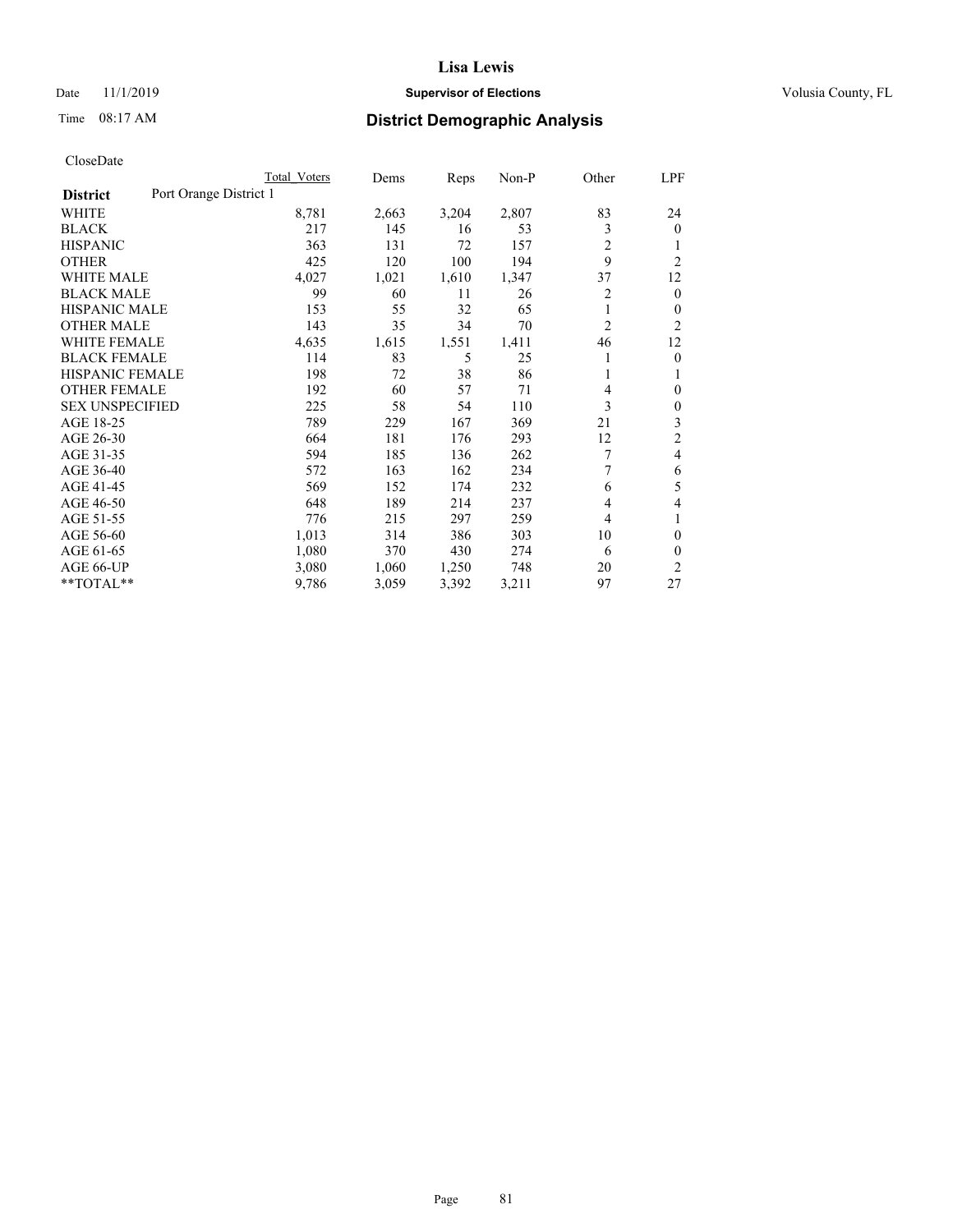# Date 11/1/2019 **Supervisor of Elections Supervisor of Elections** Volusia County, FL

# Time 08:17 AM **District Demographic Analysis**

|                                           | Total Voters | Dems  | Reps  | $Non-P$ | Other          | LPF            |
|-------------------------------------------|--------------|-------|-------|---------|----------------|----------------|
| Port Orange District 2<br><b>District</b> |              |       |       |         |                |                |
| WHITE                                     | 9,192        | 2,715 | 3,678 | 2,675   | 94             | 30             |
| <b>BLACK</b>                              | 477          | 351   | 25    | 95      | 4              | 2              |
| <b>HISPANIC</b>                           | 447          | 169   | 87    | 187     | 4              | $\theta$       |
| <b>OTHER</b>                              | 570          | 180   | 112   | 270     | 6              | $\overline{2}$ |
| <b>WHITE MALE</b>                         | 4,088        | 1,009 | 1,761 | 1,247   | 52             | 19             |
| <b>BLACK MALE</b>                         | 172          | 116   | 11    | 43      | 2              | $\mathbf{0}$   |
| <b>HISPANIC MALE</b>                      | 216          | 76    | 48    | 89      | 3              | $\theta$       |
| <b>OTHER MALE</b>                         | 217          | 57    | 53    | 104     |                | $\overline{2}$ |
| <b>WHITE FEMALE</b>                       | 4,978        | 1,671 | 1,868 | 1,386   | 42             | 11             |
| <b>BLACK FEMALE</b>                       | 298          | 229   | 14    | 52      | $\overline{c}$ | 1              |
| <b>HISPANIC FEMALE</b>                    | 227          | 91    | 39    | 96      | 1              | $\mathbf{0}$   |
| <b>OTHER FEMALE</b>                       | 245          | 95    | 39    | 106     | 5              | $\theta$       |
| <b>SEX UNSPECIFIED</b>                    | 245          | 71    | 69    | 104     | $\theta$       | 1              |
| AGE 18-25                                 | 950          | 284   | 242   | 394     | 25             | 5              |
| AGE 26-30                                 | 813          | 228   | 234   | 335     | 12             | 4              |
| AGE 31-35                                 | 739          | 223   | 194   | 306     | 8              | 8              |
| AGE 36-40                                 | 668          | 188   | 217   | 258     | 3              | $\overline{2}$ |
| AGE 41-45                                 | 537          | 143   | 193   | 193     | 4              | 4              |
| AGE 46-50                                 | 615          | 180   | 238   | 186     | 7              | 4              |
| AGE 51-55                                 | 794          | 230   | 314   | 240     | 8              | 2              |
| AGE 56-60                                 | 1,038        | 335   | 420   | 268     | 12             | 3              |
| AGE 61-65                                 | 1,023        | 348   | 422   | 246     | 6              |                |
| AGE 66-UP                                 | 3,508        | 1,256 | 1,428 | 800     | 23             | 1              |
| **TOTAL**                                 | 10,686       | 3,415 | 3,902 | 3,227   | 108            | 34             |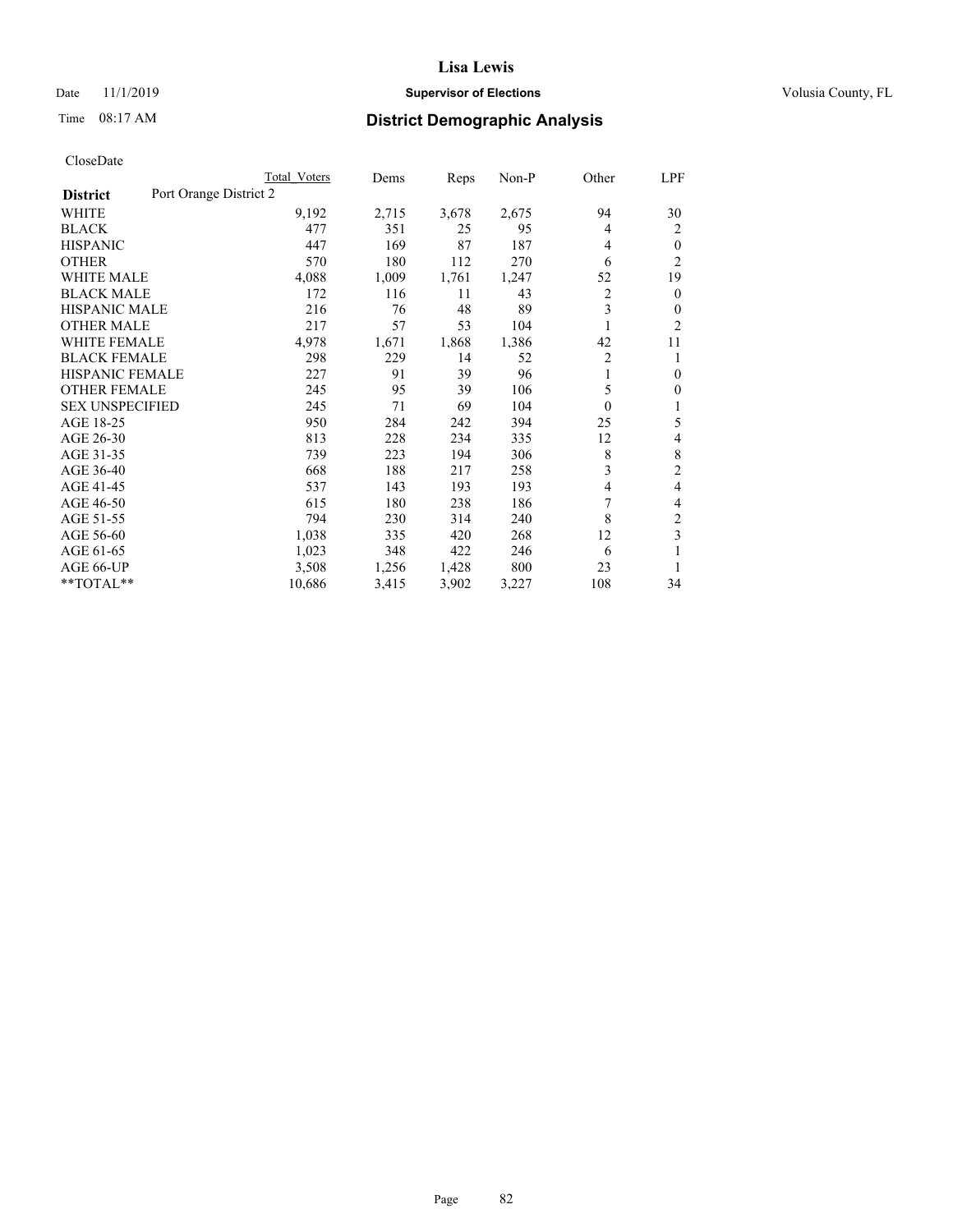# Date 11/1/2019 **Supervisor of Elections Supervisor of Elections** Volusia County, FL

# Time 08:17 AM **District Demographic Analysis**

|                        | Total Voters           | Dems  | Reps  | Non-P | Other          | LPF          |
|------------------------|------------------------|-------|-------|-------|----------------|--------------|
| <b>District</b>        | Port Orange District 3 |       |       |       |                |              |
| WHITE                  | 11,255                 | 2,999 | 4,908 | 3,189 | 126            | 33           |
| <b>BLACK</b>           | 467                    | 341   | 20    | 103   | 2              | 1            |
| <b>HISPANIC</b>        | 533                    | 181   | 119   | 227   | 2              | 4            |
| <b>OTHER</b>           | 712                    | 207   | 185   | 315   | 5              | $\theta$     |
| <b>WHITE MALE</b>      | 5,117                  | 1,165 | 2,334 | 1,528 | 65             | 25           |
| <b>BLACK MALE</b>      | 214                    | 147   | 13    | 52    |                | 1            |
| <b>HISPANIC MALE</b>   | 243                    | 81    | 70    | 88    |                | 3            |
| <b>OTHER MALE</b>      | 277                    | 86    | 69    | 119   | 3              | $\mathbf{0}$ |
| WHITE FEMALE           | 5,992                  | 1,798 | 2,511 | 1,617 | 59             | 7            |
| <b>BLACK FEMALE</b>    | 248                    | 190   | 7     | 50    |                | $\mathbf{0}$ |
| <b>HISPANIC FEMALE</b> | 280                    | 97    | 48    | 133   |                | 1            |
| <b>OTHER FEMALE</b>    | 309                    | 98    | 91    | 118   | $\overline{c}$ | $\theta$     |
| <b>SEX UNSPECIFIED</b> | 287                    | 66    | 89    | 129   | $\overline{2}$ | 1            |
| AGE 18-25              | 1,153                  | 295   | 360   | 468   | 25             | 5            |
| AGE 26-30              | 935                    | 253   | 306   | 362   | 11             | 3            |
| AGE 31-35              | 856                    | 213   | 301   | 329   | 8              | 5            |
| AGE 36-40              | 881                    | 239   | 288   | 338   | 11             | 5            |
| AGE 41-45              | 781                    | 236   | 273   | 258   | 11             | 3            |
| AGE 46-50              | 874                    | 249   | 350   | 265   | 7              | 3            |
| AGE 51-55              | 925                    | 257   | 389   | 259   | 13             |              |
| AGE 56-60              | 1,087                  | 283   | 486   | 310   | 7              |              |
| AGE 61-65              | 1,138                  | 369   | 508   | 253   | 7              | 1            |
| AGE 66-UP              | 4,336                  | 1,334 | 1,970 | 992   | 35             | 5            |
| $*$ TOTAL $*$          | 12,967                 | 3,728 | 5,232 | 3,834 | 135            | 38           |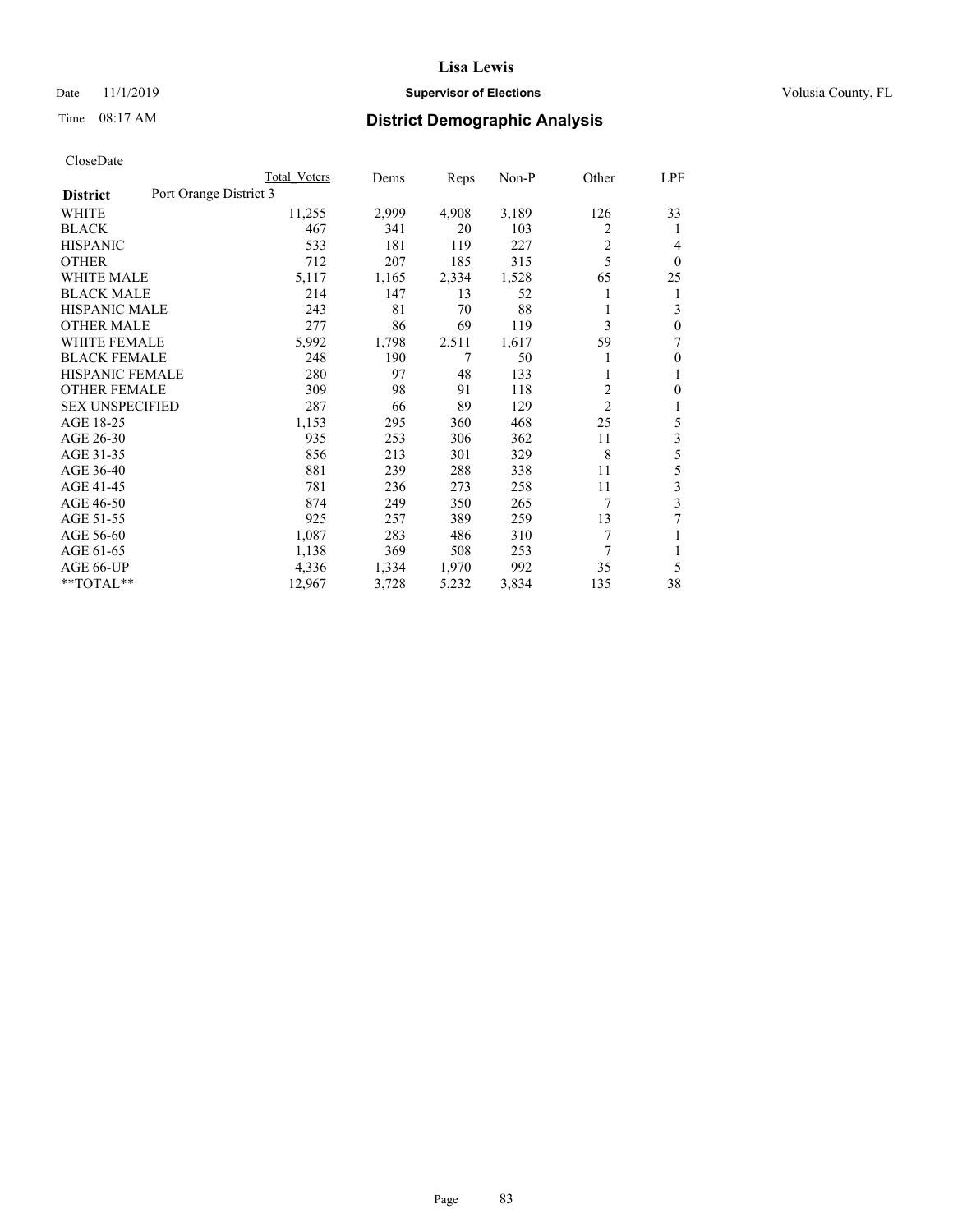# Date 11/1/2019 **Supervisor of Elections Supervisor of Elections** Volusia County, FL

# Time 08:17 AM **District Demographic Analysis**

|                        | Total Voters           | Dems  | Reps  | Non-P | Other          | LPF            |
|------------------------|------------------------|-------|-------|-------|----------------|----------------|
| <b>District</b>        | Port Orange District 4 |       |       |       |                |                |
| <b>WHITE</b>           | 10,279                 | 2,718 | 4,699 | 2,732 | 94             | 36             |
| <b>BLACK</b>           | 322                    | 229   | 22    | 70    |                | $\mathbf{0}$   |
| <b>HISPANIC</b>        | 441                    | 155   | 131   | 152   | $\overline{2}$ | 1              |
| <b>OTHER</b>           | 683                    | 230   | 162   | 278   | 11             | $\overline{2}$ |
| <b>WHITE MALE</b>      | 4,822                  | 1,085 | 2,316 | 1,348 | 47             | 26             |
| <b>BLACK MALE</b>      | 152                    | 98    | 15    | 39    | 0              | $\mathbf{0}$   |
| <b>HISPANIC MALE</b>   | 192                    | 59    | 61    | 72    | 0              | $\mathbf{0}$   |
| <b>OTHER MALE</b>      | 261                    | 82    | 69    | 100   | 8              | $\overline{2}$ |
| <b>WHITE FEMALE</b>    | 5,319                  | 1,603 | 2,323 | 1,336 | 47             | 10             |
| <b>BLACK FEMALE</b>    | 165                    | 128   | 7     | 29    |                | $\theta$       |
| <b>HISPANIC FEMALE</b> | 241                    | 94    | 66    | 78    | $\overline{2}$ | 1              |
| <b>OTHER FEMALE</b>    | 305                    | 125   | 69    | 108   | 3              | $\theta$       |
| <b>SEX UNSPECIFIED</b> | 268                    | 58    | 88    | 122   | $\mathbf{0}$   | $\theta$       |
| AGE 18-25              | 1,154                  | 297   | 371   | 456   | 26             | 4              |
| AGE 26-30              | 646                    | 192   | 216   | 227   | 6              | 5              |
| AGE 31-35              | 716                    | 219   | 232   | 246   | 12             | 7              |
| AGE 36-40              | 794                    | 217   | 264   | 298   | 10             | 5              |
| AGE 41-45              | 903                    | 223   | 366   | 297   | 11             | 6              |
| AGE 46-50              | 1,034                  | 244   | 479   | 300   | 9              | 2              |
| AGE 51-55              | 990                    | 244   | 468   | 270   | 6              | $\overline{c}$ |
| AGE 56-60              | 1,159                  | 315   | 574   | 258   | 7              | 5              |
| AGE 61-65              | 1,082                  | 362   | 498   | 218   | 4              | $\theta$       |
| AGE 66-UP              | 3,246                  | 1,018 | 1,546 | 662   | 17             | 3              |
| **TOTAL**              | 11,725                 | 3,332 | 5,014 | 3,232 | 108            | 39             |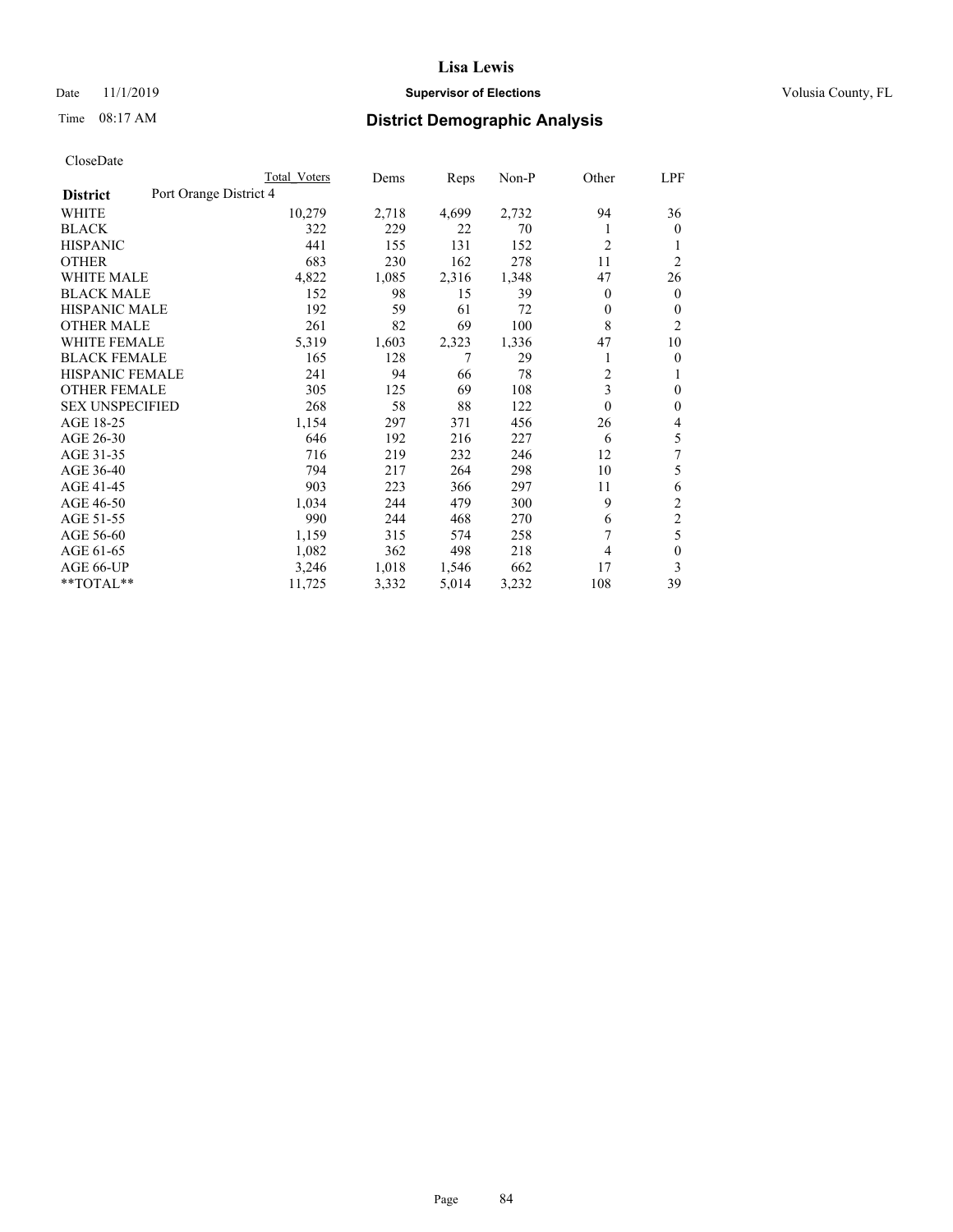# Date 11/1/2019 **Supervisor of Elections Supervisor of Elections** Volusia County, FL

# Time 08:17 AM **District Demographic Analysis**

|                        | <b>Total Voters</b> | Dems  | Reps  | Non-P | Other          | LPF            |
|------------------------|---------------------|-------|-------|-------|----------------|----------------|
| <b>District</b>        | South Daytona       |       |       |       |                |                |
| WHITE                  | 7,158               | 2,241 | 2,744 | 2,061 | 89             | 23             |
| <b>BLACK</b>           | 748                 | 553   | 24    | 167   | 4              | $\theta$       |
| <b>HISPANIC</b>        | 327                 | 138   | 65    | 119   | 4              |                |
| <b>OTHER</b>           | 435                 | 148   | 93    | 191   | 1              | $\overline{2}$ |
| <b>WHITE MALE</b>      | 3,245               | 847   | 1,344 | 996   | 44             | 14             |
| <b>BLACK MALE</b>      | 278                 | 197   | 13    | 66    | 2              | $\theta$       |
| <b>HISPANIC MALE</b>   | 141                 | 46    | 35    | 57    | $\overline{2}$ | 1              |
| <b>OTHER MALE</b>      | 140                 | 46    | 36    | 57    | 1              | $\theta$       |
| WHITE FEMALE           | 3,828               | 1,375 | 1,373 | 1,027 | 45             | 8              |
| <b>BLACK FEMALE</b>    | 461                 | 353   | 10    | 96    | $\overline{2}$ | $\theta$       |
| <b>HISPANIC FEMALE</b> | 175                 | 86    | 30    | 57    | $\overline{2}$ | $\theta$       |
| <b>OTHER FEMALE</b>    | 205                 | 81    | 49    | 73    | $\theta$       | 2              |
| <b>SEX UNSPECIFIED</b> | 195                 | 49    | 36    | 109   | $\mathbf{0}$   | 1              |
| AGE 18-25              | 762                 | 224   | 177   | 335   | 19             | 7              |
| AGE 26-30              | 664                 | 212   | 153   | 285   | 11             | 3              |
| AGE 31-35              | 616                 | 220   | 150   | 237   | 8              | 1              |
| AGE 36-40              | 552                 | 206   | 129   | 208   | 5              | 4              |
| AGE 41-45              | 483                 | 146   | 138   | 188   | 8              | 3              |
| AGE 46-50              | 598                 | 198   | 226   | 169   | $\overline{c}$ | 3              |
| AGE 51-55              | 689                 | 237   | 266   | 179   | 4              | 3              |
| AGE 56-60              | 925                 | 313   | 377   | 227   | 8              | 0              |
| AGE 61-65              | 920                 | 344   | 345   | 221   | 10             | 0              |
| AGE 66-UP              | 2,459               | 980   | 965   | 489   | 23             | $\overline{2}$ |
| **TOTAL**              | 8,668               | 3,080 | 2,926 | 2,538 | 98             | 26             |